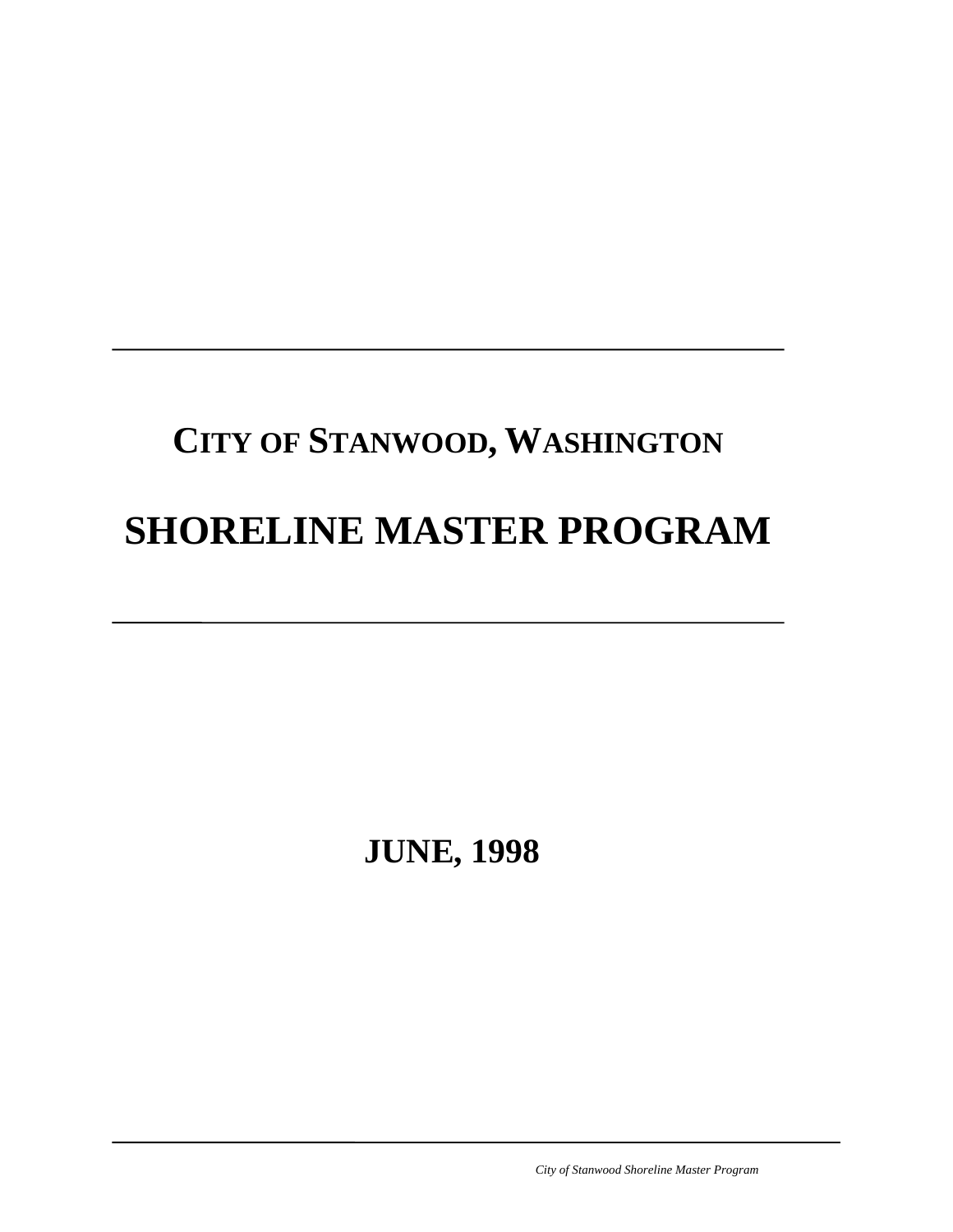# **TABLE OF CONTENTS**

# **CHAPTER 1 - INTRODUCTION**

| Relationship of the Shoreline Master Program to the Comprehensive Plan and the Unified Development Code. . 2 |  |
|--------------------------------------------------------------------------------------------------------------|--|
|                                                                                                              |  |

# **CHAPTER 2 - SHORELINE MANAGEMENT GOALS**

| 9 |
|---|
|   |

# **CHAPTER 3 - GENERAL POLICIES AND REGULATIONS**

| 11 |
|----|
| 12 |
| 13 |
| 15 |
| 17 |
| 17 |
|    |
| 20 |
| 25 |
| 30 |
| 35 |
| 35 |
| 38 |
| 40 |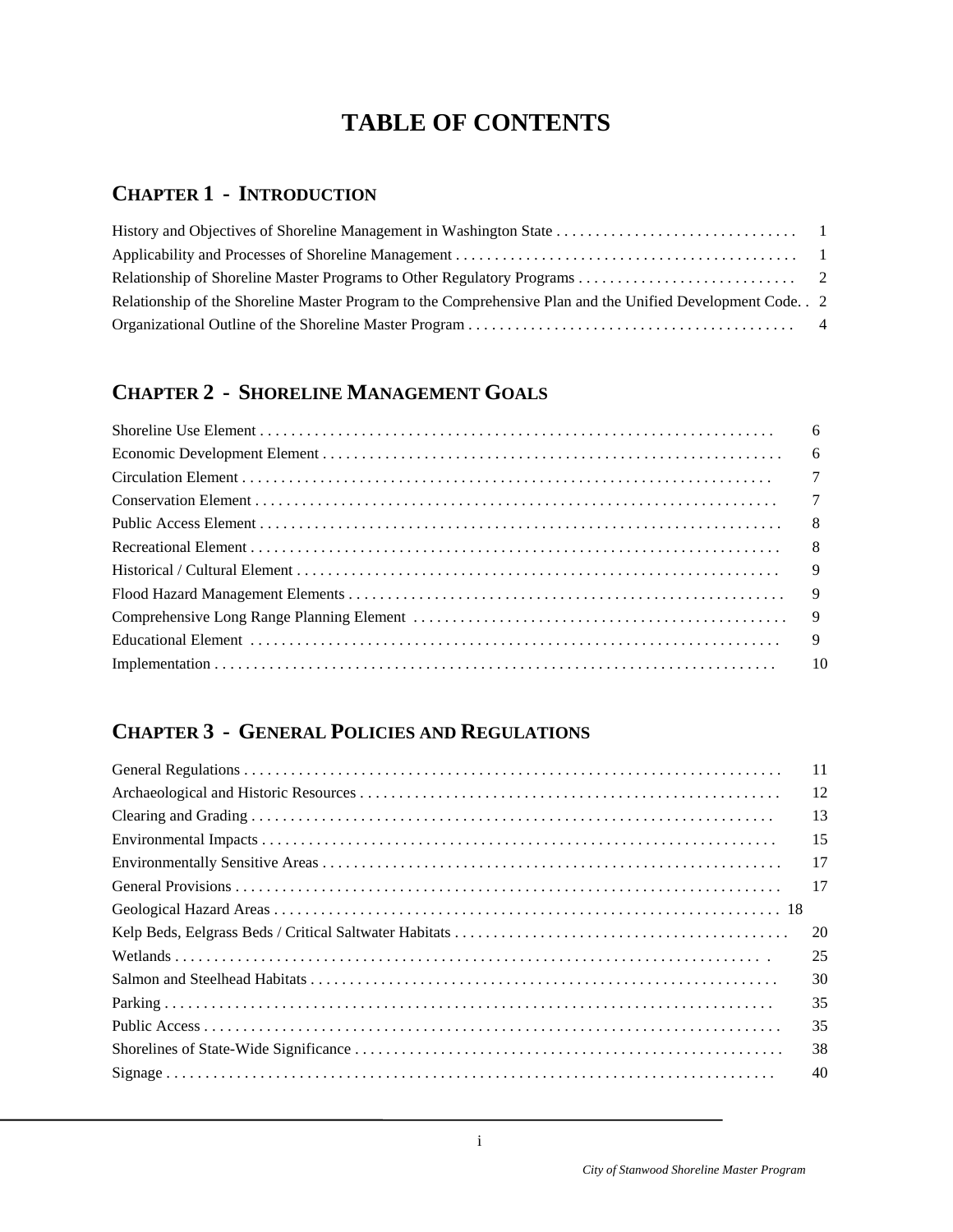# **CHAPTER 4 - ENVIRONMENT DESIGNATION POLICIES AND REGULATIONS**

# **CHAPTER 5 - SHORELINE USE POLICIES AND REGULATIONS**

| 50 |
|----|
| 52 |
| 53 |
| 54 |
| 55 |
| 55 |
| 59 |
| 63 |
| 63 |
| 65 |
|    |

# **CHAPTER 6 - SHORELINE MODIFICATION ACTIVITY REGULATIONS**

| 68   |
|------|
| - 68 |
| 71   |
|      |
|      |
| 74   |
| 76   |
| 77   |
|      |
| 78   |
|      |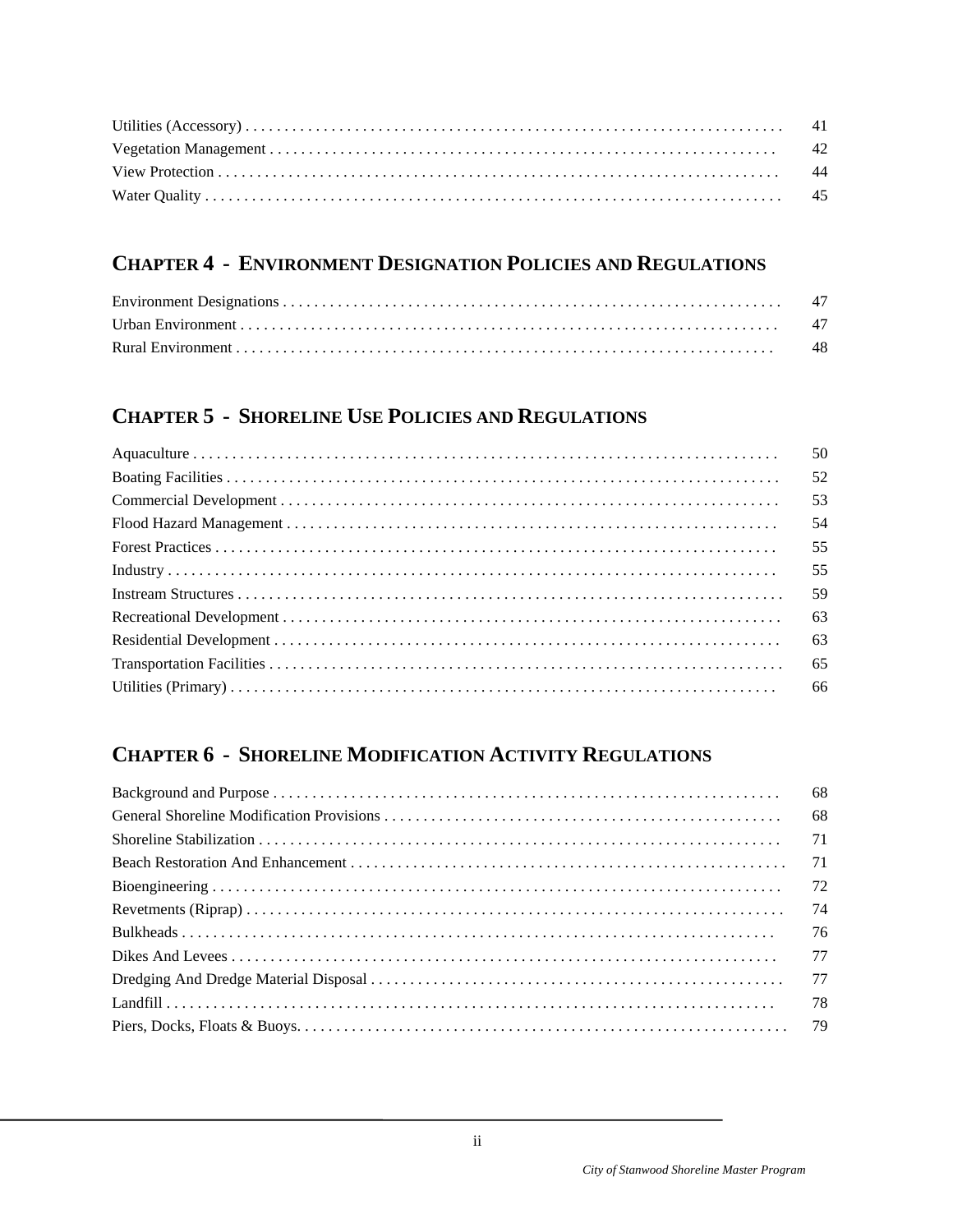# **CHAPTER 7 - DEFINITION OF TERMS**

|  | (2.2) |
|--|-------|
|--|-------|

# **CHAPTER 8 - SHORELINE ENVIRONMENT DESCRIPTION AND MAPS**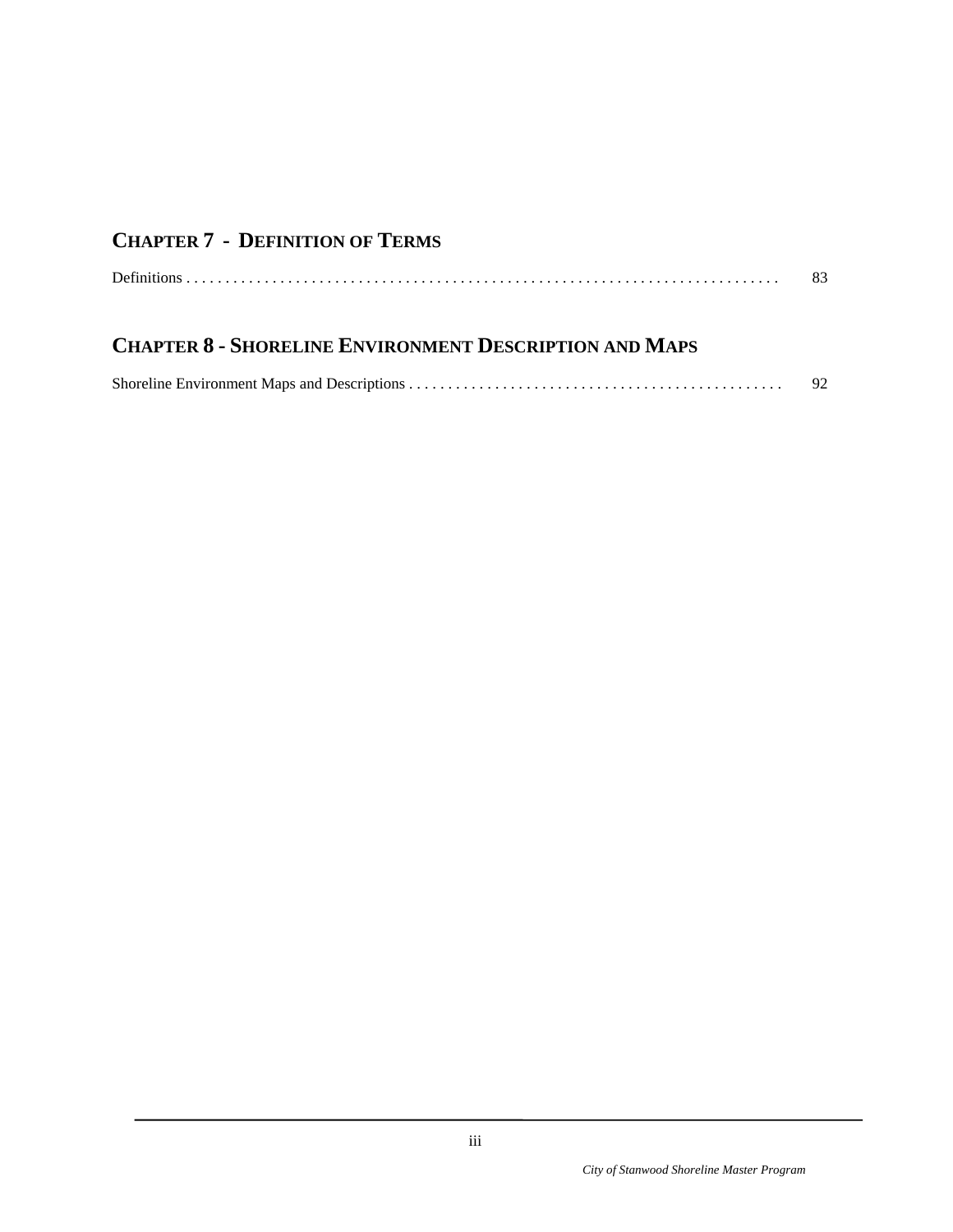# **CHAPTER 1 - INTRODUCTION**

## **History and Objectives of Shoreline Management in Washington State**

In 1969, the Washington State Supreme Court decided in the case of Wilbur v. Gallagher (77 Wn 2d 302), commonly known as the "Lake Chelan Case", that certain activities along shorelines were contrary to the public interest. The court findings required that the public interest be represented in the proper forum for determining the use of shoreline properties. The ramifications of this decision were significant in that developers, environmentalists and other interested parties began to recognize, although probably for different reasons, the need for a comprehensive planning and regulatory program for shorelines.

Wilbur v. Gallagher was a case primarily involving property rights. It was decided at a time of heightened environmental awareness. Federal legislative committees were hearing the beginnings of what eventually became the National Environmental Policy Act of 1969. "Earth Day" and the concept of "spaceship earth" were part of the American scene. "Conservationists" had become "environmentalists" and some had even gone so far as to call themselves "ecologists". Whatever the name or concept, concern for fragile ecological areas became important, along with the rights of property ownership.

Voters of the state, seeing the failure of the Seacoast Management Bill in the State legislature, validated an initiative petition commonly titled the "Shoreline Protection Act". The State legislature, choosing between adoption of the peoples' initiative petition or its own alternative, passed into law the "Shoreline Management Act of 1971" (SMA), effective June 1, 1971, which contained the provision for both statutes to be deferred to the electorate in the November 1972 election. The election issue required that voters respond to two questions: (1) Did they favor shoreline management? and (2) which alternative management program did they prefer? Most Washington voters favored both shoreline management and the legislature's alternative by an approximate 2 to 1 margin. It is important to keep in mind that the SMA was a response to a peoples' initiative and was ratified by the voters, giving the Act a populist foundation as well as an environmental justification.

The Act's paramount objectives are to protect and restore the valuable natural resources that shorelines represent and to plan for and foster all "reasonable and appropriate uses" that are dependent upon a waterfront location or that offer opportunities for the public to enjoy the state's shorelines. With this clear mandate, the provisions of the SMA established a planning and regulatory program, which is initiated at the local level under state guidance.

## **Applicability and Process of Shoreline Management**

The Shoreline Management Act covers all shorelines of the state, including "shorelines" and "shorelines of state-wide significance" (SSWS). Provisions of the Act apply to the following geographical shoreline areas (see RCW 90.58.030 (2)):

- 1. All marine waters of the state, together with the lands underlying them;
- 2. Streams and rivers with a mean annual flow of 20 cubic feet per second (cfs) or more;
- 3. Lakes and reservoirs larger than 20 acres in area; and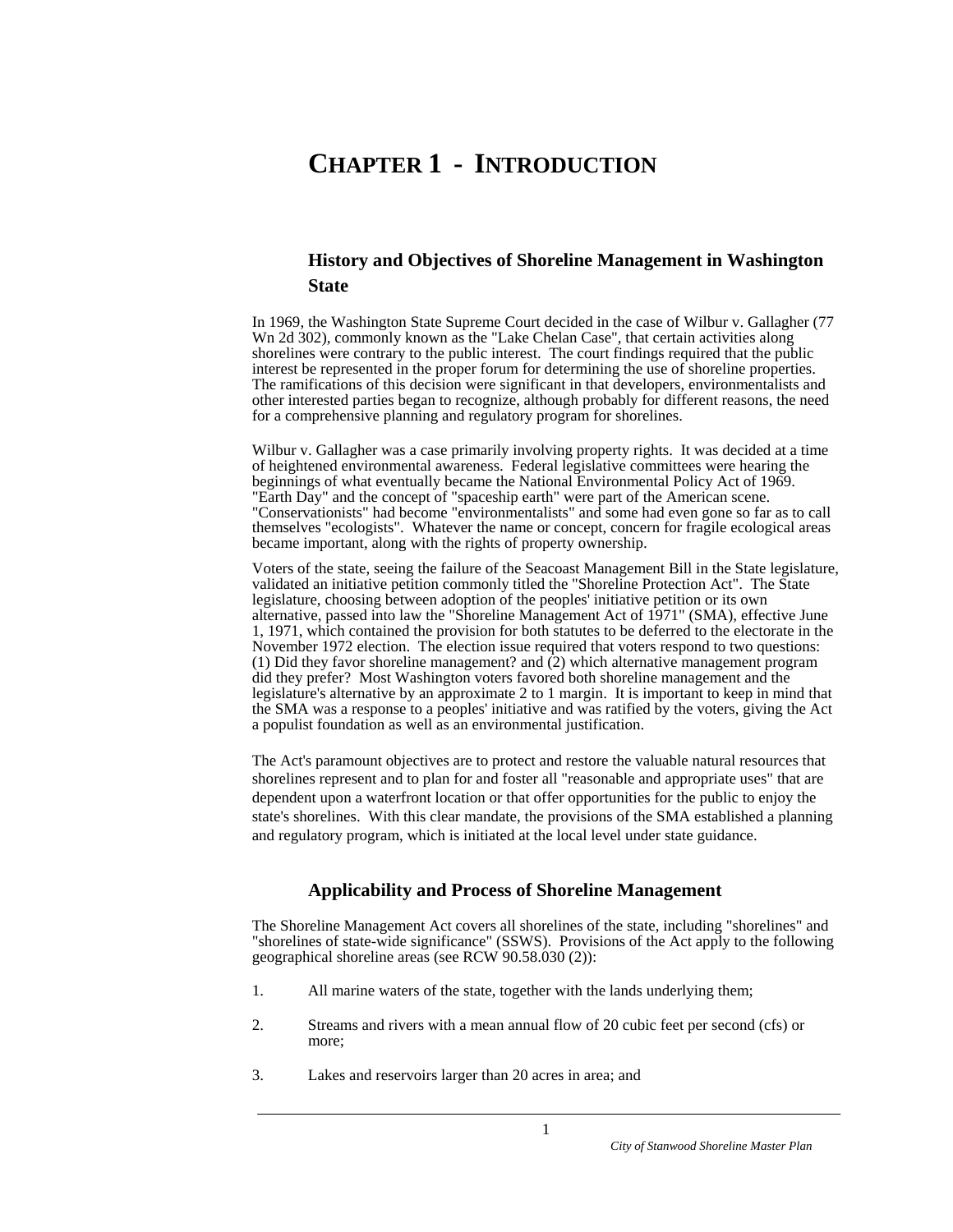4. Wetlands associated with the above (this is a specific SMA term which includes related dry upland, shoreland and wetland areas).

The SMA sets up a process for managing development of the state's shorelines through statemonitored, locally-administered permitting programs. Under the Act, local governments are required to prepare a detailed shoreline inventory and a "shoreline master program" to manage shoreline development. Based upon the inventory of local shorelines, a system for categorizing various segments is established through application of shoreline environment designations. The Act specifies that master programs include policy statements (i.e. the required "elements") that take into account economic development, public access, circulation and transportation, recreation, shoreline use, conservation and historical and cultural aspects of the shoreline area (RCW 90.58.100 (2)). From these policy statements, regulations are derived which establish appropriate permitted uses and standards within each shoreline environment.

Following approval of its master program, the City of Stanwood (the City) is required to administer and enforce a procedure for issuing permits for activities in the shoreline area. The Act requires the City to take primary responsibility for initiating and administering the regulatory program. Ecology is required to support the City's efforts and to review programs and permits for consistency with the Act (RCW 90.58.050).

#### **Relationship of the Shoreline Master Plan to other Regulatory Programs**

This cooperative effort balances local and state-wide interests in the management and development of shoreline areas by requiring local governments to plan (via shoreline master programs) and regulate (via permits) shoreline development. Local government actions are monitored by Ecology, which approves new or amended SMPs, reviews substantial development permits and approves conditional use permits and variances (See Figure 1-1). The master program is essentially a shoreline comprehensive plan with a distinct environmental orientation applicable to shoreline areas and customized to local circumstances. Collectively, all the local master programs throughout the state comprise the State Shoreline Master Program.

#### **Relationship of the Shoreline Master Plan to the Comprehensive Plan and Unified Development Code (UDC)**

Stanwood's Comprehensive Plan contains a vision of its future; the UDC contains all development regulations including critical areas, stormwater requirements, floodplain development, etc. The UDC is codified as Chapter 17 in the Stanwood Municipal Code (SMC); the Shoreline Management Standards are in SMC Chapter 17.150. The goals and policies of SMA must be consistent with the City's adopted Comprehensive Plan and the UDC. The state perspective is also reflected in the GMA's comprehensive planning goals found in RCW 36.70A.020.

Involvement of state agency staff is encouraged early on in the local planning process − prior to SEPA review. One of the principal tenets of the GMA is that local government decisions should be made with full knowledge of the consequences, addressing not only fiscal constraints but also the environmental consequences.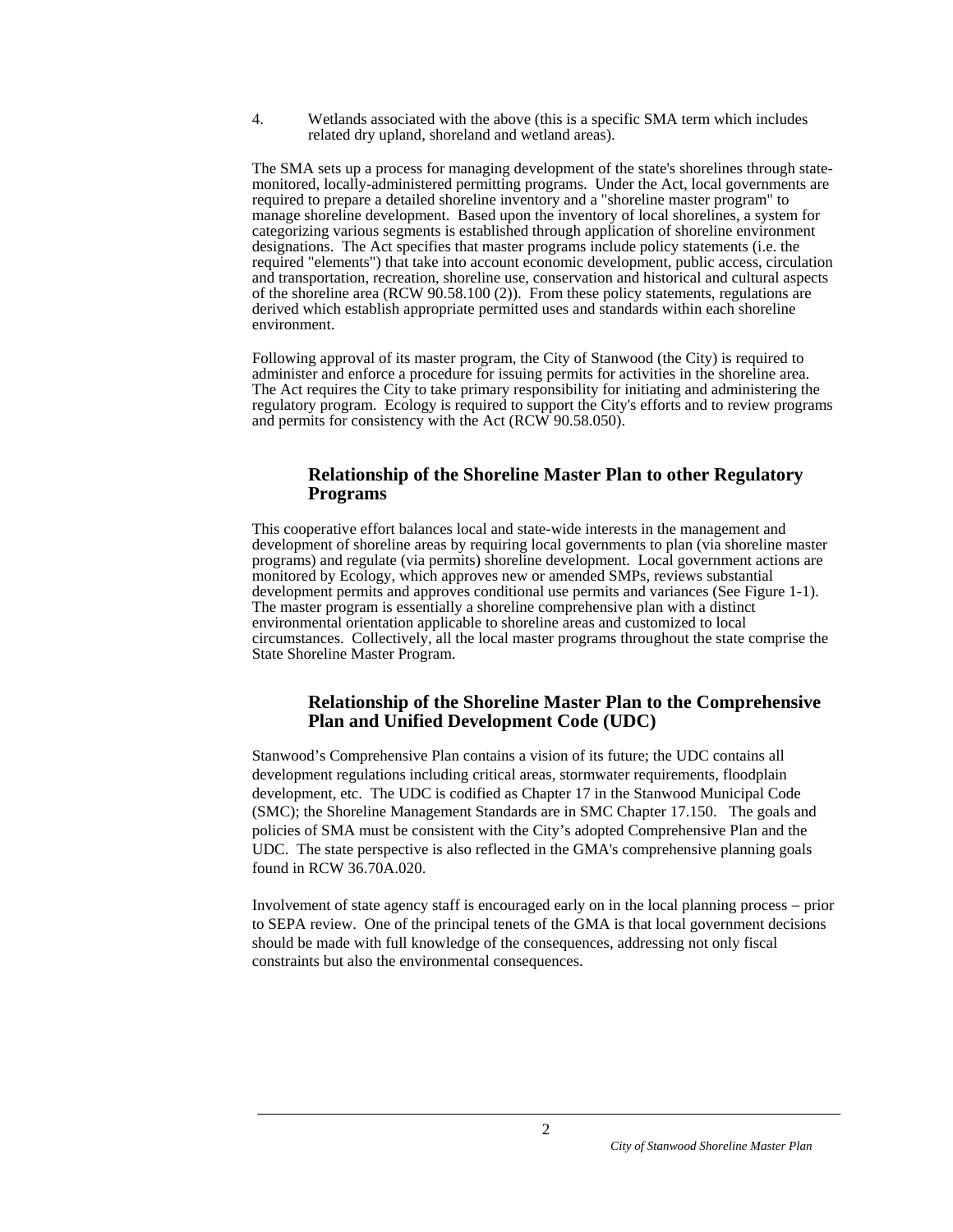# **Figure 1. Local and State Responsibilities**

| <b>Local Government Responsibility</b>                                                                                      | <b>State (Ecology) Responsibility</b>                                                                                                                                                                         |
|-----------------------------------------------------------------------------------------------------------------------------|---------------------------------------------------------------------------------------------------------------------------------------------------------------------------------------------------------------|
| To administer the SMA at the local level.                                                                                   | To ensure that the SMA's objectives are implemented.                                                                                                                                                          |
| To perform shoreline inventory, analysis,<br>and planning and public participation<br>activities in preparation of the SMP. | To assist local government in addressing the full range of<br>new and emerging shoreline management issues (e.g.<br>wetlands, ocean use activities, public access, special area<br>management planning, etc.) |
| To prepare the SMP and update regularly                                                                                     |                                                                                                                                                                                                               |
| and submit to Ecology for approval                                                                                          | To review and approve locally prepared SMP's and                                                                                                                                                              |
|                                                                                                                             | amendments that are consistent with the Act and                                                                                                                                                               |
| To review all shoreline conditional use and                                                                                 | To review all shoreline permit applications submitted by                                                                                                                                                      |
| variance permits to approve, condition or                                                                                   | local governments; and, to review and decide upon                                                                                                                                                             |
| deny permit application and to submit all<br>approved application to Ecology for                                            | shoreline and conditional use permits and variances.                                                                                                                                                          |
| review.                                                                                                                     | To enforce the SMA in the cooperation with, or                                                                                                                                                                |
|                                                                                                                             |                                                                                                                                                                                                               |
| To enforce the provisions of the local<br>master program within the authority                                               | independent of local government.                                                                                                                                                                              |
| given.                                                                                                                      |                                                                                                                                                                                                               |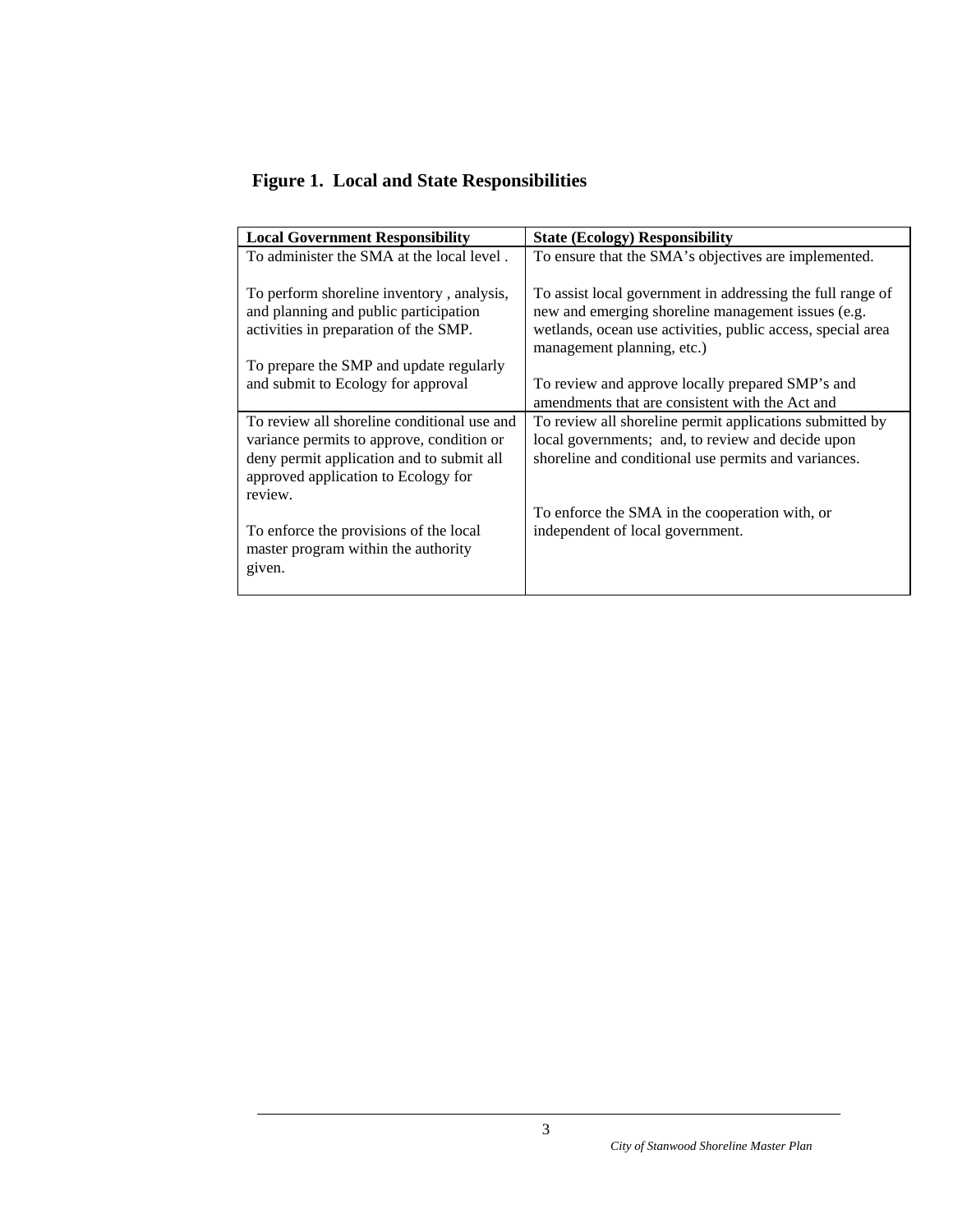## **Organizational Outline of the Shoreline Master Program**

The Stanwood Shoreline Master Program is organized into 8 sections as follows:

#### **1. INTRODUCTION**

 This section addresses the history and objectives of shoreline management in Washington State. The legislative and legal framework and applicability of shoreline master programs, the relationship of shoreline master programs to other regulatory programs, and how to use the SMP, including a guide to processes and concepts involved with shoreline management and an organizational outline of the document.

#### **2. SHORELINE MANAGEMENT GOALS**

 This section contains the goals, which are the broadest principals that establish the intent behind the policies and regulations contained in the SMP. Goals are organized into the master program elements, which are mandated by the SMA and are intended to guide and support the major shoreline management issues.

#### **3. GENERAL POLICIES AND REGULATIONS**

 This section contains the general policies and regulations, which cover the most basic shoreline management issues and a broad range of shoreline conditions. The section also contains specific policies and regulations for shoreline management topics which apply equally in all environment designations such as public access, view protection, parking, water quality, utilities, signs, stormwater runoff, erosion, vegetation management, shoreline modification and wetland preservation. This section also contains policies related to Shorelines of State-wide Significance.

#### **4. ENVIRONMENT DESIGNATION POLICIES, REGULATIONS AND MAPS**

 Environment Designation Policies: This section classifies shorelines into specific "environment" designations based on the shorelines physical, biological and development characteristics. Policies and regulations are presented for each designation, reflecting the specific purpose and intent of each environment and responding to its specific conditions.

 Maps and Common Boundary Descriptions: This section contains 1) shoreline environment designation maps showing geographic extent of environment designations; and 2) common boundary descriptions for each environment designation indicating the border where each designation begins and ends.

#### **5. SHORELINE USE POLICIES AND REGULATIONS**

 This section includes the development regulations which are supported by related policies for specific shoreline "use" categories such as commercial, industrial and recreation.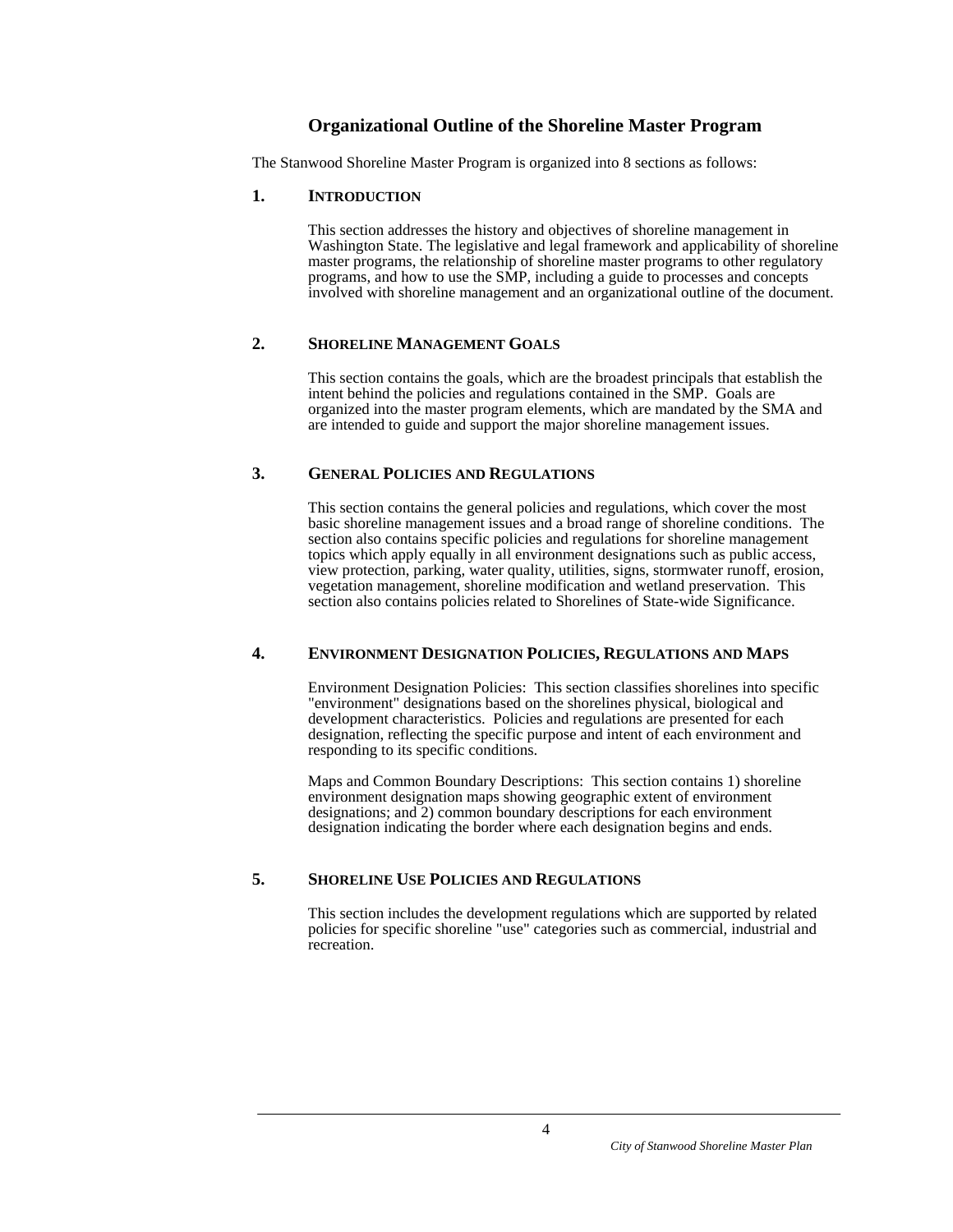#### **6. SHORELINE MODIFICATION ACTIVITY REGULATIONS**

 Shoreline modification "activities" are considered by WAC 173-16-060 as "use activities." For management purposes, use activities are placed in this section. Shoreline modification activities are usually preliminary construction actions undertaken in preparation for, or in support of, a shoreline "use" and are generally not be granted unless a "use" is specified. Shoreline modification "activities" include dredging, landfill, piers, bulkheads, etc.

 For example, under this strategy a marina would be considered a shoreline "use" which may require several "activities" such as a pier or breakwater construction, dredging or grading.

#### **7. DEFINITION OF TERMS**

This section defines terms used in the SMP.

#### **8. SHORELINE ENVIRONMENTAL DESCRIPTION AND MAPS**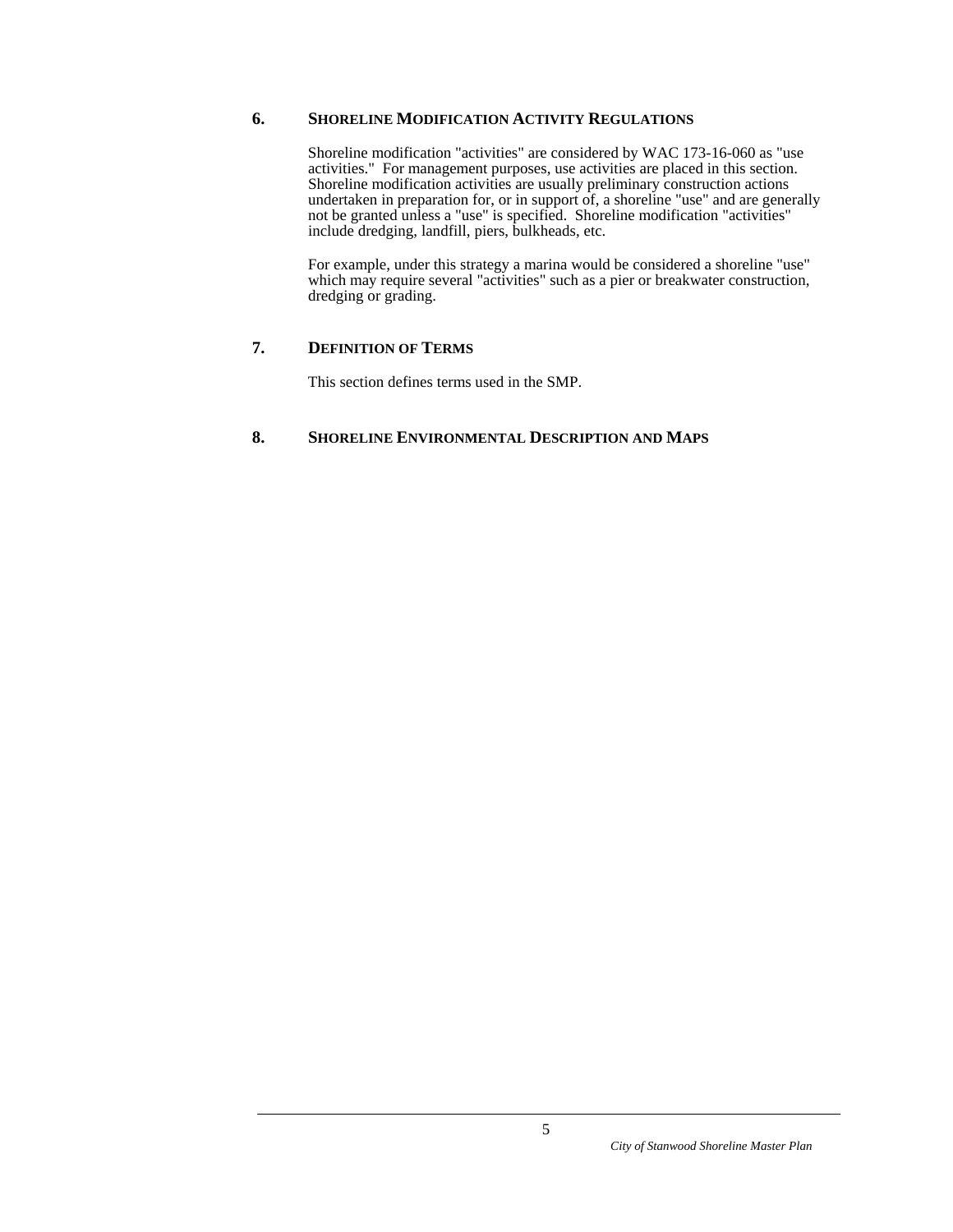# **CHAPTER 2 - SHORELINE MANAGEMENT GOALS**

# **Shoreline Use Element**

- 1. Ensure appropriate conservation and development of Stanwood's shorelines by allowing those uses which are particularly dependent upon their location on and use of shorelines, as well as other development which provides an opportunity for substantial number of people to enjoy the shorelines. This should be done in a manner which will achieve an orderly balance of shoreline uses that do not unduly diminish the quality of the environment.
- 2. Ensure that all uses and developments are as compatible as possible with the site, the surrounding area and the environment.
- 3. Reserve the shoreline areas for uses or conditions which allow optimal uses for future generations by recognition and encouragement of potential long term benefits to the public, and discouragement of short term gain or convenience.
- 4. Provide site development performance standards and other appropriate criteria to developers indicating minimal acceptable standards to be achieved.
- 5. Encourage multiple use of shoreline areas where location and integration of compatible uses or activities is feasible.
- 6. Shoreline land and water areas which are particularly suited for specific and appropriate uses should be reserved for those uses.
- 7. Control uses not water dependent which permanently alter the shoreline, conflict with, or preempt other shoreline dependent uses.
- 8. Allow uses, on a specified interim basis, which are not shoreline related, if not permanent and if not requiring permanent modifications of natural shorelines.

## **Economic Development Element**

- 1. Encourage and give priority to those industrial, commercial and recreational developments that are particularly dependent on their location on Stanwood's shoreline. Encourage development that will provide the public an opportunity to enjoy the shorelines. Minimal disruption of the natural environment is envisioned in the implementation of this goal. Permit present industrial site expansion where necessary and feasible.
- 2. Modify the adverse effects of new commercial, industrial and recreational development upon the physical environment and natural processes, through careful planning.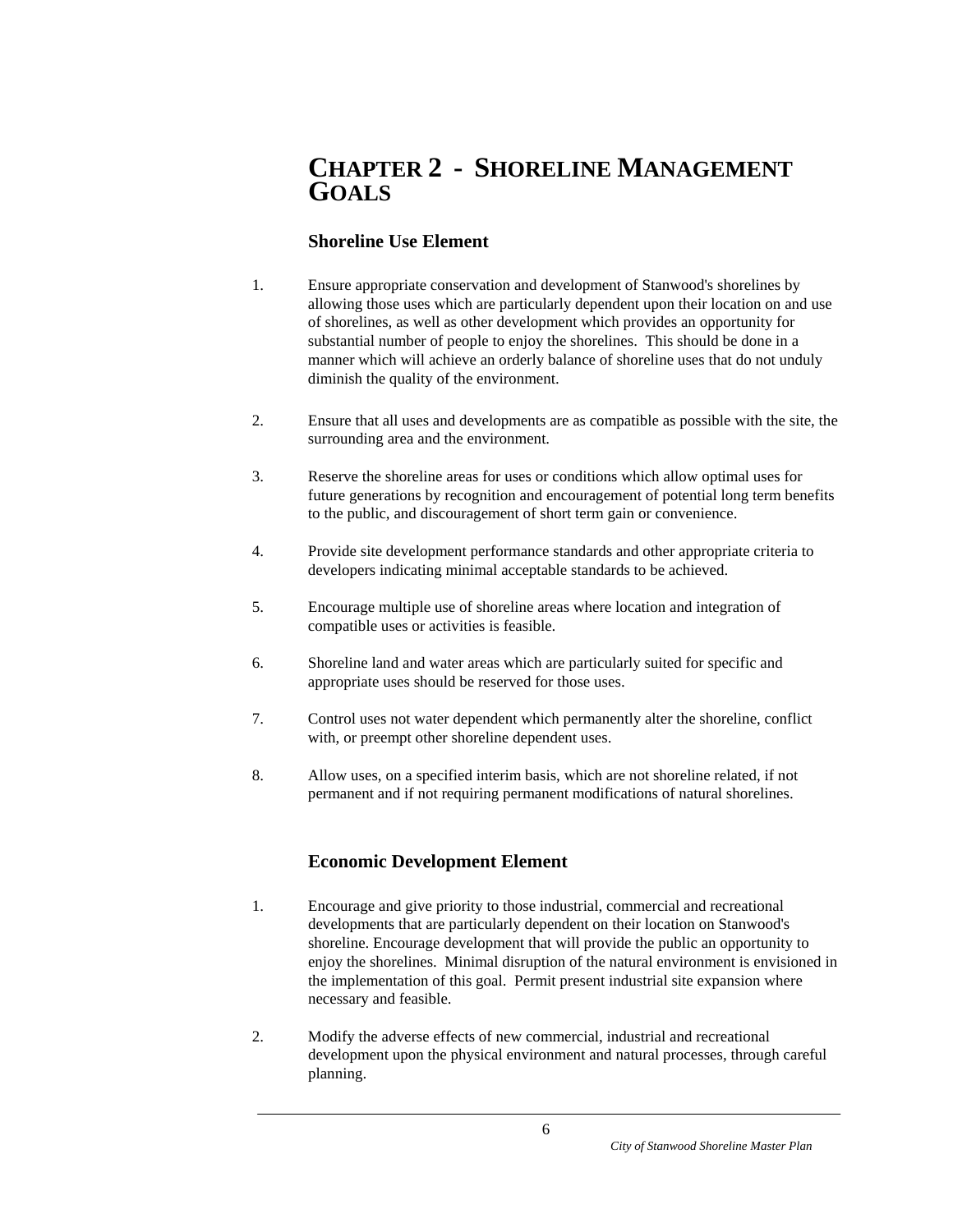- 3. Encourage commercial and industrial development from scattering randomly or from locating in undeveloped areas prematurely.
- 4. Encourage commercial and industrial development in areas already developed so long as such areas have not reached their functional capacity.
- 5. Encourage the development of commercial, industrial and recreational activities which can make use of existing public services.
- 6. Provide maximum flood protection for City of Stanwood.

# **Circulation Element**

- 1. Develop safe, convenient and diversified shoreline dependent circulation systems to assure efficient movement of goods and people with minimum disruptions to the shoreline environment and minimum conflict between the different users.
- 2. Design circulation systems, which provide safe and efficient movement of people and products while providing for alternative modes of transportation.
- 3. Allow only those circulation activities which do not produce undue pollution of the physical environment and which do not reduce the benefits which people derive from their property without due compensation.
- 4. Locate and design major circulation systems well away from the shoreline, except for necessary crossings, so that natural shorelines remain substantially unmodified.
- 5. Encourage corridors for transportation and utilities when they must cross shorelines.
- 6. Encourage joint uses of any necessary roads.
- 7. Encourage alternate modes of transportation such as pedestrian and bicycle to the shoreline.

# **Conservation Element**

- 1. Assure protection, preservation, and restoration of Stanwood's unique, fragile and scenic nonrenewable resources, while encouraging the best management practices for the continued sustained yield of renewable resources of the shoreline.
- 2. Preserve the scenic and aesthetic qualities of shorelines, floodplain and vistas.
- 3. Provide for a beneficial utilization of shoreline and floodplain related resources without harming other natural systems or the overall quality of the natural environment.
- 4. Encourage the best management practices for the sustained yield of replenishable resources.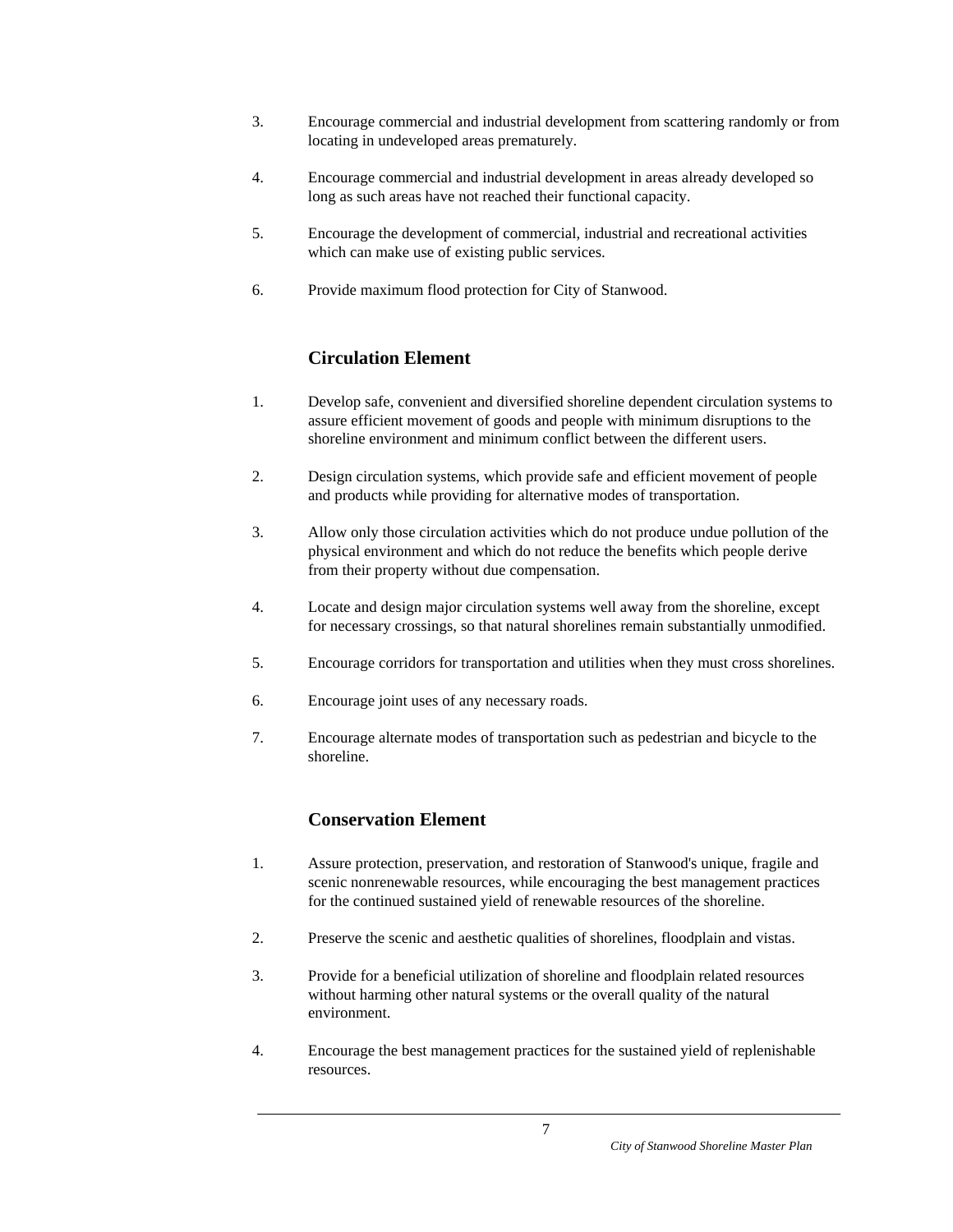5. Preserve unique, rare and fragile natural features and resources as well as scenic vistas, parkways and habitats of rare or endangered species.

## **Public Access Element**

- 1. Ensure safe, convenient and diversified access for the public to the publicly owned shorelines of Stanwood and assure that the intrusions created by public access will recognize the rights of private property owners, will not endanger life, and will not adversely affect fragile natural areas.
- 2. Respect and protect the enjoyment of private rights in shoreline property when considering public access development.
- 3. Locate, design and maintain public access development so as to protect the natural environment and natural processes.
- 4. Provide for the public health and safety when developing public access.
- 5. In addition to present and existing facilities and properties, purchase or otherwise make available to the public, including the City - Rotary Park Site, shoreline properties including tide land tracts if their value for public use merits such action.
- 6. Control and regulate public access to ensure that the ecology shall not be unduly damaged by public use.

# **Recreational Element**

- 1. Provide additional opportunities and space for diverse forms of recreation for the public and improvement of present facilities.
- 2. Identify, obtain, preserve and protect areas with high values for recreation before other development makes such action impossible.
- 3. Encourage location, design and operation of recreational development for maximum compatibility with other uses and activities, encouraging private investments.
- 4. Provide a balanced choice of recreational opportunities, including those requirements of the elderly and the physically challenged.
- 5. Encourage innovative and cooperative techniques among public agencies and private persons or groups which increase and diversify recreation opportunities.
- 6. Encourage compatible recreational uses including bicycle and foot paths in transportation and utility corridors where feasible.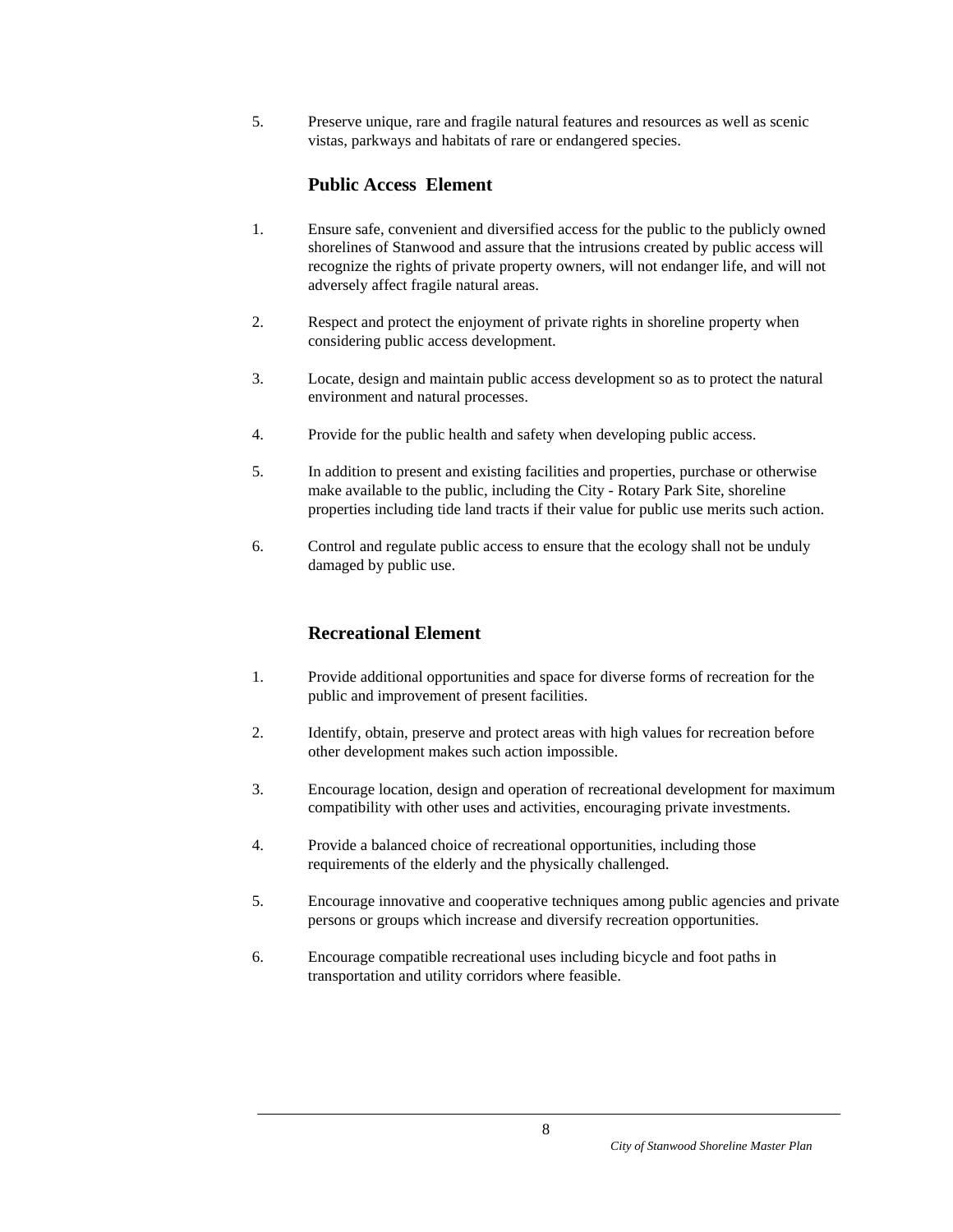# **Historical / Cultural Element**

- 1. Protect, preserve and encourage restoration of those sites and areas on the shoreline which have significant historical, cultural, educational or scientific value.
- 2. Preserve permanently for scientific study and public observation all areas known to contain significant archaeological data.
- 3. Preserve for the public benefit, with opportunity for appropriate public utilization, significant historic, scientific, and educational areas of the shoreline.

# **Flood Hazard Element**

- 1. The goals of the City Comprehensive Plan shall be considered in reviewing all shoreline proposals.
- 2. The City of Stanwood recognizes shoreline jurisdiction including two hundred (200) feet from the ordinary high water mark (OHWM) or floodway. The City also recognizes all associated wetlands (marshes, bogs and swamps) in the 100 year floodplain and all wetlands which are associated by proximity and influence which need not be in the 200 foot limit of the OHWM or floodway.

# **Comprehensive Long Range Planning Element**

 Support the integration of other City planning and regulatory efforts with shoreline management activities, especially planning and implementation of plans under the Growth Management Act (GMA). This element reflects changes in state legislation which make SMP policies part of the Comprehensive Plan and SMP regulations part of the City development code.

# **Educational Element**

Work with the public to increase awareness of the Shoreline Management Act, and the importance of protecting shorelines.

# **Agriculture**

 Not applicable to the City of Stanwood, there are no agricultural lands within the city's jurisdiction.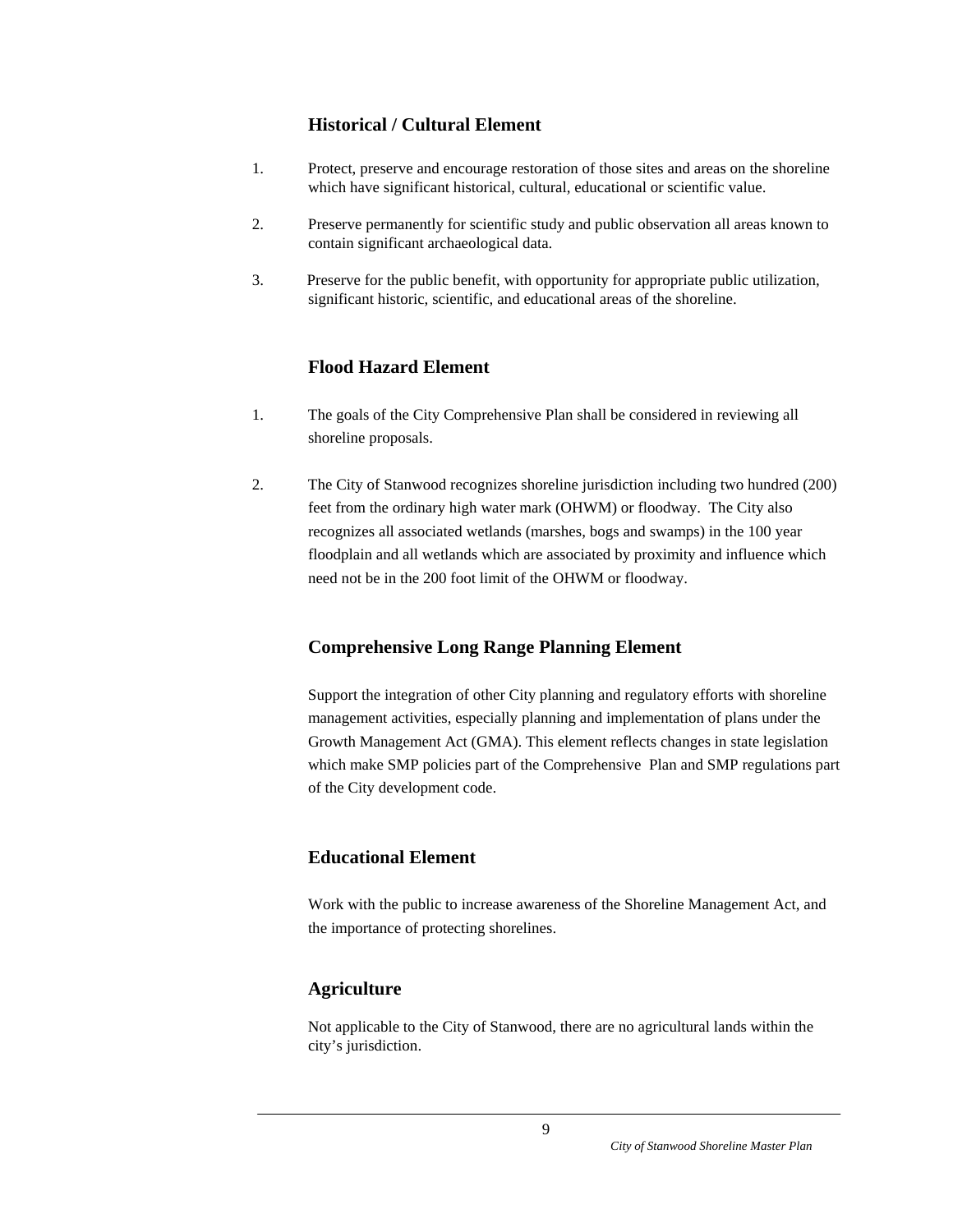## **Implementation**

- 1. Advance the intent and policy of the Shoreline Management Act of 1971 through a fair, balanced and impartial administration of the shoreline permit process and other legal requirements of the Act.
- 2. Base all official actions relating to shoreline permits upon the goals, policies, environmental designations, use allocations and performance standards contained within the Shoreline Management Act, the Shoreline Master Program and Chapter 17 (Zoning/Unified Development Code) in the Stanwood Municipal Code.
- 3. Employ the performance standards of the Master Program equitably to ensure the highest degree of shoreline and floodplain protection consistent with the proposed development.
- 4. Process shoreline permits as expeditiously as the law and analysis review will allow.
- 5. Seek advice and assistance from recognized experts at federal, state, or local levels whenever technically complex issues are involved in permit activities.
- 6. Grant variances from the provisions of the Master Program only in those limited instances when strict compliance with the provisions of the Master Program would prevent any reasonable use of the property involved. Variances shall be granted in strict compliance with the provisions of the Washington Administrative Code and the Shoreline Management Act.
- 7. Approve Conditional Uses when they will further the intent of the Master Program, be compatible with their surroundings, and be regulated to minimize undesirable effects on the shoreline of the city. Conditional Uses shall be approved in strict compliance with the provisions of the Washington Administrative Code and the Shoreline Management Act.
- 8. Comply with the requirements of the State Environmental Policy Act in processing shoreline permits, when applicable, as a means of thoroughly evaluating the impact or a proposed development on the city's shorelines and thus furthering the intent of the Master Program.
- 9. Provide assistance to the general public as necessary and proper with regard to the provisions and requirements of the Shoreline Management Act of 1971 and Stanwood's Master Program.
- 10. Provide for a five year review of shoreline uses and their locations as to appropriateness and compatibility with goals and policies.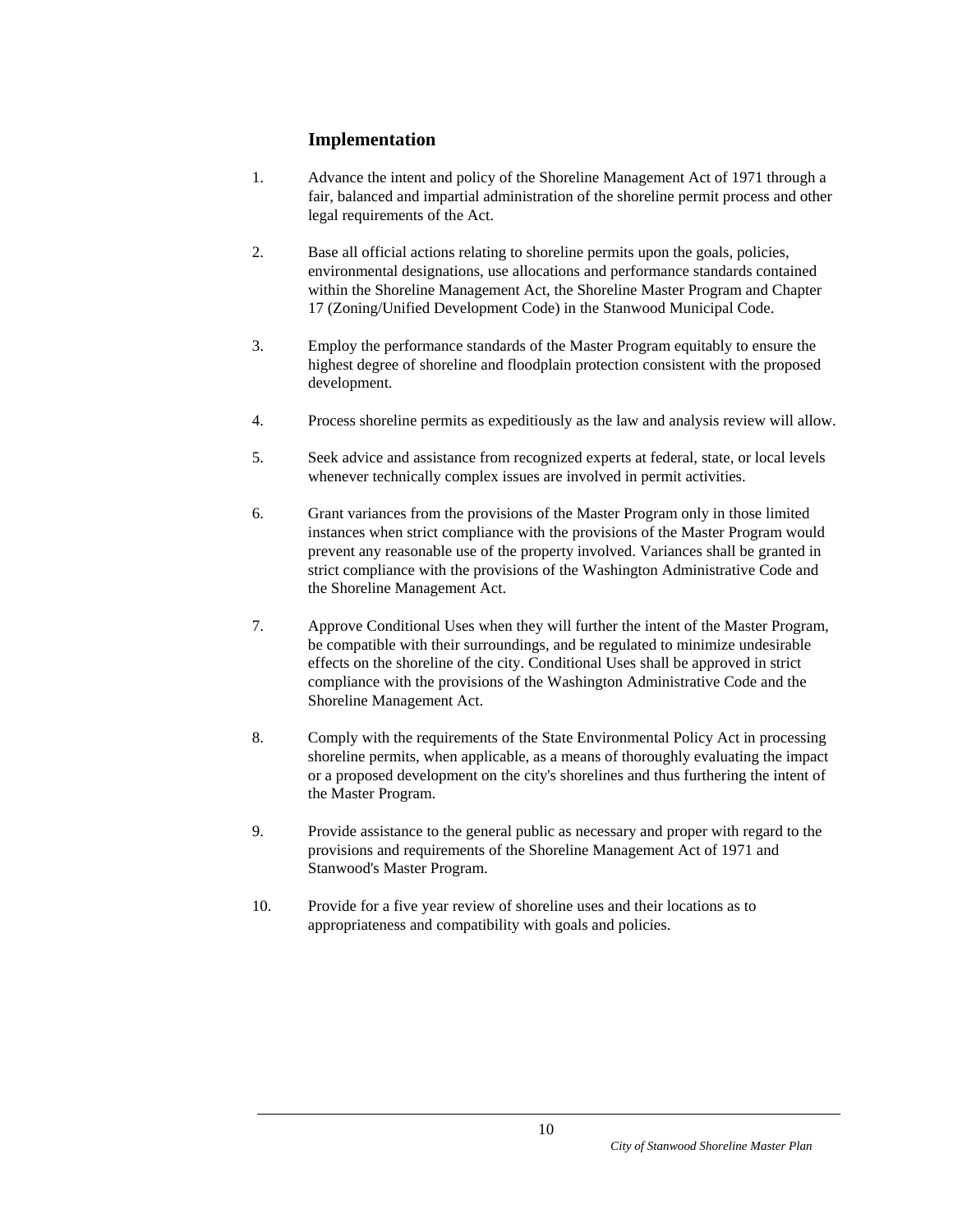# **CHAPTER 3 - GENERAL POLICIES AND REGULATIONS**

## **General Regulations**

The following regulations describe the requirements for all shoreline uses and activities.

- 1. All shoreline uses, and shoreline modification activities including those that do not require a shoreline permit, must conform to the policies and regulations of this master program.
- 2. Shoreline modification activities must be in support of an allowable shoreline use, which conforms to the provisions of this master program. Except as otherwise noted, all shoreline modification activities not associated with a legally existing or an approved shoreline use are prohibited.
- 3. Shoreline use, modification activities and conditions listed as "prohibited" shall not be eligible for consideration as a shoreline variance or shoreline conditional use permit.
- 4. The "policies" listed in this master program will provide broad guidance and direction and will be used by the City in applying the "regulations."

#### **Exemptions**

Although a substantial development permit is not required for construction within shoreline jurisdiction by an owner, lessee or contract purchaser of a single-family residence for his own use or the use of his family, such construction and all normal appurtenant structures must otherwise conform to this master program. An "appurtenant" means a structure that is necessarily connected to the use and enjoyment of a single-family residence and includes a garage, deck, driveway, utilities, fences and grading which does not exceed 500 cubic yards.

The Shoreline Management Act exempts from the requirement to obtain a substantial development permit the construction of any structure with a fair market value less than \$2,500, which does not materially interfere with the normal public use of the waters or shorelines of the State. Although these structures are exempt from obtaining a substantial development permit, compliance with the provisions, prohibitions, regulations and development standards of this program is still required. Residential development that does not require a substantial development permit may still require a variance or conditional use permit. Developments other than a single-family residence including multi-family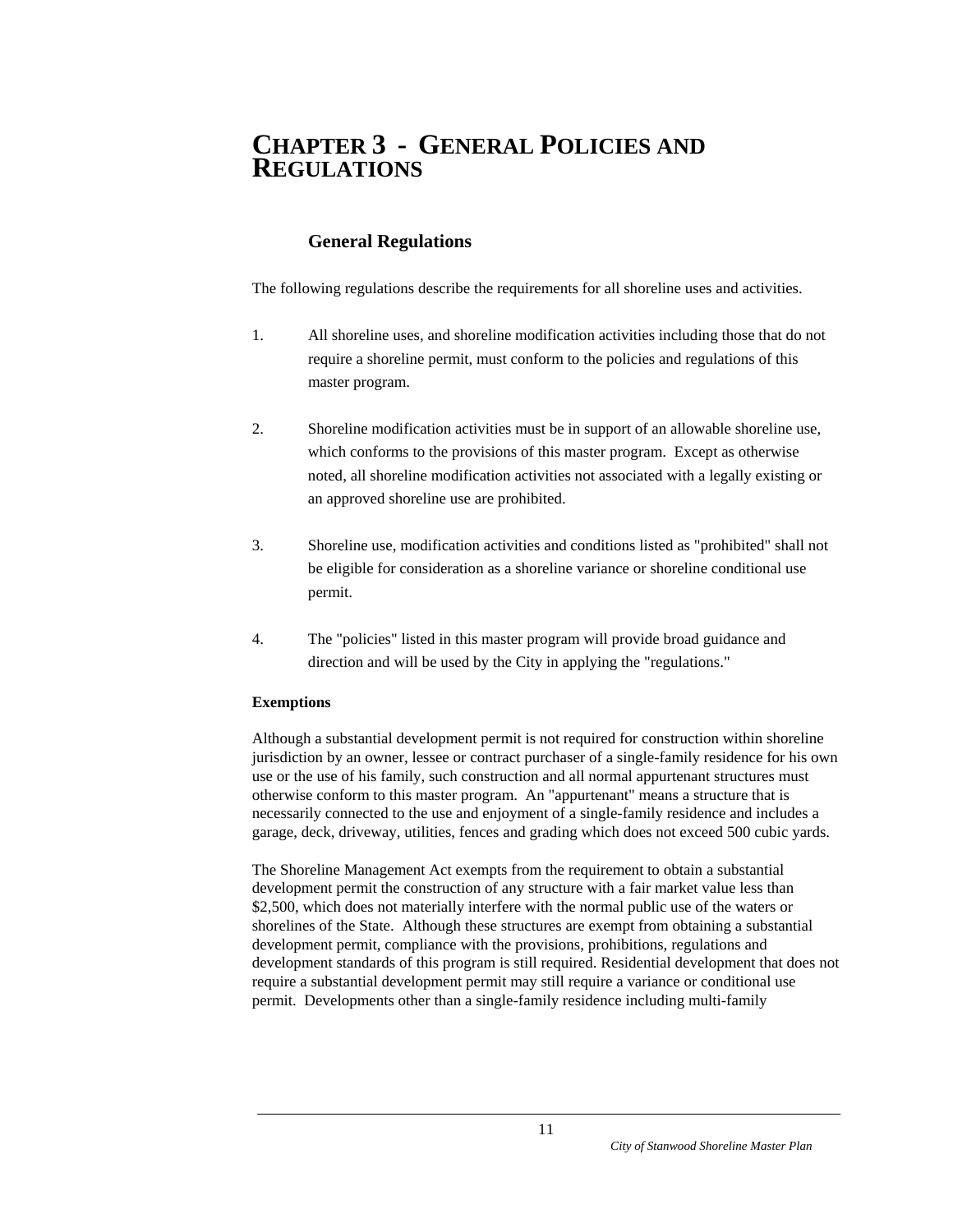residential development, all subdivisions, floating homes and nonexempt accessory structures are not exempt from obtaining a substantial development permit.

## **Archaeological and Historic Resources**

#### **Applicability**

Archaeological areas, early communities, old settlers homes and trails were often located on shorelines because of the proximity of food resources and because water provided an important means of transportation. These sites are nonrenewable resources and many are in danger of being lost through present day changes in land use and urbanization. Because of their rarity and the educational link they provide to our past, these locations should be preserved.

#### **Policies**

- 1. Consult with Professional archaeologists to identify areas containing potentially valuable archaeological data, and establish procedures for salvaging the artifacts.
- 2. Preserve wherever feasible sites with high value for scientific study and public observation.
- 3. Require all shoreline permits to contain a special provision, which requires developers to notify local governments if any possible archaeological data are uncovered during excavations. The State Parks and Recreation Commission (Olympia) and the Washington Archaeological Research Center (Pullman) should also be notified.
- 4. Ensure that all applicable provisions of the National Historic Preservation Act of 1966 and the State Historic Preservation Act are complied with.

#### **Regulations**

- 1. All shoreline permits shall contain a special provision requiring permittees to notify City of Stanwood if any possible archaeological data are uncovered during excavation or development. Failure to comply with this requirement shall be considered a violation of the shoreline permit and shall subject the permittee to legal action as specified in the city's Zoning Ordinance.
- 2. All permits issued for development in areas known to be archaeologically significant shall provide for site inspection by a qualified archaeologist prior to initiation of any development activity.
- 3. All developments proposed for location adjacent to historical sites, which are registered on the state, or national historic register shall be located and designed so as to be complimentary to the historic site. Development, which is detrimental to the historic character of such sites shall not be permitted.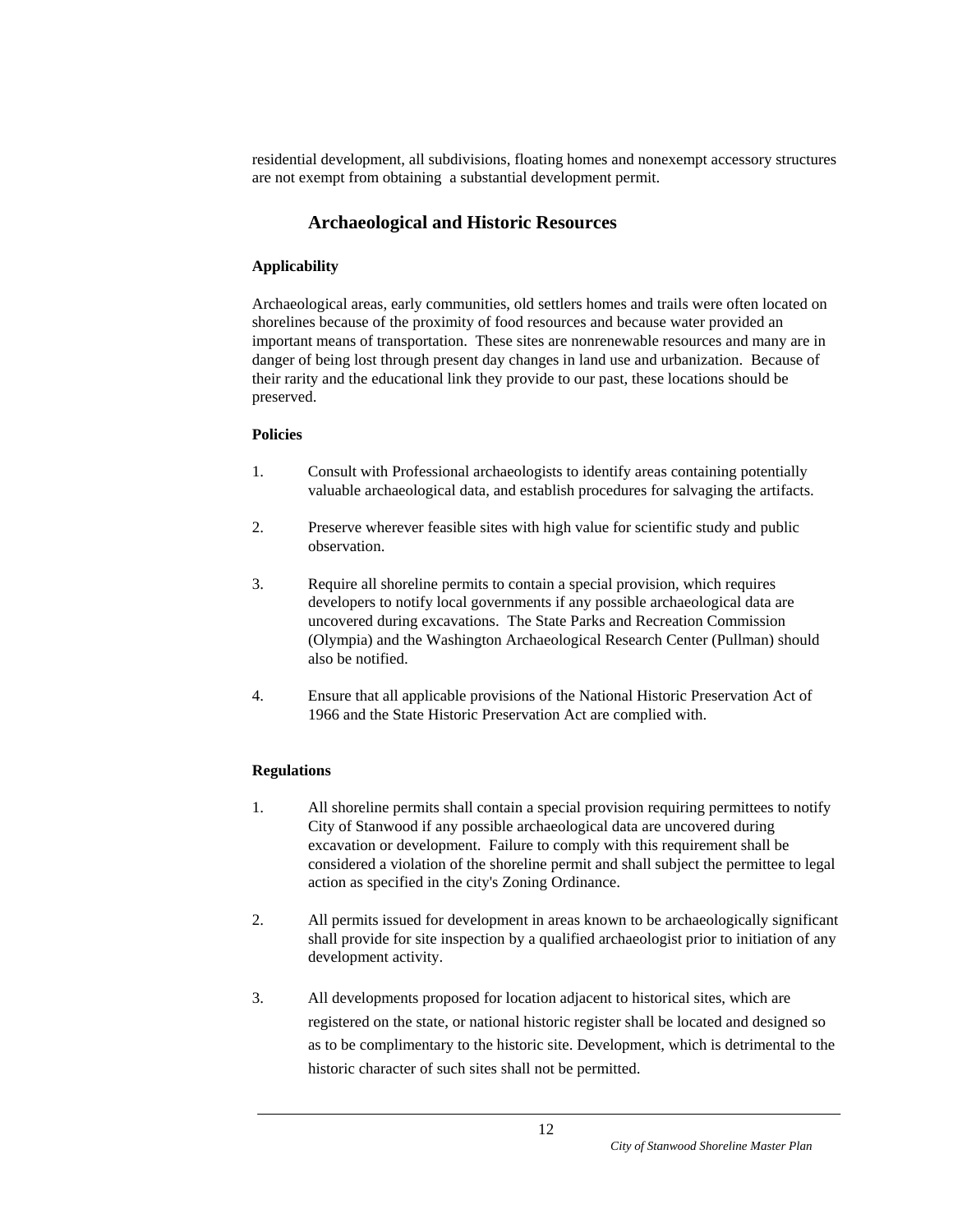## **Clearing and Grading**

Clearing and grading are activities associated with developing property for a particular use including commercial, industrial, recreational and residential uses. Specifically, "clearing" means the destruction or removal of vegetative ground cover and/or trees including, but not limited to, root material removal and/or topsoil removal. This includes such activities as clear-cutting or selective harvest of trees, chipping of stumps and hauling off of shrubs, slash piles, etc. "Grading" means the physical manipulation of the earth's surface and/or surface drainage pattern without significantly adding or removing on-site materials. This includes removing the duff layer, all surcharging, preloading and recontouring the ground and may include minor excavation and filling. Landfill addresses the placement of dry fill on existing dry or existing wet areas (see Section 6 "Landfill").

Both activities, clearing and grading, may increase erosion, siltation, runoff/flooding, change drainage patterns, reduce flood storage capacity and damage habitat. Although it is not technically considered "development" which triggers a shoreline permit, clearing as an activity that impacts shoreline resources is regulated in order to achieve the design goals and objectives of the SMA, particularly along Shorelines of State Wide Significance where preservation of natural shoreline characteristics takes a very high priority. All policies and standards must be adhered to and a conditional use requirement may be required where appropriate (e.g. in natural and conservancy). Grading is considered development and will be managed accordingly. For single-family residences, 500 cubic yards of fill may be allowed without a shoreline permit provided all policies and regulations are met.

#### **Policies**

- 1. All clearing and grading activities should be designed and conducted to minimize impacts to wildlife habitat, sedimentation of creeks, streams, ponds, lakes, wetlands and other water bodies and degradation of water quality.
- 2. Clearing and grading activities in shoreline areas should be limited to the minimum necessary to accommodate shoreline development. Such activities should be discouraged in designated (structural) setback areas and allowed in other shoreline locations only when associated with a permitted shoreline development.
- 3. Negative environmental and shoreline impacts of clearing and grading should be avoided wherever possible through proper site planning, construction timing and practices, bank stabilization, bioengineering and use of erosion and drainage control methods as well as adequate maintenance.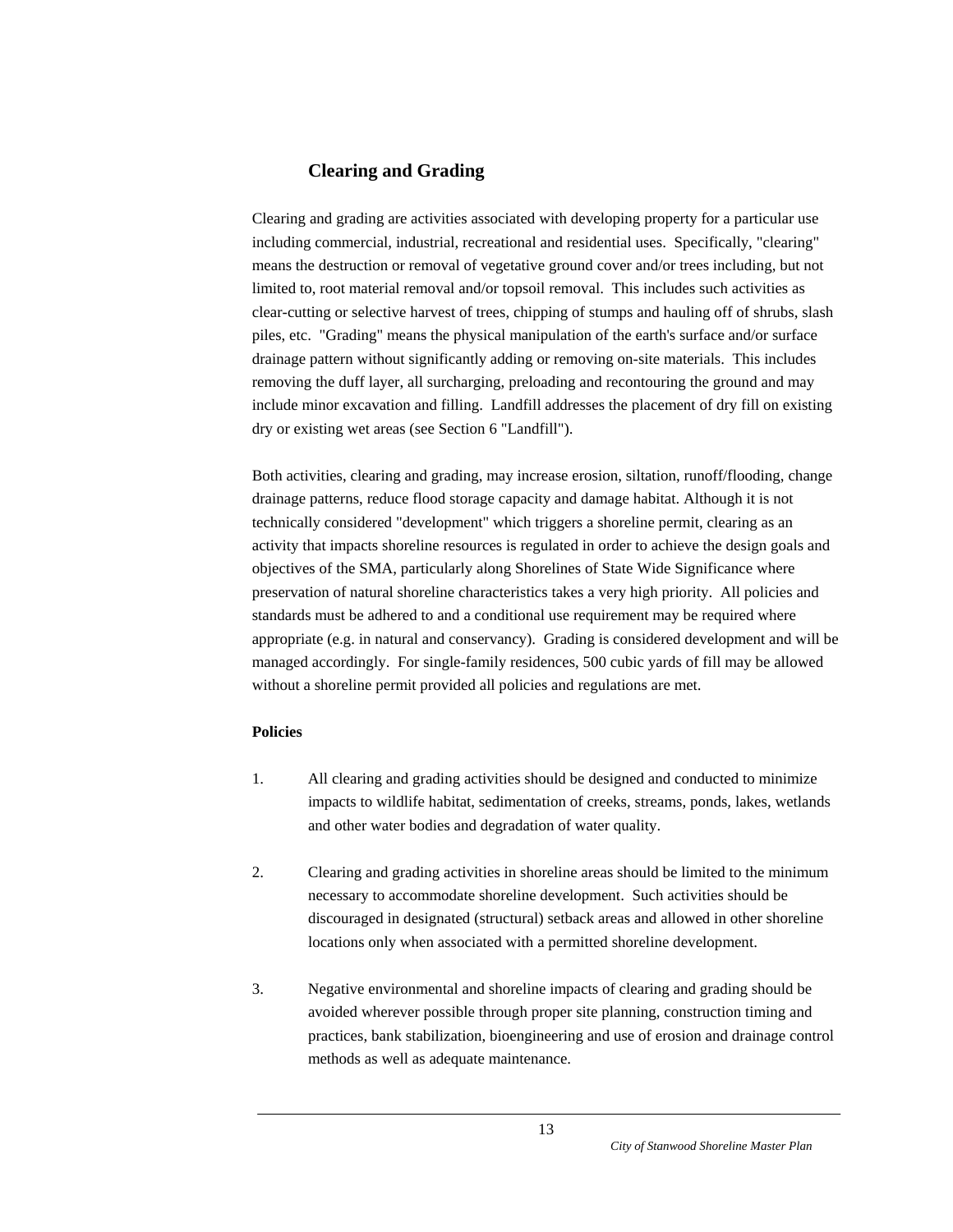- 4. Cleared and disturbed sites remaining after completion of construction should be promptly replanted with native vegetation or, in limited circumstances, with other species contained in City approved plant lists.
- 5. All clearing and grading activities should be designed with the objective of maintaining natural diversity in vegetation species, age and cover density.
- 6. For extensive clearing and grading proposals, a clearing and grading plan addressing species removal, replanting, irrigation, erosion and sedimentation control and other methods of riparian corridor protection should be required.

#### **Regulations**

- 1. All clearing and grading activities shall be limited to the minimum necessary for the intended development, including residential development.
- 2. Clearing and grading within designated shoreline (structural) setback areas (or vegetation management corridors, depending on how the SMP is structured) shall not exceed the following maximums (all measurements taken parallel to the shoreline):
	- a. Lots, parcels with up to 200 feet of shoreline frontage: 50 feet maximum.
	- b. Lots, parcels with greater than 200 feet of shoreline frontage: maximum of 25 percent of the lot frontage along a shoreline.
	- c. When applying the above clearing and grading standards the following plant communities shall determine in descending order of preference where clearing and grading may be allowed. The first plant community listed indicates the most preferred location for clearing and grading:
		- i. grass
		- ii. shrub/scrub
		- iii. forest
- 3. Clearing and grading activities may only be permitted (landward of required setbacks) when associated with a permitted shoreline development, PROVIDED that upon completion of construction, remaining cleared areas shall be replanted with native species contained in the City approved plant list. Replanted areas shall be maintained such that within three-years the vegetation is fully reestablished.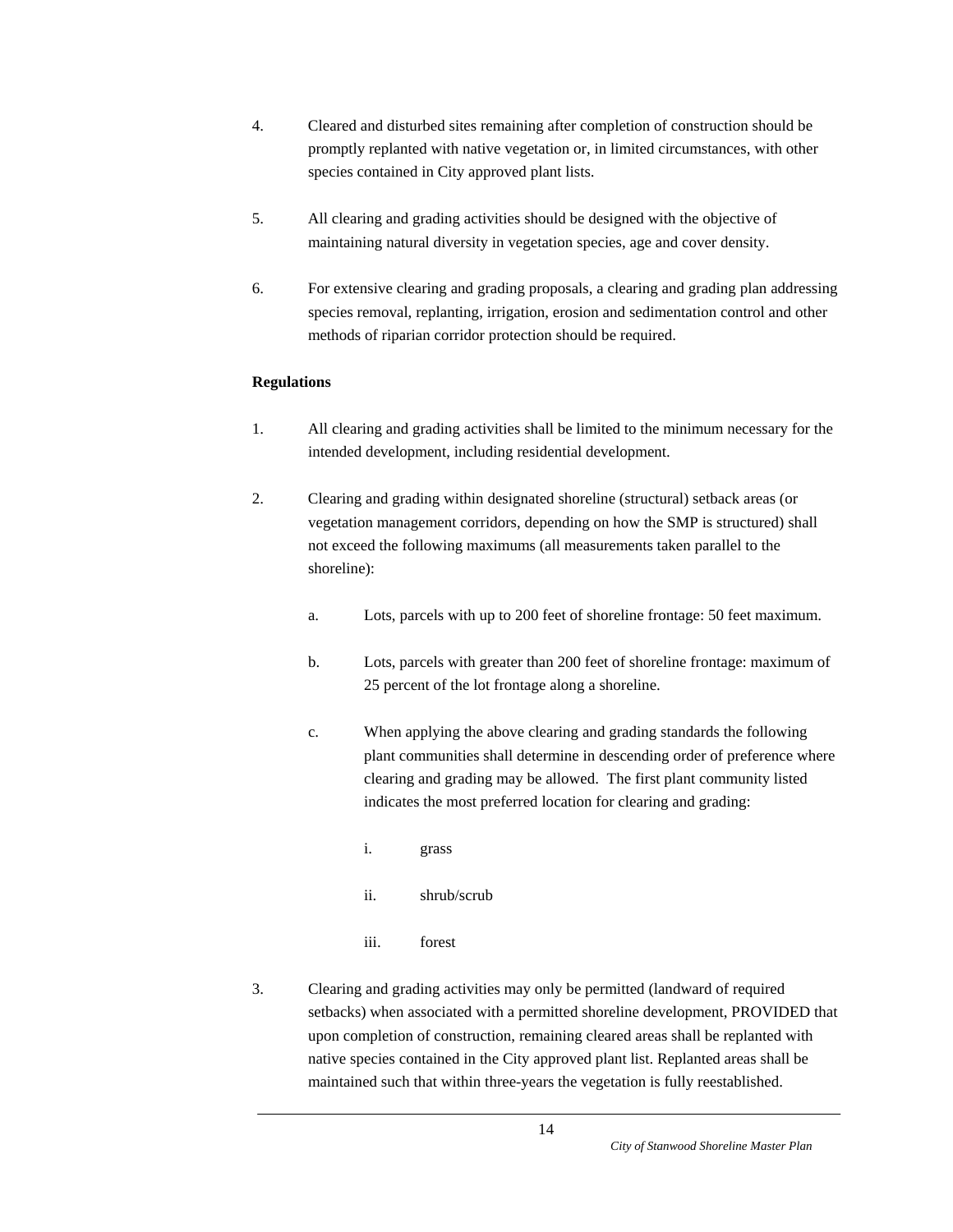- 4. Normal nondestructive pruning and trimming of vegetation for maintenance purposes shall not be subject to these clearing and grading regulations. In addition, clearing by hand held equipment of invasive nonnative shoreline vegetation or plants listed on the State Noxious Weed List is permitted in shoreline locations if native vegetation is promptly reestablished in the disturbed area.
- 5. Any significant placement of materials from off-site, (other than surcharge or preload) or substantial creation or raising of dry upland shall be considered landfill and shall also comply with the landfill provisions in Chapter 8, Shoreline Modification Activity Policies and Regulations.

## **Environmental Impacts**

#### **Applicability**

The SMA is concerned with the environmental impacts that both a use and activity may have on the fragile shorelines of the state. Shoreline and water quality degradation caused by the introduction of contaminants such as petroleum products, chemicals, solid waste, domestic or industrial wastewater and sediment from erosion are all issues that must be addressed.

#### **Policies**

1. Land uses and activities that may have adverse impacts on the environment should be minimized during all phases of development (e.g. design, construction, management and use).

#### **Regulations**

- 1. The location, design, construction and management of all shoreline uses and activities shall protect the quality and quantity of surface and ground water adjacent to the site and shall adhere to the guidelines, policies, standards and regulations of applicable water quality management programs and related regulatory agencies.
- 2. Solid and liquid wastes and untreated effluents shall not be allowed to enter any bodies of water or to be discharged onto land.
- 3. The release of oil, chemicals or hazardous materials onto land or into the water is prohibited. Equipment for the transportation, storage, handling or application of such materials shall be maintained in safe and leak proof condition. If there is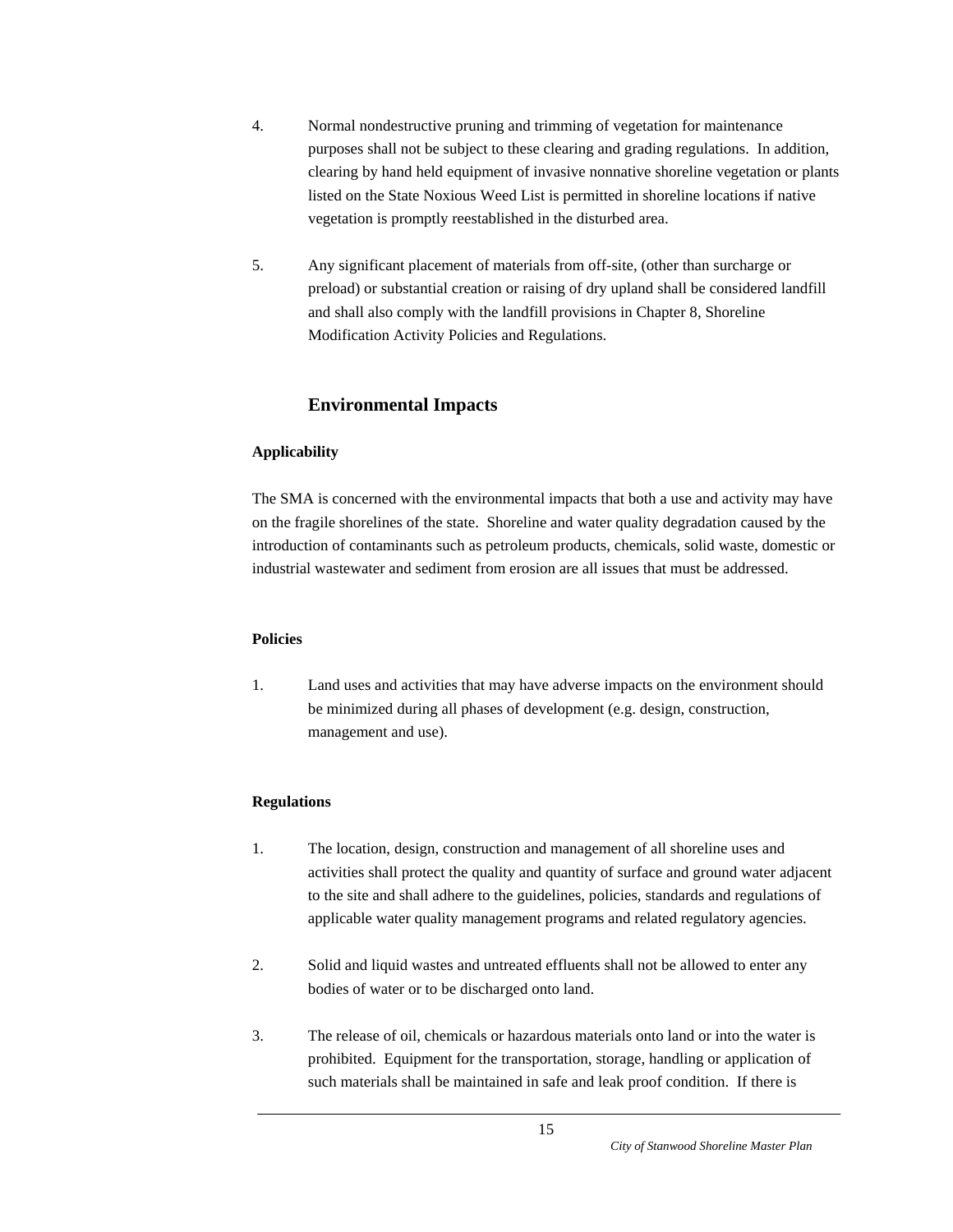evidence of leakage, the further use of such equipment shall be suspended until the deficiency has been satisfactorily corrected.

- 4. All shoreline uses and activities shall be located, designed, constructed and managed in a manner that minimizes adverse impacts to surrounding land and water uses and is aesthetically compatible with the affected area.
- 5. All shoreline uses and activities shall utilize best management practice (BMP) measures to minimize any increase in surface runoff and to control, treat and release surface water runoff so that receiving water quality and shore properties and features are not adversely affected. Such measures may include but are not limited to dikes, catch basins or settling ponds, installation and required maintenance of oil/water separators, grassy swales, interceptor drains and landscaped buffers.
- 6. All shoreline uses and activities shall utilize effective erosion control methods during both project construction and operation.
- 7. All shoreline uses and activities shall be located, designed, constructed and managed to avoid disturbance of and minimize adverse impacts to fish and wildlife resources, including spawning, nesting, rearing and habitat areas and migratory routes.
- 8. All shoreline uses and activities shall be located, designed, constructed and managed to minimize interference with beneficial natural shoreline processes such as water circulation, sand and gravel movement, erosion and accretion.
- 9. Land clearing, grading, filling and alteration of natural drainage features and land forms shall be limited to the minimum necessary for development. Surface drainage systems or substantial earth modifications involving greater than 500 cubic yards of material shall be professionally designed to prevent maintenance problems or adverse impacts to adjacent properties or shoreline features.
- 10. All shoreline developments shall be located, constructed and operated so as not to be a hazard to public health and safety.
- 11. All shoreline uses and activities shall be located and designed to minimize or prevent the need for shoreline defense and stabilization measures and flood protection works such as bulkheads, other bank stabilization, landfills, levees, dikes, groins, jetties or substantial site regrades.
- 12. Navigation channels shall be kept free of hazardous or obstructing uses and activities.
- 13. Herbicides and pesticides shall not be applied or allowed to directly enter water bodies or wetlands unless approved for such use by appropriate agencies (U.S. and State Departments of Agriculture, U.S. Environmental Protection Agency, Washington State Department of Ecology).

#### **Environmentally Sensitive Areas**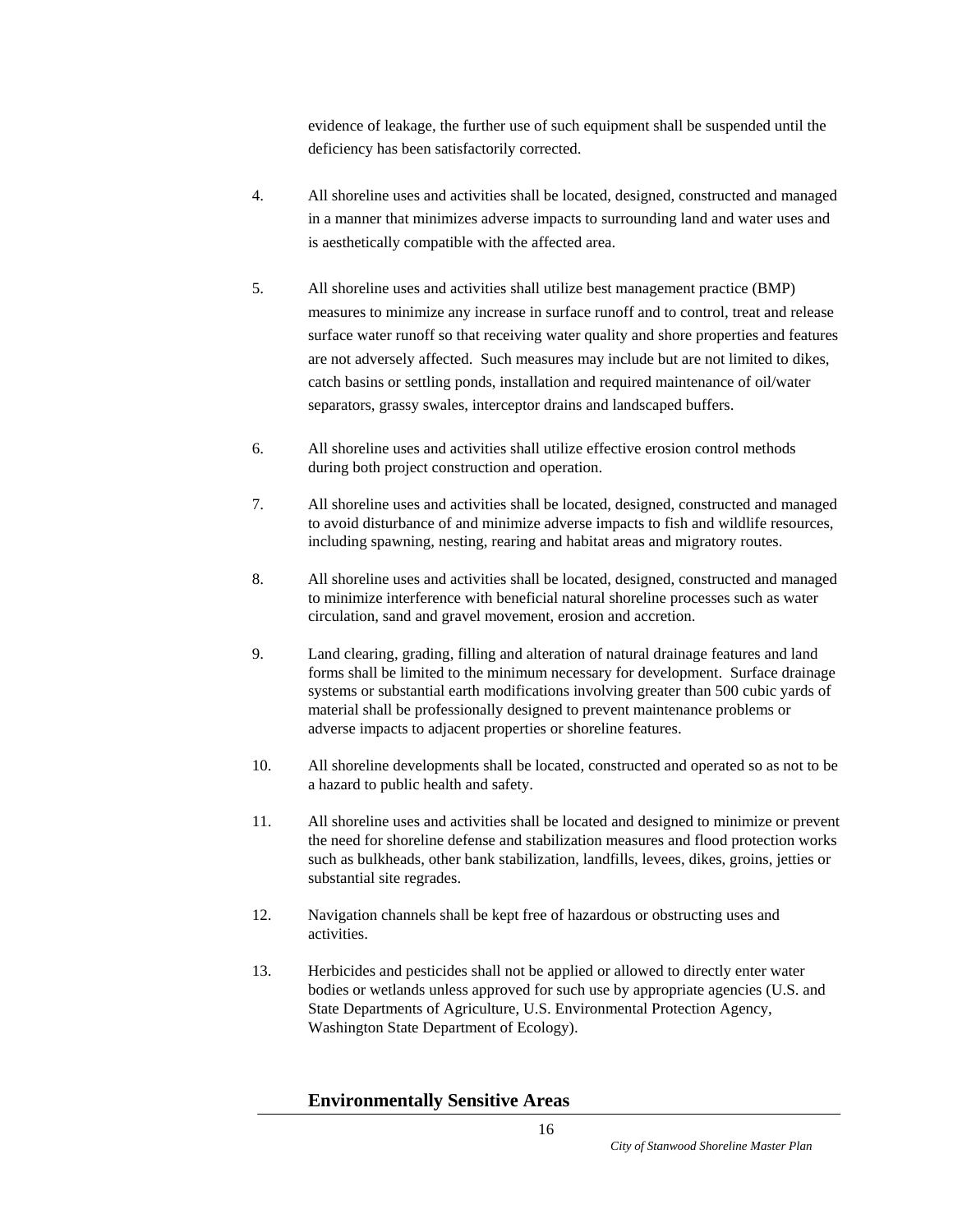#### **Applicability**

Environmentally sensitive areas, which are listed in the Stanwood Municipal Code, constitute the most fragile lands which support resources that are economically and culturally important to the state under the SMA. They can be natural resources that provide fisheries habitat for example, or areas that may threaten the health and safety of the public, such as floodways or unstable bluffs, etc. This section is divided into five categories: (1) general provisions, (2) geological hazard area provisions, (3) kelp beds, eelgrass beds, herring spawning areas, smelt spawning areas and other critical salt water habitats (4) wetland provisions and (5) salmon and steelhead habitat provisions.

"Environmentally sensitive areas" shall mean those areas with especially fragile biophysical characteristics and/or with significant environmental resources as identified in a scientifically documented inventory accomplished as part of the SEPA/NEPA process or other recognized assessment. Environmentally sensitive areas include but are not limited to:

- unstable bluffs
- wildlife habitat areas
- fish breeding, rearing or feeding areas
- wetlands
- estuaries
- dunes

#### **General Provisions**

#### **Policies**

- 1. Unique, rare and fragile natural and man-made features as well as scenic vistas and wildlife habitats should be preserved and protected from unnecessary degradation or interference.
- 2. Some areas, because of unique and/or fragile geological or biological characteristics, should be protected from public access (e.g. wetlands, dunes, shoregrass, etc.).
- 3. Shorelines that are identified as hazardous for or sensitive to development should be discouraged from intensive development.

#### **Regulations**

1. All shoreline uses and activities shall be located, designed, constructed and managed to protect and / or not adversely affect those natural features which are valuable, fragile or unique in the region and to facilitate the appropriate human intensity of use of such features, including but not limited to: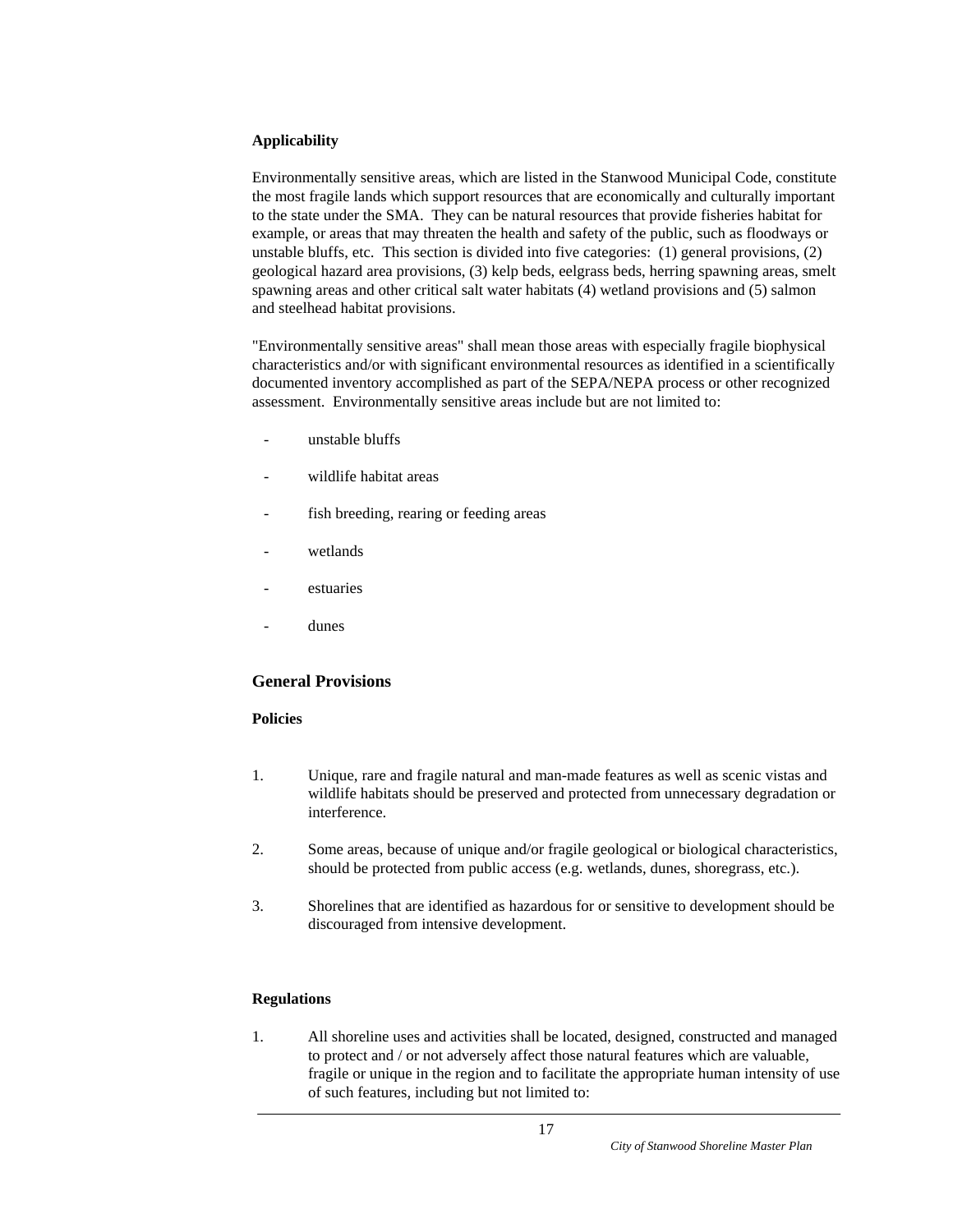- a. Estuaries and wetlands;
- b. Fish, shellfish and wildlife habitats, migratory routes and spawning areas;
- c. Kelp beds, eelgrass beds, herring spawning areas and smelt spawning areas;
- d. Accretion shore forms;
- e. Natural or man-made scenic vistas or features;
- f. Unstable bluffs; and
- g. Floodways.
- 2. When a development site encompasses environmentally sensitive areas, these features shall be left intact and maintained as open space or buffers. All development shall be set back from these areas to prevent hazardous conditions and property damage, as well as to protect valuable shore features.
- 3. All shoreline development shall be designed in accordance with FEMA flood control management codes and regulations, the State Environmental Policy Act (SEPA) and all applicable local land use codes.
- 4. Areas with either an existing or high potential for aquaculture activities shall be protected from degradation by other types of uses which are located or are proposed to be located within 1 mile of adjacent uplands. A conclusive finding that such an adjacent use would result in irreparable damage to or destruction of an existing aquaculture enterprise shall be grounds for the denial of such use or activity.
- 5. The use of herbicides and pesticides to remove noxious plants in streams, lakes and wetland areas shall be prohibited except where no reasonable alternatives exist and it is demonstrated that such activity is in the public interest. Mechanical removal of noxious weeds shall be timed and carried out in a manner to minimize any disruption of wildlife or habitat.

## **Geological Hazard Areas**

#### **Applicability**

Geological hazard areas are areas susceptible to severe erosion or slide activity, such as unstable bluffs, and include areas with high potential for earthquake activity. They may be identified in GMA Critical Area documents or the *Coastal Zone Atlas*. In general, they are not suitable for placing structures or locating intense activities or uses due to the inherent threat to public health and safety.

#### **Policies**

- 1. Development should be prohibited or minimized on unstable or moderately unstable slopes.
- 2. Development should be permitted only in locations where no slope protection is necessary or where nonstructural protection is sufficient for the life of the project.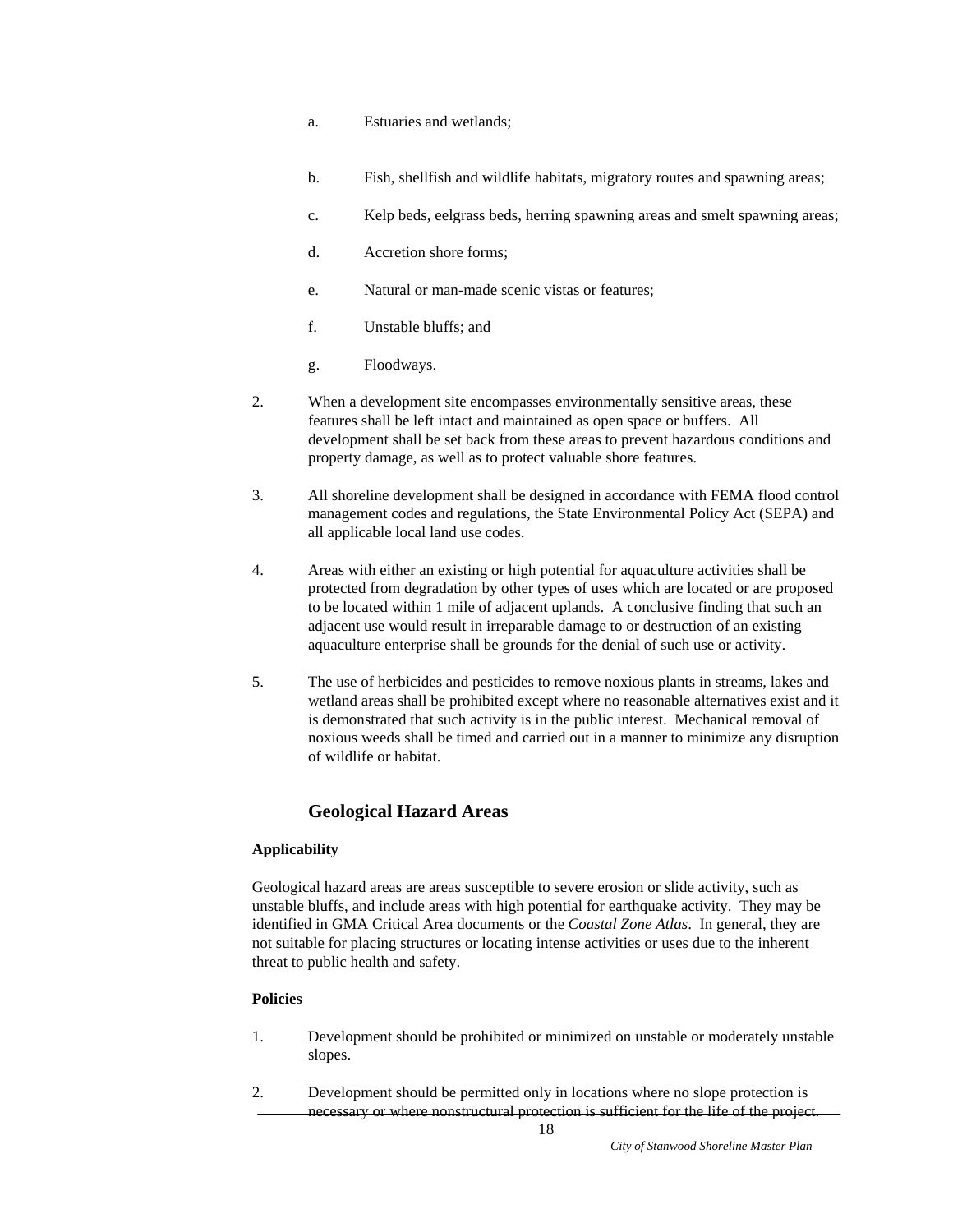3. Clearing vegetation on and within edges of bluffs should be avoided. Retention of a

natural buffer should be encouraged.

- 4. Construction should be discouraged within a 2:1 slope (a slope that rises 1 foot for every 2 feet horizontal) from the base of the bluff.
- 5. Structures should be designed and constructed in a manner that provides safety for the useful life of the structure and does not require construction of a retaining wall or bulkhead during that same time span.
- 6. Subdivision of lots on bluffs should allow sufficient lot depth for development to occur without need for bulkheading or other structural stabilization.
- 7. All sites indicated in the *Coastal Zone Atlas*, local sensitive area maps or other engineering documents to be on unstable material, river banks or old landslides shall require a geotechnical report assessing the safety of the site and addressing drainage, grading and clearing requirements.

#### **Regulations**

- 1. Construction activity shall not increase or result in slope instability or sloughing.
- 2. Tree clearing and vegetation removal shall be limited to the minimum extent necessary to allow construction of the proposed development.
- 3. Foundations and septic systems shall be placed out of the 2:1 slope area, unless a soil engineer report indicates that slope stability will not be affected.
- 4. Surface drainage down the face of the bluff shall be contained in a tight line (closed, nonleaking pipe) for discharge at the shoreline in such a way that erosion will not occur.
- 5. Surface drainage away from the bluff shall also use a tight line or some other approved method for discharge into a natural drainage course.
- 6. Stormwater retention systems will be discouraged unless designed by a licensed civil engineer and a soil or geology engineering report verifies that slope stability shall not be affected.
- 7. Proposals for developments on or immediately adjacent to unstable bluffs shall include the following information in their application:
	- a. Soils, topography and existing vegetation;
	- b. Existing drainage patterns and how they may be changed;
	- c. Proposed vegetation removal and grading together with an erosion control plan; and
	- d. Proposed structure and use locations.

A geotechnical report shall be required when: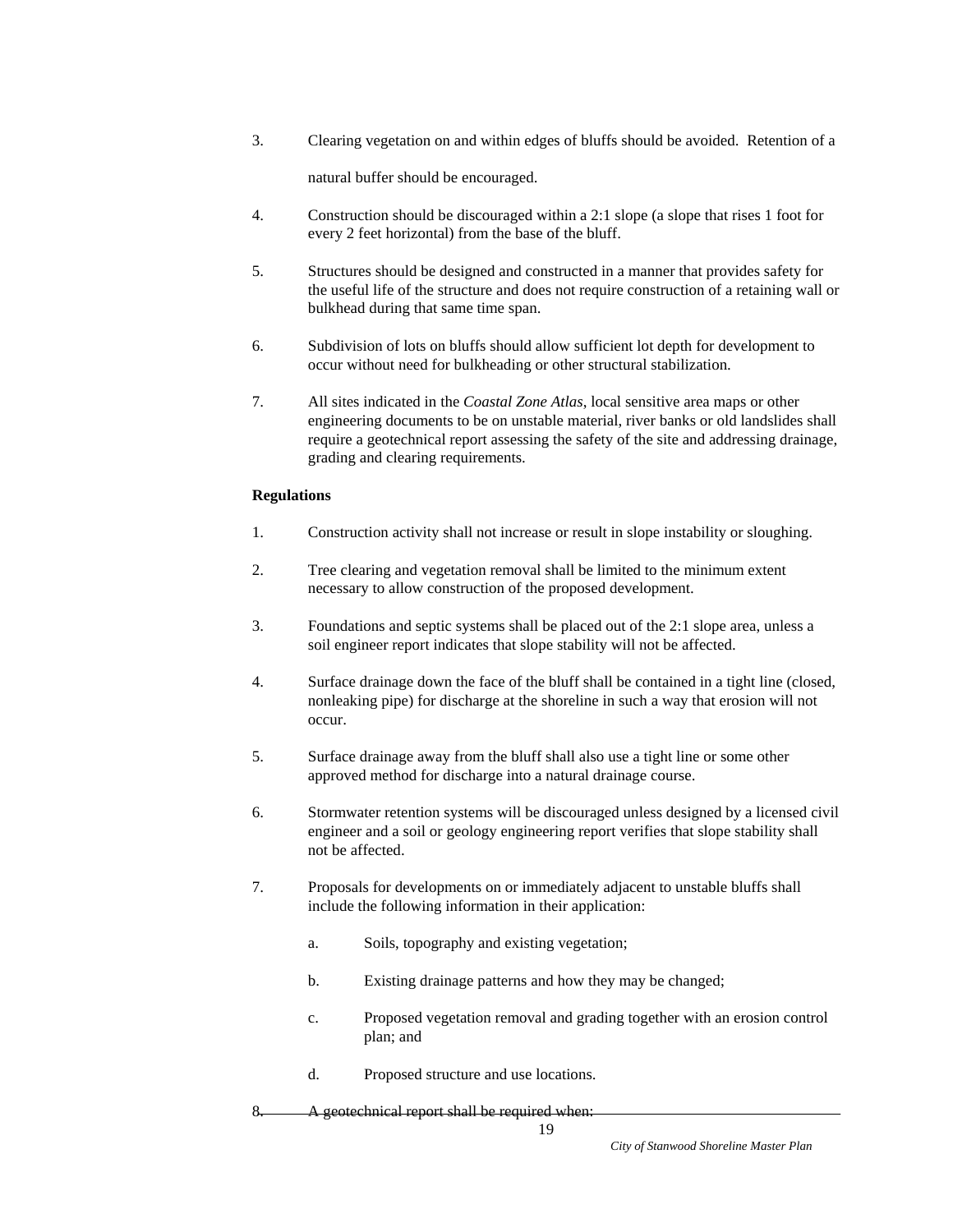- a. Activity is within 200 feet of a bluff classified as unstable or having intermediate stability; or
- b. Activity is within 200 feet of the shoreline when the vertical height of the bank exceeds 20 feet; or
- c. Activity is within the 2:1 slope of the toe of the bluff.
- 9. The geotechnical report shall contain:
	- a. Soils and erosion rates;
	- b. Drainage;
	- c. Vegetation management options;
	- d. Recommended setback to avoid need for building bulkhead during life of project;
	- e. Evaluation and statement on stability and safety of structure; and
	- f. Evaluation and statement on stability of bluff.

## **Kelp Beds, Eelgrass Beds, Herring Spawning Areas, Smelt Spawning Areas and Other Critical Salt Water Habitats**

#### **Applicability**

The Growth Management Act, in Sections 36.70A.060 and 36.70A.170 RCW, requires local governments to designate and protect critical areas. This requirement applies both to local governments planning under the Growth Management Act and all other local governments. The Minimum Guidelines to Classify Agriculture, Forest, Mineral Lands and Critical Areas in WAC 365.190.080(5)(a)(4), designate kelp beds, eelgrass beds, herring spawning areas and smelt spawning areas as critical areas. The minimum guidelines also designate commercial and recreational shellfish areas as critical areas.

#### **Policies**

- 1. Critical saltwater habitats provide critical rearing and nursery areas for valuable recreational and commercial species. They provide habitat for many marine plants, fish and animals. These habitats should be protected because of their importance to the marine ecosystem and the state and local economy.
- 2. Critical salt water habitats are:
	- a. Kelp beds (members of the brown algal family Laminariales, including Alaria marginata, Alaria nana, Alaria tenuifolia, Egregia menziesii, Eisenia arborea, Pterygophora californica, Agarum cribosum, Agarum fimbriatum, Costaria costata, Cymathere triplicata, Hedophyllum sessile, Laminaria spp., Pleurophycus gardneri, Dictyoneuropsis reticulata, Dictyoneurum californicum, Lessioniopsis littoralis, Macrocystis integrifolia, Nereocystis luetkeana and Postelsia palmaeformis). Kelp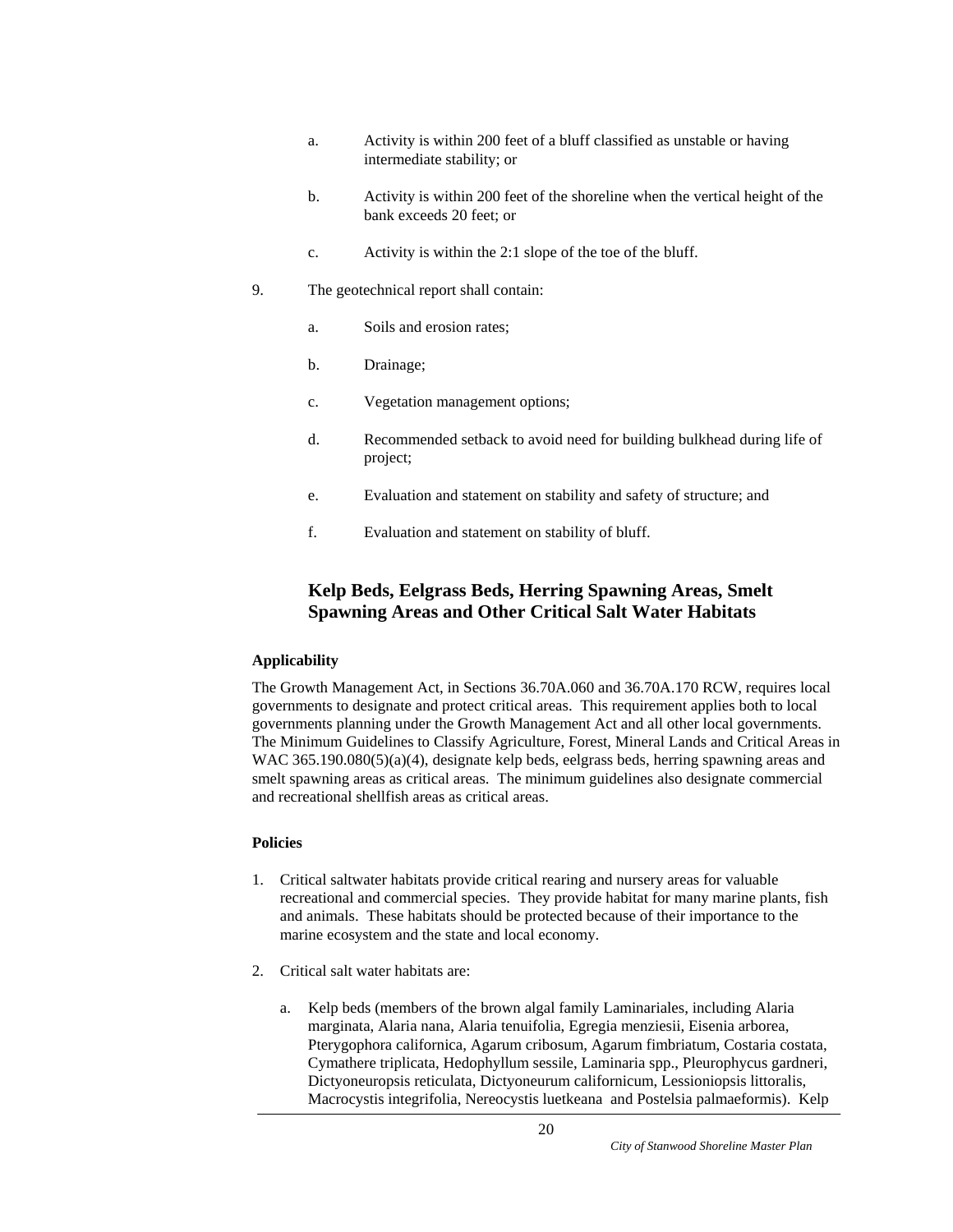beds are found in marine and estuarine intertidal and subtidal areas with a depth of up to 15 meters below mean lower low water (MLLW). The beds can be found on various bottom materials including rocks, boulders, mixed-fines (mixed sand and mud with little gravel), mixed coarse (mixed cobbles, gravel, shell and sand) and cobble.

- b. Eelgrass beds (Zostera spp.). Eelgrass beds are found in marine and estuarine intertidal and subtidal areas. Zostera marina tends to favor the lower parts of intertidal areas and Zostera japonica, higher elevation parts. Zostera spp. are generally found no deeper than 4 meters below mean lower low water (MLLW). Zostera spp. beds can be found on mud bottoms, sand bottoms and mixed-fine (mixed sand and mud with little gravel) bottoms. Zostera has also been found in subtidal areas with beds of finer material offshore of mixed coarse (mixed cobbles, gravel, shell and sand) intertidal areas.
- c. Surf smelt (Hypomesus pretiosus) spawning beds. Surf smelt spawning beds are located in the upper portions of sand or gravel beaches (intertidal areas) on salt water.
- d. Pacific herring (Clupea harengus pallasi) spawning beds. Pacific herring spawning beds include the lower portions of salt water beaches (intertidal areas), eelgrass beds, kelp beds, other types of salt water vegetation such as algae and other bed materials such as subtidal worm tubes.
- e. Pacific sand lance (Ammodytes hexapterus) spawning beds. Pacific sand lance spawning beds are located in the upper portions of sand or gravel beaches (intertidal areas) on salt water.
- f. Rock sole (Lepidopsetta bilineata) spawning beds. Rock sole spawning beds are located in the upper and middle portions of sand or gravel beaches (intertidal areas) on salt water.
- g. Rockfish (Sebastes spp.) settlement and nursery areas. Rockfish settlement and nursery areas are located in kelp beds, in eelgrass beds, on other types of salt water vegetation and on other bed materials.
- h. Lingcod (Ophiodon elongatus) settlement and nursery areas. Lingcod settlement and nursery areas are located on beaches (intertidal areas) and subtidal areas with beds of sand, eelgrass, subtidal worm tubes or other bed materials.
- i. Shellfish beds. The following shellfish beds are included: the Pacific oyster (Crassostrea gigas), the Olympia oyster (Ostrea lurida), the razor clam (Silqua patula), the native little neck clam (Protothaca staminea), the Manila clam (Venerupis japonica), the butter clam (Saxidomus giganteus), the Geoduck (Panope generosa), the horse clam (Schizothaerus nuttalli and Schizothaerus capax), the cockle (Clinocardium nuttalli), the macoma (Macoma spp.) and the eastern soft shell clam (Mya arenaria).
	- 1) Pacific oyster beds occur on almost every type of salt water beach between the high and low tide marks.
	- 2) Olympia oyster beds occur on mud or gravel flats near estuaries or in tide pools near low tide level.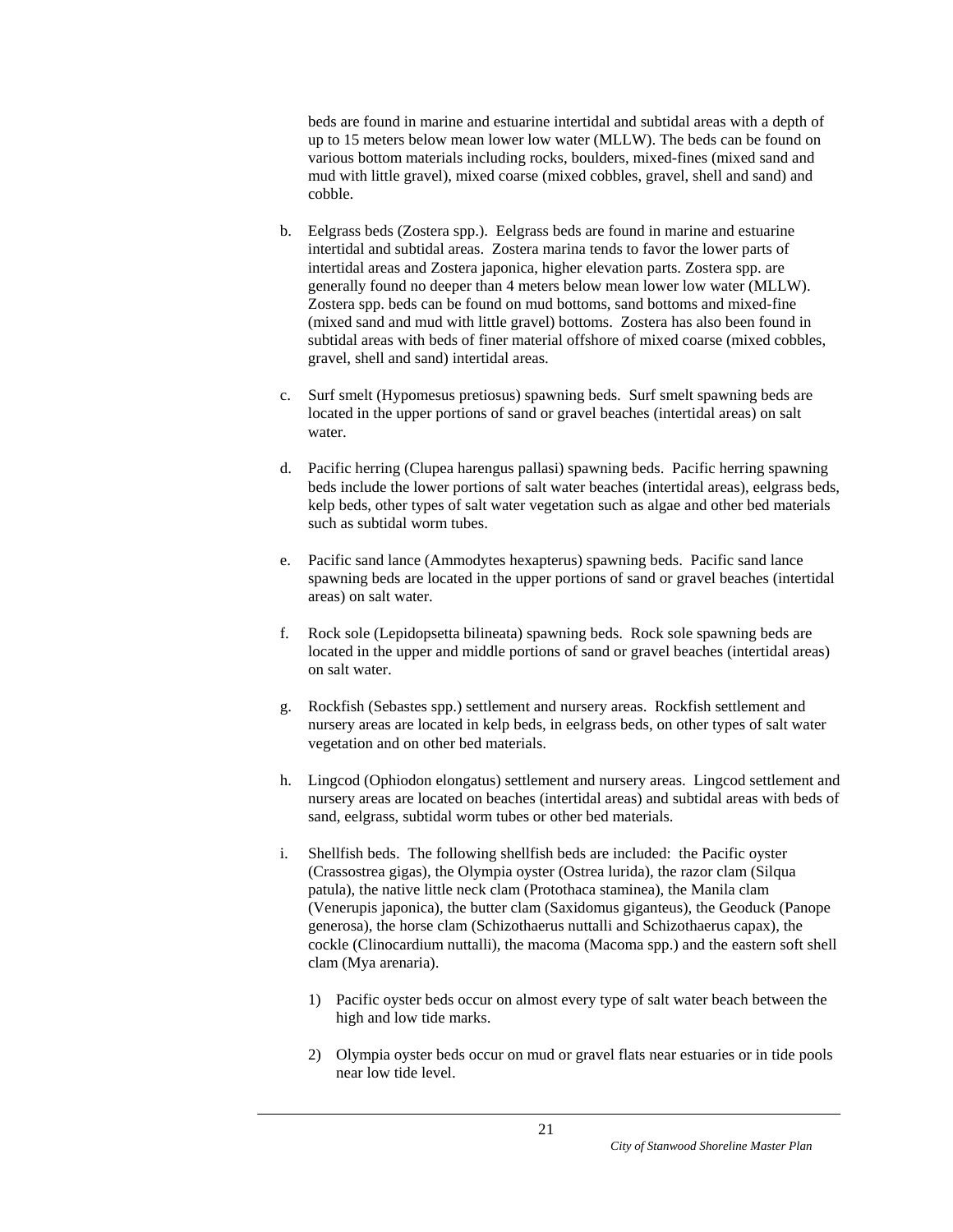- 3) Razor clam beds occur on the intertidal areas of surf-swept sandy beaches on the open ocean. Beds can be found to several meters below the intertidal zone in the open ocean.
- 4) Native little neck clam beds are found on gravel-mud beaches of protected salt water bays. The clams are concentrated at about the half-tide level, but occur down to the subtidal level.
- 5) Manila calm beds occur in muddy gravel on salt water beaches above the half tide level.
- 6) Butter clam beds occur on well protected sand-gravel beaches, chiefly on the lower third of the tidal range. Butter clams have been found as deep as 10 meters below mean sea level.
- 7) Geoduck beds occur on sand and mud substrates from intertidal areas to deep water.
- 8) Horse clam beds occur on sandy bottoms and gravely bottoms from extreme low tide into subtidal areas in salt water.
- 9) Cockle beds occur on sand-mud beaches on salt water in both the intertidal zone and deep water. Cockle beds are also often found in eelgrass flats.
- 10) Macoma beds occur in mud and sand in protected salt water areas. Their range extends from intertidal areas to water as deep as 50 meters.
- 11) Eastern soft shell clam beds occur in sand and mud at high tidal elevations, mainly in estuaries.
- 3. Except for public or semipublic facilities where no alternative location is available uses, activities and structures shall not be located in critical saltwater habitats.
- 4. Developments within or adjacent to critical salt water habitats should not directly or indirectly change the composition of the beach and bottom substrate. Habitat enhancement and restoration projects may change beach or bottom substrata when appropriate to restore or enhance habitats.
- 5. Developments outside critical salt water habitats but which have the potential to significantly affect these habitats should be located and designed so they do not create significant negative impacts on critical salt water habitats.
- 6. Livestock should be prevented from access to surface water in areas which drain to shellfish beds listed in policy 1. Livestock may be given access to surface water for drinking if the watering area is developed to reduce bank erosion and affects only a limited area of the bank.
- 7. Where uses, activities, structures and landfills must locate where they will affect critical salt water habitats, the project should be designed and constructed to minimize adverse impacts on the environment and the critical salt water habitats.
- 8. Project proponents should contact the Habitat Management Division of the Department of Fisheries and the Aquatic Lands Program of the Department of Natural Resources early in the development process to determine if the available data show the proposal will occur in a known critical salt water habitat.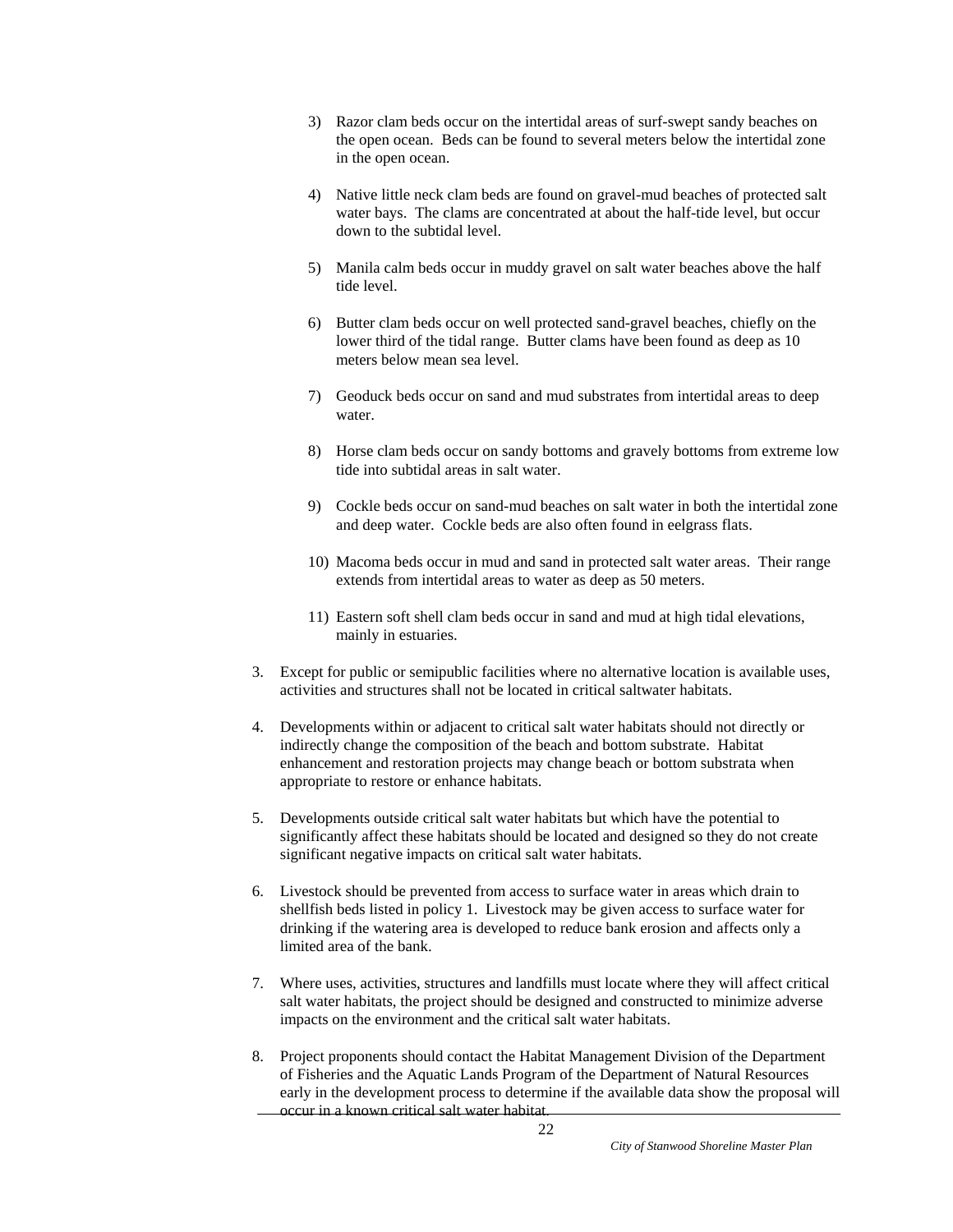- 9. When reviewing permits for uses, activities and structures in salt water areas waterward of the ordinary high water mark (OHWM), staff should contact the Habitat Management Division of the Department of Fisheries and the Aquatic Lands Program of the Department of Natural Resources to determine if the proposal will occur in a known critical salt water habitat.
- 10. A project proponent shall conduct a reconnaissance study to determine whether critical salt water habitats are present within an area affected by a proposed development as provided below.
	- a. For areas which may be used by fish which spawn on sand, gravel, or sand and gravel beaches and shellfish beds, the project proponent shall conduct a reconnaissance study to determine whether critical salt water habitats are present within an area affected by a proposed development if all of the following conditions are met:
		- 1) The proposed use or activity has a significant potential to adversely affect a critical salt water habitat.
		- 2) The beach which the development or use may affect is the type of environment in which a critical salt water habitat typically occurs.
		- 3) The existing data available from the resource agencies do not show that the site is not occupied by a critical salt water habitat.
	- b. For kelp beds, eelgrass beds, rockfish settlement and nursery areas and lingcod settlement and nursery areas, a project proponent shall conduct a reconnaissance study to determine whether critical salt water habitats are present within an area affected by a proposed development if all of the following conditions are met:
		- 1) The proposed use or activity has a significant potential to adversely affect a critical salt water habitat.
		- 2) The salt water area which the development or use may affect is the type of environment in which a critical salt water habitat may occur.
	- c. For all areas, the study should be designed in consultation with the local government, affected state and federal resource agencies and affected Indian Nations. The study should take place during the growing season.

#### **Regulations**

- 1. Landfills shall not intrude into critical salt water habitats.
- 2. Bulkheads and shoreline modification and stabilization structures shall not intrude into critical salt water habitats, except as provided in regulation 5 below. Where an existing bulkhead or structure cannot be removed because of environmental, safety, or geological concerns, the least environmentally impacting alternative shall be used. Any replacement bulkhead or shoreline protection structure shall be as close the existing structure as possible.
- 3. Marinas and over-water residences of any type (including floating homes, houseboats and liveaboards) shall not be located over critical salt water habitats. These facilities shall be designed and located to avoid impacts to nearby critical salt water habitats.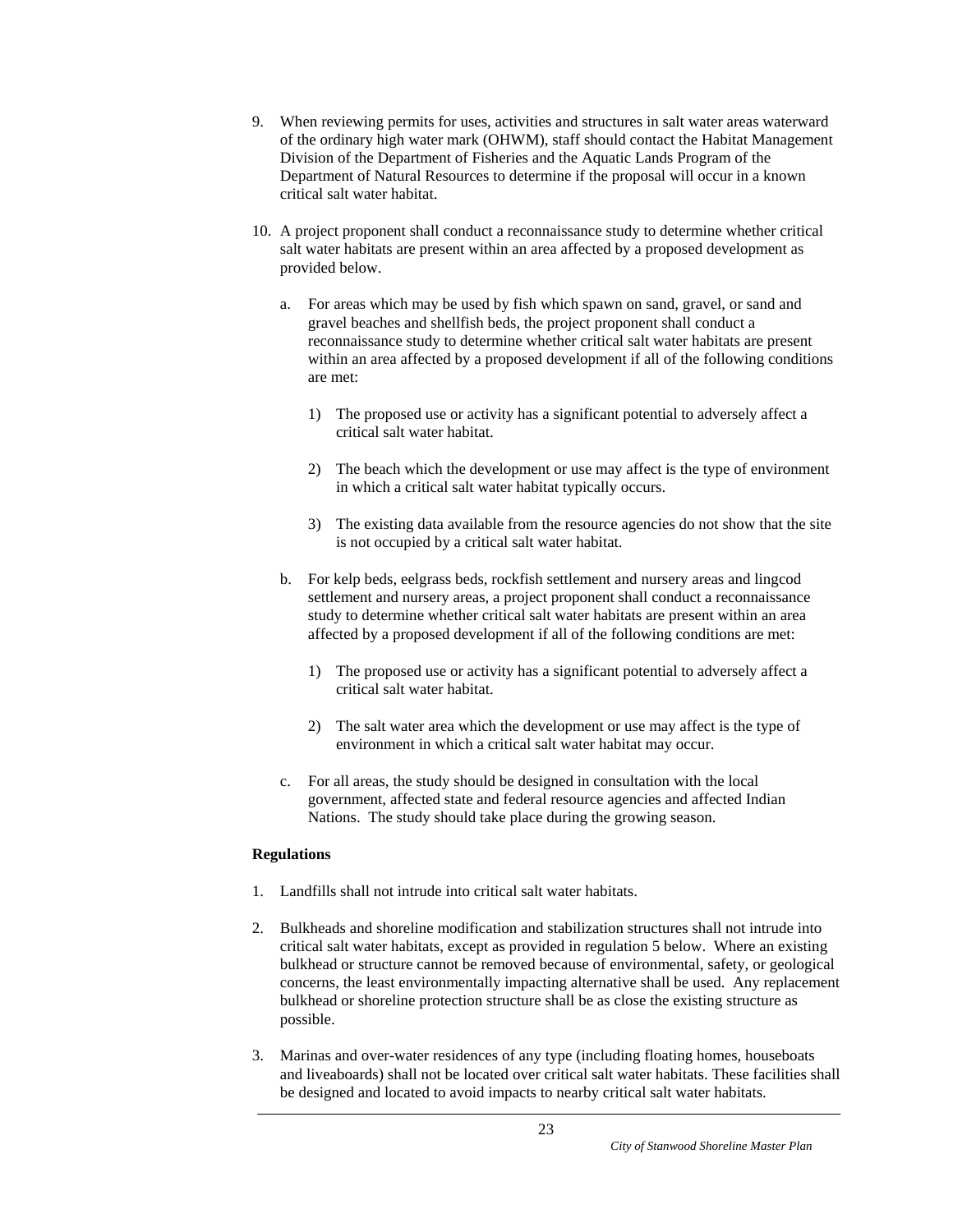- 4. Floats, rafts, docks and boathouses shall not be located over critical salt water habitats, except as provided in regulation 5 below. Floats, rafts, docks, boathouses and associated moorings shall not shade eelgrass, algae and other saltwater vegetation. Anchoring systems for these structures shall not adversely affect critical salt water habitats.
- 5. Industrial docks, commercial and industrial vessel moorage, navigation channels, breakwaters, jetties, groins and public shoreline protection structures shall not intrude into critical salt water habitats unless the proponent shows all of the following conditions are met:
	- a. An alternative alignment is not feasible.
	- b. The project is designed to minimize its impacts on critical salt water habitats and the environment.
	- c. Any adverse impacts will be mitigated.
	- d. The facility is in the public interest.
- 6. Publicly owned recreational facilities such as boat launches shall avoid critical salt water habitats. Where these areas cannot be avoided, publicly owned recreational facilities shall be designed to minimize their impacts on critical salt water habitats and mitigate any adverse impacts.
- 7. Anchorage and mooring floats shall not be located over critical salt water habitats.
- 8. In-water dredge spoil disposal sites shall be prohibited in critical salt water habitats or in locations where the disposal of dredge spoil materials is likely to result in the deposition of sediments on critical salt water habitats.
- 9. Aquaculture uses shall not be established in or expanded into or over critical salt water habitats.
- 10. Except as a habitat improvement or restoration measure, aquatic herbicide treatments, mechanical removal of vegetation and aquatic pesticide treatments shall not be used on critical salt water habitats. Where alternative management methods will not work, Zostera japonica may be removed from areas currently used for aquaculture.
- 11. Bridges, causeways and in-water utility corridors shall not intrude into or adversely affect critical salt water habitats unless the proponent shows all of the following conditions are met:
	- a. An alternative alignment is not feasible.
	- b. The project is designed to minimize its impacts on critical salt water habitats and the environment.
	- c. Any adverse impacts will be mitigated.
	- d. The facility is in the public interest.
- 12. Sand, gravel, or other materials shall not be mined or removed from critical salt water habitats or areas where the activity will adversely affect critical salt water habitats.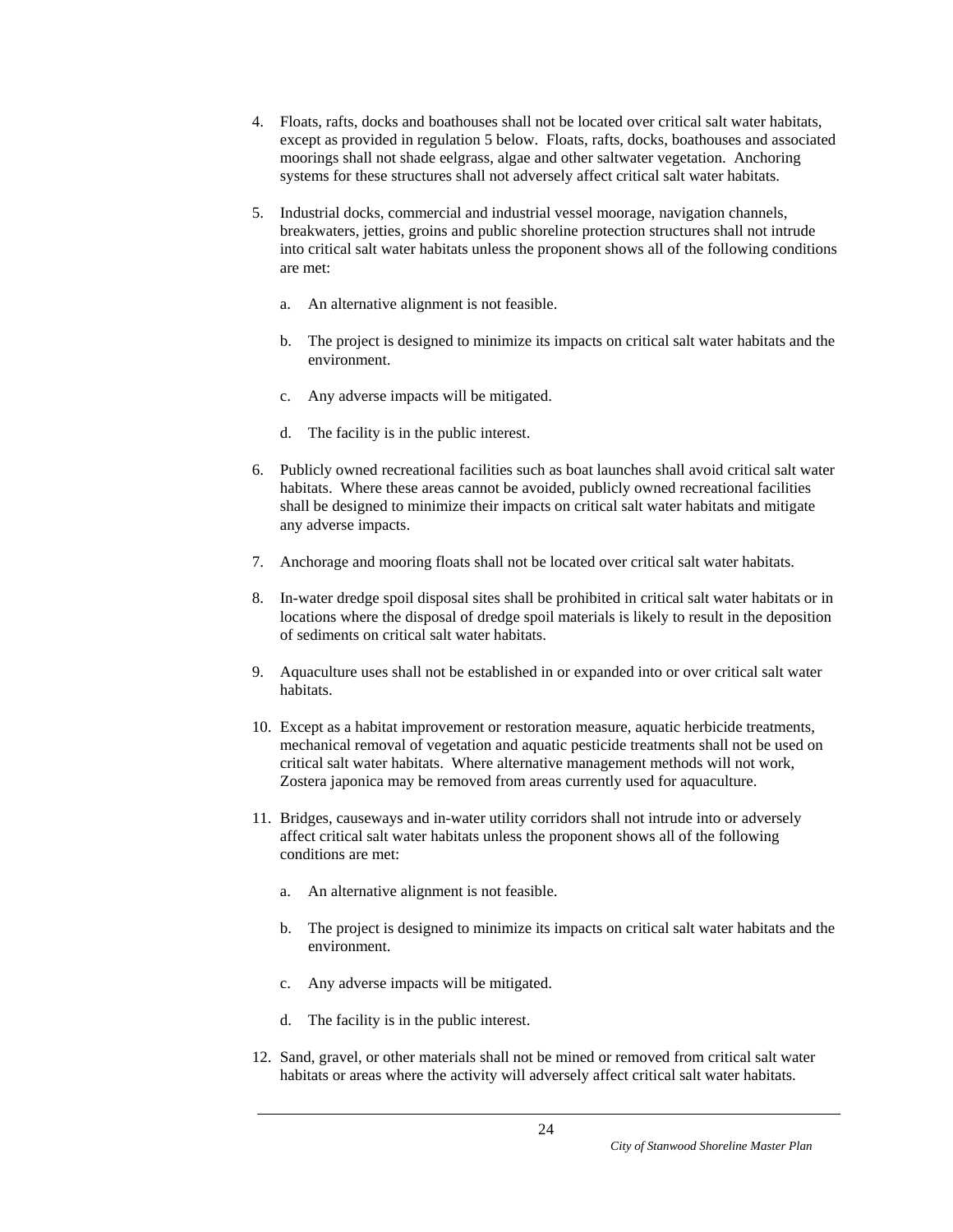- 13. Outfalls and discharge pipes shall not be located in critical salt water habitats or areas where outfall or discharge will adversely affect critical salt water habitats. unless the proponent shows all of the following requirements are met:
	- a. There is no alternative location for the outfall or pipe.
	- b. The outfall or pipe is placed below the surface of the beach or bed of the water body.
	- c. The outfall discharges waterward of the subtidal zone.
	- d. The disturbed area is revegetated, if it was vegetated before construction.
	- e. The discharge point(s) on the outfall or discharge pipe is located so the discharges, including nutrients in the discharge and currents, do not adversely affect critical salt water habitats.

## **Wetlands**

## **Applicability**

The following provisions apply to all wetlands delineated according to the *Washington State Identification and Delineation Manual, March, 1997, Publication No. 96-94.*

#### **Policies**

- 1. Wetlands serve many important ecological and environmental functions, and help to protect public health, safety and welfare by providing flood storage and conveyance, erosion control, sediment control, fish and shellfish production, fish and wildlife habitat, recreation, water quality protection, water supply, education and scientific research. Wetlands should be preserved and protected to prevent their continued loss and degradation.
- 2. Wetland areas should be identified according to established identification and delineation procedures and afforded appropriate protection consistent with the policies and regulations of this program.
- 3. All wetlands should be protected from alterations that adversely impact them so that there is no net loss of wetland acreage and functions. The greatest protection should be provided to wetlands of exceptional resource value, defined as those wetlands that include rare, sensitive or irreplaceable systems such as:
	- a. Documented or potential habitat for an endangered, threatened or sensitive species;
	- b. High-quality native wetland systems;
	- c. Significant habitat for fish or aquatic species as determined by the appropriate state resource agency;
	- d. Diverse wetlands exhibiting a high mixture of wetland classes and subclasses as defined in the U.S. Fish and Wildlife Service classification system;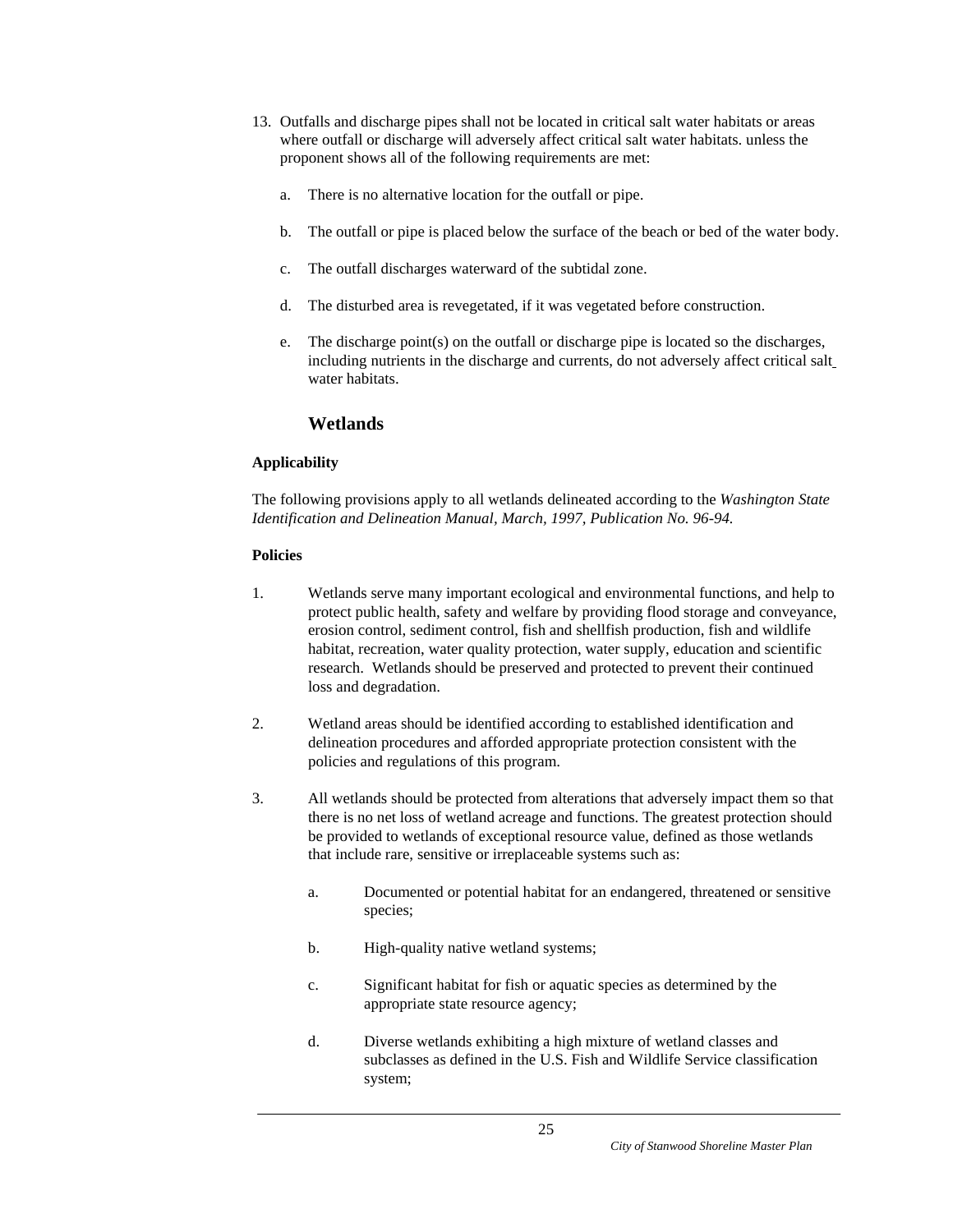- e. Estuarine wetlands, kelp beds or eelgrass beds.
- 4. A wetland buffer zone of adequate width should be maintained between a wetland and any adjacent development to protect the functions and integrity of the wetland.
- 5. The width of the established buffer zone should be based upon the functions and sensitivity of the wetland, the characteristics of the existing buffer and the potential impacts associated with the adjacent land use.
- 6. All activities that potentially affect wetland ecosystems should be controlled within both the wetland and the buffer zone to prevent adverse impacts.
- 7. No wetland alteration should be authorized unless it can be shown that the impact is both unavoidable, necessary and minimized and that any remaining impacts are offset through the deliberate restoration, creation or enhancement of wetlands.
- 8. Wetland restoration, creation and enhancement projects should result in no net loss of wetland acreage and functions. Where feasible, wetland quality should be improved.
- 9. Wetlands, which are impacted by activities of a temporary nature, should be restored immediately upon project completion.
- 10. In-kind replacement of functions and values is preferred. Where in-kind replacement is not feasible or practical due to the characteristics of the existing wetland, substitute resources of equal or greater ecological value should be provided.
- 11. On-site replacement of wetlands is preferred. Where on-site replacement is not feasible or practical due to characteristics of the existing location, replacement should occur within the same watershed and proximity.
- 12. Wetland restoration, creation and enhancement projects should be completed prior to wetland alteration, where possible. In all other cases, replacement should be completed prior to use or occupancy of the activity or development.
- 13. Applicants should develop comprehensive mitigation plans in order to ensure long term success of the mitigation project. Such plans should provide for sufficient monitoring and contingencies to ensure wetland persistence.
- 14. Applicants should demonstrate sufficient scientific expertise, supervisory capability and financial resources to complete and monitor the mitigation project.
- 15. Proposals for restoration, creation or enhancement should be coordinated with appropriate resource agencies to ensure adequate design and consistency with other regulatory requirements.
- 16. Activities should be discouraged in wetland buffer zones except where such activities have no adverse impacts on wetland ecosystem functions or when necessary to provide for a reasonable use of the property.
- 17. Wetland buffer zones should be retained in their natural conditions unless revegetation is necessary to restore the buffer.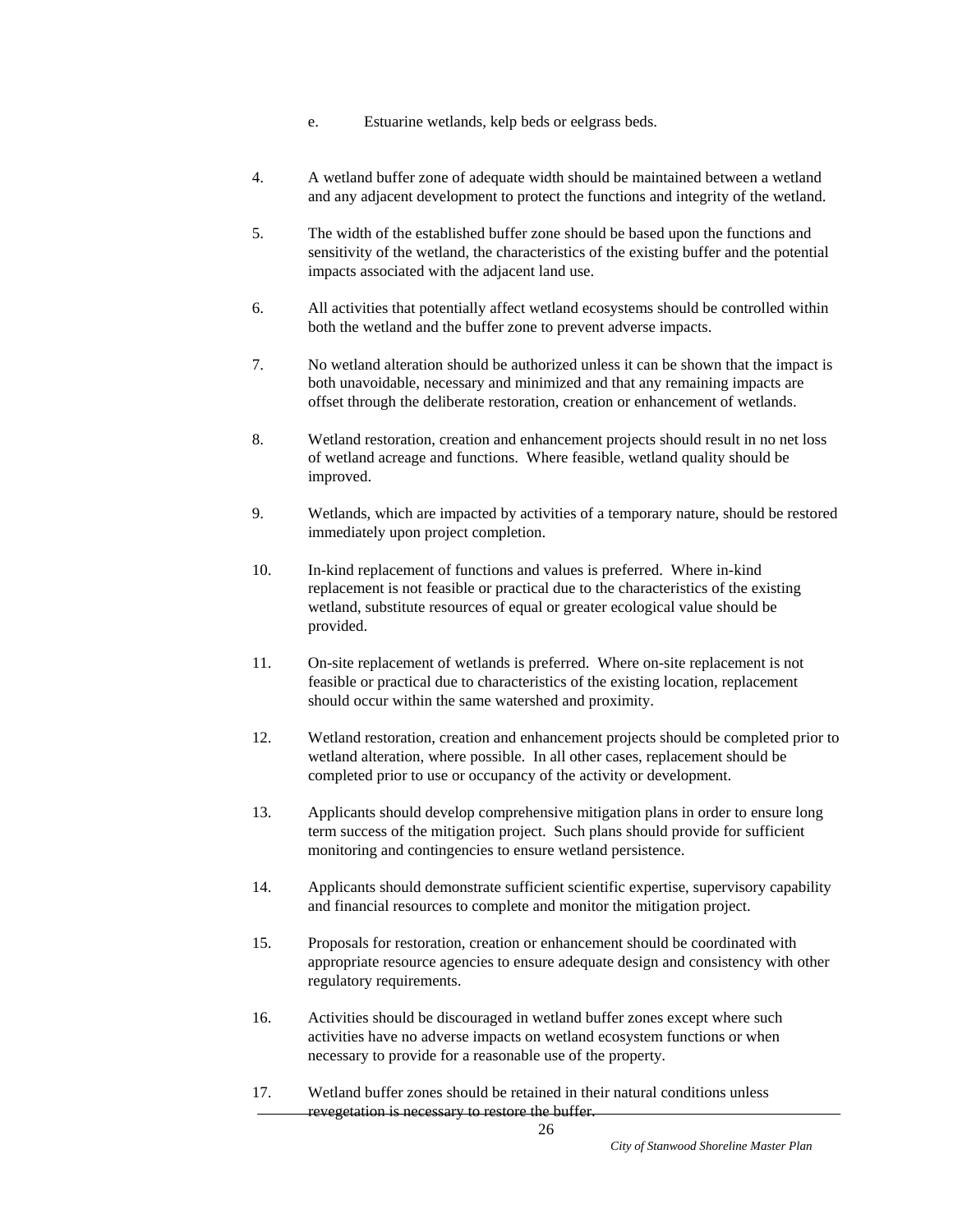- 18. Wetland buffer zones should be reserved as common open space and designated as "native growth protection areas" where multiple ownership is involved and cooperative management is possible.
- 19. The City does not intend to deny all economic use of any property subject to these policies and regulations, except as the public trust doctrine would limit the use of the property. This policy will be implemented through the appropriate application of the following: project design standards, transfers of development rights, mitigation and variances.

#### **Regulations**

- 1. For identifying and delineating a wetland (marsh, bog or swamp), applicants shall use the *Washington State Identification and Delineation Manual, March 1997, Publication No. 96-94.*
- 2. No development or activity including removing or disturbing soil, filling, changing the water level, placing obstructions, constructing a structure, destroying or altering vegetation or introducing pollutants may be permitted within a wetland or its buffer unless authorized by a conditional use permit.
- 3. Development or activities shall not be authorized in a wetland except where it can be demonstrated that;
	- a. The impact is both unavoidable and necessary;
	- b. Unavoidable and necessary impacts are minimized, and any remaining impacts are offset through the deliberate restoration, creation or enhancement of wetlands of equivalent or greater resource value, including acreage and function;
	- c. The restored, created or enhanced wetland will be as persistent as the wetland it replaces; and
	- d. The applicant demonstrates sufficient scientific expertise, supervisory capability and financial resources to carry out the proposed replacement activity.
- 4. For wetlands of exceptional resource value, the applicant, in addition to complying with the provisions above, shall demonstrate that:
	- a. There is a compelling public need for the proposed activity; or
	- b. That denial of the permit would impose an extraordinary hardship on the applicant brought about by circumstances peculiar to the subject property.
- 5. In-kind replacement of functions and values shall be provided, unless it is found that in-kind replacement is not feasible or practical due to the characteristics of the existing wetland and a greater environmental benefit can be demonstrated by an alternative. In such cases, substitute resources of equal or greater ecological value shall be provided.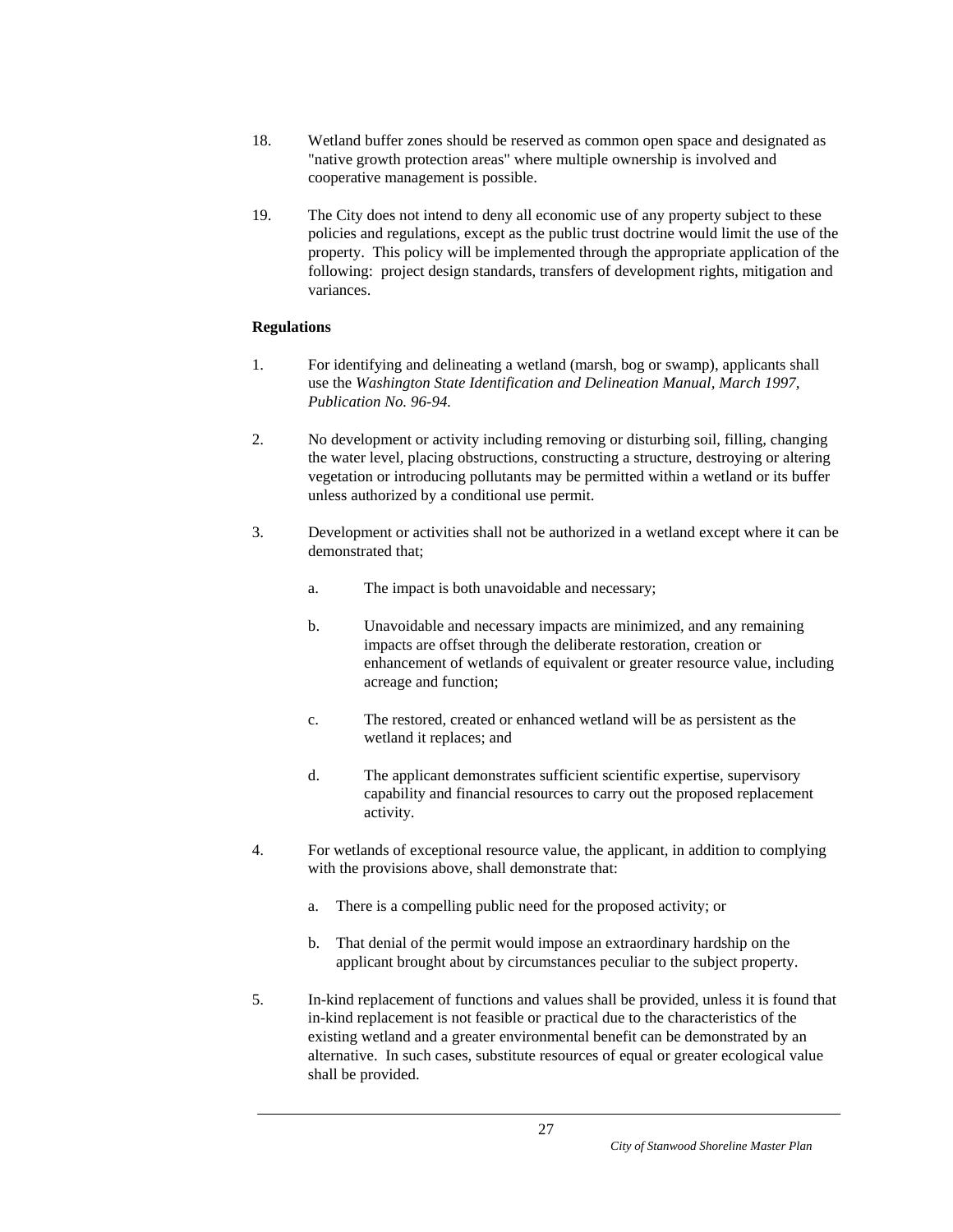- 6. Wetland functions and values shall be calculated using the best professional judgment of a qualified wetland ecologist using the best available technology.
- 7. On-site replacement shall be provided, unless it is found that on-site replacement is not feasible or practical due to physical features of the property and a greater environmental benefit can be demonstrated by an alternative. In such cases, replacement shall occur within the same watershed and proximity.
- 8. Except as noted in regulation 9 below, at a minimum, wetland acreage shall be replaced at a ratio of acreage replaced to acreage lost of 1.25:1. For wetlands of exceptional resource value, the minimum acreage replacement ratio shall be 6:1. Actual replacement acreage will be determined case-by-case, based on the following criteria:
	- a. Projected losses or gains in wetland functions and value;
	- b. Location of replacement wetlands;
	- c. The time required to reestablish lost functions;
	- d. The uncertainty of the probable success of the project; and
	- e. The type of compensation (enhancement proposals shall require twice the acreage replacement as restoration and creation proposals); and
	- f. Variety of the wetland type being impacted.
- 9. Acreage replacement may be authorized at 1:1 where it is found through special studies coordinated with agencies with expertise, or through advance compensation, that no net loss of wetland function results.
- 10. Replacement wetlands shall be completed prior to or concurrent with wetland alteration, and immediately after activities that will temporarily disturb wetlands activities.
- 11. A compensation plan shall be required for developments or activities which result in unavoidable and necessary wetland alterations. The plan shall include the following elements:
	- a. Baseline information for the impacted wetland and the proposed replacement site;
	- b. Environmental goals and objectives describing the purposes of the mitigation measures, a description of the site selection criteria and identification of target evaluation species and resource functions;
	- c. Performance standards including specific criteria for fulfilling goals and objectives and for beginning remedial action or contingency measures;
	- d. Detailed construction plan including work schedule, revegetation information, buffers, estimated cost, site plan with contours and elevation and other information;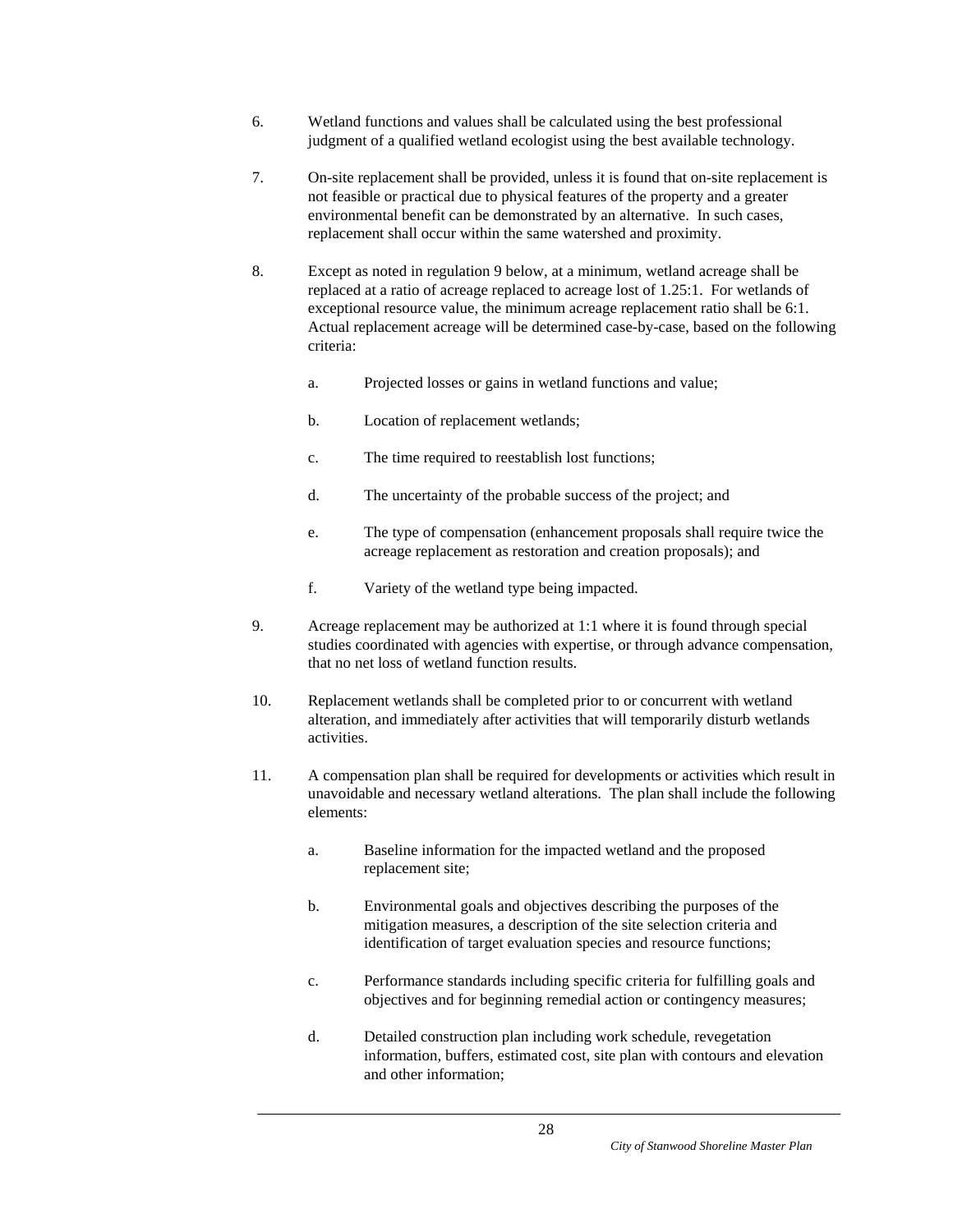- e. Monitoring program outlining the approach for assessing a completed project over a five-year period. A report shall be submitted annually, at a minimum documenting milestones, success, problems and contingency actions; and
- f. Contingency plan identifying potential courses of action and any corrective measures to be taken when monitoring or evaluation indicates project performance standards are not being met.
- 12. Where restoration, creation or enhancement activities are proposed, the applicant shall be required to:
	- a. File a performance bond in an amount to enable the regulatory authority to carry out the compensation plan should the applicant fail to do so; and
	- b. Compensation areas shall be permanently protected through legal instruments such as sensitive area tracts, conservation easements or a comparable use restriction.
- 13. Wetland buffers shall be as provided for in the Streams and Wetlands Standards (SMC Chapter 17.125) as follows:
	- a. Category 1 wetlands 100 feet
	- b. Category 2 wetlands 75 feet
	- c. Category 3 wetlands 50 feet
	- d. Category 4 wetlands 25 feet
- 14. Wetland buffer zones shall be retained in their natural condition. Where buffer disturbance has occurred during construction, revegetation with native vegetation shall be required. Developments and activities shall not be allowed within the buffer except for:
	- a. Minor activities which are found to have no adverse impact on the wetland functions or integrity;
	- b. Linear developments having no feasible alternative location outside of the buffer.
- 15. The location of all required buffer zones shall be clearly and permanently marked on any project site prior to initiation of site work.
- 16. Stormwater entering designated wetlands must be pretreated to meet water quality standards.

## **Salmon and Steelhead Habitats**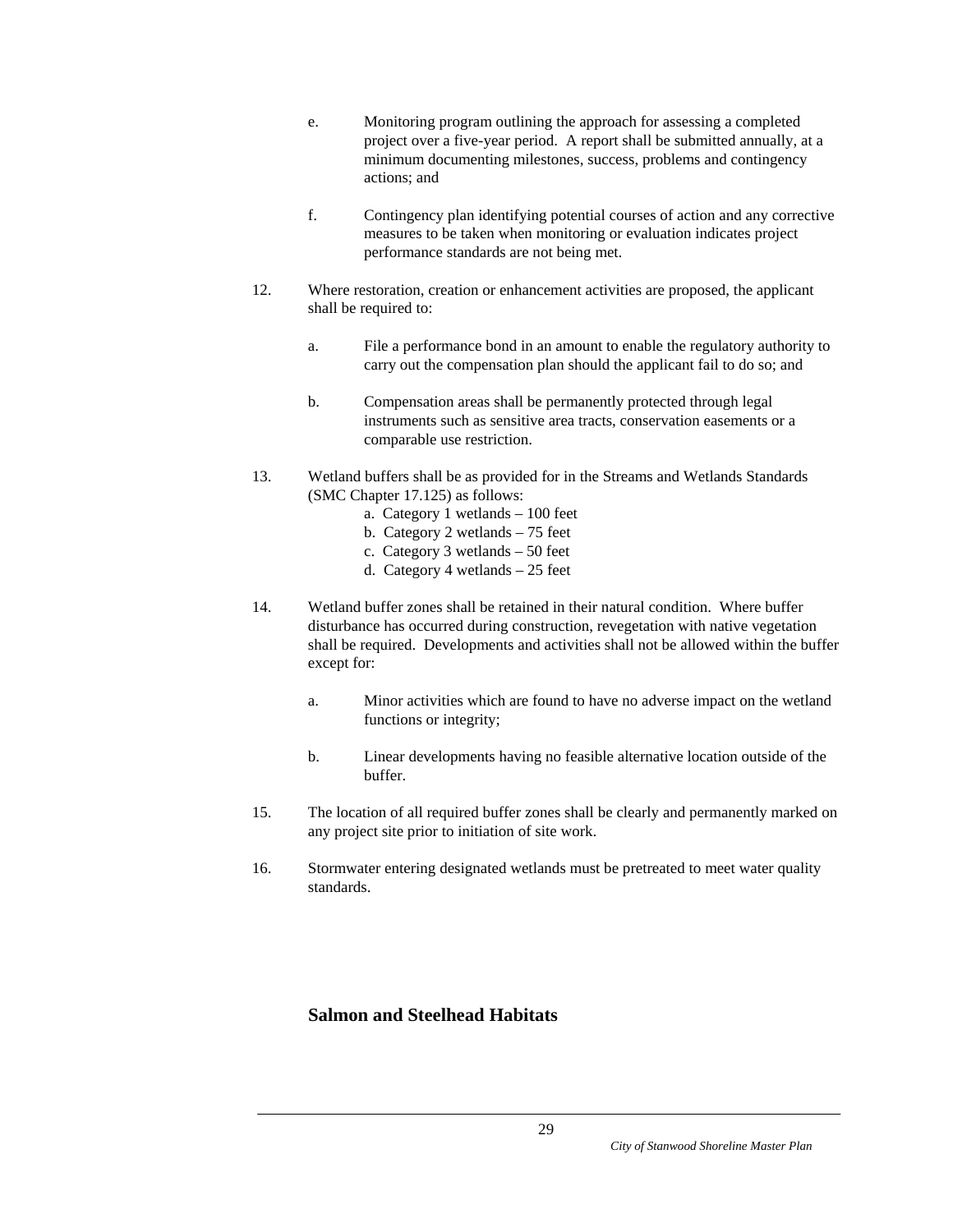#### **Applicability**

In addition to these provisions, several other chapters of this shoreline master program contain policies and regulations which protect salmon and steelhead habitats. They include the sections on forestry, clearing and grading, wetlands, vegetation management, shoreline modification, water quality and floodplains. Applicants should consult these sections as well as this section.

#### **Policies**

- 1. Salmon and steelhead habitats support valuable recreational and commercial fisheries. These habitats should be protected because of their importance to the aquatic ecosystem and the state and local economy.
- 2. Salmon and steelhead habitats are:
	- a. Gravel bottomed streams creeks and rivers used for spawning;
	- b. Streams, creeks, rivers, side channels, ponds, lakes and wetlands used for rearing, feeding and cover and refuge from predators and high waters;
	- c. Streams, creeks, rivers, estuaries and salt water bodies used as migration corridors; and
	- d. Shallow areas of salt water bodies used for rearing, feeding and refuge from predators and currents.
- 3. Non-water-dependent or non-water-related uses, activities, structures and landfills should not be located in salmon and steelhead habitats.
- 4. Where alternative locations exist water-dependent and water-related uses, activities, structures and landfills should not be located in salmon and steelhead habitats.
- 5. Where uses, activities, structures and landfills must locate in salmon and steelhead habitats, impacts on these areas should be lessened to the maximum extent possible. Significant unavoidable impacts should be mitigated by creating in-kind replacement habitat near the project where feasible. Where in-kind replacement mitigation is not feasible, rehabilitating degraded habitat may be required. Mitigation proposals should be developed in consultation with the affected local government, the Department of Fisheries, the Department of Wildlife and affected Indian Nations.
- 6. Developments which are outside salmon and steelhead habitats but which have the potential to significantly affect these habitats should be located and designed so they do not create significant negative impacts on salmon and steelhead habitats.
- 7. Bioengineering is the preferred bank protection technique for rivers and streams used by salmon and steelhead.
- 8. Floating structures and open pile structures are preferred over landfills or solid structures in water areas used by salmon and steelhead.
- 9. Open pile bridges are preferred for crossing water areas used by salmon and steelhead.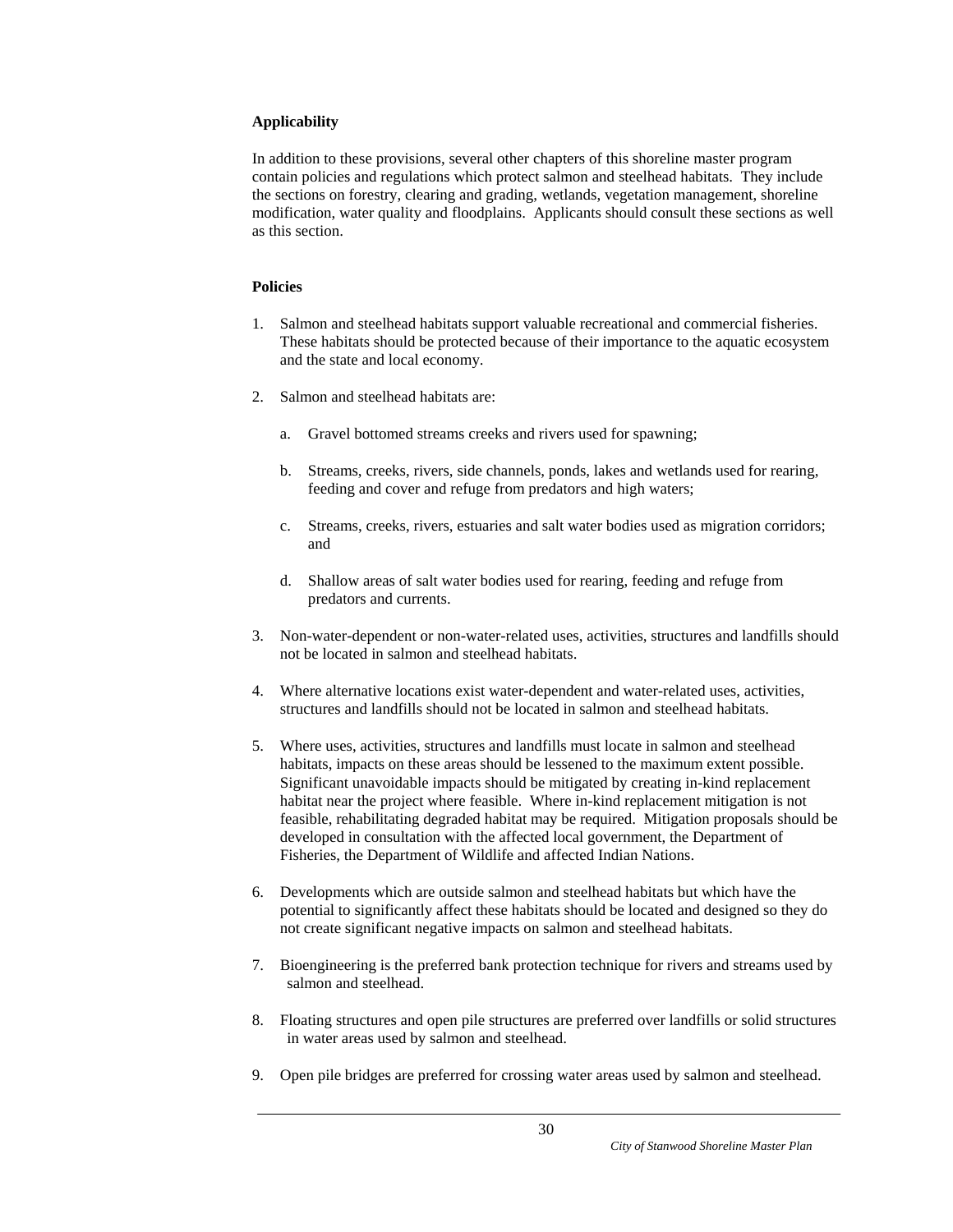- 10. Impervious surfaces shall be minimized in upland developments to reduce stormwater runoff peaks. Structures and uses creating significant impervious surfaces shall include stormwater detention systems to reduce stormwater runoff peaks.
- 11. The discharge of silt into waterways shall be minimized during in-water and upland construction.
- 12. Adopt-A-Stream programs and similar efforts to rehabilitate salmon and steelhead spawning streams are encouraged.
- 13. Fishery enhancement projects are encouraged where they will not significantly interfere with other beneficial uses.
- 14. The agriculture, forestry, clearing and grading, wetlands, riparian corridors, vegetation management, shoreline modification, instream structures and water quality sections of this shoreline master program contain policies and regulations which protect salmon and steelhead habitats. Uses and activities proposed for shoreline areas should comply with all applicable policies and regulations of this shoreline master program.
- 15. Project proponents should contact the Habitat Management Division of the Department of Fisheries, the Habitat Division of the Department of Wildlife or affected Indian Nations early in the development process to determine if the proposal will occur in or adjacent to a salmon and steelhead habitat.
- 16. When reviewing permits for uses, activities and structures proposed for salt water areas, rivers and streams, river and stream side channels, wetlands and ponds connected to rivers and streams and shorelines adjacent to these areas; staff should contact the Habitat Management Division of the Department of Fisheries or the Habitat Division of the Department of Wildlife to determine if the proposal will occur in or affect an adjacent salmon or steelhead habitat. Staff should also contact affected Indian Nations.

#### **Regulations**

- 1. Structures which prevent the migration of salmon and steelhead shall not be allowed in the portions of water bodies used by these fish. Fish bypass facilities shall allow the upstream migration of adult fish. Fish bypass facilities shall prevent fry and juveniles migrating downstream from being trapped or harmed.
- 2. Landfills shall not intrude into salmon and steelhead habitats, except as provided in regulation 3.
- 3. Landfills may intrude into salt water areas used by salmon and steelhead for migration corridors, rearing, feeding and refuge only where the proponent obtains a conditional use permit (CUP) and demonstrates all of the following conditions are met:
	- a. The landfill is for a water-dependent or water-related use;
	- b. An alternative alignment or location is not feasible;
	- c. The project is designed to minimize its impacts on the environment;
	- d. The facility is in the public interest; and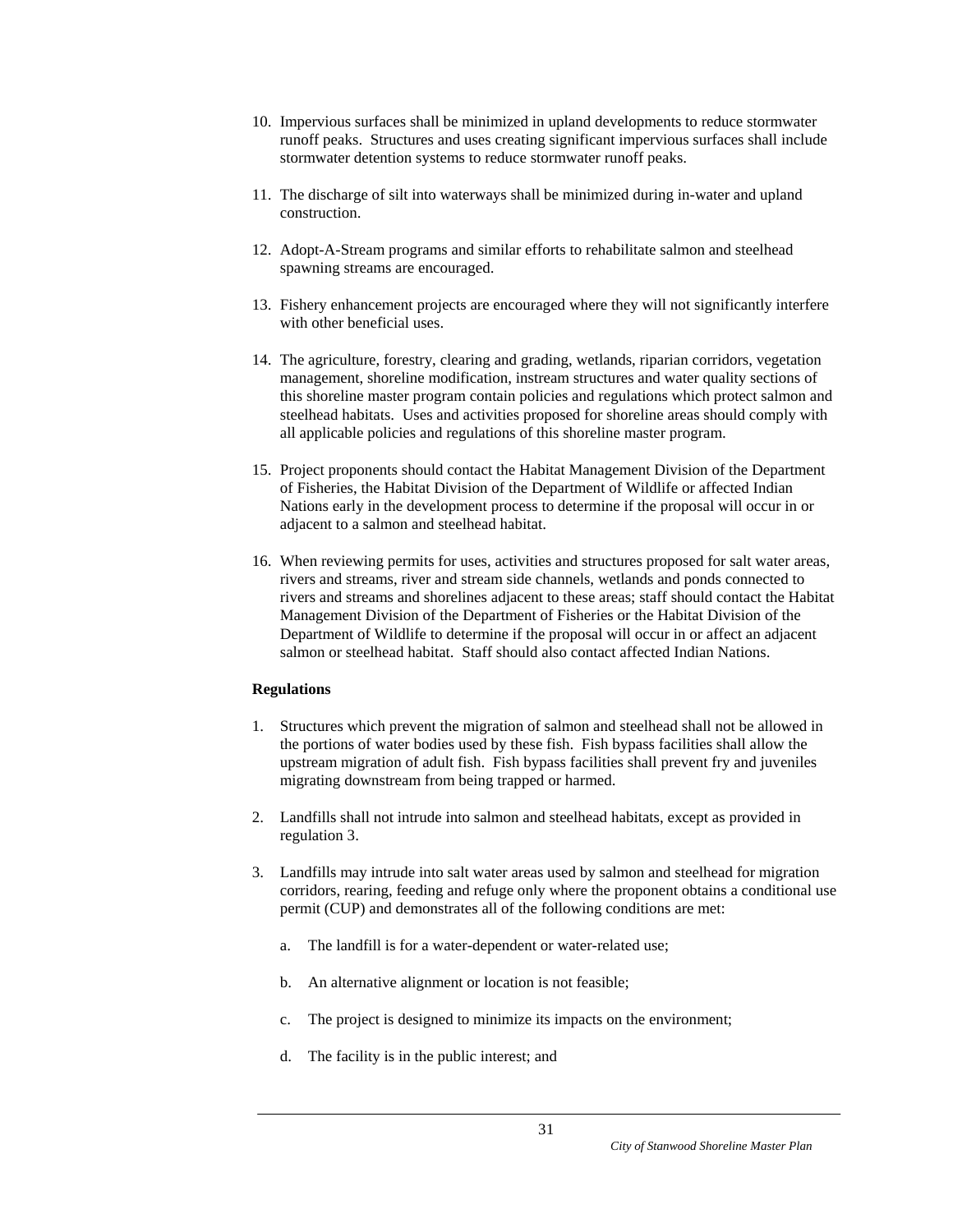- e. If the project will create significant unavoidable adverse impacts, the impacts are mitigated by creating in-kind replacement habitat near the project. Where in-kind replacement mitigation is not feasible, rehabilitating degraded habitat may be required as a substitute.
- 4. Unless the applicant demonstrates that bioengineering techniques will not be successful, bulkheads and other shoreline protection structures are prohibited in salmon and steelhead habitat.
- 5. Where bulkheads and other shoreline protection structures are allowed, the toe of the bulkhead or structure shall be located landward of the ordinary high water mark except as provided in regulation 6 below. Where an existing bulkhead or structure cannot be removed because of environmental, safety, or geological concerns, the least environmentally impacting alternative shall be used. Any replacement bulkhead or shoreline protection structure shall be as close to the existing structure as possible. Also see the Shoreline Modification Policies and Regulations and the bulkhead and shore protection structure policies for Critical Salt Water Habitats of this master program.
- 6. Bulkheads, breakwaters, jetties, groins and other shoreline protection structures may intrude into salmon and steelhead habitats only where the proponent demonstrates all of the following conditions are met:
	- a. An alternative alignment or location is not feasible;
	- b. The project is designed to minimize its impacts on the environment;
	- c. The facility is in the public interest; and
	- d. If the project will create significant unavoidable adverse impacts, the impacts are mitigated by creating in-kind replacement habitat near the project. Where in-kind replacement mitigation is not feasible, rehabilitating degraded habitat may be required as a substitute.
- 7. Docks, piers, pilings and floats may be located in water areas used by salmon and steelhead for migration corridors, rearing, feeding and refuge, provided the facilities use open piling construction. Approach fills shall be located landward of the ordinary high water mark. Docks, piers, pilings and floats shall not be located in other salmon and steelhead habitats. The project shall be designed to minimize its impacts on the environment.
- 8. Open pile bridges are the preferred water crossing structures over salmon and steelhead habitats. If a bridge is not feasible, one of the following water crossing structures may be approved if the impacts are acceptable: temporary culverts, bottomless arch culverts, elliptical culverts or round culverts. These structures are listed in priority order, with the first having the highest preference and the last the lowest preference. In order for a lower priority structure to be permitted, the applicant must show the higher priority structures are not feasible. The project shall be designed to minimize its impacts on the environment.
- 9. Bridges and in-water utility corridors may be located in salmon and steelhead habitat provided the proponent shows that all of the following conditions are met:
	- a. An alternative alignment is not feasible;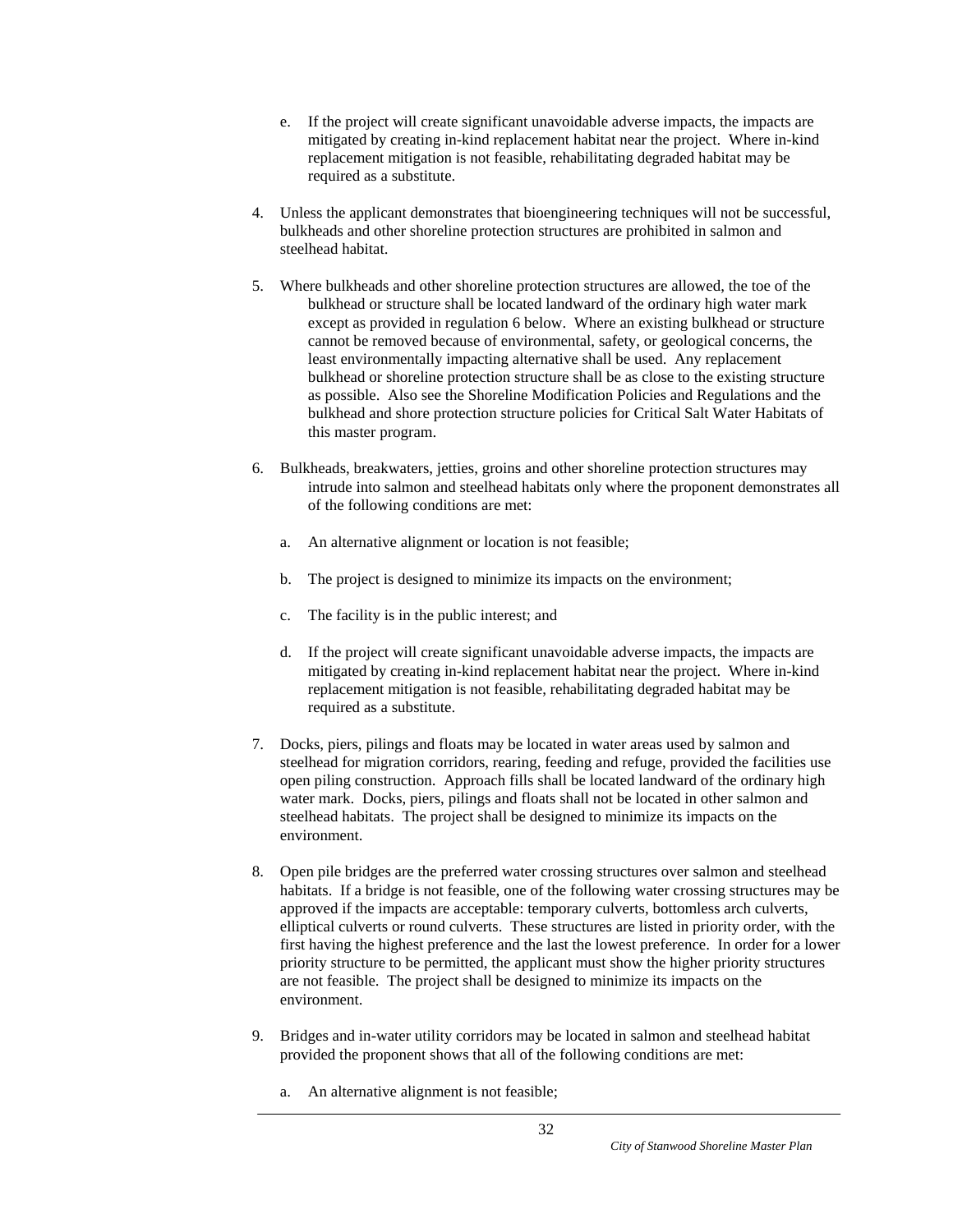- b. The project is located and designed to minimize its impacts on the environment;
- c. Any alternative impacts are mitigated; and
- d. Any landfill is located landward of the ordinary high water mark. Open piling and piers required to construct the bridge may be placed waterward of the ordinary high water mark, if no alternative method is feasible. Notwithstanding regulations 4 and 12, when installing in-water utilities, the installer may place native material on the bed and banks of the water body or wetland to reestablish the preconstruction elevation and contour of the bed. The project shall be designed to minimize its impacts on the environment.
- 10. Dredging which will damage shallow water habitat used by salmon and steelhead for migration corridors, rearing, feeding and refuge shall not be allowed unless the proponent demonstrates all of the following conditions are met:
	- a. The dredging is for a water-dependent or water-related use;
	- b. An alternative alignment or location is not feasible;
	- c. The project is designed to minimize its impacts on the environment;
	- d. The facility is in the public interest; and
	- e. If the project will create significant unavoidable adverse impacts, the impacts are mitigated by creating in-kind replacement habitat near the project. Where in-kind replacement mitigation is not feasible, rehabilitating degraded habitat may be required as a substitute.
- 11. Dredging and the removal of bed materials below the water line is prohibited within salmon and steelhead spawning areas. River bar gravel mining may be allowed as provided in regulation 13.
- 12. River bar gravel mining may be allowed where the proponent demonstrates all of the following conditions are met:
	- a. The gravel removed from the river or stream does not exceed the average annual recruitment of bedload material. Additional gravel may be removed where the applicant can demonstrate the channel capacity has been significantly reduced.
	- b. The gravel is removed from the area between the existing water level and the permanently vegetated portions of the bank.
	- c. The project will not cause any adverse impacts on salmon and steelhead habitat, especially through increased sedimentation.
- 13. Projects which propose water withdrawals or diversions shall maintain adequate flows within the water body to maintain salmon and steelhead habitat, taking into account existing and likely future withdrawals and diversions.
- 14. In-water dredge spoil disposal sites shall not be located in salmon and steelhead habitats.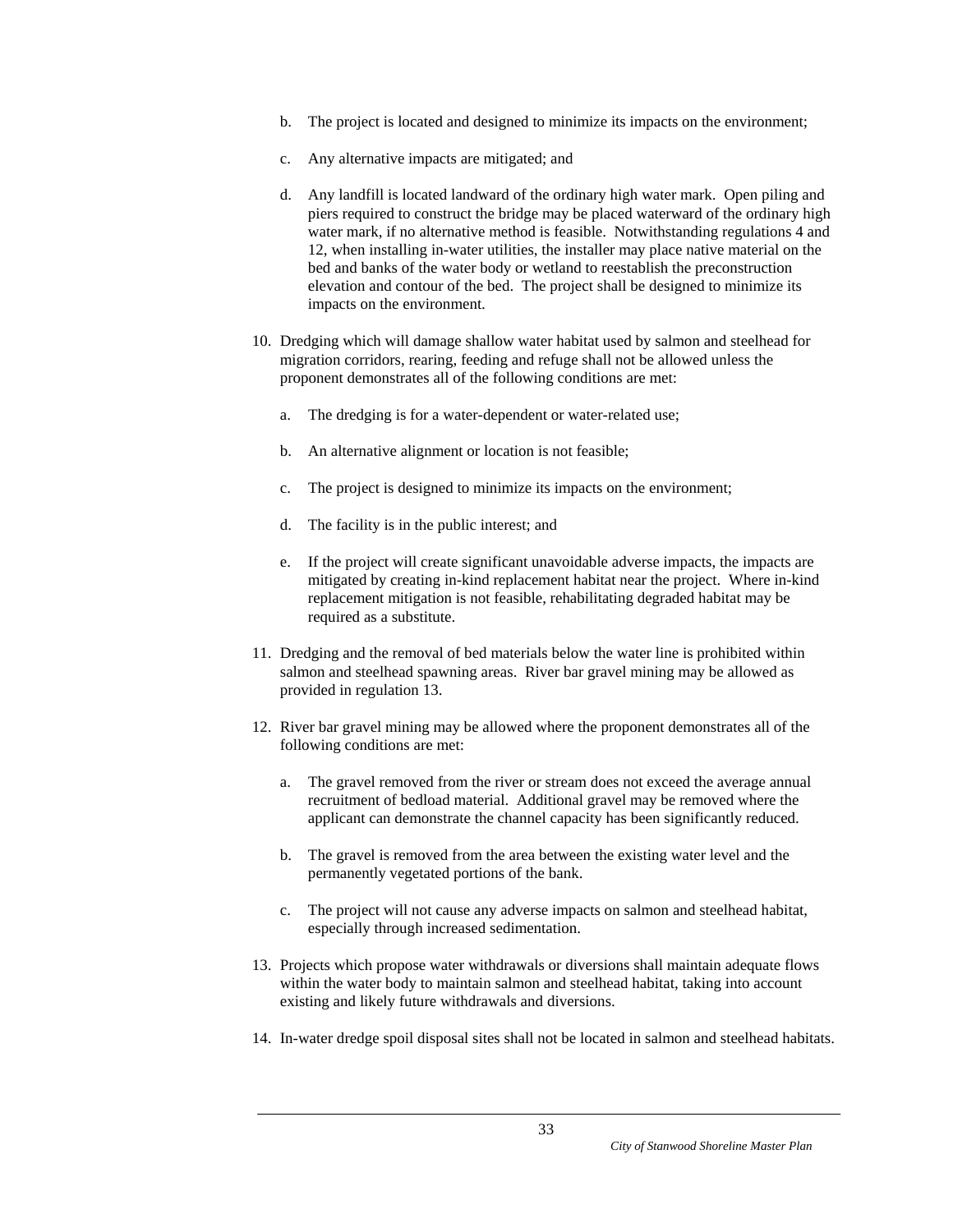- 15. Landfilling, dredging, channelization and other activities which negatively impact habitat values are prohibited in wetlands, ponds and side channels which provide refuge or other habitat for salmon or steelhead.
- 16. Within salmon and steelhead habitats, permanent channel changes and realignments are prohibited.
- 17. Aquaculture uses shall not be established in or expanded in salmon and steelhead habitat, except for areas that are only used for migration corridors. This regulation only applies to in-water aquaculture uses, not upland aquaculture uses.
- 18. The removal of aquatic and riparian vegetation within or adjacent to salmon and steelhead habitats shall be minimized. Trees that shade side channels, streams, rivers, ponds and wetlands used by salmon and steelhead shall be maintained. Areas of disturbed earth shall be revegetated.
- 19. Unless removal is needed to prevent hazards to life and property or to enhance fish habitat, large woody debris below the ordinary high water mark shall be left in the waterway to provide salmon and steelhead habitat.
- 20. Outfalls within or upstream of salmon or steelhead spawning areas shall be designed and constructed to minimize disturbance of salmon and steelhead.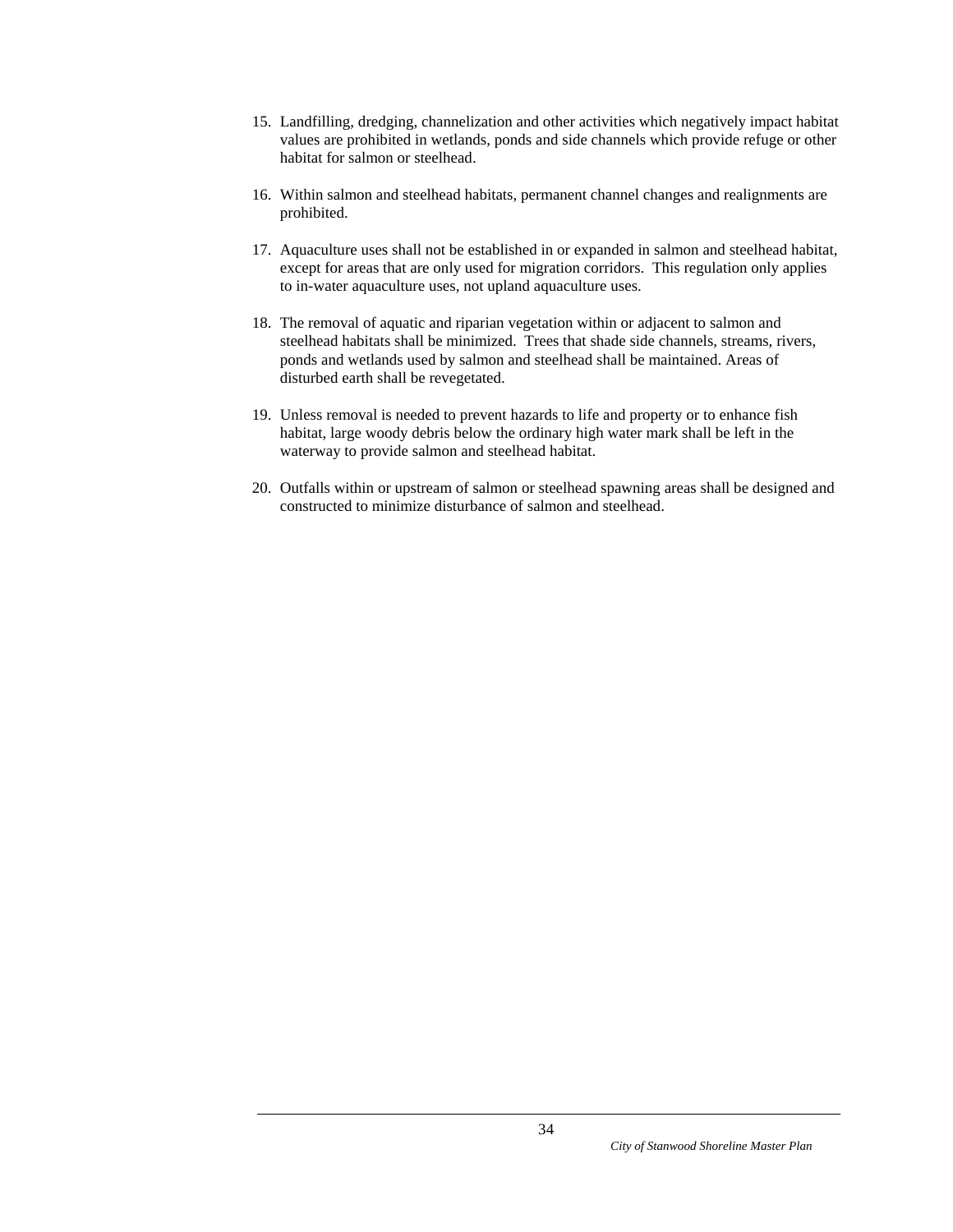# **Parking**

# **Applicability**

Parking is the temporary storage of automobiles or other motorized vehicles. Except as noted the following provisions apply only to parking that is "accessory" to a permitted shoreline use. Parking as a "primary" use and parking which serves a use not permitted in the shoreline jurisdiction is prohibited.

## **Policies**

- 1. Parking in shoreline areas should directly serve a permitted shoreline use.
- 2. Parking facilities should be located and designed to minimize adverse impacts including those related to stormwater runoff, water quality, visual qualities, public access and vegetation and habitat maintenance.
- 3. Parking should be planned to achieve optimum use. Where possible, parking should serve more than one use (e.g. serving recreational use on weekends, commercial uses on weekdays).

## **Regulations**

- 1. Parking as a primary use shall be prohibited over water and within shoreline jurisdiction.
- 2. Parking in shoreline jurisdiction shall directly serve a permitted shoreline use.
- 3. Parking facilities shall be designed and landscaped to minimize adverse impacts upon adjacent shoreline and abutting properties. Landscaping shall consist of native vegetation and be planted before completion of the parking area in such a manner that plantings provide effective screening within three years of project completion.
- 4. Parking facilities serving individual buildings on the shoreline shall be located landward from the principal building being served. The only exceptions to this would be when the parking facility is within or beneath the structure and adequately screened, or in cases when an alternate location would have less environmental impact on the shoreline and in all cases is prohibited over the water.
- 5. Parking facilities for shoreline activities shall provide safe and convenient pedestrian circulation within the parking area and to the shorelines.
- 6. Parking facilities shall provide adequate facilities to prevent surface water runoff from contaminating water bodies, using best available technologies and include a maintenance program that will assure proper functioning of such facilities over time.

# **Public Access**

## **Applicability**

Shoreline public access is the physical ability of the general public to reach and touch the water's edge and/or the ability to have a view of the water and the shoreline from upland locations. There are a variety of types of public access including picnic areas, pathways and trails (including handicapped), floats and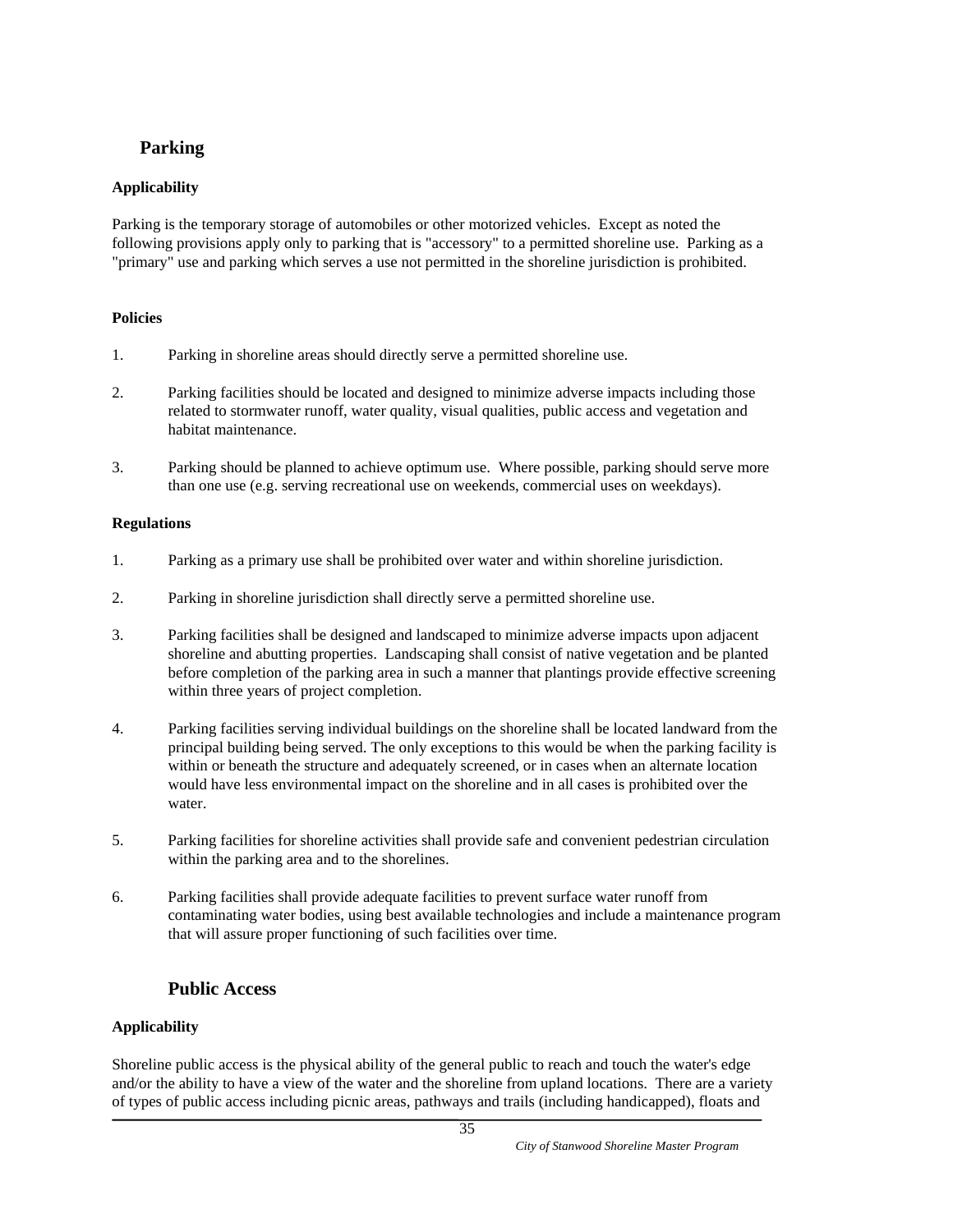docks, promenades, viewing towers, bridges, boat launches, street ends, ingress and egress, parking and others.

## **Policies**

- 1. Public access should be considered in the review of all private and public developments (including land division) with the exception of the following:
- a. One and two-family dwelling units; or
- b. Agricultural/ranching activities; or
- c. Where deemed inappropriate due to health, safety and environmental concerns.
- 2. Developments, uses and activities on or near the shoreline should not impair or detract from the public's access to the water.
- 3. Public access should be provided as close as possible to the water's edge without adversely affecting a sensitive environment and should be designed with provisions for handicapped and physically impaired persons.
- 4. Publicly owned shorelines should be limited to water-dependent or public recreational uses, otherwise such shorelines should remain protected open space.
- 5. Public access afforded by shoreline street ends, public utilities and rights-of-way should be preserved, maintained and enhanced.
- 6. Public access should be designed to provide for public safety and to minimize potential impacts to private property and individual privacy.
- 7. The public access area should be a comfortable and safe place to visit.
- 8. There should be a physical separation or other means of clearly delineating public and private space in order to avoid unnecessary user conflict.
- 9. Public views from the shoreline upland areas should be enhanced and preserved. Enhancement of views should not be construed to mean excessive removal of vegetation that partially impairs views.

- 1. Except as provided in regulations 2 and 3, shoreline substantial developments or conditional uses shall provide public access where any of the following conditions are present:
	- a. Where a development or use will create increased demand for public access to the shoreline, the development or use shall provide public access to mitigate this impact.
	- b. Where a development or use will interfere with an existing public access way, the development or use shall provide public access to mitigate this impact. Developments may interfere with accesses on their development site by blocking access or by discouraging use of existing on-site or nearby accesses.
	- c. Where a use, which is not a priority shoreline use under the Shoreline Management Act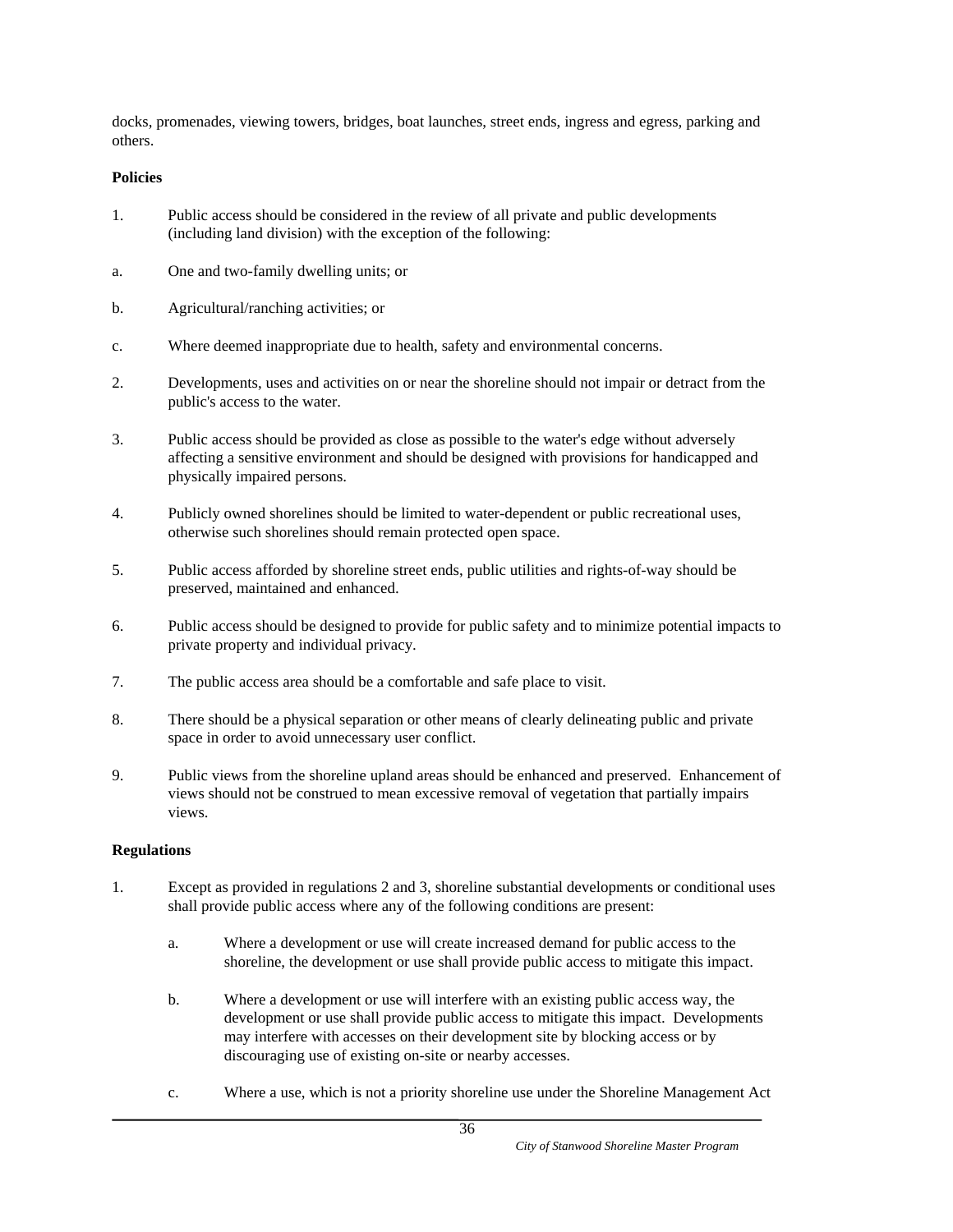will locate on a shoreline of the state, the use or development shall provide public access to mitigate this impact.

 d. Where a use or development will interfere with a public use of lands or waters subject to the public trust doctrine, the development shall provide public access to mitigate this impact.

 The shoreline permit file shall describe the impact, the required public access conditions, and how the conditions address the impact.

- 2. An applicant need not provide public access where one or more of the following conditions apply.
	- a. Unavoidable health or safety hazards to the public exist which cannot be prevented by any practical means;
	- b. Inherent security requirements of the use cannot be satisfied through the application of alternative design features or other solutions;
	- c. The cost of providing the access, easement or an alternative amenity is unreasonably disproportionate to the total long-term cost of the proposed development;
	- d. Unacceptable environmental harm will result from the public access which cannot be mitigated; or
	- e. Significant undue and unavoidable conflict between any access provisions and the proposed use and/or adjacent uses would occur and cannot be mitigated.
- 3. In order to meet any of the conditions "a" through "e" above, the applicant must first demonstrate and the City determine in its findings that all reasonable alternatives have been exhausted, including but not limited to:
	- a. Regulating access by such means as maintaining a gate and/or limiting hours of use;
	- b. Designing separation of uses and activities (e.g. fences, terracing, use of one-way glazings, hedges, landscaping, etc.); and
	- c. Developing provisions for access at a site geographically separated from the proposal such as a street end, vista or trail system.
- 4. Development uses and activities shall be designed and operated to avoid blocking, reducing or adversely interfering with the public's physical access to the water and shorelines.
- 5. Public access provided by shoreline street ends, public utilities and rights-of-way shall not be diminished (RCW 35.79.035 and RCW 36.87.130).
- 6. Public access sites shall be connected directly to the nearest public street and shall include provisions for handicapped and physically impaired persons, where feasible.
- 7. Required public access sites shall be fully developed and available for public use at the time of occupancy of the use or activity.
- 8. Public access easements and permit conditions shall be recorded on the deed of title and/or on the face of a plat or short plat as a condition running contemporaneous with the authorized land use,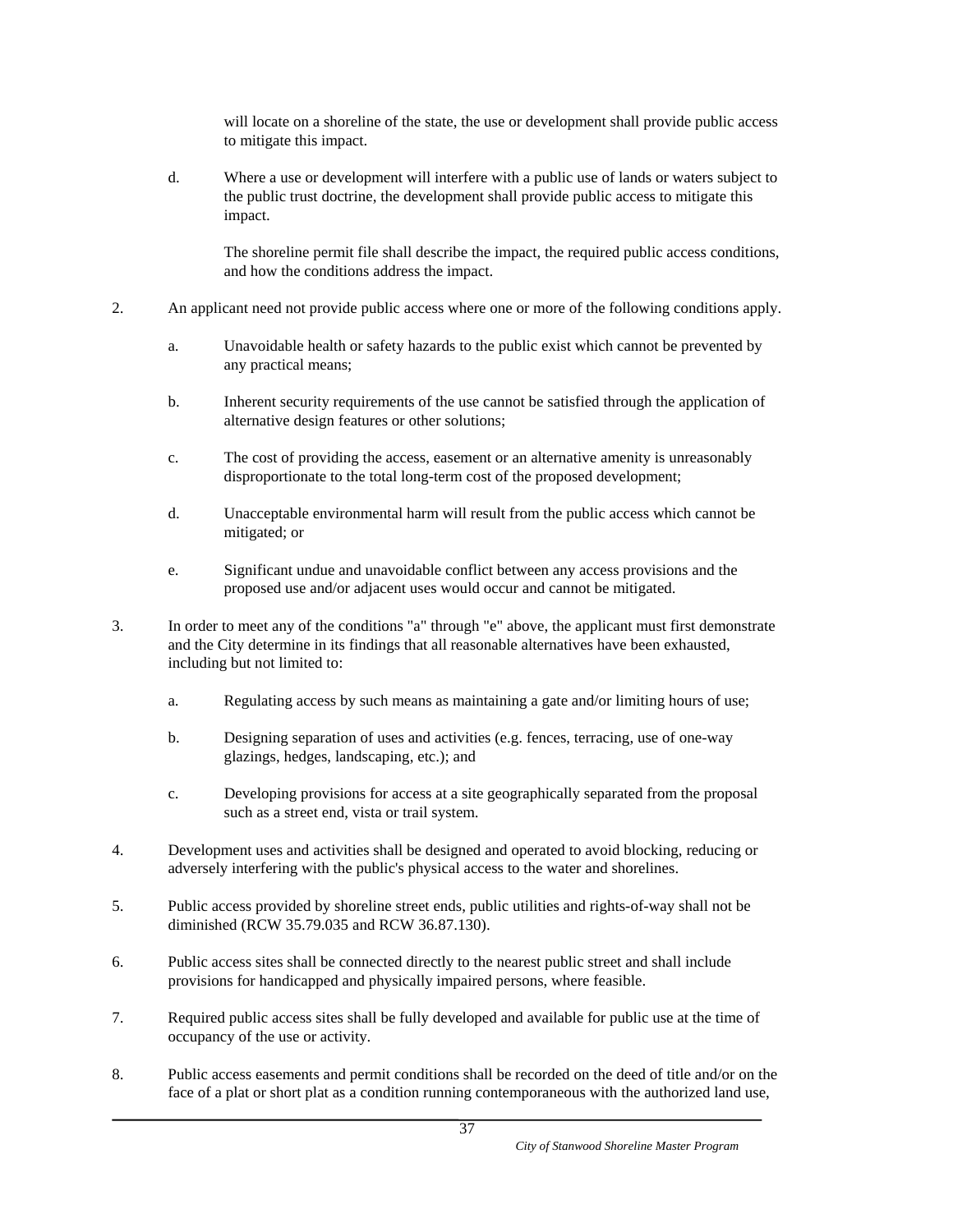at a minimum. Said recording with the County Auditor's Office shall occur at the time of permit approval (RCW 58.17.110).

- 9. Minimum width of public access easements shall be 25 feet, unless the administrator determines that undue hardship would result. In such cases, easement width may be reduced only to the minimum extent necessary to relieve the hardship.
- 10. The standard state approved logo or other approved signs that indicate the public's right of access and hours of access shall be constructed, installed and maintained by the applicant in conspicuous locations at public access sites. In accordance with regulation 2-a, signs may control or restrict public access as a condition of permit approval.
- 11. Future actions by the applicant successors in interest or other parties shall not diminish the usefulness or value of the public access provided.

# **Shorelines of State-Wide Significance**

## **Applicability**

The Shoreline Management Act of 1971 designated certain shoreline areas as shorelines of state-wide significance. Within this City's jurisdiction are shorelines of state-wide significance. Shorelines thus designated are important to the entire state. Because these shorelines are major resources from which all people in the state derive benefit, this jurisdiction gives preference to uses which favor long-range goals and support the overall public interest.

- 1. Recognize and protect the state-wide interest.
	- a. Solicit comments and opinions from groups and individuals representing state-wide interests by circulating the master program, and any amendments there of affecting shorelines of state-wide significance, to state agencies, adjacent jurisdictions, citizen's advisory committees and local officials and state-wide interest groups.
	- b. Recognize and take into account state agencies' policies, programs and recommendations in developing and administering use regulations and in approving shoreline permits.
	- c. Solicit comments, opinions and advice from individuals with expertise in ecology, geology, limnology, aquaculture and other scientific fields pertinent to shoreline management.
- 2. Preserve the natural character of the shoreline.
	- a. Designate and administer shoreline environments and use regulations to minimize damage to the ecology and environment of the shoreline as a result of man-made intrusions on shorelines.
	- b. Upgrade and redevelop those areas where intensive development already exists in order to reduce adverse impact on the environment and to accommodate future growth rather than allowing high intensity uses to extend into low-intensity use or underdeveloped areas.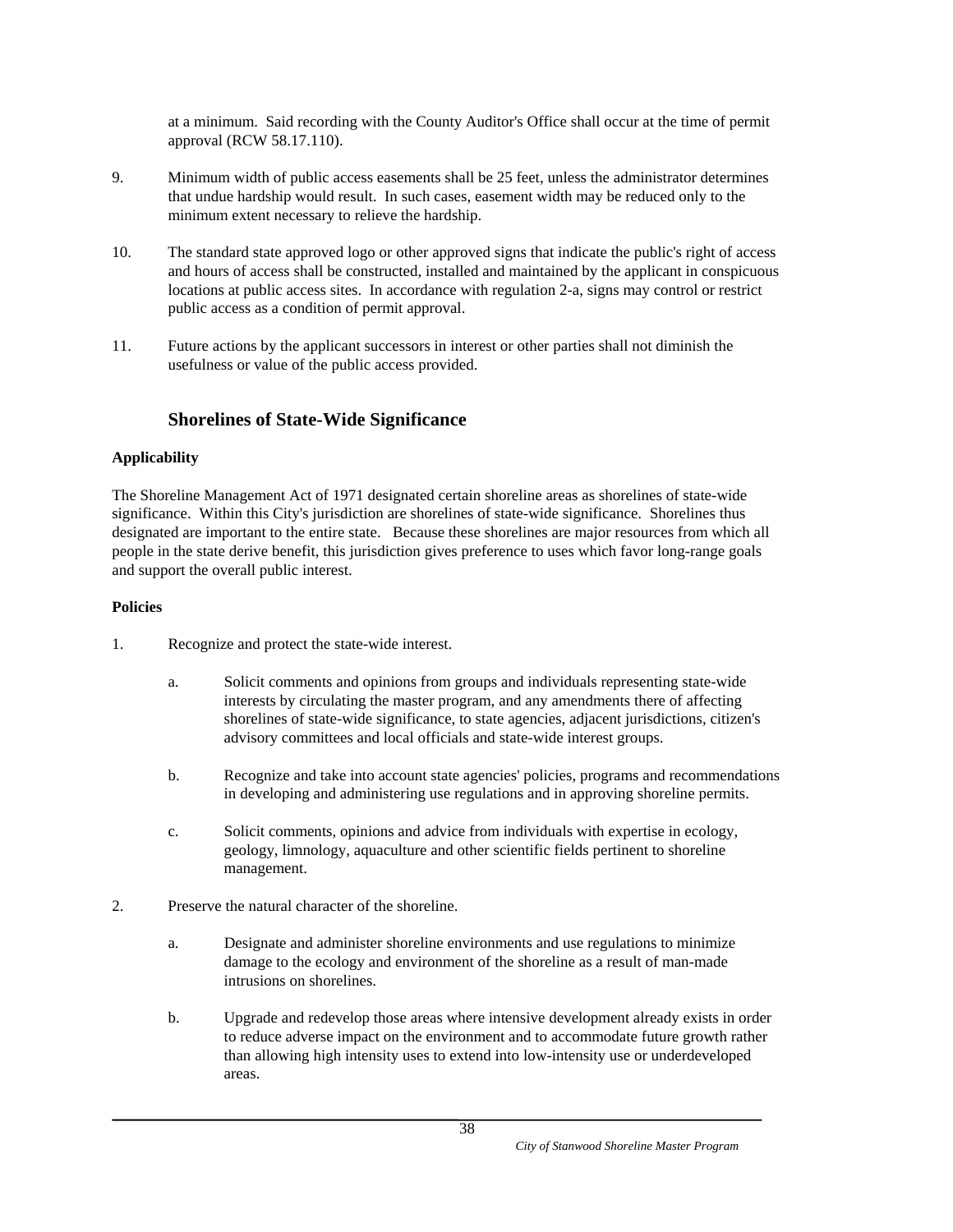- c. Protect and preserve existing diversity of vegetation and habitat values, wetlands and riparian corridors associated with shoreline areas.
- 3. Result in long-term over short-term benefit.
	- a. Evaluate the short-term economic gain or convenience of developments relative to the long-term and potentially costly impairments to the natural shoreline.
	- b. In general, preserve resources and values of shorelines of state-wide significance for future generations and restrict or prohibit development that would irretrievably damage shoreline resources.
	- c. Actively promote aesthetic considerations when contemplating new development, redevelopment of existing facilities or general enhancement of shoreline areas.
- 4. Protect the resources and ecology of the shoreline.
	- a. Minimize development activity that will interfere with the natural functioning of the shoreline ecosystem, including, but not limited to: stability, drainage, aesthetic values and water quality.
	- b. All shoreline development should be located, designed, constructed and managed to avoid disturbance of and minimize adverse impacts to wildlife resources, including spawning, nesting, rearing and habitat areas and migratory routes.
	- c. Restrict or prohibit public access onto areas which cannot be maintained in a natural condition under human use.
	- d. Shoreline materials including, but not limited to, bank substrate, soils, beach sands and gravel bars should be left undisturbed by shoreline development. Gravel mining should be severely limited in shoreline areas.
	- e. Preserve environmentally sensitive wetlands for use as open space or buffers and encourage restoration of presently degraded wetland areas.
- 5. Increase public access to publicly owned areas of the shoreline.
	- a. Give priority to developing paths and trails to shoreline areas, linear access along the shorelines and to developed upland parking.
	- b. Locate development landward of the ordinary high water mark so that access is enhanced.
- 6. Increase recreational opportunities for the public on the shoreline.
	- a. Plan for and encourage development of facilities for recreational use of the shoreline.
	- b. Reserve areas for lodging and related facilities on uplands well away from the shorelines with provisions for nonmotorized access to the shoreline.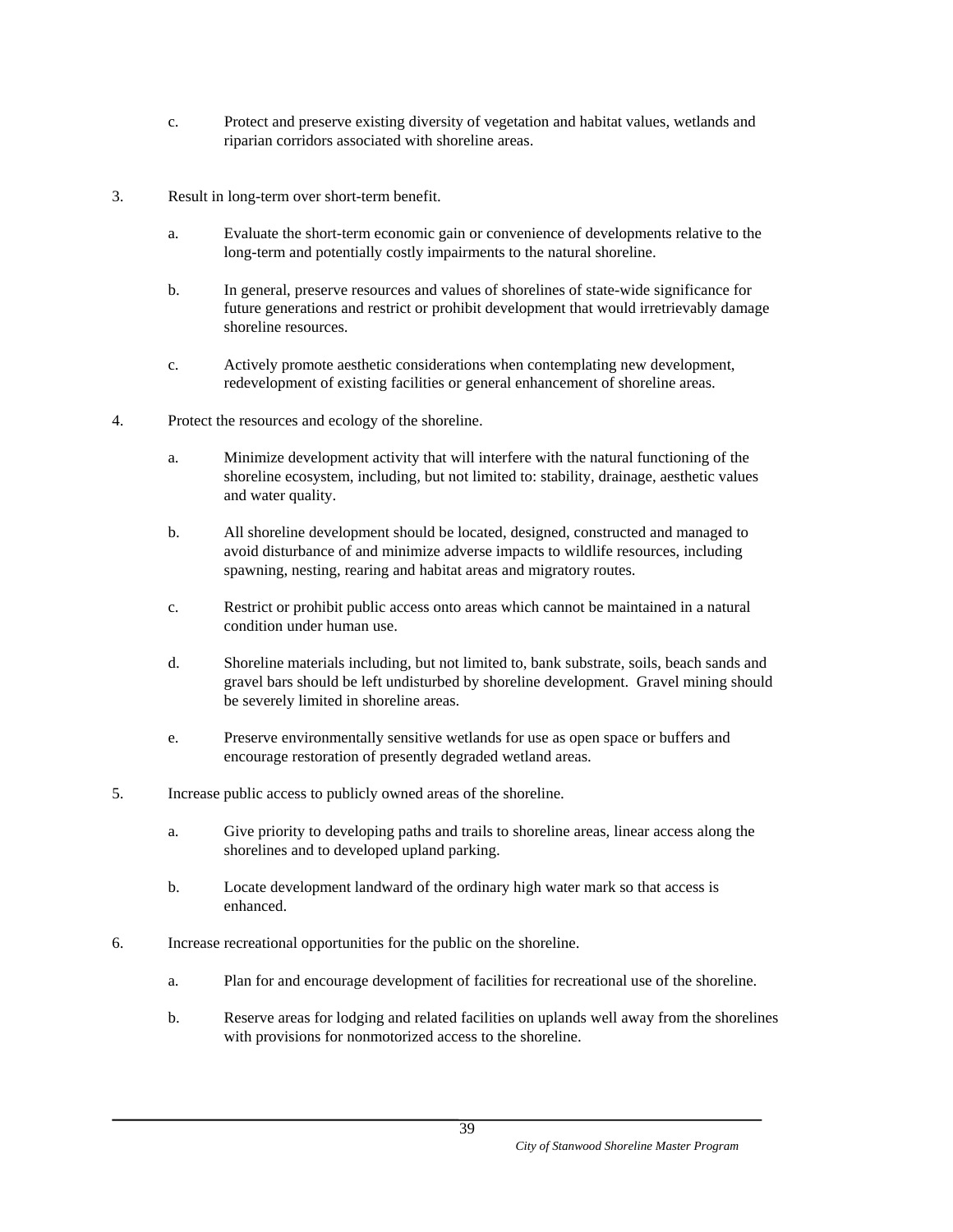# **Signage**

# **Applicability**

A sign is defined as a device of any material or medium, including structural component parts, which is used or intended to be used to attract attention to the subject matter for advertising, identification or informative purposes. The following provisions apply to any commercial or advertising sign directing attention to a business, professional service, community, site, facility, or entertainment, conducted or sold either on or off premises.

# **Policies**

- 1. Signs should be designed and placed so that they are compatible with the aesthetic quality of the existing shoreline and adjacent land and water uses.
- 2. Signs should not block or otherwise interfere with visual access to the water or shorelands.

# **Regulations**

- 1. Sign plans and designs shall be submitted for review and approval at the time of shoreline permit approval.
- 2. All signs shall be located and designed to minimize interference with vistas, viewpoints and visual access to the shoreline.
- 3. Over-water signs or signs on floats or pilings shall be related to water-dependent uses only.
- 4. Lighted signs shall be hooded, shaded, or aimed so that direct light will not result in glare when viewed from surrounding properties or watercourses.
- 5. Signs related to specific on-site uses or activities shall not exceed 32 square feet in surface area. On-site freestanding signs shall not exceed 6 feet in height. When feasible, signs shall be flushmounted against existing buildings.
- 6. Temporary or obsolete signs shall be removed within 10 days of elections, closures of business, or termination of any other function. Examples of temporary signs include: real estate signs, directions to events, political advertisements, event or holiday signs, construction signs.
- 7. Signs that do not meet the policies and regulations of this program shall be removed or conform within two years of the adoption of this master program.
- 8. No signs shall be placed in a required view corridor.

# **Allowable Signs**

The following types of signs may be allowed in all shoreline environments:

1. Water navigational signs, and highway and railroad signs necessary for operation, safety and direction.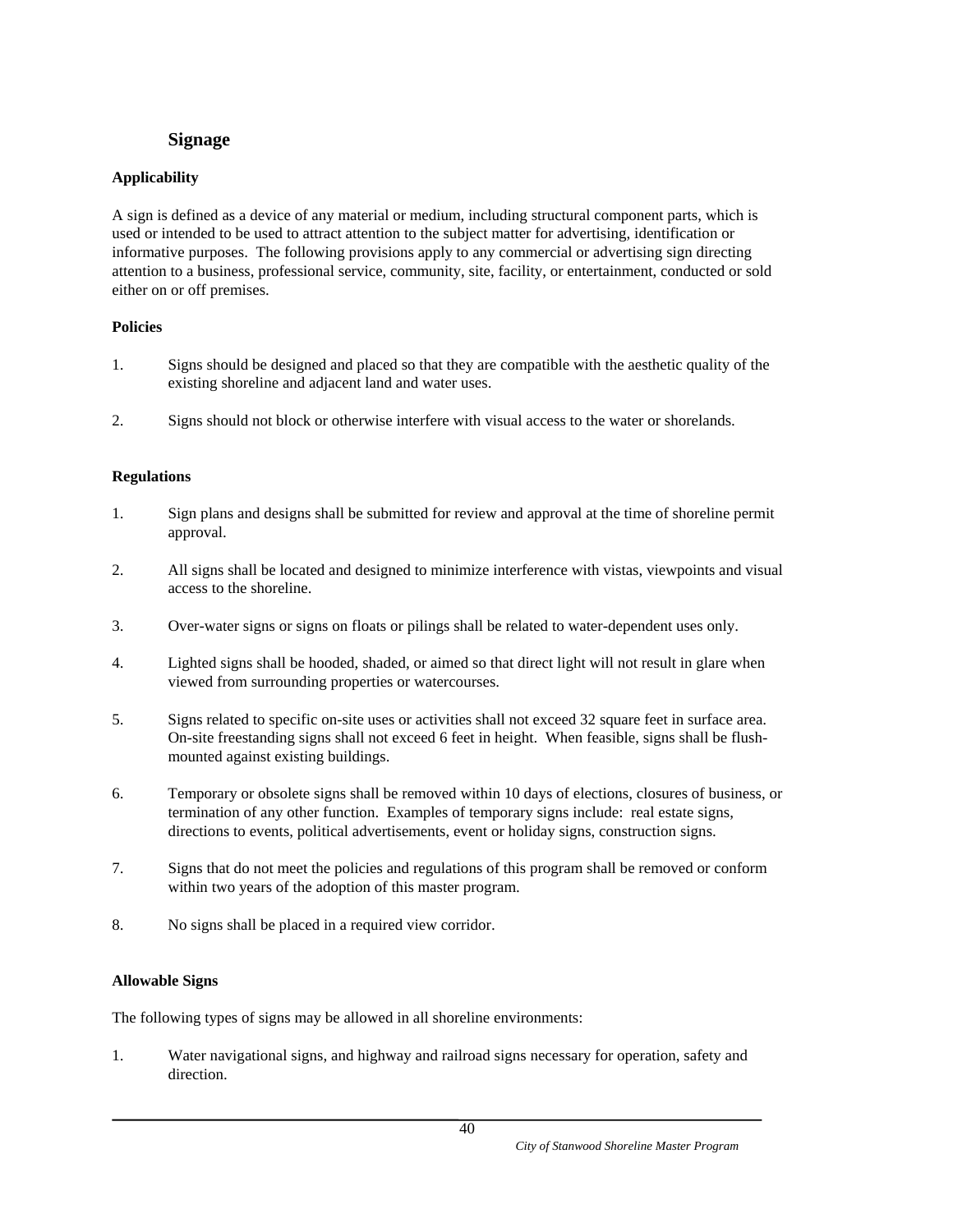2. Public information signs directly relating to a shoreline use or activity.

# **Utilities (Accessory)**

## **Applicability**

Utilities have been split into accessory and primary with accessory meaning utilities that effect small scale distribution services connected directly to the uses along the shoreline. For example, power, telephone, cable, water and sewer lines, including stormwater systems, are all considered as utilities accessory to shoreline uses. They are covered in this section because they concern all types of development and have the potential of impacting the quality of the shoreline and its waters.

## **Policies**

- 1. Utilities are necessary to serve shoreline uses and should be properly installed so as to protect the shoreline and water from contamination and degradation.
- 2. Utility facilities and right-of-ways should be located outside of the shoreline area to the maximum extent possible. When utility lines require a shoreline location, they should be placed underground.
- 3. Utility facilities should be designed and located in a manner which preserves the natural landscape and shoreline ecology and minimizes conflicts with present and planned land uses.

- 1. In shoreline areas, utility transmission lines, pipelines and cables shall be placed underground unless demonstrated to be not feasible. Further, such lines shall utilize existing rights-of-way, corridors and/or bridge crossings whenever possible. Proposals for new corridors in shoreline areas involving water crossings must fully substantiate the lack of feasibility of existing routes.
- 2. Utility development shall, through coordination with government agencies, provide for compatible multiple use of sites and rights-of-way. Such uses include shoreline access points, trails and other forms of recreation and transportation systems, providing such uses will not unduly interfere with utility operations or endanger public health and safety.
- 3. Sites disturbed for utility installation shall be stabilized during and following construction to avoid adverse impacts from erosion.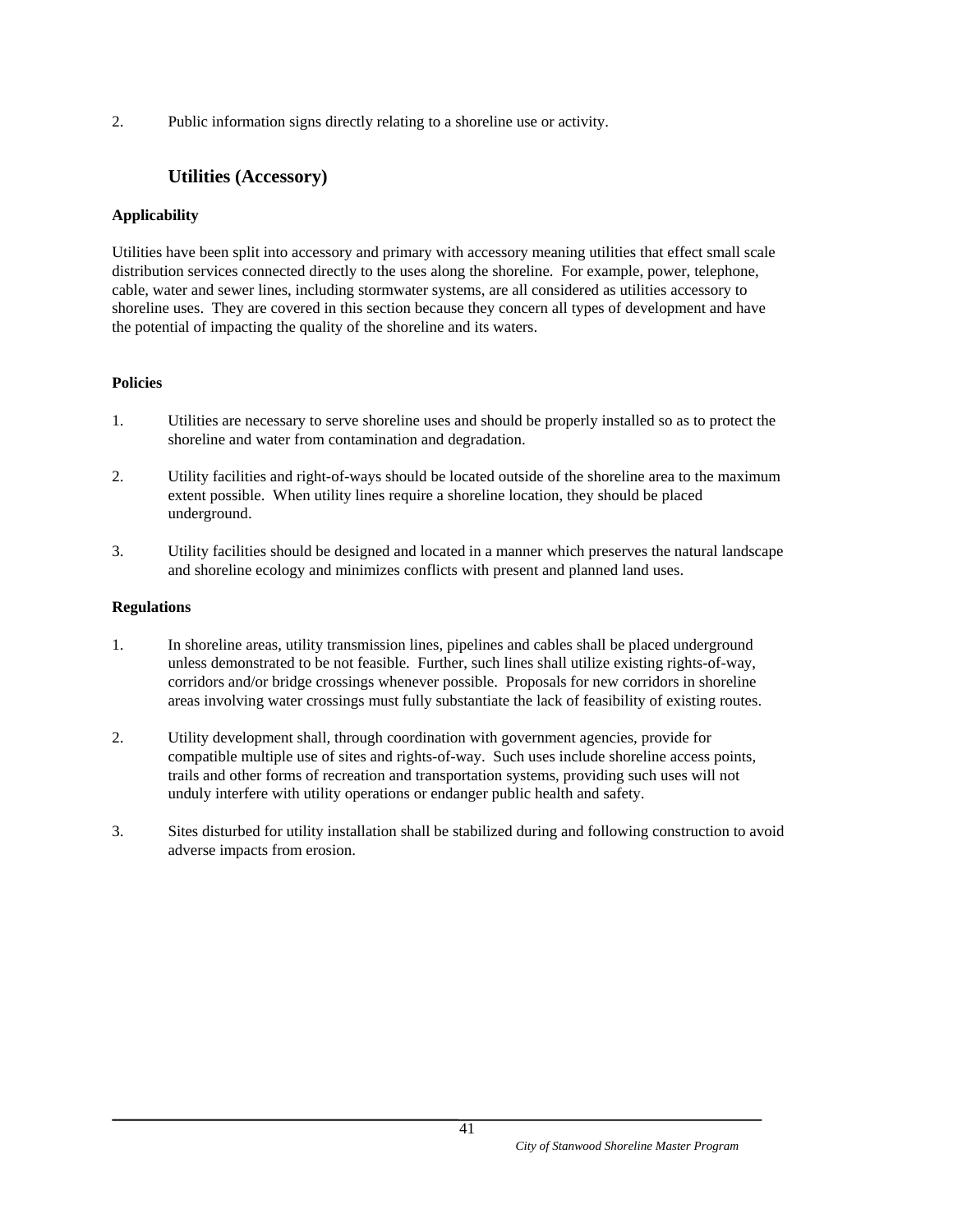# **Vegetation Management**

## **Applicability**

Vegetation management involves both a passive and active management system. The intent of both systems is to minimize habitat loss and the impact of invasive plants, erosion, sedimentation and flooding. "Passive" vegetation management deals with protection and enhancement of existing diverse native plant communities along all shorelines including rivers, wetlands, lakes and steep bluffs. "Active" vegetation management involves aquatic weed control as well as the restoration of altered or threatened shorelines using a technology called soil bioengineering. Soil bioengineering reestablishes native plant communities as a dynamic system that stabilizes the land from the effects of erosion. Vegetation management provisions apply even to those shorelines and uses, which are exempt from a permit requirement.

## **Policies**

- 1. Native plant communities within and bordering state shorelines including, but not limited to, wetlands, lakes, rivers and unstable bluffs should be protected and maintained to minimize damage to the ecology and environment of the shoreline area.
- 2. Restoration of shorelines degraded due to natural or manmade causes should, wherever feasible, use soil bioengineering techniques to arrest the processes of erosion, sedimentation and flooding.
- 3. The design and use of naturally regenerating systems for prevention and control of beach erosion should be encouraged where:
	- a. The length and configuration of the beach will accommodate such systems;
	- b. Such protection is a reasonable solution to the needs of the specific site; and
	- c. Beach restoration/enhancement will accomplish the following objectives:
		- i. Recreate or enhance natural shoreline conditions and habitat;
		- ii. Reverse otherwise erosional conditions; and
		- iii. Enhance access to the shore, especially to public shores.
- 5. Aquatic weed management should stress prevention first. Where active removal or destruction is necessary, it should be the minimum to allow water-dependent activities to continue, minimize negative impacts to native plant communities, and include appropriate handling or disposal of weed materials.

- 1. All unique and fragile shorelines shall be protected from degradation caused by the modification of the land surface within the shoreline area and/or the adjacent uplands (see Site Specific Environment Designations).
- 2. Wherever possible, development of commercial, industrial, residential and/or recreational uses shall be located away from shorelines that have been identified as unstable and/or sensitive to erosion (see Site Specific Environment Designations).
- 3. Restoration of any shoreline that has been disturbed or degraded shall use native plant materials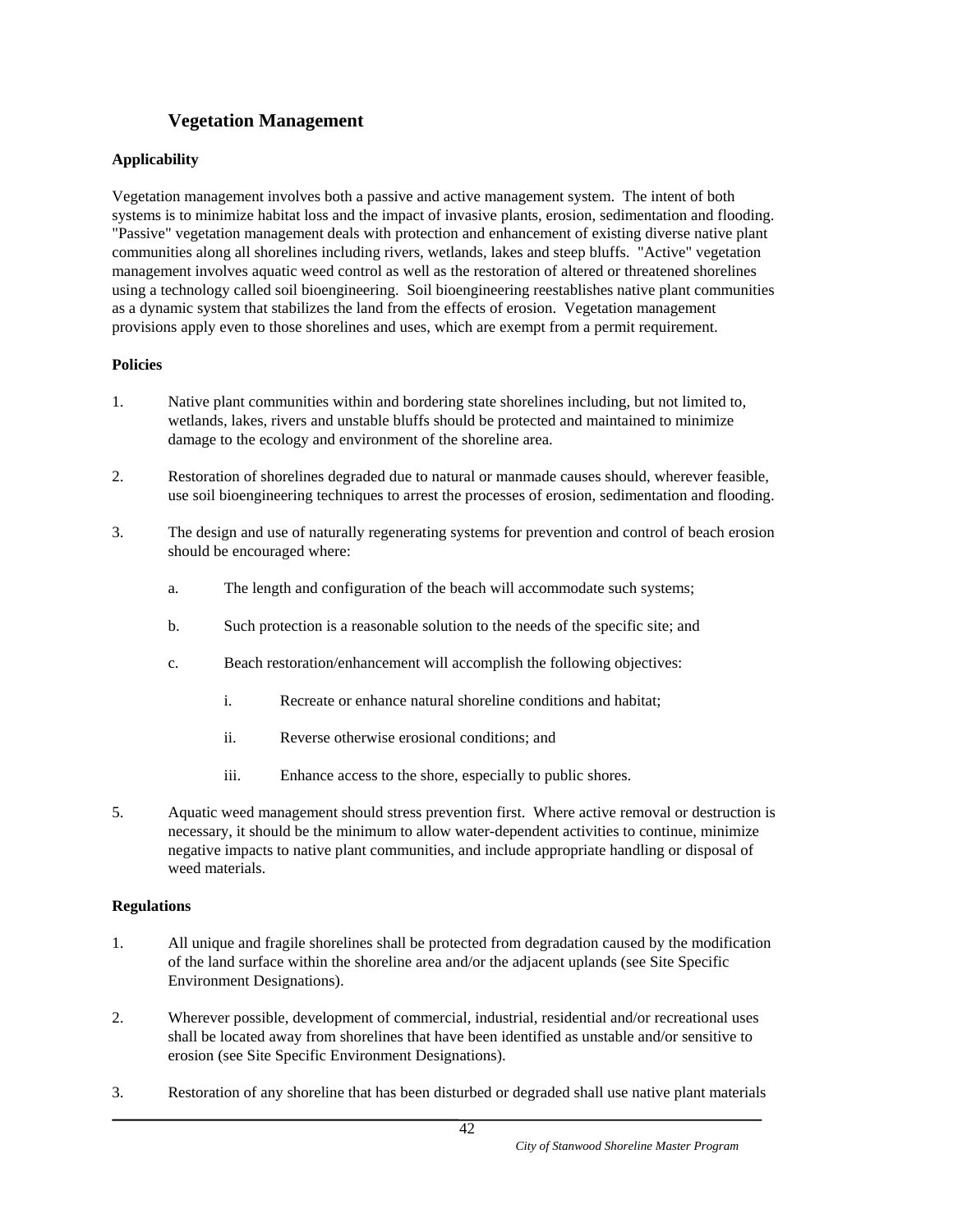with a diversity and type similar to that, which originally occurred on-site.

- 4. Stabilization of exposed erosion prone surfaces along shorelines including but not limited to rivers, streams and marine systems shall, wherever feasible utilize soil bioengineering techniques.
- 5. The use of commercial nursery stock in the restoration of disturbed or degrading shorelines shall emulate the previously existing vegetation in both size, structure and diversity at maturation.
- 6. Beach enhancement is prohibited:
	- a. Within spawning, nesting or breeding habitat;
	- b. Where littoral drift of the enhancement materials will adversely effect adjacent spawning grounds or other areas of biological significance;
	- c. If it will interfere with the normal long term public use of the navigable waters of the state; and/or
	- d. Where the activity is in support of a nonconforming use unless such activities are necessary to maintain shoreline stability and the natural ecology.
- 7. Aquatic weed control shall only occur when native plant communities and associated habitats are threatened or where an existing water dependent use is restricted by the presence of weeds. Aquatic weed control shall occur in compliance with all other applicable laws and standards.
- 8. The control of aquatic weeds by hand pulling, mechanical harvesting, or placement of aquascreens, if proposed to maintain existing water depth for navigation, shall be considered normal maintenance and repair and therefore exempt from the requirement to obtain a shoreline permit.
- 9. The control of aquatic weeds by derooting, rotovating or other method, which disturbs the bottom sediment or benthos, shall be considered development for which a shoreline permit is required, unless it will maintain existing water depth for navigation in an area covered by a previous permit for such activity, in which case it shall be considered normal maintenance and repair and therefore exempt from the requirement to obtain a shoreline permit.
- 10. Where large quantities of plant material are generated by control measures, they shall be collected and disposed of in an appropriate, identified upland location.
- 11. Use of herbicides to control aquatic weeds shall be prohibited except where no reasonable alternative exists and weed control is demonstrated to be in the public's interest. A conditional use permit, and compliance with applicable federal and state laws, shall be required in such case.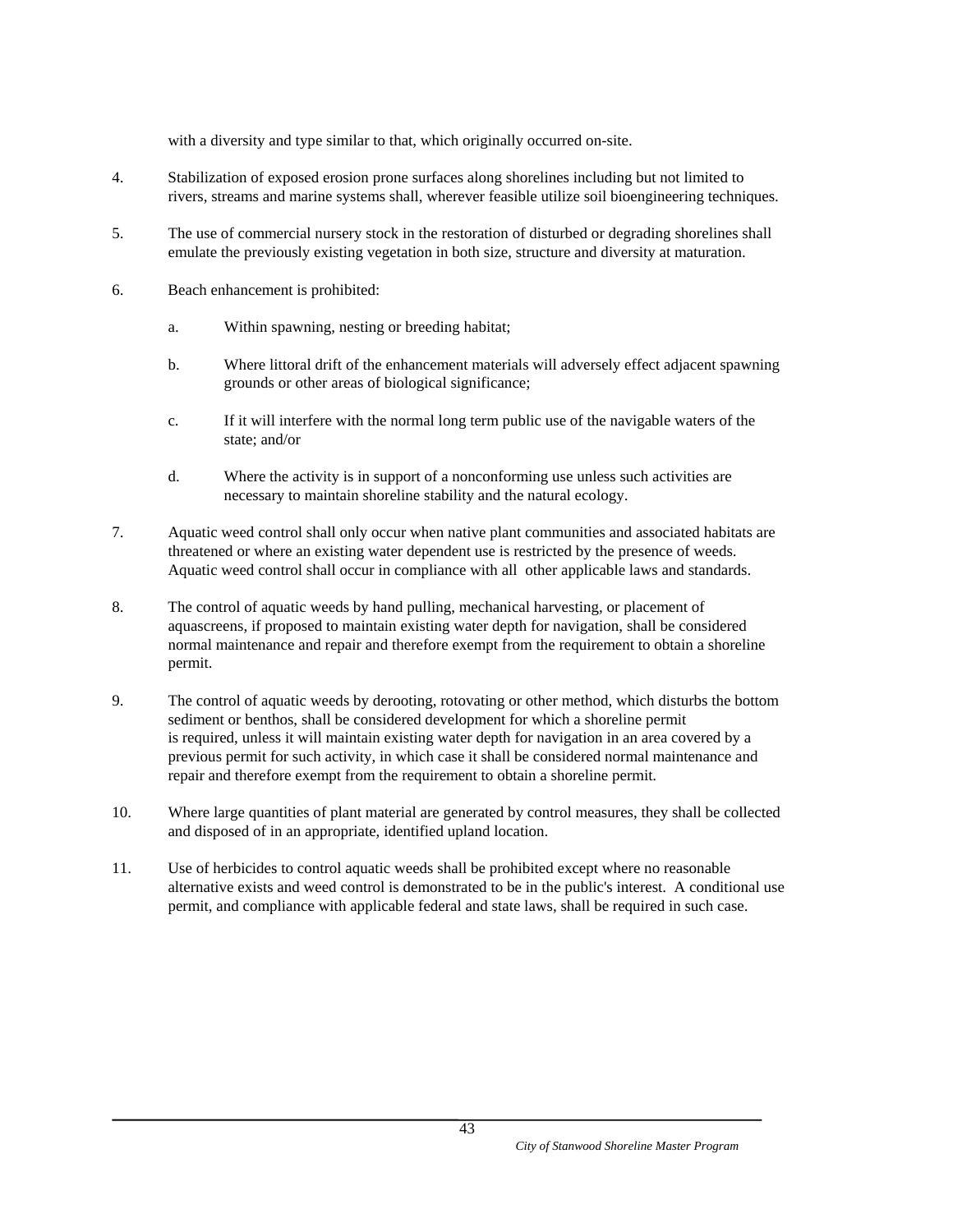# **View Protection**

# **Applicability**

The protection of "scenic vistas" within the shorelines and water bodies is an important shoreline management objective. Protection of significant views is a form of public access; the access being visual rather than physical. Consideration must be given to protection of the visual quality of the shoreline resource and to maintenance of view corridors to and from waterways and their adjacent shoreland features.

The protection of views as a shoreline management objective is established as set forth in RCW 90.58.320 where it states:

 *"in the implementation of this policy the public's opportunity to enjoy the physical and aesthetic qualities of natural shorelines of the state shall be preserved to the greatest extent feasible consistent with the overall best interest of the state and the people generally."* 

RCW 90.58.320 also addresses view protection on adjacent lands stating:

 *"No permit shall be issued pursuant to this chapter for any new or expanded building or structure of more than 35 feet above average grade level on shorelines of the state that will obstruct the view of a substantial number of residences on areas adjoining such shorelines except where a master program does not prohibit the same and then only when overriding considerations of the public interest will be served."* 

View protection can include preventing view blockage through height limitations or requiring aesthetic enhancement with landscaping. However, view protection does not allow for excessive vegetation removal to create views or enhance partial existing views. Please refer to the Vegetation Management and Clearing and Grading provisions contained in this chapter.

## **Policies**

- 1. Development, uses and activities on or near the shoreline should not impair or detract from the public's visual access to the water.
- 2. Public views from the shoreline and upland areas should be enhanced and preserved. Enhancement of views should not be construed to mean excessive removal of vegetation that partially impairs views.

- 1. Shoreline uses and activities should be designed and operated to avoid blocking, reducing, or adversely interfering with the public's visual access to the water and shorelines.
- 2. Public lands such as street ends, rights-of-way and utilities shall provide visual access to the water and shoreline in accordance with RCW 35.79.035 and RCW 36.87.130.
- 3. In providing visual access to the shoreline, the natural vegetation shall not be excessively removed either by clearing or by topping.
- 4. Development on or over the water shall be constructed as far landward as possible to avoid interference with views from surrounding properties to the shoreline and adjoining waters.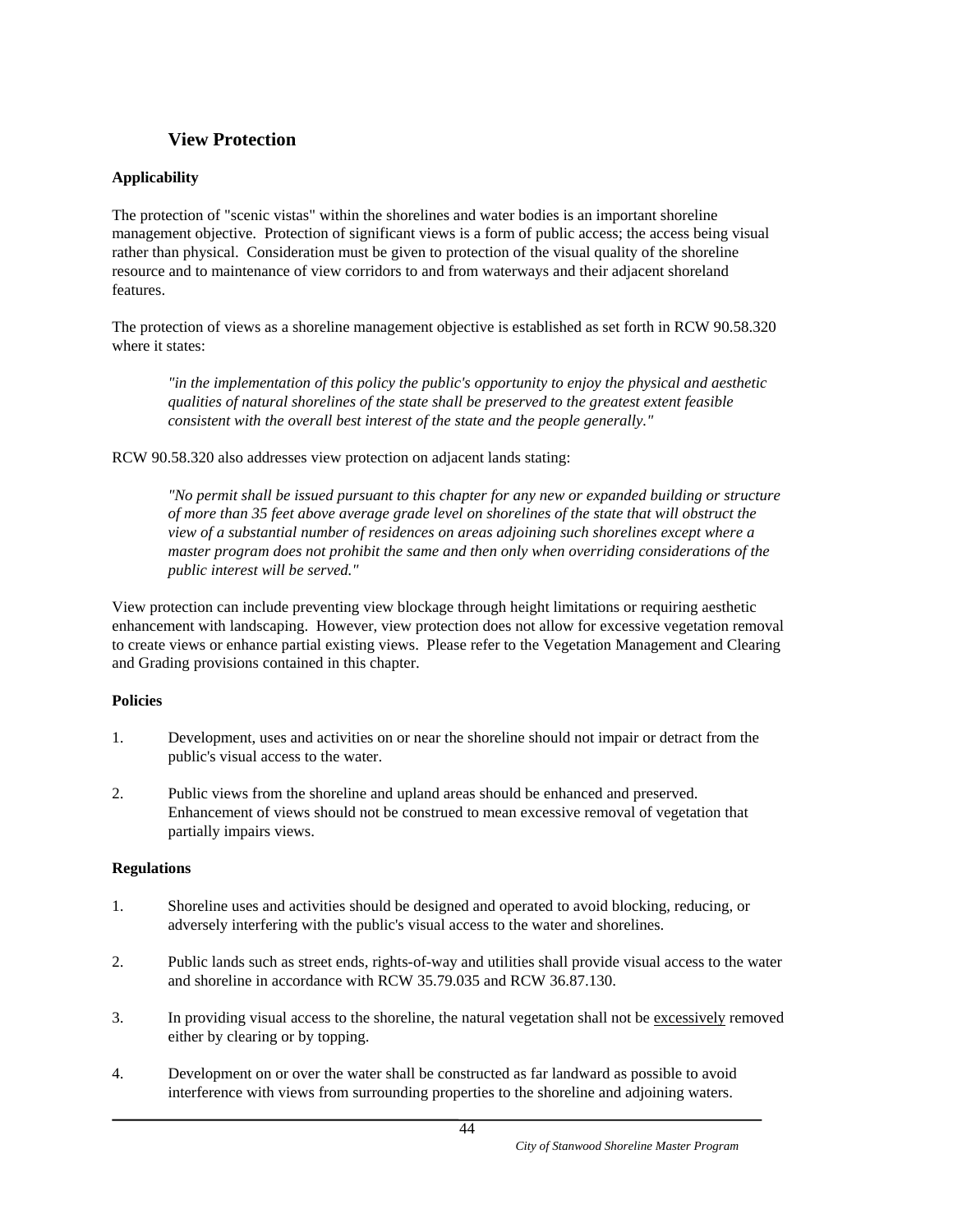5. Permitted over-water development shall be constructed of nonreflective materials that are compatible in terms of color and texture with the surrounding area.

# **Water Quality**

# **Applicability**

Water quality is effected in numerous ways by human occupation and development of shoreline areas. Typically the increase in impermeable surfaces as a result of development increases runoff causing higher peak stormwater discharge at a higher velocity which causes scouring and erosion of stream banks. Erosion increases suspended solids and carries heavy metals, household wastes and excess nutrients into the water. Increased nitrogen and phosphorous enrichment depresses levels of dissolved oxygen. The degradation of water quality adversely impacts wildlife habitat and public health.

Maintaining high water quality standards and restoring degraded systems has been mandated in RCW 90.58.020:

 *"This policy contemplates protecting against adverse effects to the public health, the land and its vegetation and wildlife, and the waters of the state and their aquatic life."* 

Water quality is impacted by a variety of uses and modifications and clearly needs broad policies and regulations to protect the shorelines and the associated waters of the state.

- 1. All shoreline uses and activities should be located, designed, constructed and maintained to minimize adverse impacts to water quality and fish and wildlife resources including spawning, nesting, rearing, feeding areas and migratory routes.
- 2. The City should require reasonable setbacks, buffers and stormwater management facilities to achieve the objective of lessening negative impacts on water quality.
- 3. All measures for controlling erosion, stream flow rates or floodwaters through the use of instream structures should be located, designed, constructed and maintained so that net off-site impacts related to water do not degrade the existing water quality.
- 4. All measures for the treatment of runoff for the purpose of maintaining and/or enhancing water quality should be conducted on-site before shoreline development impacts waters off-site.
- 5. Dredging and filling activities should be conducted to minimize the effect on water quality from the addition of suspended solids, leaching of contaminants or disturbance of habitats and should be consistent with applicable regulatory agency requirements (e.g. State Department of Fish and Wildlife, Corps. of Engineers).
- 6. Impacts to water quality by agricultural activities such as animal feeding operations, feed lots, retention and storage ponds, manure storage, use of fertilizers and pesticides and other activities should be minimized by implementing best management practices, buffers and setbacks.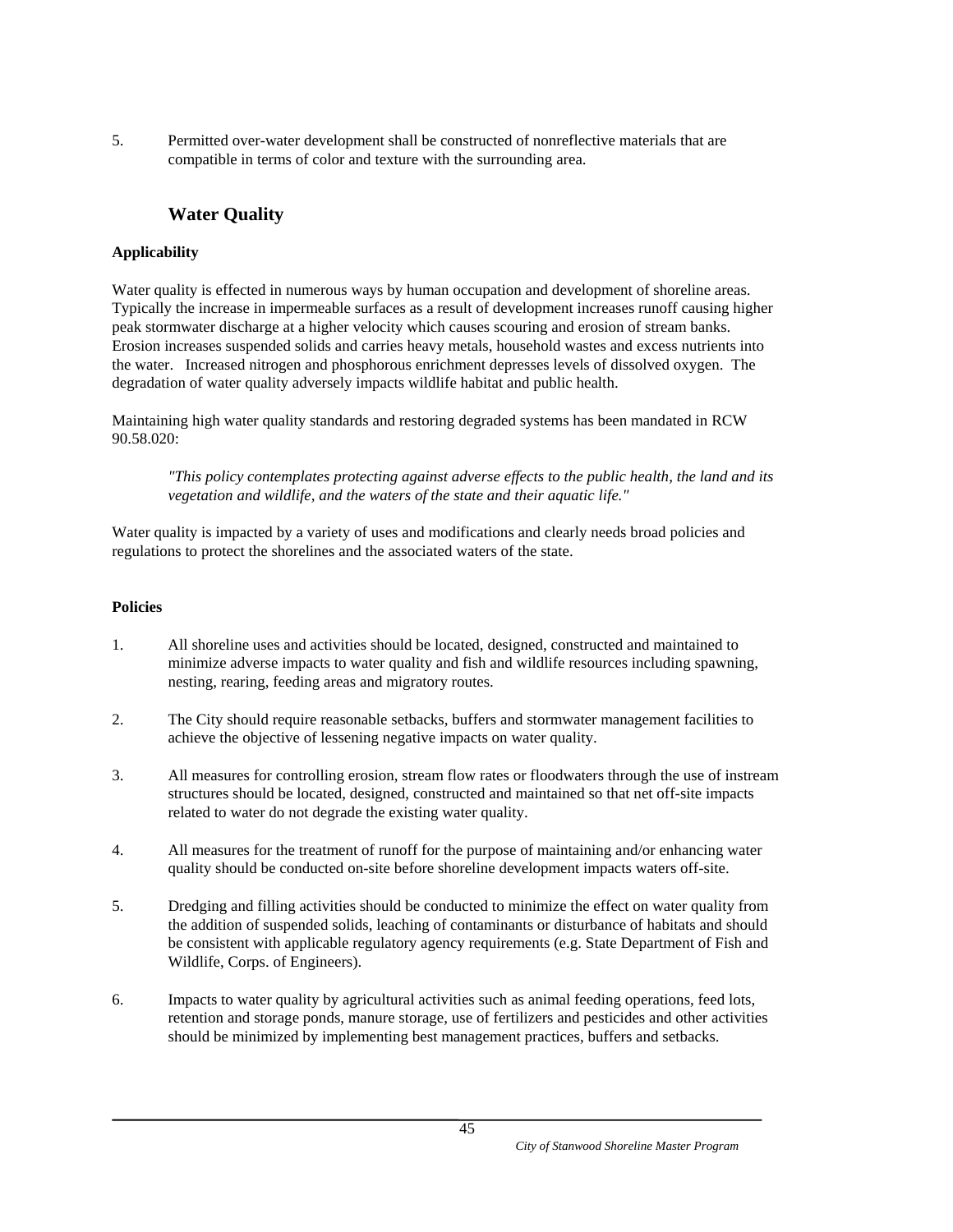- 1. All shoreline development, both during and after construction, shall minimize any increase in surface runoff through control, treatment and release of surface water runoff so that the receiving water quality and shore properties and features are not adversely effected. Control measures include but are not limited to dikes, catch basins or settling ponds, oil interceptor drains, grassy swales, planted buffers and fugitive dust controls.
- 2. The local government and proposed shoreline uses and activities shall mitigate any reduction in water quality due to erosion of rivers and stream systems by increasing storage of runoff peaks utilizing the hydraulic storage capacity of floodways and wetlands.
- 3. All industrial, commercial, residential and recreational uses shall adhere to all required setbacks, buffers and standards for storage basins (refer to shoreline use and environment designation regulations for specific limits).
- 4. All shoreline development shall comply with the applicable requirements of the *Puget Sound Stormwater Quality Technical Manual for the Puget Sound Basin*, which has been adopted by the City.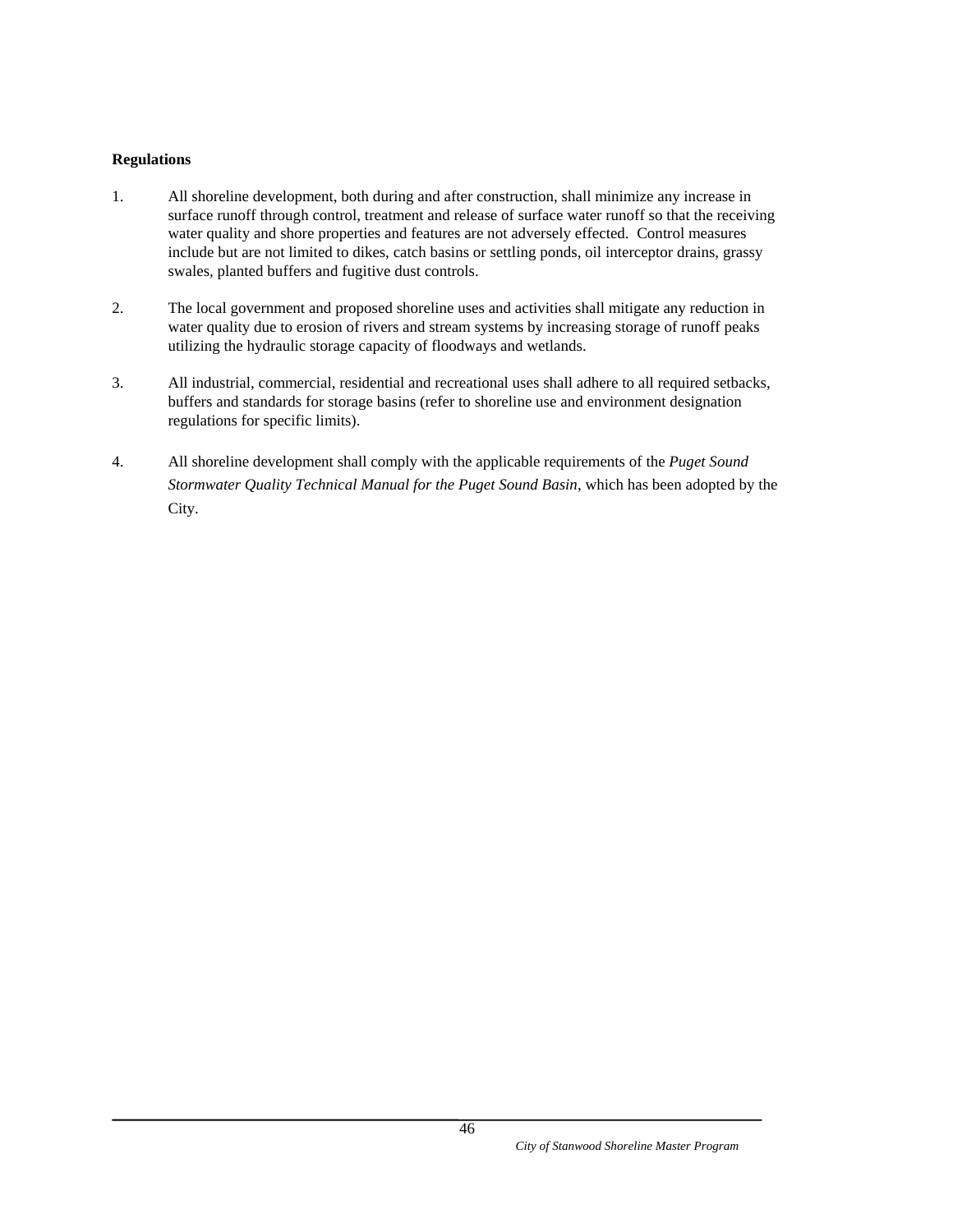# **CHAPTER 4 - ENVIRONMENT DESIGNATION POLICY AND REGULATION**

The shoreline environment designations established under the Shoreline Management Act are one of the principal tools available for applying and tailoring the general guidelines of the Act to local shorelines. Classifying shorelines into specific designations as recommended in WAC 173 - 16 - 040(4) provides the means of adapting broad policies to shoreline segments with distinctively different conditions and resources; it also integrates comprehensive shoreline planning into master program regulations.

All shoreline areas within Stanwood are defined as being in either the Urban or the Rural Environmental Designations as described below.

# **ENVIRONMENT DESIGNATIONS**

# **Urban Environment**

## **Purpose**

The Urban Environment is an area of high-intensity land-use including residential, commercial and industrial development. The purpose of this environment is to ensure optimum utilization of shorelines which, are either presently urbanized or planned for urbanization. Development in urban areas should be managed so that it enhances and maintains the shorelines for a variety of urban uses, with priority given to water-dependent, water-related and water-enjoyment uses.

## **Designation Criteria**

The primary determinant for designating an area in the Urban Environment is to ensure optimum utilization of shorelines within urbanized areas by providing for intensive public use and by managing development so that it enhances and maintains shorelines for a multiplicity of urban uses.

Criteria for designation are:

- 1. Areas of high density residential, commercial and industrial use.
- 2. Incorporated towns having intensive shoreline waterfront development.
- 3. Areas of low to medium density development contiguous to incorporated centers which are subject to pressures for high density urban development and/or annexation.

## **Management Policies**

- 1. Priority should be given to "water dependent and water oriented" uses over other uses.
- 2. Priority should be given to developing visual and pedestrian access to publicly owned shorelines and tidelands in the urban environment.
- 3. Where practical, public access points should be linked with non-motorized transportation routes.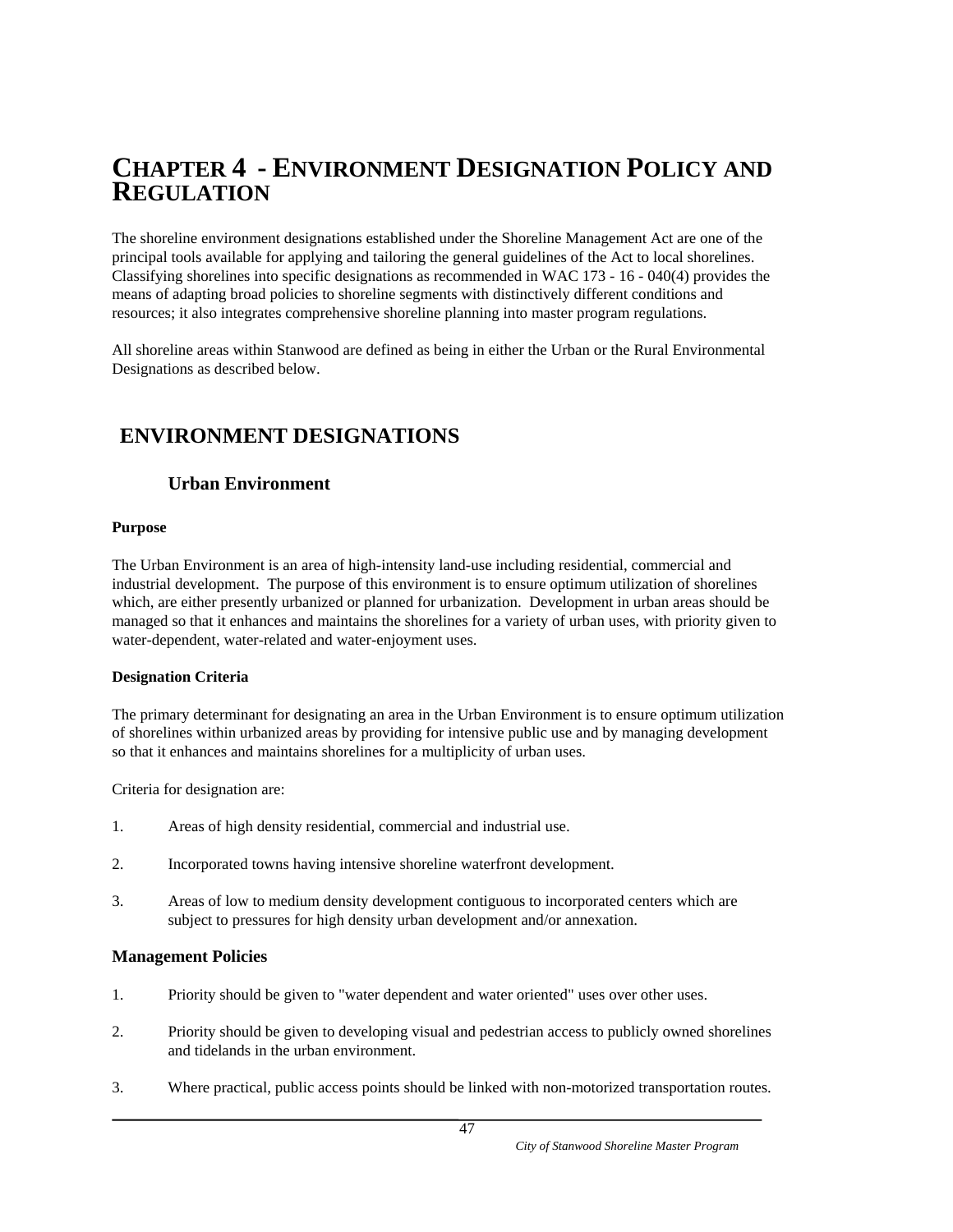- 4. Encourage redevelopment and/or renewal of blighted areas or abandoned structures in order that complete utilization may be made of shoreline resources in an Urban Environment.
- 5. Promote aesthetic considerations within the Urban Environment by means of sign control regulations, architectural standards and planned unit development.
- 6. Development within the Urban Environment should be encouraged to provide management plans which protect the quality of the environment.
- 7. Encourage maximum multiple use of urban shoreline areas.
- 8. Shoreline dependent commercial and industrial uses should be encouraged to fully utilize those existing urban shoreline areas before expansion is allowed into undeveloped areas.

# **Rural Environment**

#### **Purpose**

The objective of designating a Rural Environment is to protect agricultural land from urban expansion, restrict intensive development along undeveloped shorelines, function as a buffer between urban areas, and maintain open spaces and opportunities for recreational and other uses compatible with agricultural activities.

#### **Designation Criteria**

Criteria for designation are:

- 1. Areas characterized by recreational or intensive agricultural uses.
- 2. Areas possessing high capability to support active agricultural practices or intensive recreational development.
- 3. Areas modified from their natural vegetative cover and surface drainage patterns but generally having low-density development.
- 4. Areas where residential development is or should be low density because of physical limitations, utility capabilities, access and compatibility with other uses.
- 5. Areas designated in officially adopted park and recreation plans for medium to high-intensity recreational use.
- 6. Areas of undeveloped land not appropriate for Natural, Conservancy Suburban or Urban Environment designation.
- 7. Areas having valuable sand, gravel and mineral deposits.
- 8. Areas located in the estuarine and pastoral zones, and in certain limited instances the flood plains of the Stillaguamish river system.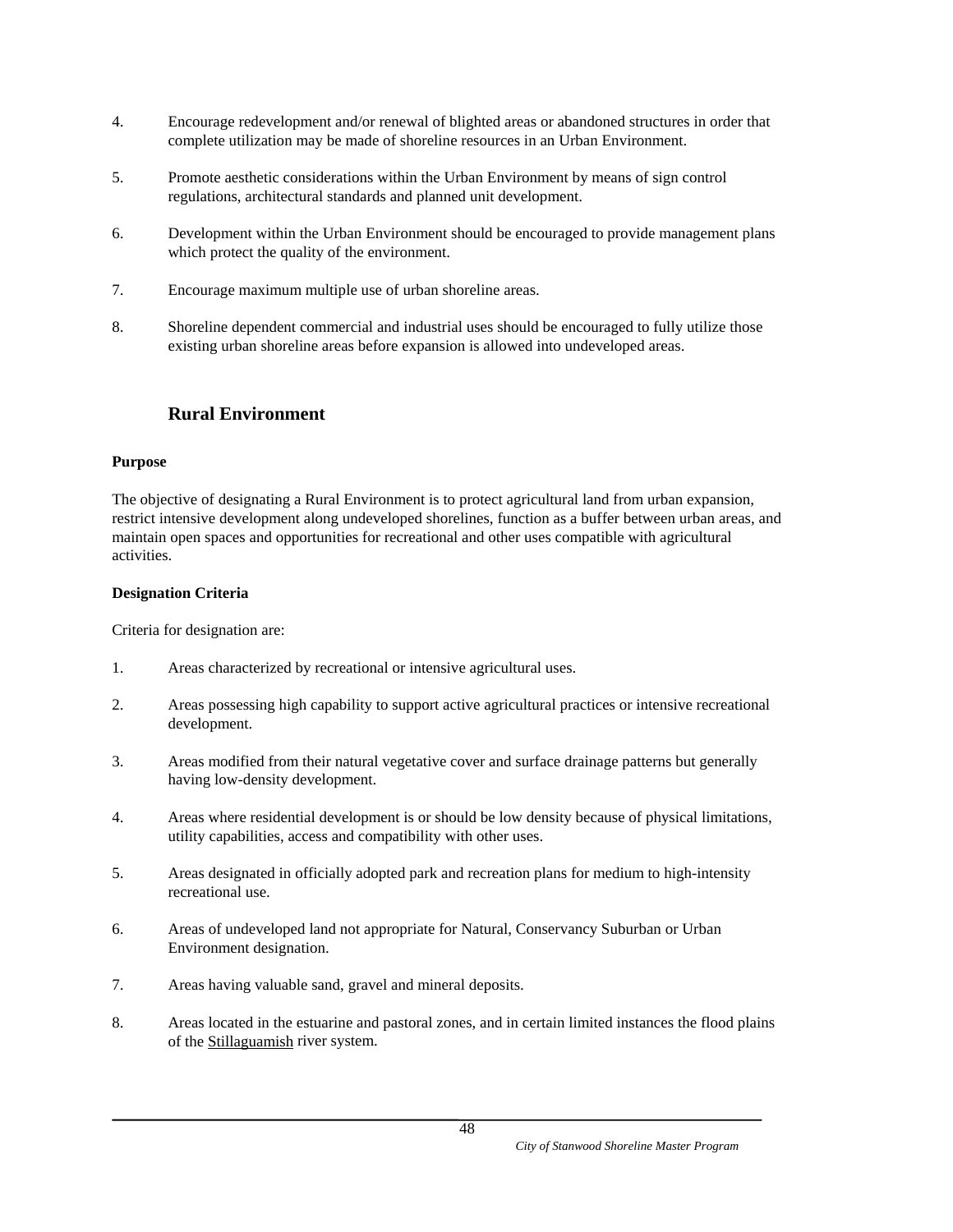## **Management Policies**

- 1. Protect prime agricultural lands from incompatible and preemptive patterns of development.
- 2. Restrict intensive development along undeveloped rural environment shorelines.
- 3. Permit opportunities for recreational uses compatible with agricultural activities.
- 4. Maintain existing and potential areas having a high capability to support intensive agricultural uses for present and future agricultural needs.
- 5. Require new developments in Rural Environments to reflect the character of the surrounding area by limiting residential density, providing permanent open space, and by maintaining adequate building setbacks from the water to prevent shoreline resources from being destroyed for other rural types of uses.
- 6. Permit public and private recreation facilities which can be located and designed to minimize conflicts with agricultural activities. Examples of such facilities include linear water access, trail systems and boat launching sites.
- 7. Encourage farm management practices which will minimize erosion and the flow of waste material into water courses.
- 8. Restrict industrial and commercial development in the Rural Environment.
- 9. Restrict the density of residential development in the Rural Environment except in those limited areas that are suitable for recreational housing.
- 10. Provide for sand, gravel and mineral extraction in suitable areas that are not designated as prime agricultural land.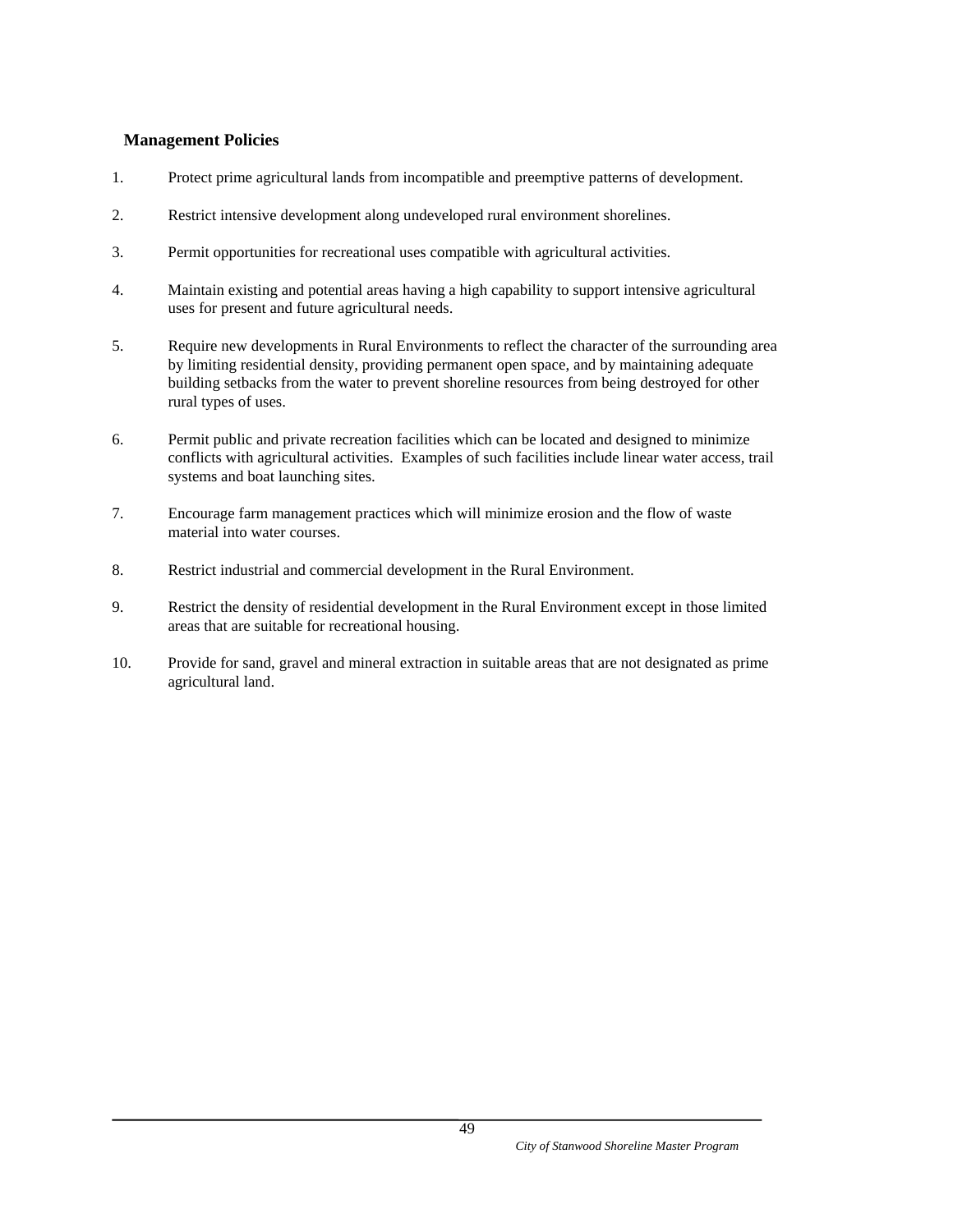# **Chapter 5 - SHORELINE USE POLICIES AND REGULATIONS**

This section contains policies and regulations for projects which may be proposed along shorelines of Stanwood. Each topic, representing a specific use or group of uses, is broadly defined and followed by several policies. These policies represent the criteria upon which review of proposed shoreline developments will be based. The policies provide the flexibility needed to carry out the effective management planning of shoreline areas. Therefore, the interpretation and application of policies may vary from project to project.

Use Activity Regulations are not as flexible as the policies. It is the regulations that provide the legal assurance of what will be required of any development located within a shoreline area. The regulations include references to some state and federal requirements, however, there is no attempt to cite all potential requirements of state and federal agencies.

Shoreline use activities not specifically identified and for which policies and regulations have not been developed will be evaluated on a case by case basis as a conditional use. Activities will be required to satisfy the goals and general development policies of the master program, the Shoreline Management Act and shall be consistent with the management policy and character of the shoreline environment in which they locate.

# **Aquaculture**

## **Applicability**

Aquaculture is the culture or farming of food fish, shellfish, or other aquatic plants and animals. Potential locations for aquacultural enterprises are relatively restricted due to specific requirements for water quality, temperature, flows, oxygen content, and in marine waters, salinity.

- 1. Locate aquacultural enterprises in areas where the navigational access of upland owners and commercial waterborne traffic is not significantly restricted.
- 2. Consider the possible detrimental impact aquacultural development might have on view from upland property and on the general aesthetic quality of the shoreline area.
- 3. Encourage development of underwater aquaculture structures which do not interfere with navigation or seriously degrade the aesthetic quality of city shorelines.
- 4. Minimize the detrimental impact aquacultural projects might have on agricultural practices, recreation, and other economic activities located along city shorelines.
- 5. Ecological balance should be considered when introducing non-native fish or shellfish, plant or animal life.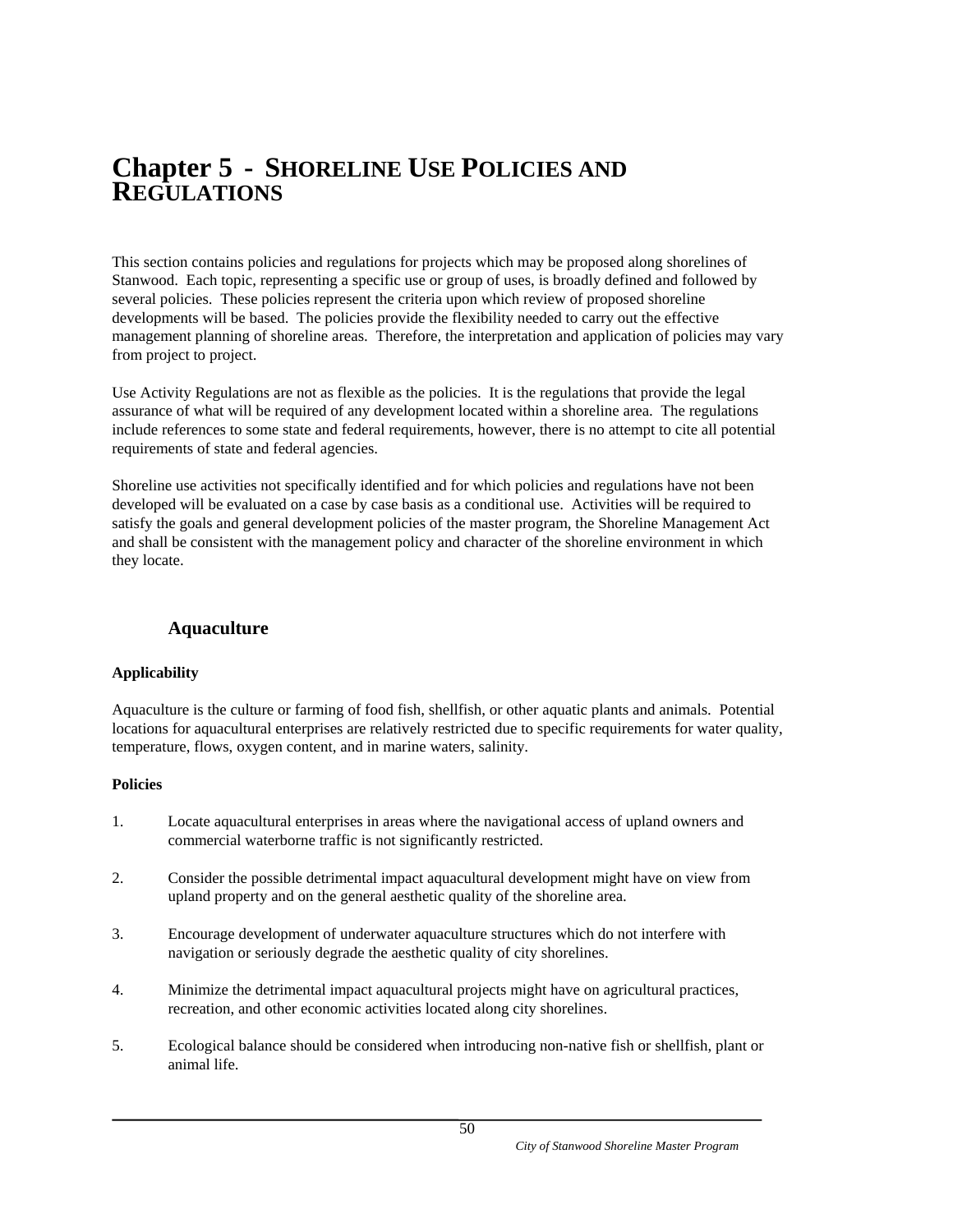- 1. Applicants shall include in their applications all information needed to conduct thorough evaluations of their aquaculture proposals, including but not limited to the following:
	- a. Species to be reared;
	- b. Aquaculture method(s);
	- c. Anticipated use of any feed, pesticides, herbicides, antibiotics or other substances and their predicted impacts;
	- d. Manpower/employment necessary for the project;
	- e. Harvest and processing location, method and timing;
	- f. Location and plans for any shoreside activities, including loading and unloading of the product and processing;
	- g. Method of waste management and disposal;
	- h. Environmental assessment, including best available background information on water quality, tidal variations, prevailing storm wind conditions, current flows, flushing rates, aquatic and benthic organisms and probable impacts on water quality, biota, currents, littoral drift and any existing shoreline or water uses. Further baseline studies may be required depending upon the adequacy of available information, existing conditions, the nature of the proposal and probable adverse environmental impacts. Baseline monitoring shall be at the applicant's expense unless otherwise provided for;
	- i. Method(s) of predator control;
	- j. Use of lights and noise generating equipment over water that minimizes interference with surrounding uses; and
	- k. Other pertinent information deemed necessary by the City/County.
- 2. The location of floating and submerged aquaculture structures shall not unduly restrict navigation to or along the shoreline or interfere with general navigation lanes and traffic or "usual and accustomed fishing locations". Floating structures shall remain shoreward of principal navigation channels. Other restrictions on the scale of aquaculture activities in order to protect navigational access may be necessary based on the size and shape of the affected water body.
- 3. Aquacultural structures and activities that are not water-dependent (e.g., warehouses for storage of products, parking lots) shall, be located inland of the ordinary high water mark, upland of water dependent portions of the project and shall minimize detrimental impacts to the shoreline.
- 4. Aquacultural structures and equipment shall be of sound construction and shall be so maintained. Abandoned or unsafe structures and equipment shall be removed or repaired promptly by the owner. Where any structure might constitute a potential hazard to the public in the future, the City/County shall require the posting of a bond commensurate with the cost of removal or repair. The City/County may abate an abandoned or unsafe structure, following notice to the owner, if the owner fails to respond in thirty days and may impose a lien on the related shoreline property or other assets in an amount equal to the cost of the abatement. Bonding requirements shall not duplicate requirements of other agencies.
- 5. Legally established aquacultural enterprises, including authorized experimental projects, shall be protected from incompatible uses that may seek to locate nearby. Demonstration of a high probability that such an adjacent use would result in damage to, or destruction of, such an aquacultural enterprise shall be grounds for the denial of that use.
- 6. No processing of any aquacultural product, except for the sorting or culling of the cultured organisms and the washing or removal of surface materials or organisms, shall occur in or over the water after harvest, unless specifically approved by permit. All other processing and processing facilities shall be located on land and, in addition to these provisions shall be governed by the policies and regulations of other applicable sections of this master program, in particular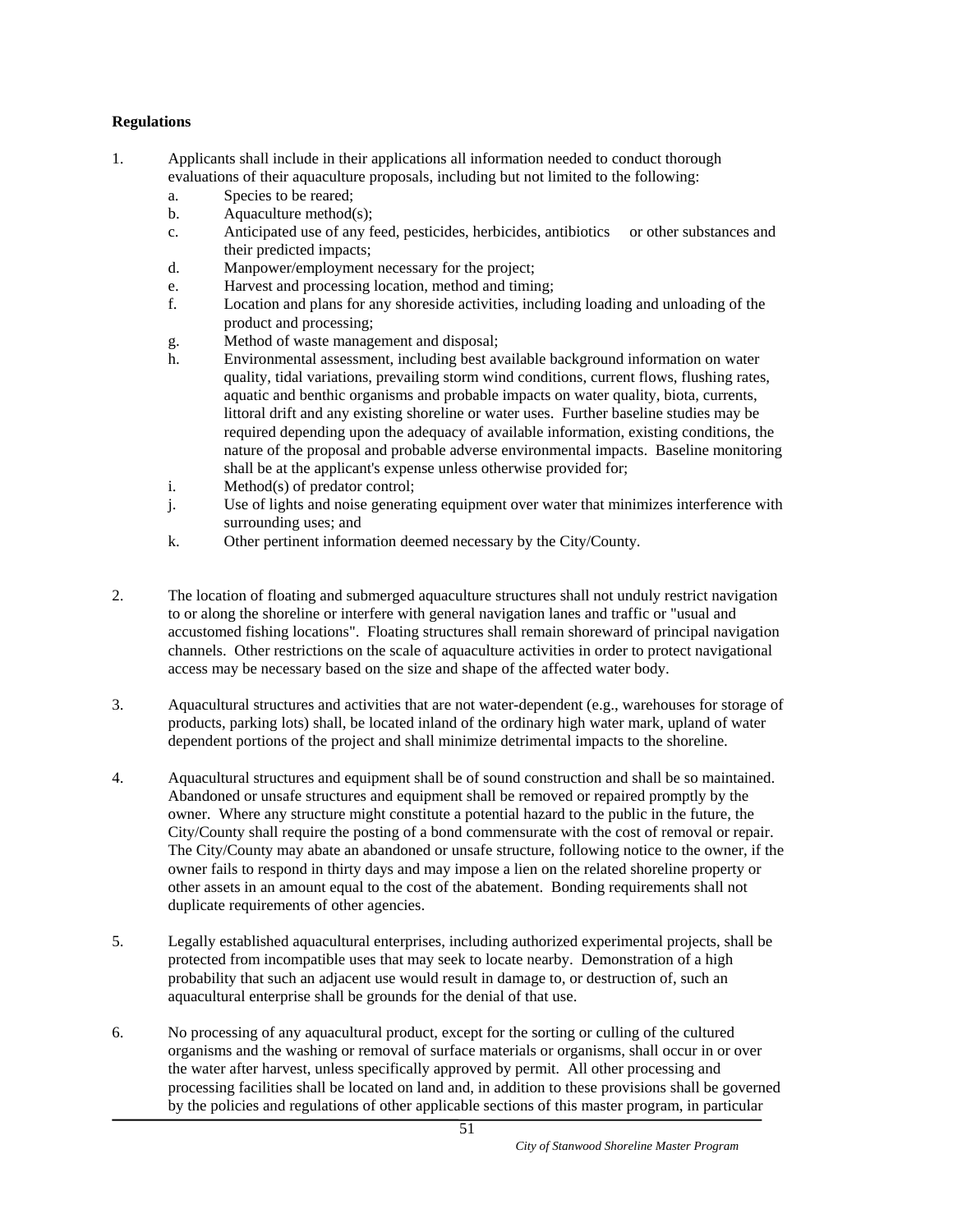provisions addressing commercial and industrial uses.

# **Boating Facilities**

# **Applicability**

Marinas are facilities that provide boat launching, storage, supplies and spaces for small pleasure craft. There are two basic types of marinas: the open-type construction (floating breakwater and/or open-pile work) and solid-type construction (bulkhead and/or landfill). Depending upon the type of construction, marinas affect fish and shellfish habitats.

## **Policies**

- 1. Fish and shellfish resources should be protected from the impacts associated with the location, design, construction and operation of marinas.
- 2. Boating facilities should be aesthetically compatible with adjacent areas.
- 3. Identify locations that are near high-use or potentially high-use areas for proposed marina sites. Local as well as regional "need" data should be considered as input in location selection.
- 4. Require operating procedures for fuel handling and storage to minimize accidental spillage and Provide satisfactory means for handling those spills that do occur.
- 5. Shallow water embayments with poor flushing action should not be considered for overnight and long-term moorage facilities without the provision of adequate waste disposal facilities.
- 6. Comply with guidelines prepared by the Washington State Department of Fisheries and other empowered agencies in planning marinas.
- 7. Enforce fully state and local health agency standards and guidelines for the development of marinas.
- 8. Encourage provision of multiple use in marina design.

## **Regulations**

- 1. Marinas shall provide for at least one method of boat launching as an integral part of the facility.
- 2. All marinas shall meet governmental health and water quality standards in regard to any wastes generated at the marina.
- 3. Oil and gas handling systems shall be designed in accordance with Federal and State laws and regulations.
- 4. Surface runoff shall be controlled in accordance with Federal and State and local water quality and storm drainage laws and regulations.
- 5. All marinas shall include landscaping pursuant to a landscaping plan to be submitted and

approved as a part of the permit process.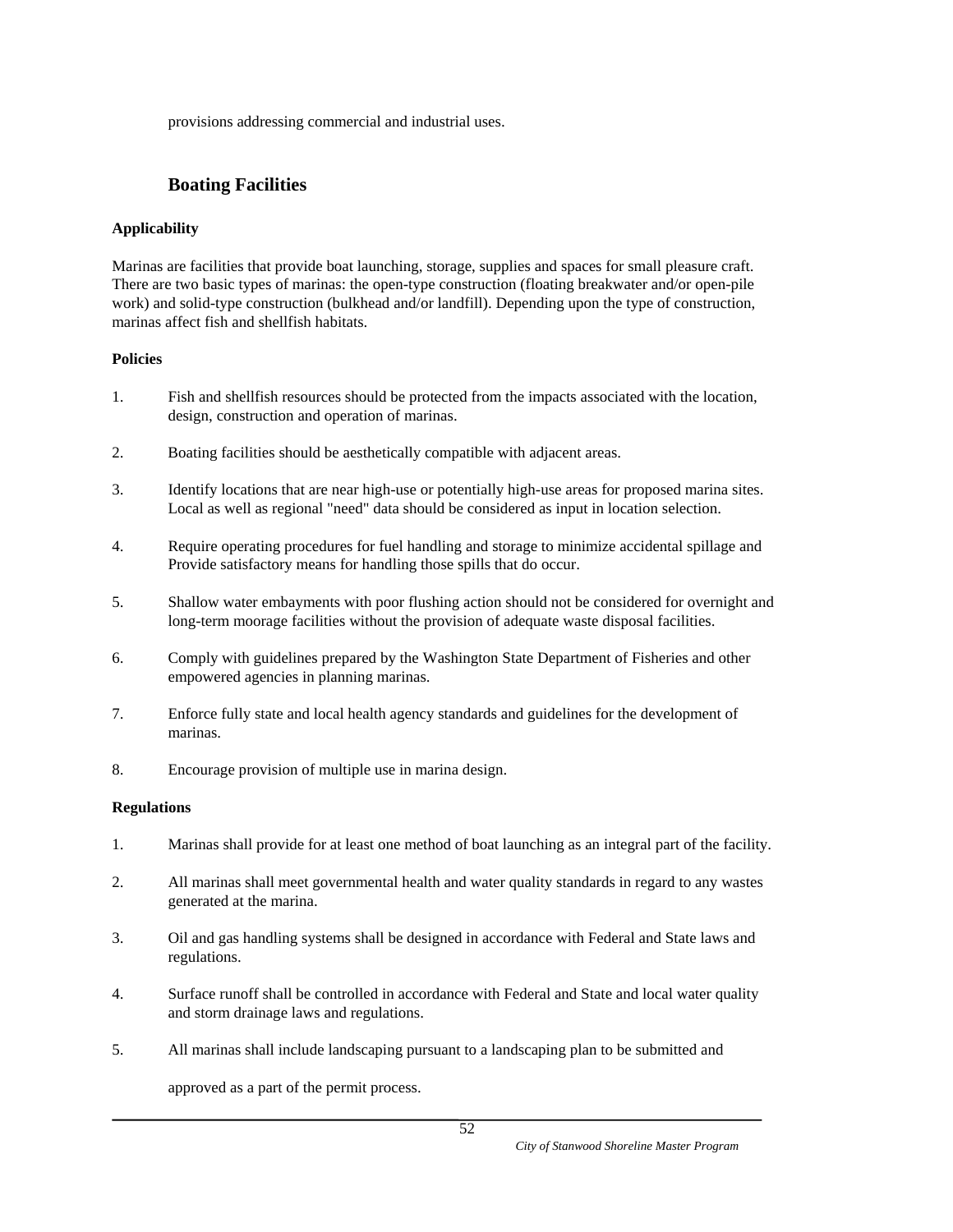- 6. All marinas shall meet criteria suggested by the State Department of Fisheries relative to disruption of currents, restriction of tidal prisms, flushing characteristics, and fish passage.
- 7. All marinas shall have all berths so designed that they can rise and fall safely with flood waters.
- 8. All marinas shall be designed to provide minimum impedance and hazard to navigation.
- 9. Marinas shall not deflect river currents such that adverse impacts would occur on downstream properties.

# **Commercial Development**

## **Applicability**

Commercial developments are uses that involve wholesale and retail trade or business activities. Commercial developments range from small businesses within residences (permitted home occupations) to office buildings. Commercial development is an intensive user of space because of its floor area requirements and because of facilities such as parking lots, necessary to service it.

#### **Exemptions**

Although a substantial development permit is not required for construction within shoreline jurisdiction by an owner, lessee or contract purchaser of a single-family residence for his own use or the use of his family, such construction and all normal appurtenant structures must otherwise conform to this master program. An "appurtenant" means a structure that is necessarily connected to the use and enjoyment of a singlefamily residence and includes a garage, deck, driveway, utilities, fences and grading which does not exceed 500 cubic yards.

The Shoreline Management Act exempts from the requirement to obtain a substantial development permit the construction of any structure with a fair market value less than \$2,500, which does not materially interfere with the normal public use of the waters or shorelines of the State. Although these structures are exempt from obtaining a substantial development permit, compliance with the provisions, prohibitions, regulations and development standards of this program is still required. Development that does not require a substantial development permit may still require a variance or conditional use permit.

- 1. New commercial developments should be located on shorelines where current commercial uses exist and non-water oriented commercial uses should be discouraged from locating in the shoreline.
- 2. In order to minimize adverse impact, ensure that adequate assessment be made of and consideration given to, the effect a commercial structure will have on a scenic view significant to a give area or enjoyed by a significant number of people.
- 3. Parking facilities that serve the shoreline should be located landward of permitted development and their visual impacts minimized.
- 4. Commercial developments should be required to provide physical or visual access to the shoreline or other opportunities for the public to enjoy the shorelines of the State.
- 5. All commercial development in the shoreline should respect natural systems.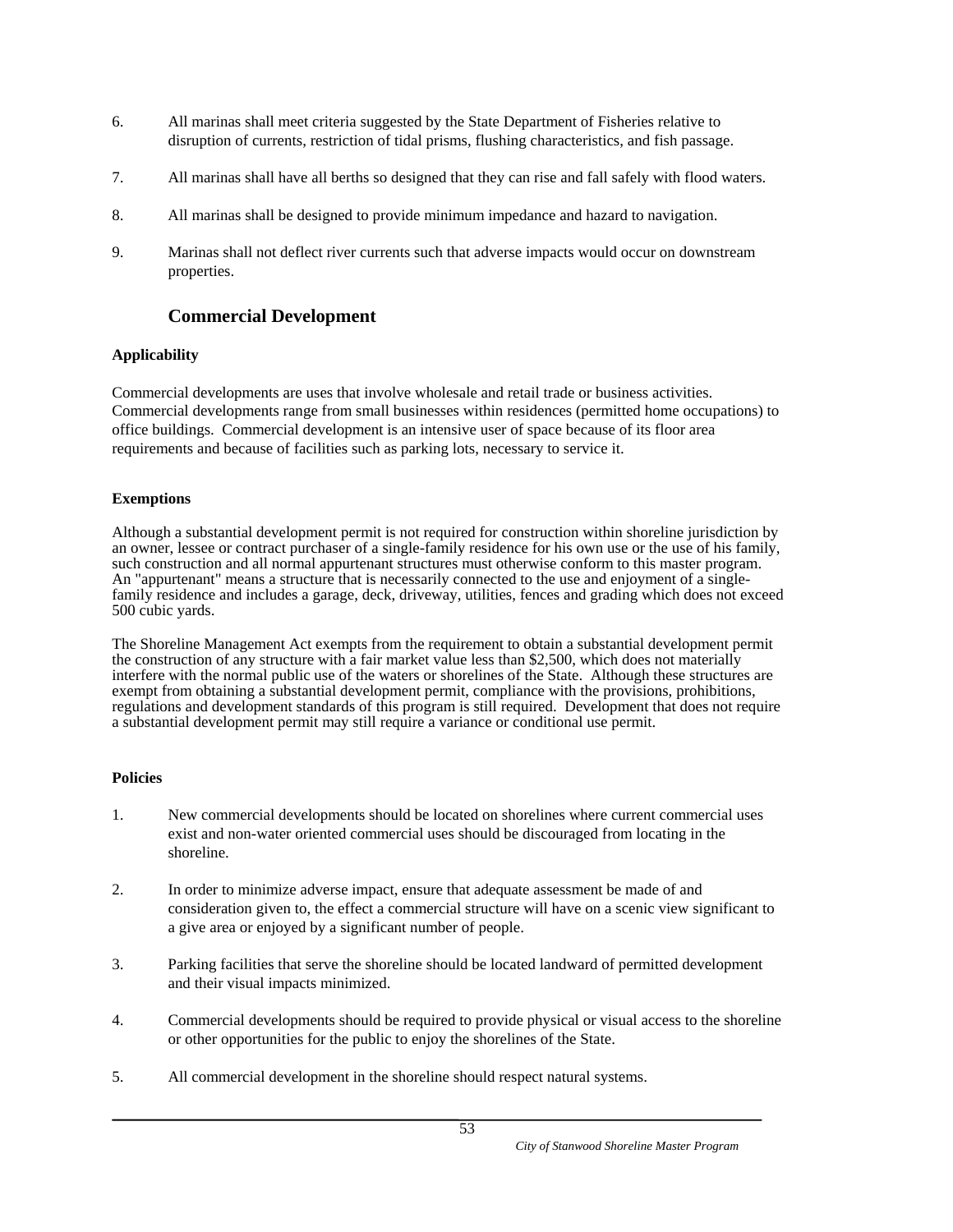#### **Regulations**

- 1. Applications for commercial development shall include a detailed statement explaining the nature and intensity of water orientation of the proposed activity. Such statement shall include (at a minimum) the following:
	- a. Nature of the commercial activity;
	- b. Need for shoreline frontage (where appropriate);
	- c. Special considerations being planned to enhance the relationship of the activity to the shoreline;
	- d. Provisions for public visual and/or physical access to the shoreline (where appropriate).
- 2. Signs associated with commercial developments shall meet the regulations specified under Signage, in the shoreline master program.
- 3. Parking associated with commercial developments shall meet the regulations specified under Parking, of this Shoreline Master Program.
- 4. Over-water construction and landfill shall be prohibited except as provided for herein.
- 5. All Commercial uses would be subject to a 100-foot buffered setback from the ordinary high water mark of the shoreline. The applicant is required to fence or buffer the landward perimeter of the buffer along the entire width of the property. The buffer should be enhanced with native plant species pursuant to a plan prepared by a plant ecologist, wetland specialists or other professional with comparable training and experience.

# **Flood Hazard Management**

## **Applicability**

Flood protection and streamway modifications are those activities occurring within the streamway and wetland areas designed to reduce overbank flow of high waters and stabilize eroding streambanks. Reduction of flood damage, bank stabilization to reduce sedimentation, and protection of property from erosion are normal, achieved through watershed and flood plain management and by structural works.

#### **Policies**

- 1. Locate, design and construct rip-rapping and other bank stabilization or flood protection measures so as to avoid the disruption of channel integrity and to, protect adjacent property from adverse affects of stormwater runoff while protecting the natural character of the streamway.
- 2. Place all flood protection measures such as dikes and levees landward of the streamway, including associated wetlands directly interrelated and interdependence with the stream proper.
- 3. Recognize and protect the integrity of a water body's hydraulic system when planning for and designing shoreline stabilization and flood protection measures.

- 1. All shoreline stabilization and flood protection measures shall be designed and constructed so that downstream banks will not be adversely effected.
- 2. All applications for shoreline stabilization and flood protection measures shall include the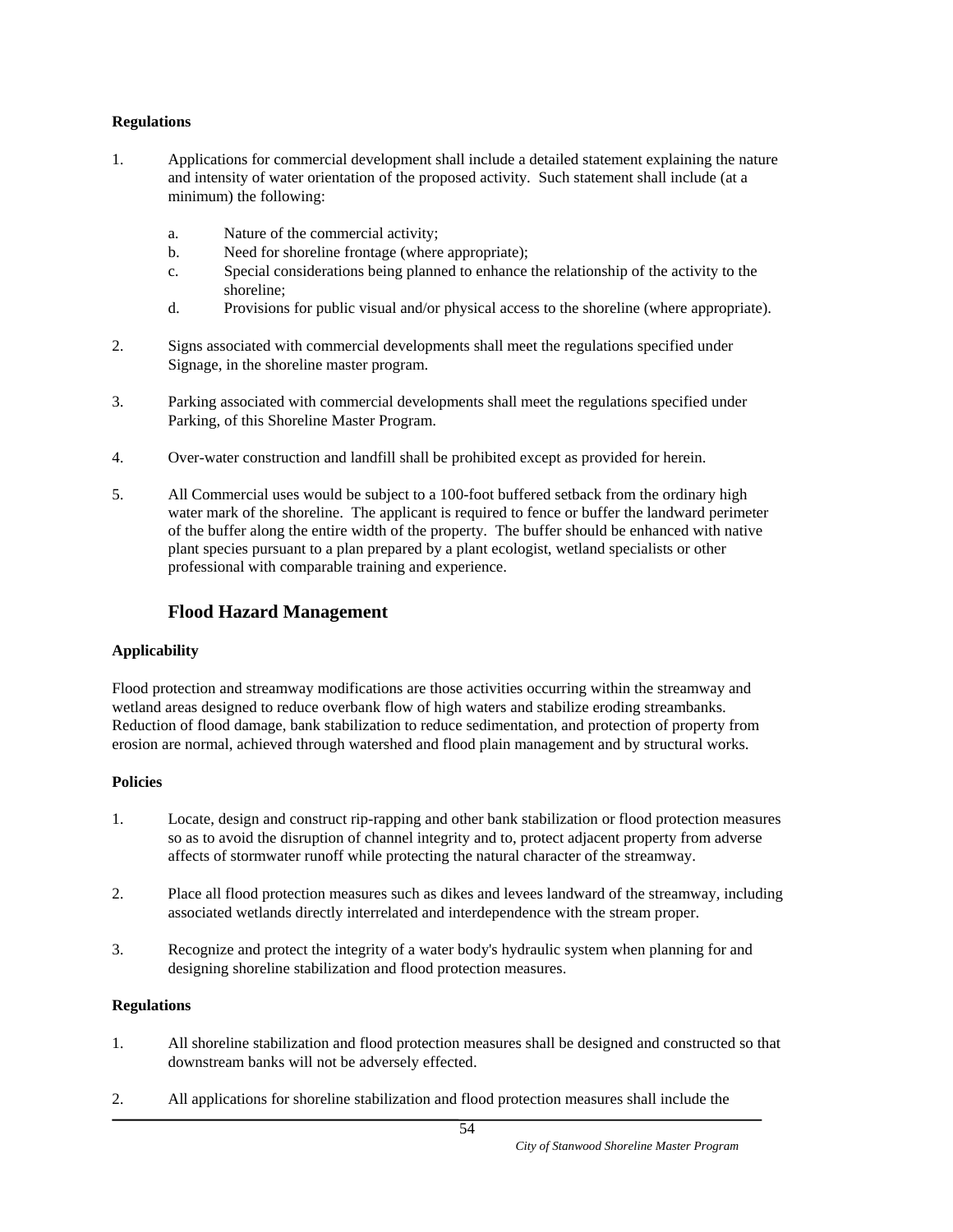following (at a minimum):

- a. Purpose of project;
- b. Existing shoreline stabilization and flood protection devices within one-eight mile on each side of proposed project;
- c. Construction material and methods.
- 3. Flood control diking shall be landward of the designated hydraulic floodway.
- 4. Streamway vegetation shall be preserved to the maximum extent feasible consistent with safe construction requirements.
- 5. Cut-and-fill slopes and backfield areas shall be revegetated with natural grasses, shrubs and/or trees in keeping with existing river bank vegetation.

# **Forest Practices**

#### **Applicability**

Forest management practices are those methods used for the protection, production and harvesting of timber. Trees along a body of water provide shade which insulate the waters from detrimental temperature change and dissolved oxygen level release. A stable water temperature and dissolved oxygen level provide a healthy environment for fish and other more delicate forms of aquatic life.

#### **Policy**

1. Encourage reforestation and good timber harvesting practices throughout the City.

# **Industry**

Industrial developments are facilities for processing, manufacturing and storage of finished or semifinished goods. Ports are public enterprises providing services and facilities for waterborne commerce, airborne commerce and industrial development dependent upon waterfront locations or attracted to a port because of the variety of available transportation. Included in ports and industry are such activities as container ship terminals, log storage, log rafting, petroleum storage, hazardous waste generation, transport and storage, ship building, concrete and asphalt batching, tug and barge operations, etc. Excluded from this category and covered under other sections of the SMP are boating facilities, piers and docks, mining (including onsite processing of raw materials), utilities, solid waste disposal and transportation facilities.

Activities associated with port and industrial development which are identified as separate use activities in this program, such as Dredging, Landfill, Transportation Facilities, Utilities, Piers and Docks, Bulkheads, Breakwaters, Jetties and Groins, Shoreline Stabilization and Flood Protection and Signs, are subject to the regulations established for those in addition to the provisions for ports and industry established in this section.

#### **Exemptions**

Although a substantial development permit is not required for construction within shoreline jurisdiction by an owner, lessee or contract purchaser of a single-family residence for his own use or the use of his family, such construction and all normal appurtenant structures must otherwise conform to this master program.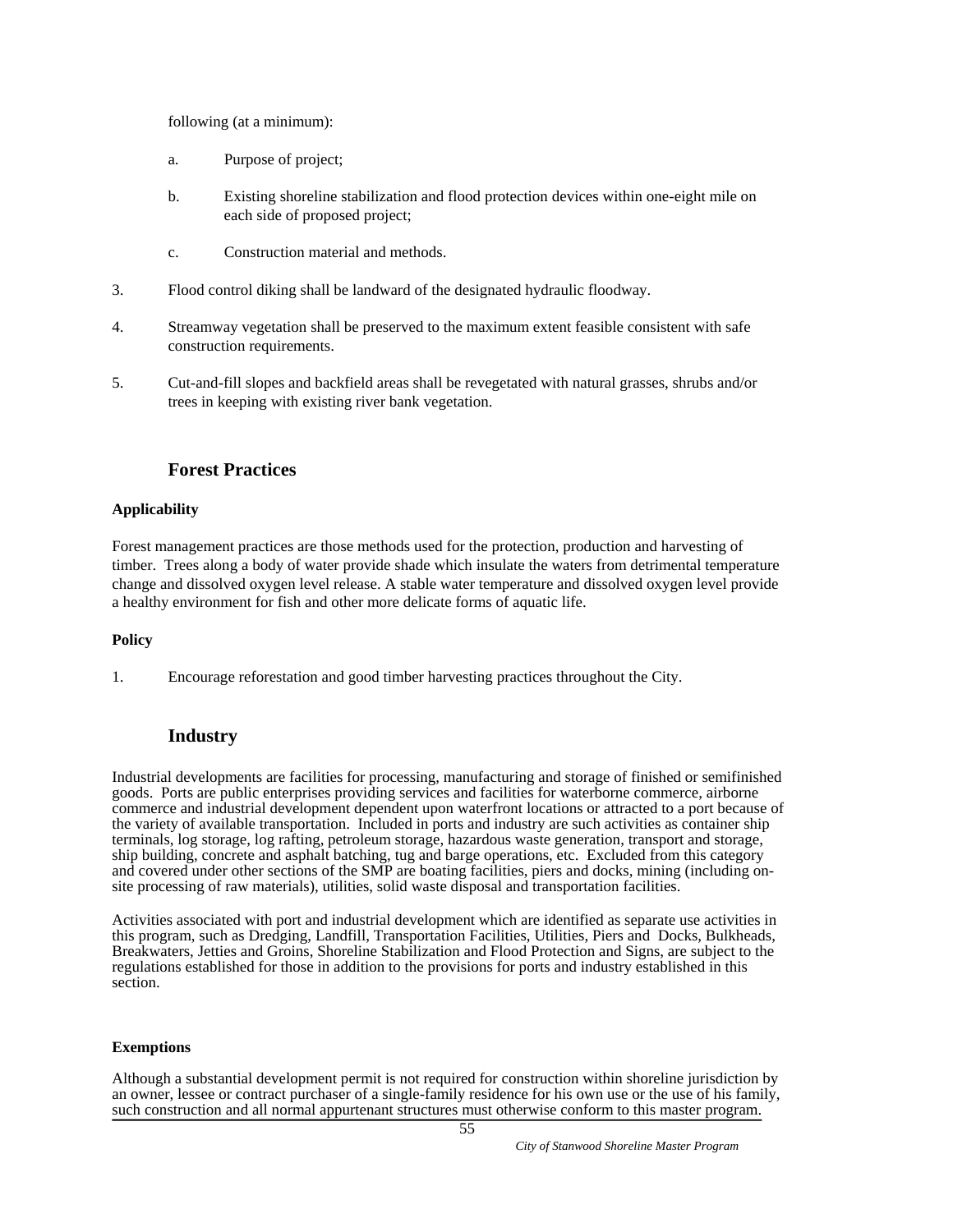An "appurtenant" means a structure that is necessarily connected to the use and enjoyment of a singlefamily residence and includes a garage, deck, driveway, utilities, fences and grading which does not exceed 500 cubic yards.

The Shoreline Management Act exempts from the requirement to obtain a substantial development permit the construction of any structure with a fair market value less than \$2,500 which does not materially interfere with the normal public use of the waters or shorelines of the State. Although these structures are exempt from obtaining a substantial development permit, compliance with the provisions, prohibitions, regulations and development standards of this program is still required. Development that does not require a substantial development permit may still require a variance or conditional use permit.

#### **Policies**

- 1. Regional and state-wide needs for industrial facilities should be carefully considered in reviewing new proposals as well as in allocating shorelines for such development. Such reviews or allocations should be coordinated with port districts, adjacent counties and cities and the state in order to minimize new industrial development which would unnecessarily duplicate under-utilized facilities elsewhere, or result in unnecessary adverse impacts on other jurisdictions.
- 2. Expansion or redevelopment of existing legally established industrial areas, facilities and services with the possibility of incorporating mixed-use development should be encouraged over the addition and/or location of new or single-purpose industrial facilities.
- 3. Joint use of piers, cargo handling, storage, parking and other accessory facilities among private or public entities should be strongly encouraged or required in waterfront industrial areas.
- 4. Industrial development should not be located on sensitive and ecologically valuable shorelines such as natural accretion shoreforms, wetlands or estuaries, wildlife habitat areas, nor on shores inherently hazardous for such development, such as flood-prone and erosion-prone areas and steep or unstable slopes.
- 5. New industrial development should be required to provide physical and/or visual access to shorelines and visual access to facilities whenever possible and when such access does not cause significant interference with operations or hazards to life and property.
- 6. Dry land log storage is preferred over water storage.
- 7. Wherever practical and environmentally beneficial, paved log storage yards should be encouraged over agate-surfaced yards to reduce waste disposal problems and control and treat resultant runoff.
- 8. Water-dependent and water-related industries should be encouraged in the shoreline jurisdiction.

#### **Regulations - General**

- 1. Proposed industrial developments or major expansions shall be consistent with the City Comprehensive Plan.
- 2. New accessory development which does not generally require a shoreline location shall be located upland of the water-dependent portions of the development and set back from the OHWM whenever feasible as set forth in Chapter 4 Environment Designation; this category includes parking, warehousing, open air storage, waste storage and treatment or storm runoff control

facilities, utilities and land transportation development.

- 3. Existing industrial development on shorelines which is neither water-dependent nor water-related may be permitted as a conditional use to expand inland from existing structures but not parallel to or waterward of the OHWM. Waterward expansion of existing non-water-oriented industry is prohibited.
- 4. The developer shall demonstrate that adequate consideration has been given to and plans made to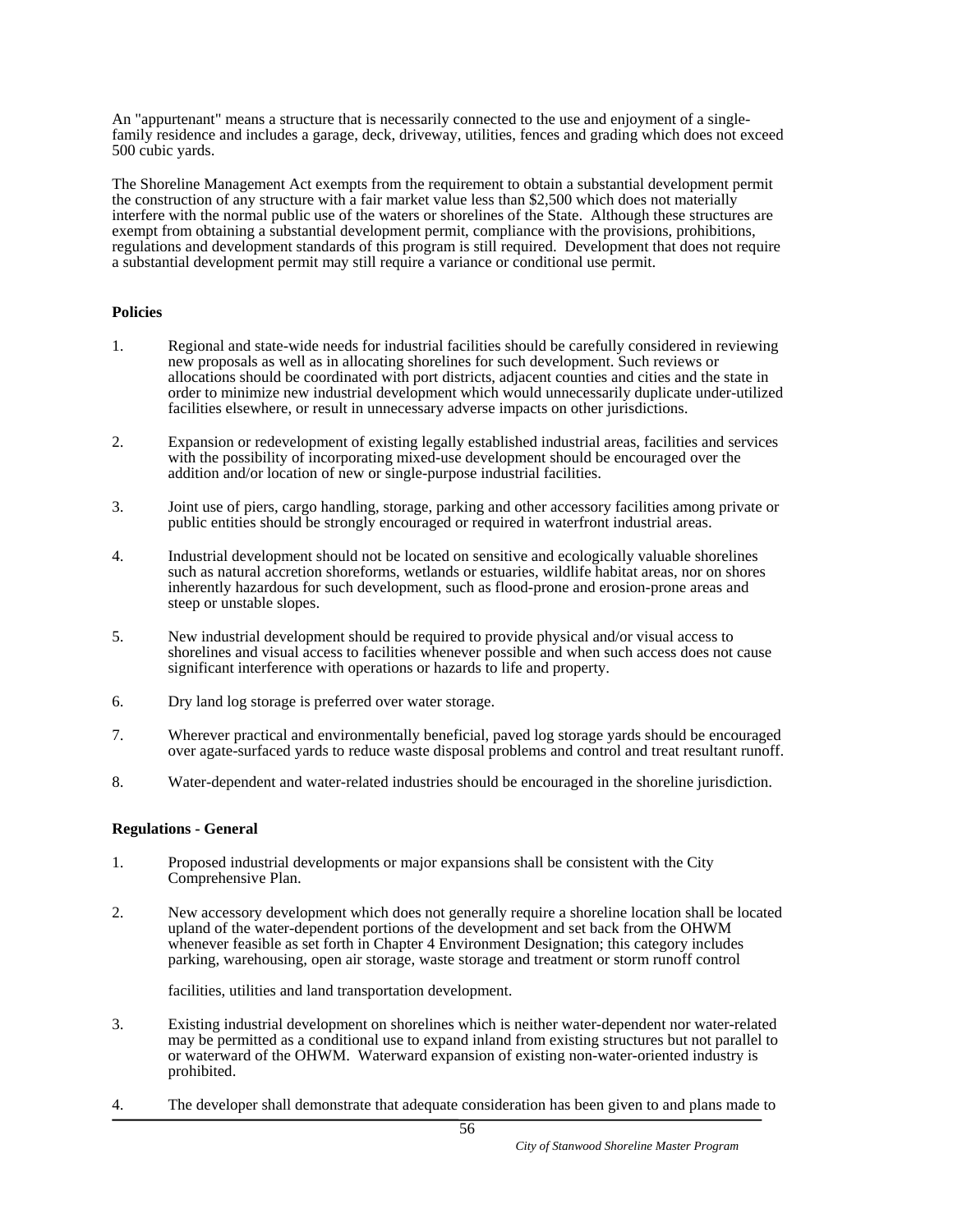mitigate negative environmental impacts including but not limited to air, water, aesthetics, noise pollution and the loss of fish and wildlife habitat.

- 5. Water-dependent industry shall be located and designed to minimize the need for initial and/or continual dredging, filling, spoil disposal and other harbor and channel maintenance activities.
- 6. Piers, moorage, slips, floats and launching facilities may be permitted accessory to industrial development, provided:
	- a. The facility serves a water-dependent or water-related use;
	- b. The facility does not constitute a hazard to navigation; and
	- c. All other provisions pertaining to these uses are met.
- 7. At new or expanded port and/or industrial developments, the best available management practices and procedures shall be employed for the safe handling of fuels and toxic or hazardous materials to prevent them from entering the water and optimum means shall be employed for prompt and effective cleanup of those spills that do occur.
- 8. Port authorities and industries shall recycle dredged material when feasible in areas suitable for disposal of such materials for agricultural, forestry storage, stockpiling or beautification purposes, with the intent of restoring natural vegetation or transfer for agricultural, forestry or landscaping purposes. Such materials may be spread on existing resource lands or may be used to create new agricultural resource land only if it is demonstrated that spoils are not contaminated with heavy metals or other toxins.
- 9. All shoreline development must conform to the General Provisions (see Section 3) and the Environment Designation Provisions (see Section 4) stated in this master program.
- 10. All Industrial uses would be subject to a 100-foot buffered setback from the ordinary high water mark of the shoreline. The applicant is required to fence or buffer the landward perimeter of the buffer along the entire width of the property. The buffer should be enhanced by native plant species pursuant to a plan prepared by a plant ecologist, wetland specialists or other professional with comparable training and experience.

#### **Regulations - Design**

- 1. The determinations of which lands are best suited for water-dependent/water-related industry should be made on the basis of the following location criteria:
	- a. Channel access;
	- b. Rail access;
	- c. Major road access;
	- d. Size of land area;
	- e. Physical characteristics of site (e.g. grade, soil type, hydrology, etc.);
	- f. Size of ownership units;
	- g. Present use and projected growth patterns; and
	- h. Environmental factors.
- 2. All new or expanded upland industrial development shall be set back and buffered from adjacent shoreline properties that are used for nonindustrial purposes. Buffers shall be of adequate width, height and plant and soil composition to protect shorelines and such other properties from visual or noise intrusion, minimize erosion and protect water quality. New or expanded industrial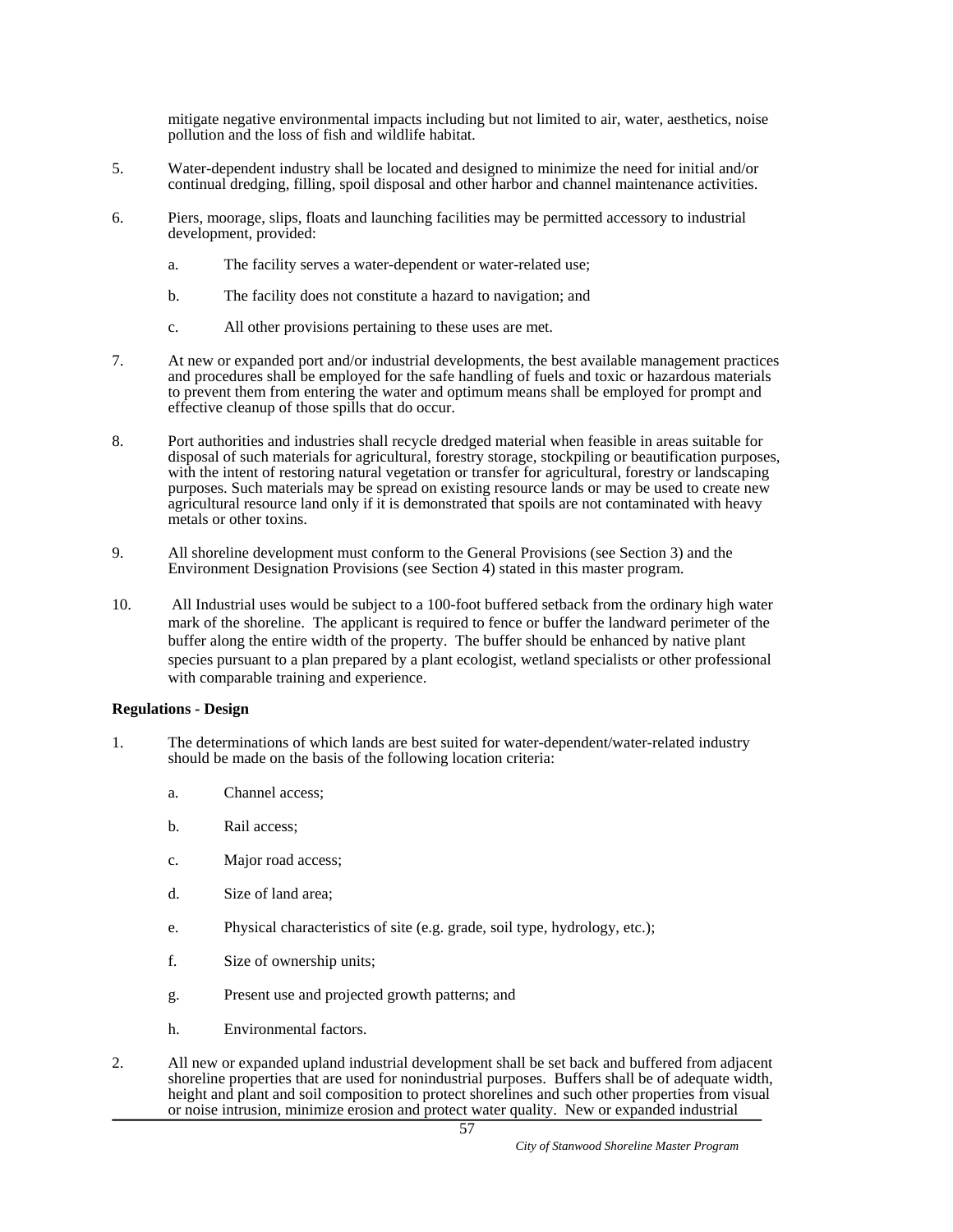development shall be set back and buffered from the shoreline except those water-dependent portions of the development which require direct access to the water or shoreline and where any adverse impacts are minimized.

- 3. Onshore port and/or industrial development on marine shores (less than 20 feet above mean sea level) shall be flood-proofed for protection against flood damage from storm tides and surges, and in consideration of long-term sea level rise.
- 4. Consistent with other provisions of this SMP, ports and/or water-dependent industry shall provide public access to the shoreline and/or provide opportunities for public viewing of the industrial activity whenever feasible and safe.
- 5. Display and other exterior lighting shall be designed, shielded and operated to minimize glare, avoid illuminating nearby properties and prevent hazards for public traffic.
- 6. Stormwater BMPs shall be followed. (see Ecology's Stormwater Management Manual for the Puget Sound Basin)

#### **Regulations - Log Storage**

- 1. Unpaved storage areas underlain by permeable soils shall have at least a 4-foot separation between the ground surface and the highest seasonal water table.
- 2. Berms, dikes, grassy swales, vegetated buffers, retention ponds or other means shall be used to ensure that surface runoff is collected and discharged from the storage area at one point, if possible. It shall be demonstrated that State water quality standards and/or criteria will not be violated by such runoff under any conditions of flow leaving the site and entering into nearby water courses. If such demonstration is not possible, treatment facilities for runoff shall be provided, meeting State and Federal standards.
- 3. Log storage shall not be permitted in public waters where water quality standards cannot be met at all times or where these activities are a hindrance to other beneficial water uses such as small craft navigation.
- 4. The free-fall, violent dumping of logs into water shall be prohibited. Easy let-down devices shall be employed for placing logs in the water.
- 5. Positive bark and wood debris control, collection and disposal methods shall be employed at log dumps, raft building areas and mill-side handling zones. This shall be required for both floating and sinking particles.
- 6. Bark and other debris shall be kept out of the water and immediately removed if accidentally allowed to enter the water.
- 7. Logs shall not be dumped, stored or rafted where grounding will occur.
- 8. Where water depths will permit the floating of bundled logs, they shall be secured in bundles on land before being placed in the water. Bundles shall not be broken again except on land or at millside.

#### **Instream Structures**

#### **Applicability**

Instream structures function for the impoundment, diversion or use of water for hydroelectric generation and transmission (including both public and private facilities), flood control, irrigation, water supply (both domestic and industrial), recreational or fisheries enhancement. Both the structures themselves and their support facilities are covered by this section. This applies to their construction, operation and maintenance,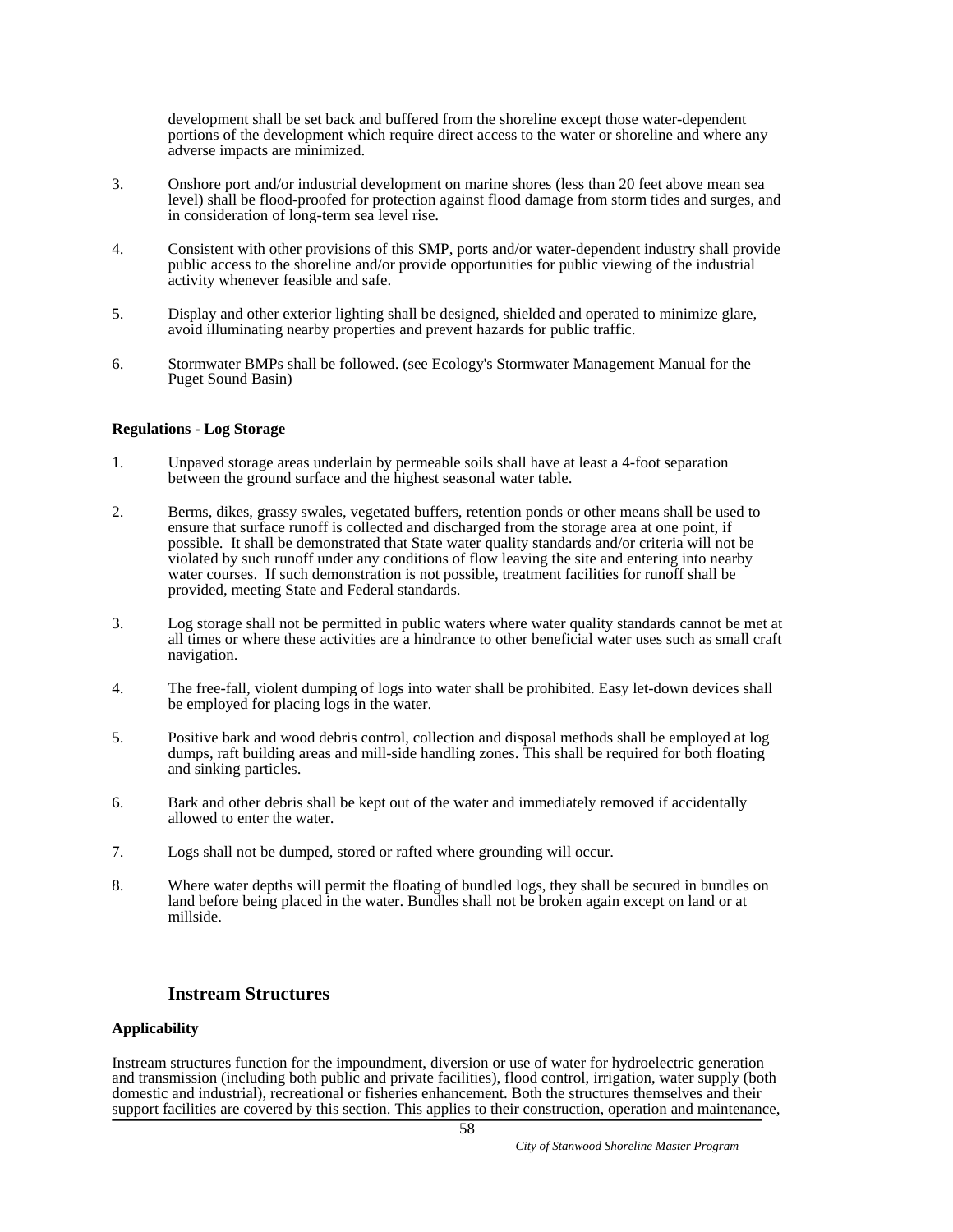as well as the expansion of existing structures and facilities.

- 1. Location and Design Features
	- a. Instream structures and associated facilities should provide for the protection and preservation of natural and cultural resources including, but not limited to, fish, wildlife and water resources, sensitive areas such as wetlands, sensitive geologic and geohydraulic areas and waterfalls, erosion and accretion shoreforms and natural scenic vistas.
	- b. Careful consideration should be given to avoiding or minimizing land and water use conflicts to properties in shoreline jurisdiction and to properties both adjacent to, upstream and downstream of the proposed site.
	- c. Proposals for instream structures and associated facilities should give careful consideration to the design, location, security and construction of access roads, impoundment structures and reservoirs, penstocks and power houses to minimize adverse impacts to the shoreline and the surrounding area.
	- d. Applications for instream structures should clearly document the suitability of the proposed site for the specific type of development, including alternative locations. Such site suitability analysis should thoroughly consider the environmental effects of the proposed facilities at the primary site and at alternative sites.
	- e. All diversion structures should be designed to permit natural transport of bed load materials.
	- f. Instream structures and their support facilities should be designed to minimize removal of riparian vegetation and the necessity for massive shore defense structures.
	- g. The expansion of legally existing hydroelectric facilities or the integration of hydroelectric facilities within existing flood control, irrigation or water supply facilities is preferred over the development of new facilities. When new sites are considered, sufficient evidence should be presented to demonstrate that existing facilities are fully utilized or are not practicably available.
	- h. All non-water oriented facilities such as staging and storage areas, switching yards, utility transmission lines and in many cases, power houses, should when feasible be located outside of shoreline jurisdiction.
	- i. Mitigation should be required for loss of fisheries and wildlife resources, natural systems including wetlands and sensitive areas. No net loss in function or value of acreage should occur as a result of instream structures. When required, mitigation measures should be properly planned and monitored to ensure their effectiveness.
	- j. Documentation of water right should be provided where applicable.
	- k. Instream structures and associated facilities should be located and designed so they do not interfere with public navigation of the water course including commercial and recreational navigation. Such uses include barging, rafting, sailboarding, kayaking and canoeing.
	- l. Instream structures and associated facilities should not be located where they will adversely impact publicly owned lands or waters used extensively for recreation. Impacts that should be avoided include the visual impact of the structure or facilities, the intrusion of roads or utility corridors into undeveloped area used for recreation, reduced water noise and significant visual impacts from reduced water flows.
- 2. Public Access and Recreational Considerations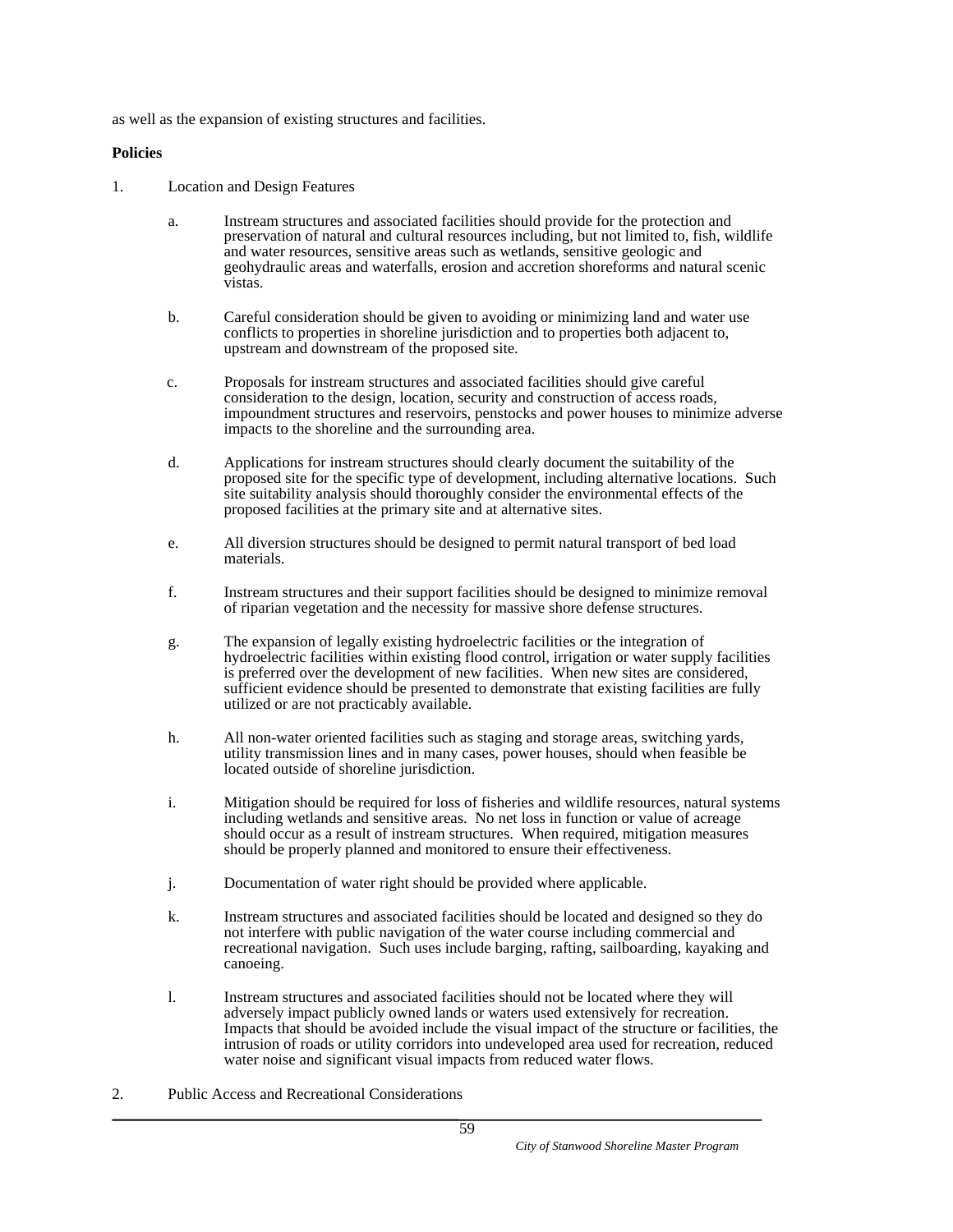- a. Instream structures should be designed and constructed to insure public access to and along the shoreline, in accordance with the public access policies and regulations contained in this SMP. Existing public access and recreational opportunities should be retained, enhanced or replaced.
- b. Instream structures should provide trails and other access links as well as appropriate ancillary facilities, such as parking and sanitary facilities, etc., if recreational opportunity is created.
- c. The nature, time, number of people and area open to public access should be regulated for the purposes of habitat protection and/or public safety.

- 1. All permit applications shall contain, at a minimum, the following:
	- a. A site suitability analysis which provides sufficient justification for the proposed site. The analysis must fully address alternative sites for the proposed development.
	- b. Proposed location and design of powerhouse, penstocks, accessory structures, utility corridors and access/service roads. Said locations shall be marked on the ground, and an on-site open public meeting may be required to facilitate public and other review and comments.
	- c. Provision for public access to and along the affected shoreline and proposed recreational features at the site, where applicable.
	- d. A plan which describes the extent and location of vegetation which is proposed to be removed to accommodate the proposed facility, and any site revegetation plan required by this SMP.
	- e. A hydraulic analysis prepared by a licensed professional engineer which sufficiently describes the project's effects on streamway hydraulics, including potential increases in base flood elevation, changes in stream velocity and the potential for redirection of the normal flow of the affected stream.
	- f. Biological resource inventory and analysis which sufficiently describe the project's effects on fisheries and wildlife resources, prepared by a professional biologist.
	- g. Provision for erosion control, protection of water quality and fishery and wildlife resources during construction.
	- h. Long-term management plans that describe, in sufficient detail, provisions for protection of instream resources during construction and operation. The plan shall include means for monitoring its success.
- 2. Public Access Requirements In addition to the general public access requirements, the following also apply:
	- a. Public access may be required through instream structures, provided public access improvements do not create additional adverse environmental impacts to and along the affected shoreline, nor create a safety hazard to the public. Public access provisions shall include, but not be limited to, any combination of trails, vistas, parking and any necessary sanitation facilities. Required public access sites shall be dedicated for public use through acquisition by the City, or recorded easement.
- 3. Site Development
	- a. Erosion and Drainage Control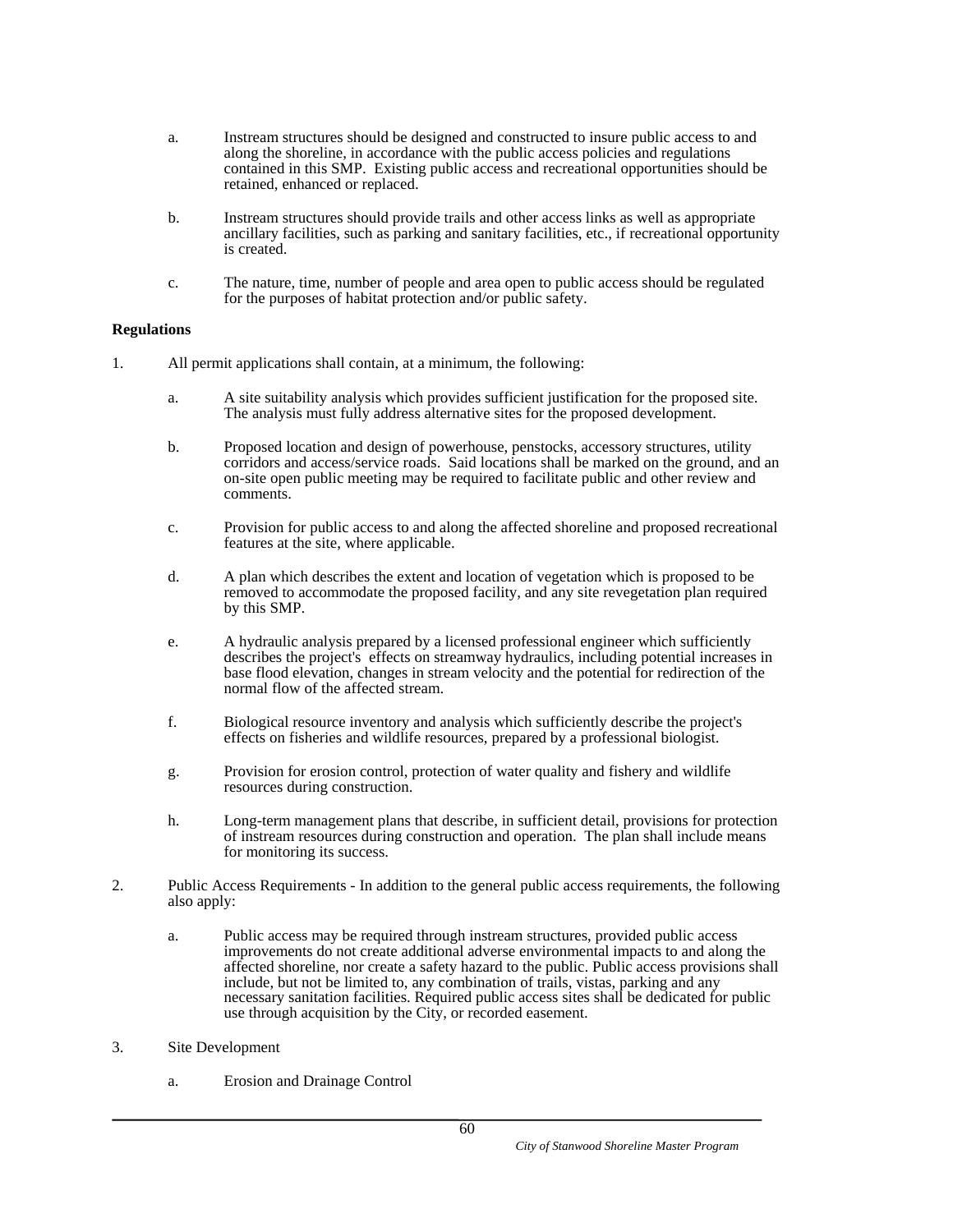- i. Temporary and emergency erosion control drainage measures, such as, but not limited to, silt curtains, berms and stormwater catch basins shall be utilized during construction to prevent shoreline erosion and siltation of the water body.
- ii. Temporary erosion and drainage control devices may be removed following construction completion, provided that an approved erosion control and maintenance plan has been implemented by the contractor(s).
- iii. Materials adequate to immediately correct emergency erosion situations shall be maintained on-site.
- b. Clearing/Excavation Management
	- i. All debris, overburden and other waste materials from construction shall be disposed of in such a manner as to prevent their entry into a water body by erosion, from drainage, high water or other vectoring mechanisms.
	- ii. All disposal sites shall be identified by the developer or contractor prior to construction and shall be approved by appropriate local authorities.
- c. Staging and Storage Areas
	- i. All heavy construction equipment as well as fuel storage and repair areas shall be located greater than 200 feet from ordinary high water whenever possible.
	- ii. Construction material staging areas shall be located greater than 200 feet from the OHWM, except during construction and assembly periods.
	- iii. Service roads shall be of a size that is minimally necessary to safely accomplish maintenance and repair of the facility, and shall be designed and located to minimize vegetation removal and erosion and sedimentation impacts.
	- iv. Hazardous and/or toxic materials storage shall be prohibited within shoreline jurisdiction and shall be prevented from entering the water through accidental spillage at staging or storage areas located outside immediate shoreline jurisdiction.
- 4. Structural Development
	- a. Powerhouses/penstock
		- i. These shall be designed, located and constructed in such a manner as to avoid extensive topographical alteration and to minimize or avoid, as much as possible, impacts to the natural features of the shoreline.
		- ii. These structures shall be designed and located to minimize removal of riparian vegetation and return flow to the stream in as short a distance as possible.
		- iii. Penstocks shall be designed, located and constructed so as to present as low a profile as possible.
		- iv. Facilities shall be located so as not to adversely impact sites having historic, cultural, scientific or educational value, as identified by the appropriate authorities.
		- v. All diversion structures shall be designed to permit the natural transport of bedload materials.
		- vi. Powerhouses shall be located a minimum of 50 feet from the OHWM, provided that this does not apply to raceways.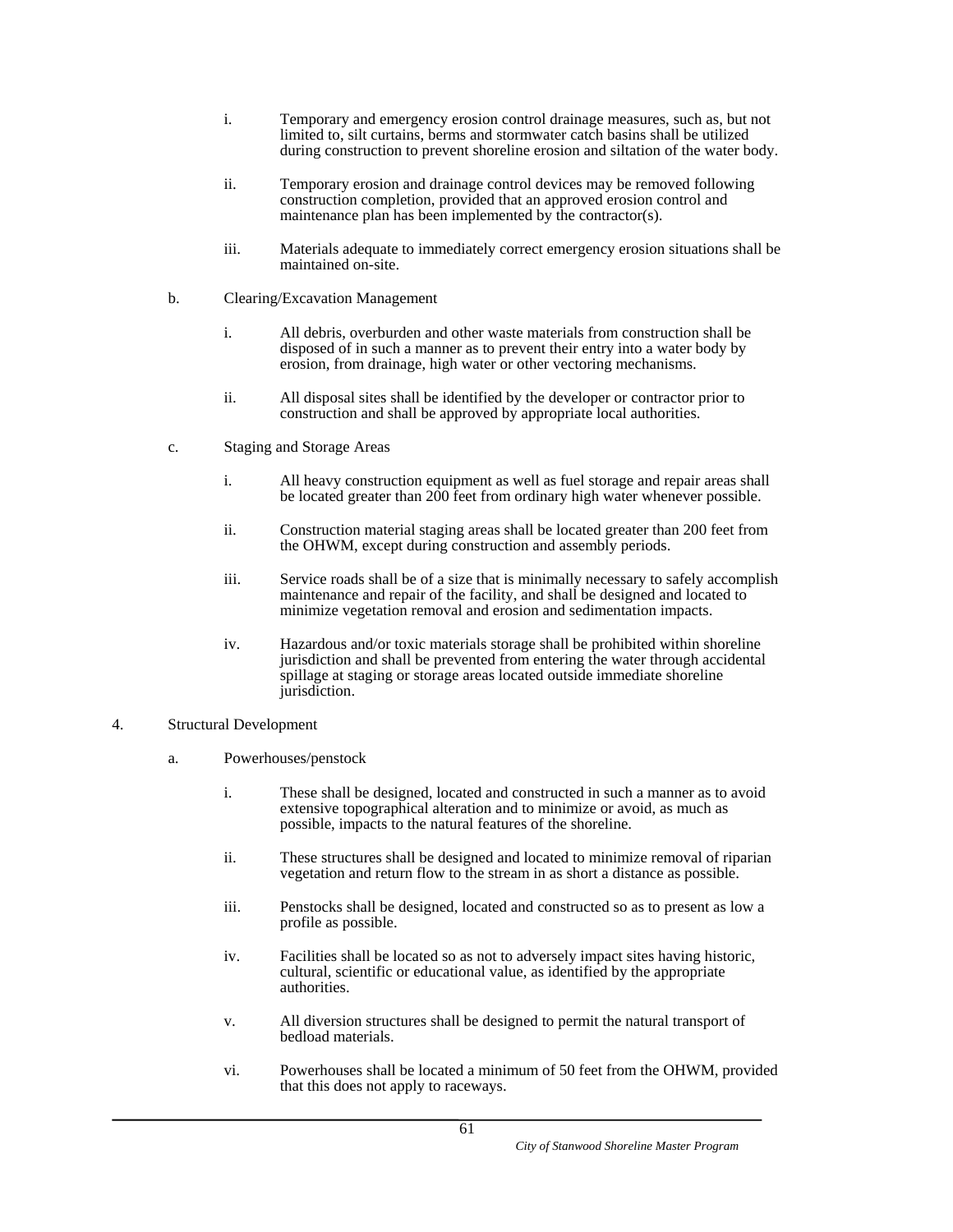- b. Improvements
	- i. On run-of-the-river developments, impoundments shall be located in such a manner as to minimize impacts to natural scenic values.
	- ii. Subject to the approval of the appropriate state authority, instream structures shall provide for adequate upstream and downstream migration of anadromous fish, where applicable.
- c. Utility Transmission Lines
	- i. Where practicable, transmission lines shall be located underground.
	- ii. Utilities and transmission lines shall be located so as to minimize obstruction or degradation of a scenic view.
- d. Mitigation
	- i. Mitigation shall be required of the proponent for the loss of fish and wildlife resources and natural systems including wetlands and sensitive areas. The mitigation required shall be commensurate to the value and type of resource or system lost. No net loss in function, value or acreage shall occur from such development.
	- ii. Where mitigation for loss of natural systems and resources is required, a mitigation plan shall be prepared by the proponent, and subject to the approval of the Washington Department of Fish and Wildlife, that details the objectives of the mitigation activities.
	- iii. Mitigation activities shall be monitored to determine the effectiveness of the mitigation plan. Monitoring shall be accomplished by a third party, subject to the approval of the City and shall have the concurrence of the Washington Department of Fish and Wildlife. Results of monitoring shall be publicly available.
	- iv. If mitigation is found to be ineffective, corrective action which satisfies the mitigation objectives will be required of the proponent.
	- v. If the mitigation is found to be inadequate or if adequate mitigation is determined to be impossible, then the application will be denied.
- 5. All shoreline development must conform to the General Policies and Provisions (see Chapter 3) and the Environment Designation Policies and Regulations (see Chapter 4) stated in this Master Program.

# **Recreational Development**

#### **Applicability**

Water-related recreation accounts for a very high proportion of all recreational activity in the Pacific Northwest. The recreational experience may be an active one involving boating, swimming, fishing or hunting or the experience may be passive such as enjoying the natural beauty of a river or saltwater area.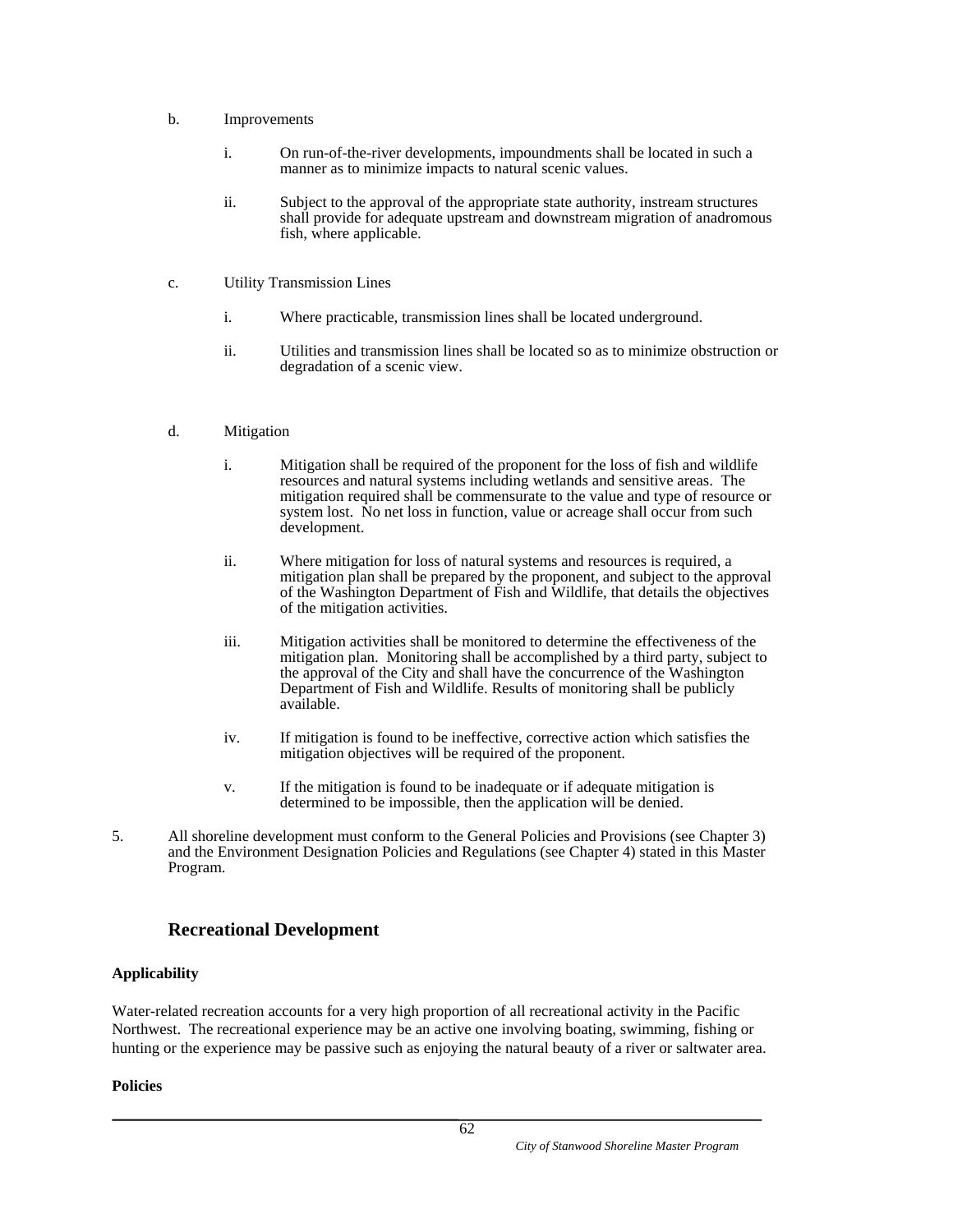- 1. Prevent concentration of use pressure at a few points by encouraging the development of a combination of areas and linear access (parking areas and easements for example), when providing public access to recreational locations such as fishing streams and hunting areas.
- 2. Carefully consider the total effect the development of a recreational site will have on the environmental quality and natural resources of an area.
- 3. Avoid wasteful use of the limited supply of recreational shoreline areas by locating parking facilities landward of any permitted structures and recreational beaches; safe access from these areas should be provided by walkways or other methods.
- 4. Allow intensive recreational developments only where sewage disposal and vector control can be accomplished to meet public health standards without adversely altering the natural features attractive for recreational uses.
- 5. Minimize surface runoff from recreational facilities.

#### **Regulations**

- 1. Recreation facilities shall be designed to take maximum advantage of and enhance the natural character of the shoreline area.
- 2. Motor vehicle use, to include two and three wheeled vehicles, shall not be permitted on beaches, dunes, or fragile shoreline areas except as necessary for official maintenance or the preservation of public health and safety.
- 3. All recreational developments shall satisfy county and state public health requirements.

# **Residential Development**

#### **Applicability**

Residential development consist of one or more buildings, structures, lots, parcels or portions thereof which are designed for and used or intended to be used to provide a place of abode for human beings. This may include single-family residences, duplexes, other detached dwellings, floating homes, multi-family residences, apartments, condominiums, townhouses, mobile home parks, other similar group housing, subdivisions and short subdivisions. Also considered under residential development are accessory uses and structures normally applicable to residential uses (appurtenances) including but not limited to garages, sheds, fences and residential parking areas. Other accessory uses that would not be considered appurtenances would include swimming pools, cabanas and guest cottages. Residential development does not include hotels, motels or any other type of overnight or transient housing or camping facilities.

Note: The popularity of waterfront property along our marine, river and lake shores is increasing. Impacts of clearing and grading on fragile riparian habitats and shorelines, septic systems on water quality and leaching and runoff from lawn and garden chemical applications have a cumulative impact on our shorelines and associated water bodies. Although an owner-occupied single-family residence is exempt from the substantial development permit process, it still must comply with all of the provisions of this section and of the master program. Subdivisions and short subdivisions must also comply with all of the provisions of this section and the master program. All development is subject to the variance and conditional use requirements and permit process, when indicated.

Uses and facilities associated with residential development which are identified as separate use activities in this program, such as Boating Facilities, Piers and Docks, Bulkheads, Shoreline Stabilization and Flood Protection, Utilities, Landfill and Clearing and grading, are subject to the regulations established for those uses. This requirement is in addition to any special conditions relating to residential areas established in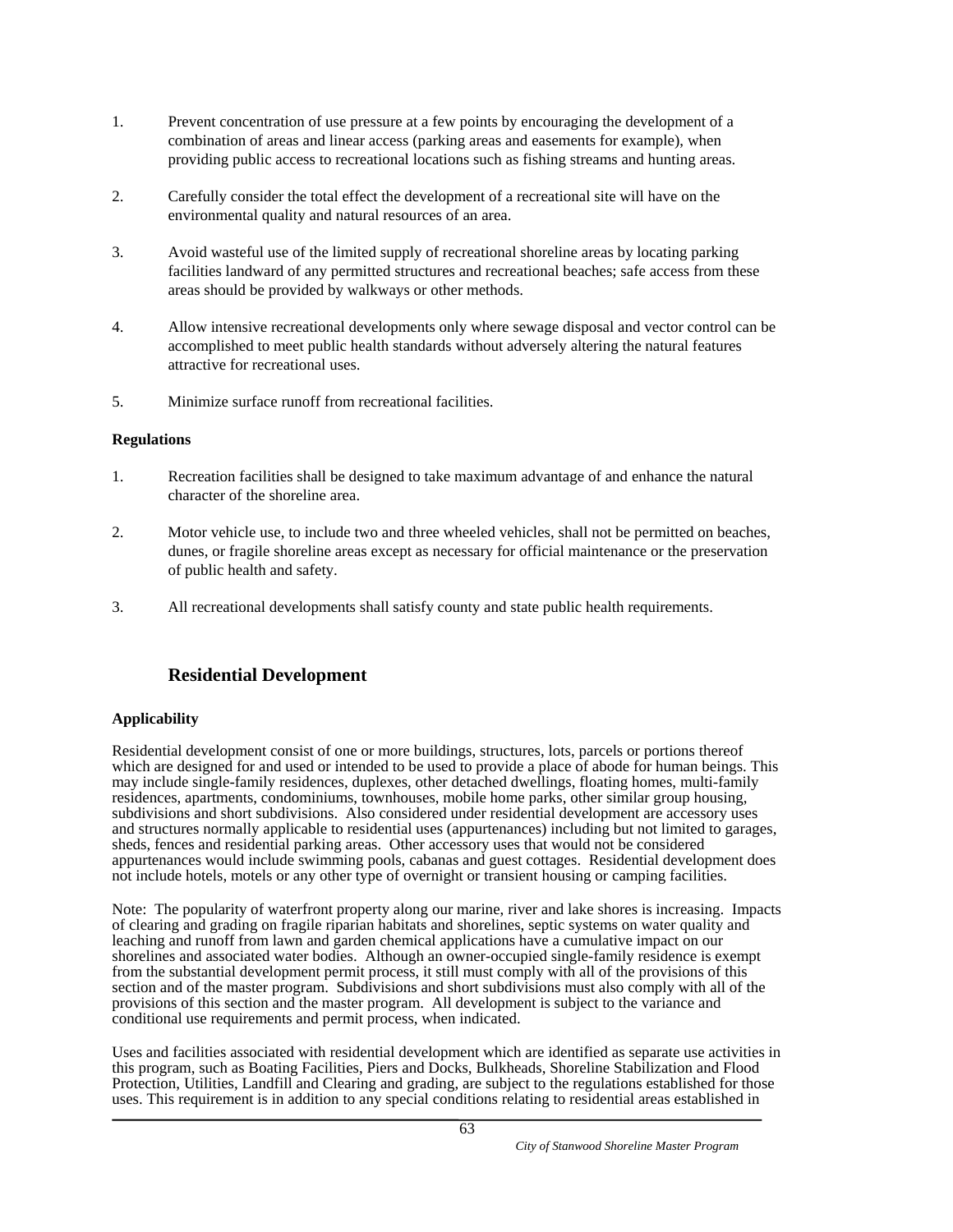this section. The General Provisions (Section 3) and Environment Designation Provisions (Section 4) also apply.

#### **Exemptions**

Although a substantial development permit is not required for construction within shoreline jurisdiction by an owner, lessee or contract purchaser of a single-family residence for his own use or the use of his family, such construction and all normal appurtenant structures must otherwise conform to this master program. "Appurtenances" are exempt structures that are necessarily connected to the use and enjoyment of a singlefamily residence and includes a garage, deck, driveway, utilities, fences and fill and grading which does not exceed 500 cubic yards. Only those accessory uses considered as appurtenances are exempt from shoreline permit requirements.

The Shoreline Management Act exempts from the requirement to obtain a substantial development permit the construction of any structure with a fair market value less than \$2,500, which does not materially interfere with the normal public use of the waters or shorelines of the State. Although these structures are exempt from obtaining a substantial development permit, compliance with the provisions, prohibitions, regulations and development standards of this program is still required. Residential development that does not require a substantial development permit may still require a variance or conditional use permit. Developments other than a single-family residence including multi-family residential development, all subdivisions, floating homes and nonexempt accessory structures are not exempt from obtaining a substantial development permit.

- 1. Residential development should be permitted only where there are adequate provisions for utilities, circulation and access.
- 2. Residential development should be discouraged in environmentally sensitive areas including but not limited to wetlands, steep bluffs, floodways, etc.
- 3. The overall density of development, lot coverage and height of structures should be appropriate to the physical capabilities of the site.
- 4. Recognizing the single purpose, irreversible and space consumptive nature of shoreline residential development, new development should provide adequate setbacks and natural buffers from the water and ample open space among structures to provide space for outdoor recreation, protect natural features, preserve views and minimize use conflicts.
- 5. Adequate provisions should be made for protection of ground water supplies, erosion control, drainage systems, aquatic and wildlife habitat, preservation of geohydraulic processes and open space.
- 6. Residential development should be designed so as to preserve existing shoreline vegetation, control erosion and protect water quality, shoreline aesthetic characteristics, views and normal public use of the shoreline and the water.
- 7. Residential developments should provide dedicated and improved public access to the shoreline in a manner which is appropriate to the site and the nature and size of the development (see Section 3 "Public Access").
- 8. New residential development and accessory uses should be prohibited over water, in wetlands, in floodways and in geologic hazard areas.
- 9. New residential development should be encouraged to cluster dwelling units in order to preserve natural features, minimize physical impacts and reduce utility and road costs.
- 10. Residential development should not cause significant adverse impacts to or result in the displacement of other nearby shoreline uses including but not limited to forestry, aquaculture or recreation.
- 11. Sewage disposal facilities, as well as water supply facilities, should be provided in accordance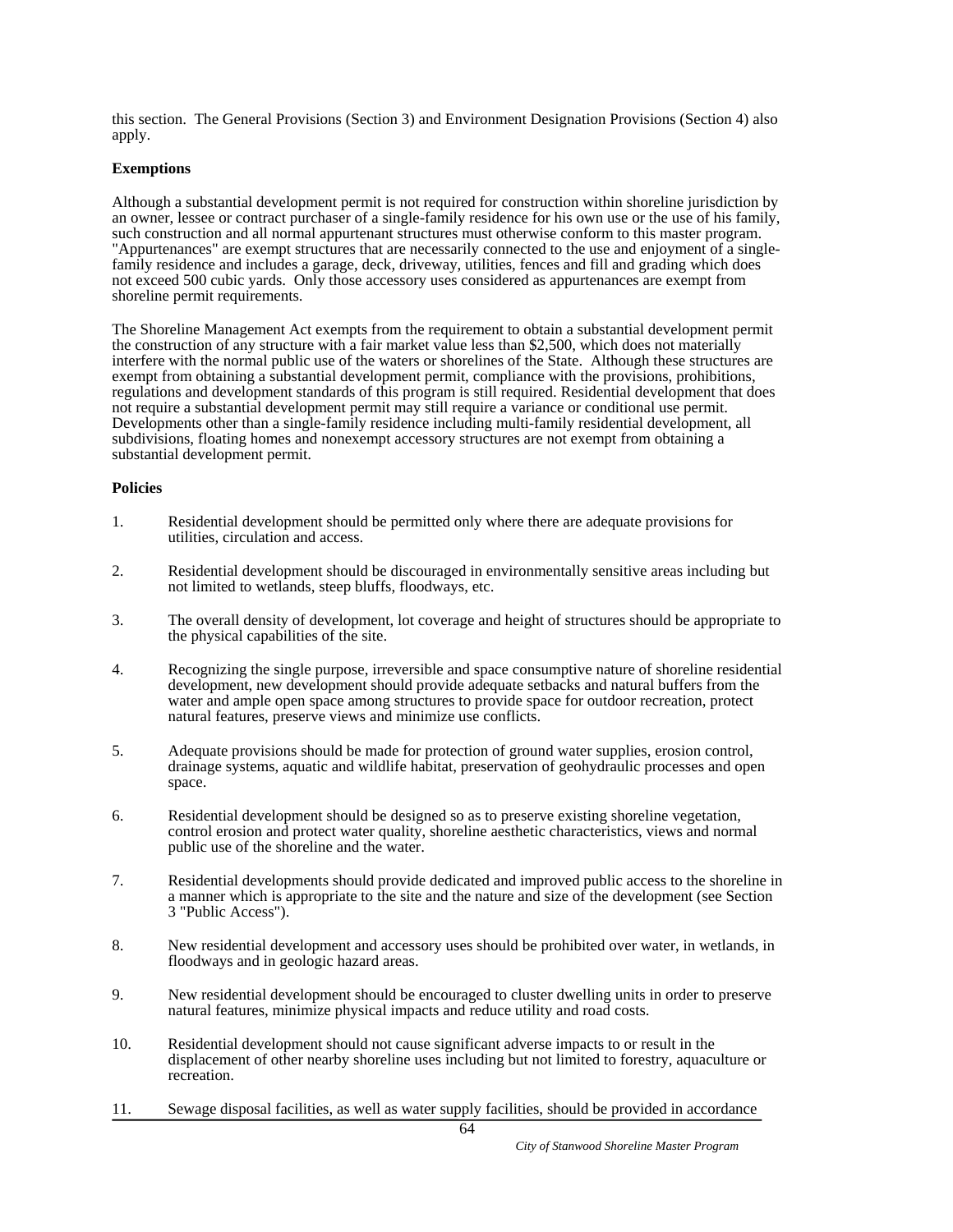with appropriate state and local health regulations. Storm drainage facilities should be separated from sewage disposal systems.

- 12. Preference should be given to joint-use community piers and docks (in lieu of individual piers and docks for each waterfront lot) in all new subdivisions and planned residential developments. Joint-use shoreline facilities should be encouraged (including piers and docks, stair towers and other facilities).
- 13. Structures or other developments accessory to residential uses should be designed and located to blend into the site as much as possible. Accessory use and structures should be located landward of the principal residence.

#### **Regulations**

- 1. Residential development over water shall be prohibited.
- 2. Permit applicants may be required to submit a plan for maintaining shoreline stability or erosion control during and after construction.
- 3. Residential structures may not be located within 50 feet from the foot of a dike.

# **Transportation Facilities**

#### **Applicability**

The construction of roads and railroads can limit access to shorelines, impair the visual qualities of wateroriented vistas, expose soils to erosion and retard the runoff of flood waters.

## **Policies**

- 1. Design and maintain roads to minimize erosion and permit a natural movement of groundwater.
- 2. All debris, overburden, and other waste materials from construction should be disposed of in such a way as to prevent their entry by erosion from drainage, high water, or other means into any water body.
- 3. Locate and design all roads and railroads so that minimum alterations of natural conditions will be necessary.
- 4. Encourage pedestrian and other non-motorized travel facilities in all scenic corridors having public roadways.
- 5. Encourage, wherever feasible, provision of view points, rest areas and picnic facilities in public shoreline areas.
- 6. Promote the use of abandoned railroad right-of-way for trail systems, especially where they would provide public access to or enjoyment of the shorelines.
- 7. Encourage creation of trail systems adjacent to new roads and railroads where feasible.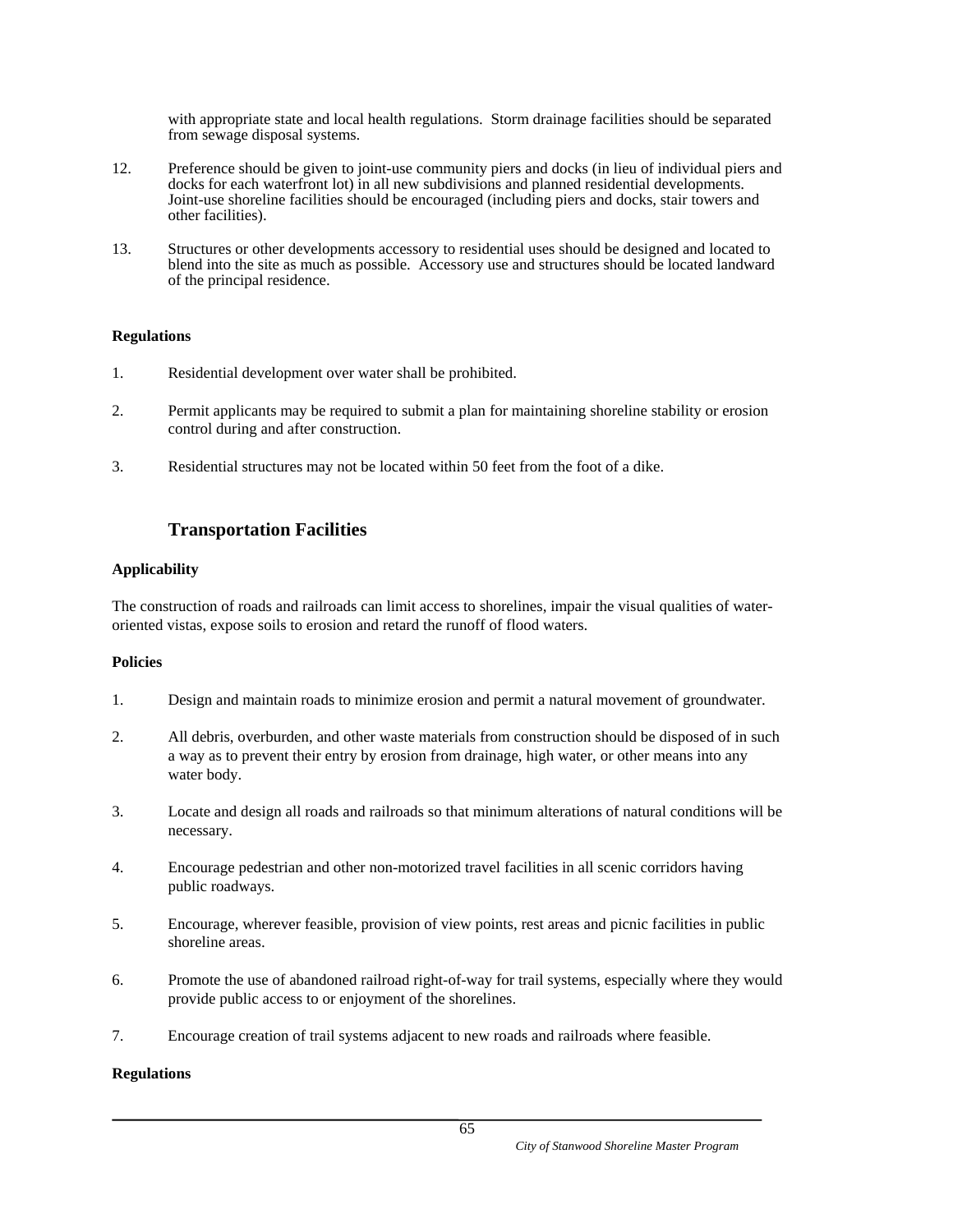- 1. When roads and railroads are designed to act as flood control structures, applications for permits shall contain the following information (at a minimum):
	- a. Existing flood profile and extent of flood inundation during the 100 year flood in the area of the proposed project;
	- b. Projected flood profile and extent of flood inundation at the 100 year flood with the project in place;
	- c. Present and projected flow rate of the 100 year flood at the project location.
- 2. Roads and railroads shall be designed to minimize the alteration of the natural flow of surface water in their vicinity except when alteration of water flow can be shown to be advantageous.
- 3. Where feasible, all cut and fill slopes shall be stabilized and planted with grasses, shrubs, and/or trees appropriate to the adjacent shoreline area.
- 4. Major roads and railroads shall cross shoreline areas by the shortest, most direct route feasible, unless such route would cause significant environmental damage.
- 5. Tilling of tidelands, shorelands and wetlands for road or railroad right-of-way shall be prohibited unless no viable upland alternative exists.

# **Utilities (Primary)**

## **Applicability**

Utilities are services which produce and carry electric power, gas, water, sewage, communications and oil. At this time the most feasible methods of transmission are the lineal ones of pipes and wires. The installation of this apparatus necessarily disturbs the landscape but can usually be planned to have minimal visual and physical effect on the environment.

#### **Policies**

- 1. Ensure that all areas be restored in a reasonable manner, seeded with a suitable cover and protected until vegetation has become established.
- 2. Locate utility trunk lines and facilities outside shoreline areas to the maximum extent feasible.
- 3. Attempt to locate, when economically feasible, utility lines and facilities, when they must be placed in a shoreline area, so as not to obstruct or destroy scenic views.
- 4. Locate utilities to meet the needs of future populations in areas planned to accommodate this growth.
- 5. Combine utility rights-of-way in shoreline areas to the maximum extent possible.
- 6. Locate sewage treatment, water reclamation, desalinization and power plants where they are compatible with other uses of water and shorelines.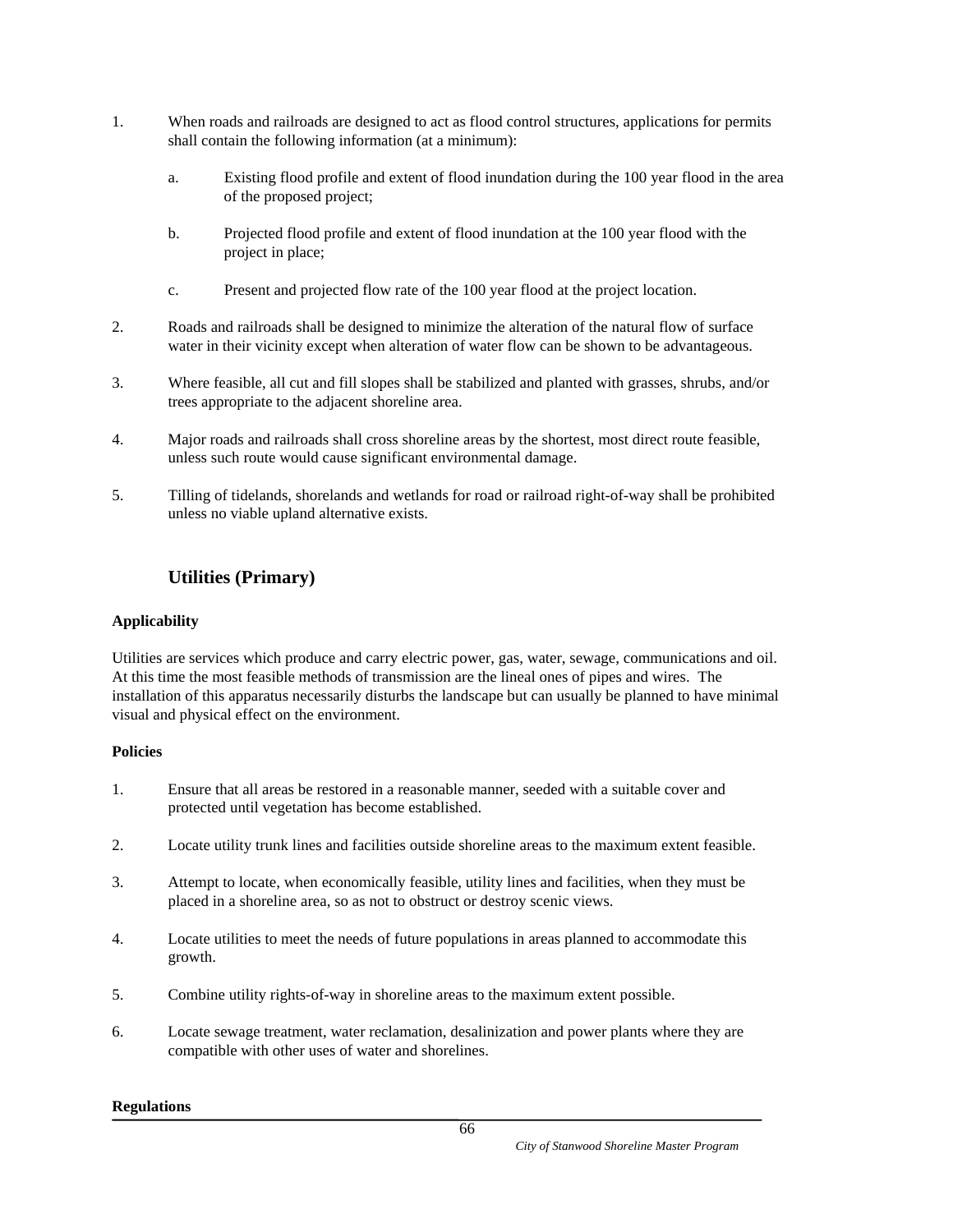- 1. Applications for installation of utility facilities shall include the following (at a minimum):
	- a. Explanation for the utility facility being located in a shoreline area;
	- b. Alternative locations considered and reasons for their elimination evaluated;
	- c. Location of all other utility facilities in the vicinity of the proposed project;
	- d. Proposed method(s) of construction;
	- e. Plans for reclamation of areas disturbed during construction;
	- f. Landscape plans (where appropriate);
	- g. Documentation that major utility developments are consistent with the city comprehensive plan for utilities.
- 2. Utility transmission lines shall be underground (underwater) when economically feasible and where not significantly detrimental to the environment. Underground utility lines shall be buried at an appropriate depth under the river bed in all river or stream crossings except where such lines are permanently affixed to a bridge structure.
- 3. Upon completion of installation of utility systems or of any maintenance project which disrupts the environment, the disturbed area shall be regraded to compatibility with the natural terrain and replanted (where appropriate) to prevent erosion and provide an attractive, harmonious vegetation cover. Maintenance care for newly planted vegetation shall be Provided until it is established.
- 4. Banks and dikes where such facilities enter or leave a body of water shall be returned to their preconstruction configuration, shall be thoroughly compacted and protected against erosion, and shall be maintained in a safe condition by the utility. Approval must be obtained from the Corps of Army Engineers before permit issuance.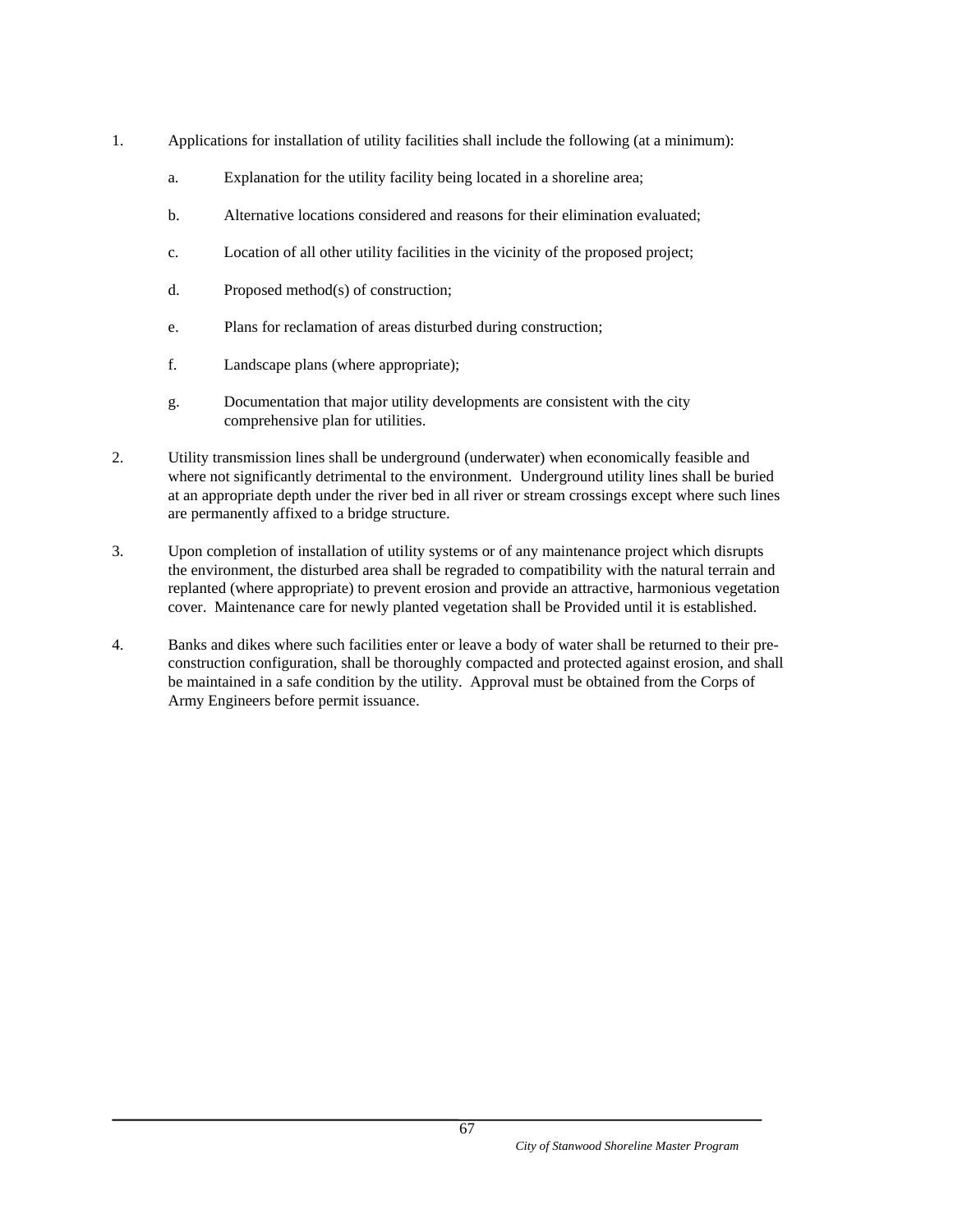# **CHAPTER 6 - SHORELINE MODIFICATION ACTIVITY REGULATIONS**

## **Background and Purpose**

Shoreline modification activities, referred to in this Shoreline Master Program as "activities" are those actions that modify the physical configuration or qualities of the shoreline area. Typically, activities are related to construction of a physical element such as a dike, breakwater, dredged basins, landfill, etc., but they can include other actions such as clearing, grading, application of chemicals, etc. Shoreline modification activities usually are undertaken in support of or in preparation for a shoreline "use." For example, landfill (activity) required for a cargo terminal (industrial use) or dredging (activity) to allow for a marina (boating facility use). A single use may require several different shoreline modification activities. For example, a marina and boatyard development may involve a breakwater, dredging, clearing and grading and landfill.

The distinction between shoreline uses and modification activities has proven a useful one because uses generally are ongoing and the policies and regulations related to them must deal with functional relationships inherent in the individual uses. Activities represent a physical alteration of the shoreline so activity regulations deal with physical impacts.

# **General Shoreline Modification Provisions**

#### **Applicability**

Shoreline stabilization and flood protection are actions taken primarily to address erosion impacts to upland property and improvements caused or associated with current, flood, wake or wave action. These actions include structural and nonstructural methods including but not limited to: riprap, bulkheads, jetties, groins, beach nourishment and bioengineering/vegetative management methods. These provisions should be used for all shoreline modifications activities whether such proposals address a single property or multiple properties. Flood hazard management activities should also be reviewed under the provisions of the Flood Hazard Management section of Chapter 5, Shoreline Use Policies and Regulations.

- 1. Riprapping and other bank stabilization measures should be located, designed and constructed primarily to prevent damage to existing development. All new development should be located and designed to prevent or minimize the need for shoreline stabilization measures and flood protection works. New development requiring shoreline stabilization should be discouraged.
- 2. Stabilization and protection works which are more compatible with ongoing shore processes and more flexible for long-term streamway management and more natural in appearance such as vegetative stabilization should be encouraged over structural means such as concrete bulkheads or extensive riprap revetments.
- 3. Structural solutions to reduce shoreline damage should be allowed only after it is demonstrated that nonstructural solutions would not be able to reduce the damage.
- 4. Use of car bodies, demolition debris, concrete rubble, scrap building equipment or appliances for shoreline stabilization should be prohibited.
- 5. Substantial stream channel direction modifications, realignment and/or straightening should be discouraged as a means of shoreline stabilization and flood protection.
- 6. The design of stabilization or protection works should provide for the long term multiple use of streamway resources and public access to public shorelines. In the design of publicly financed or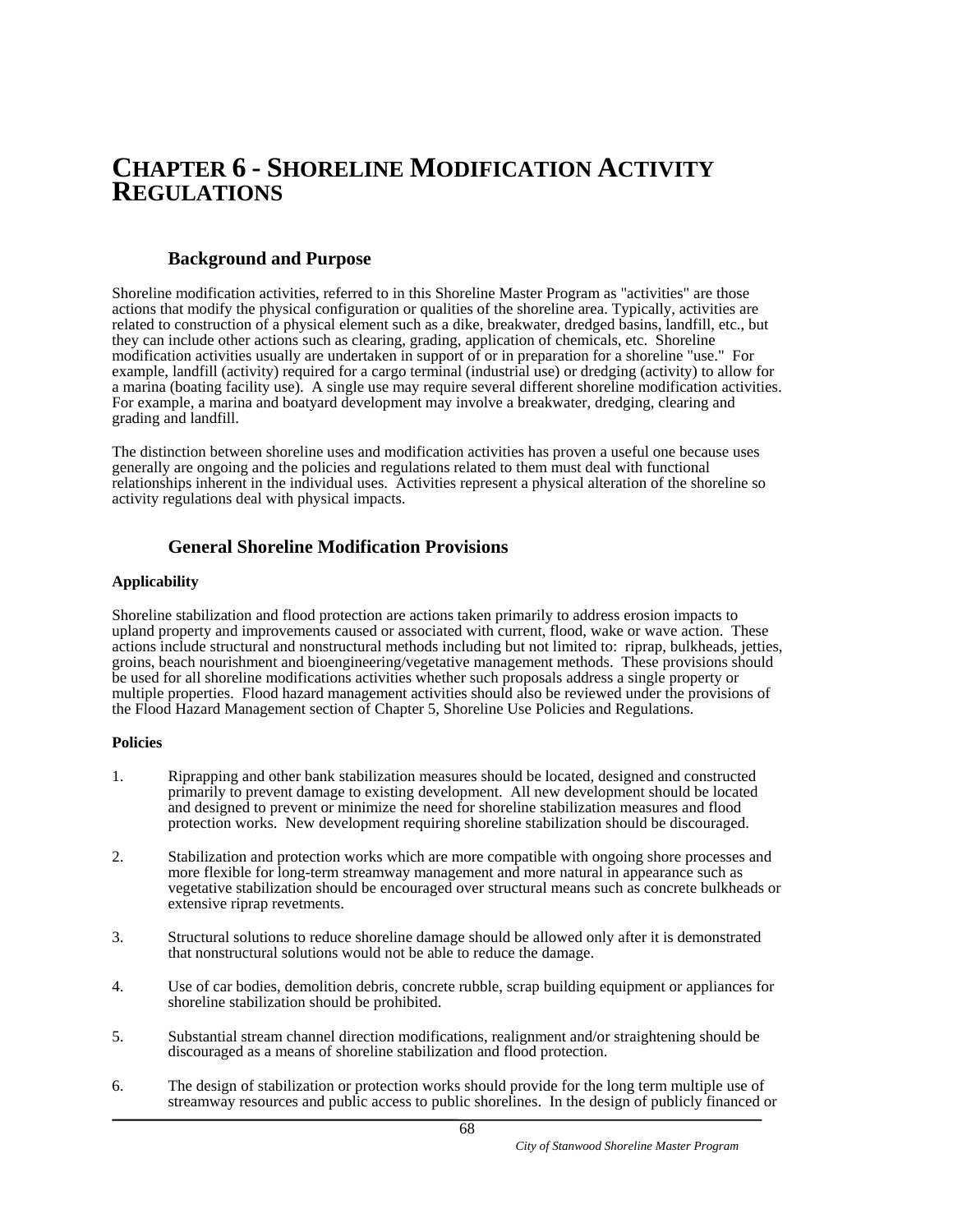subsidized works, consideration should be given to providing public pedestrian access to shorelines for low-intensity outdoor recreation.

- 7. Natural features such as snags, stumps or uprooted trees that support fish and other aquatic systems, should be left undisturbed.
- 8. Shorelines existing in their natural state should be preserved in their natural state, free of shoreline modification.
- 9. All flood protection measures should be placed landward of the natural floodway boundary and wetlands (which include marshes, bogs and swamps) which are associated with the water body proper.
- 10. Beach restoration/enhancement using naturally regenerating systems for the prevention and control of beach erosion should be required rather than bulkheads and other structures where:
	- a. The length and configuration of the beach will accommodate such systems;
	- b. Such protection is a reasonable solution to the needs of the specific site; and
	- c. Beach restoration/enhancement will accomplish one or more of the following objectives:
		- i. Recreate or enhance natural shoreline conditions;
		- ii. Create or enhance natural habitat;
		- iii. Reverse otherwise erosion prone conditions;
		- iv. Enhance access to the shoreline, especially to public shorelines.

- 1. All applicable federal and state permits shall be obtained and complied with in the construction and operation of shoreline stabilization and flood protection works.
- 2. All new development activities shall be located and designed to prevent or minimize the need for shoreline stabilization and flood protection works, such as bulkheads, riprap, landfills, levees, dikes, groins, jetties, or substantial site grading.
- 3. The City shall require and utilize the following information, in addition to the standard permit information requirements contained in WAC 173-27, during its review of shoreline stabilization and flood protection proposals:
	- a. Purpose of project;
	- b. Hydraulic characteristics of the shore within 1/2 mile on each side of the proposed project;
	- c. Existing shoreline stabilization and flood protection devices within 1/2 mile on each side of the proposed project;
	- d. Construction material and methods;
	- e. Physical, geological and/or soil characteristics of the area;
	- f. Predicted impact upon area shore and hydraulic processes, adjacent properties, shoreline and water uses; and
	- g. Alternative measures (including nonstructural) which will achieve the same purpose.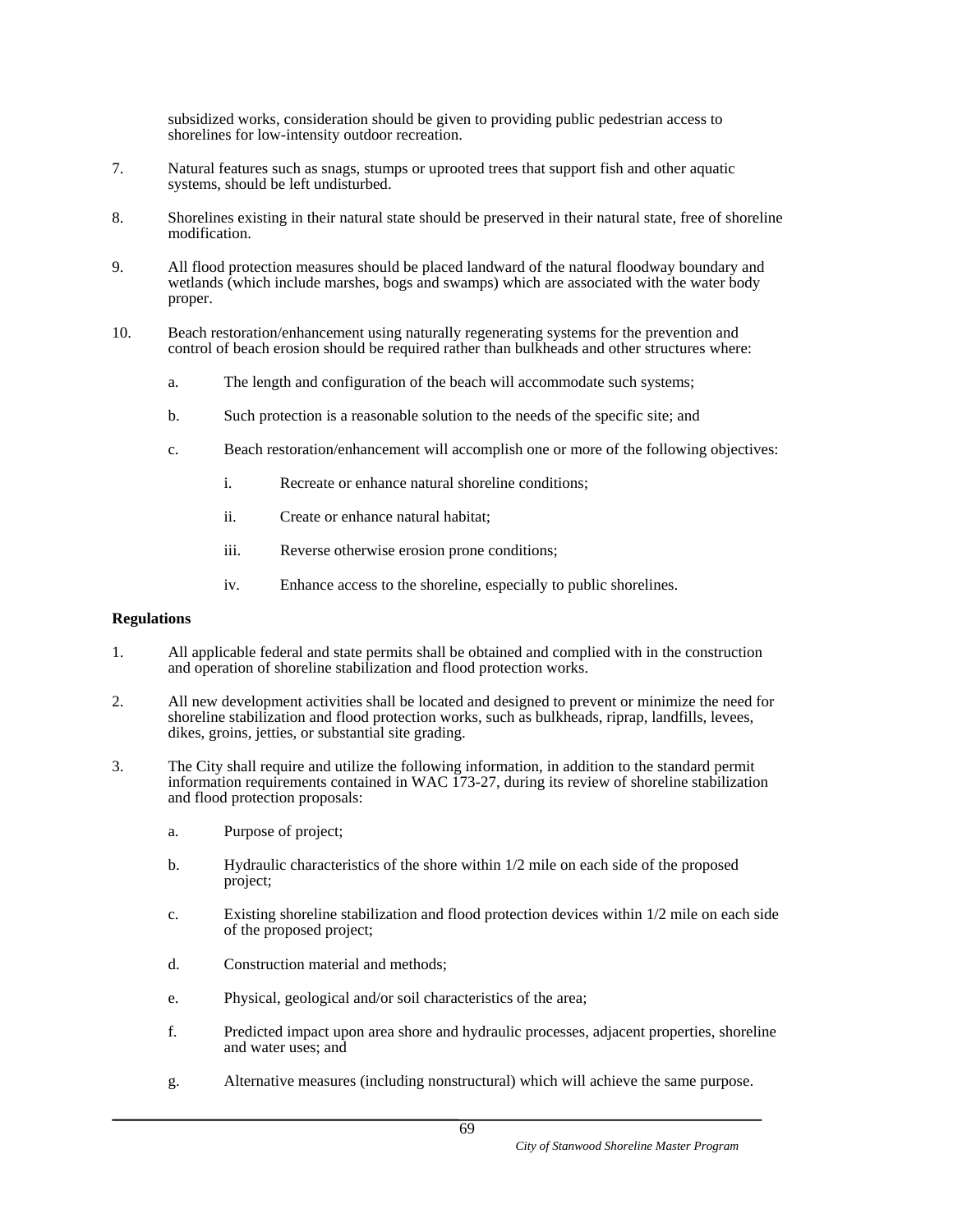- 4. The City shall require and utilize the following information, in addition to the standard permit information requirements contained in WAC 173-27, in its review of all shoreline modification proposals:
	- a. Construction materials (e.g. type, dimensions, design);
	- b. Method of construction (e.g. source of backfill, erosion controls);
	- c. Location of project relative to toe and crest of uplands and upland structures;
	- d. For marine waters: the ordinary high water mark, mean higher high and extreme high water levels such as the highest recorded level or the 100-year flood elevation. For freshwater: the ordinary high water mark of the 100-year flood level.
	- e. Net direction of littoral drift changes and tidal currents (if any);
	- f. General direction and speed of prevailing winds;
	- g. Profile rendition of beach and uplands;
	- h. Beach type, slope and material;
	- i. Uplands type, slope and material;
	- j. Soil types (S.C.S.);
	- k. Physical or geologic stability of uplands; and
	- l. Potential impact upon area shore processes, adjacent properties and upland stability.
- 5. Shoreline stabilization and flood protection measures should not be designed and constructed in such a manner as to result in increased channelization of normal stream flows.
- 6. River and stream channel direction modification, realignment and straightening are prohibited unless they are essential to uses that are consistent with this Program and the only feasible method available.
- 7. Flood control diking should be landward of the floodway (100-year frequency) and any wetlands associated or directly interrelated and interdependent with the river.
- 8. Upon project completion, all disturbed shoreline areas shall be restored to as near preproject configuration as possible and replanted with native grasses, shrubs, and/or trees in keeping with existing bank vegetation. If native species cannot be obtained, acceptable substitutes may be used for stabilization purposes.
- 9. Dikes and levees should be of sufficient height to protect adjacent lands from the predictable annual flood.
- 10. The City shall require dedication and improvement of linear public access along new dikes when it determines such access to be in the public interest.
- 11. Use of car bodies, scrap building materials, asphalt from street work, or any discarded pieces of equipment or appliances for the stabilization of shorelines shall be prohibited.
- 12. All shoreline modification activities (or state the particular, e.g. breakwaters) must be in support of an allowable shoreline use that is in conformance with the provisions of this Master Program. All shoreline modification activities not in support of a conforming allowable use are prohibited, unless it can be demonstrated that such activities are necessary and in the public interest for the

maintenance of shoreline environmental resource values.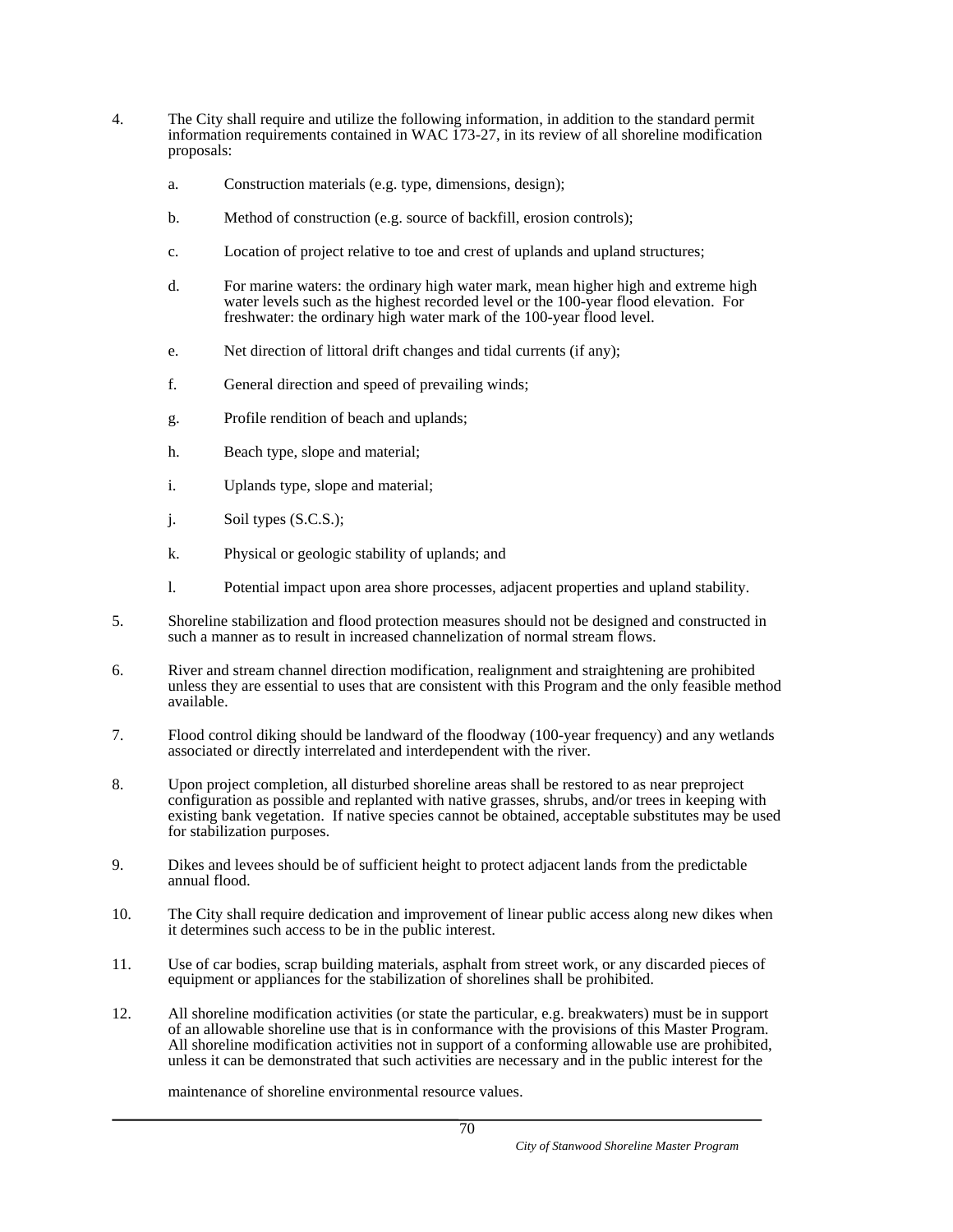13. All shoreline development must conform to the General Provisions (see Section 3) and the Environment Designation Provisions (see Section 4) stated in this Master Program.

# **Shoreline Stabilization**

The following shoreline stabilization methods are organized from "soft" to "hard". The use of "soft" methods is the preferred "best practices" choice when considering shoreline stabilization. Policies and Regulations are included for the following shoreline stabilization measures:

- 1. Beach Restoration and Enhancement
- 2. Bioengineering
- 3. Revetments (Riprap)
- 4. Bulkheads
- 5. Breakwaters, Jetties, Rock Weirs and Groins
- 6. Dikes and Levees

# **Beach Restoration and Enhancement**

#### **Applicability**

Beach enhancement is the alteration of terrestrial and tidal shorelines along with submerged shorelines for the purpose of stabilization, recreational enhancement, and aquatic habitat creation or restoration using native or similar material. The materials used are dependent on the intended use. For recreation purposes various grades of clean sand or pea gravel is often used to create a beach. To restore or recreate a shore feature or an underwater aquatic environment such as a reef may require a rock matrix and/or combination of other materials appropriate for the intended environment.

#### **Policies**

- 1. All beach enhancement projects should ensure that aquatic habitats, water quality and flood holding capacity are not degraded by the action.
- 2. Where possible, choose self-maintaining enhancement designs over those dependent on regular maintenance.
- 3. Require supplementary beach nourishment where structural stabilization works are likely to increase impoverishment of existing beach materials at or downdrift from the project site.
- 4. Beach enhancement should not extend waterward more than necessary to achieve the intended results.

- 1. Beach enhancement may be permitted when the applicant has demonstrated that no significant change in littoral drift or river currents will result which will adversely affect adjacent properties or habitat.
- 2. Natural Beach Restoration/Enhancement
	- a. Design Alternatives. Design alternatives shall include the best available technology such as, but not limited to: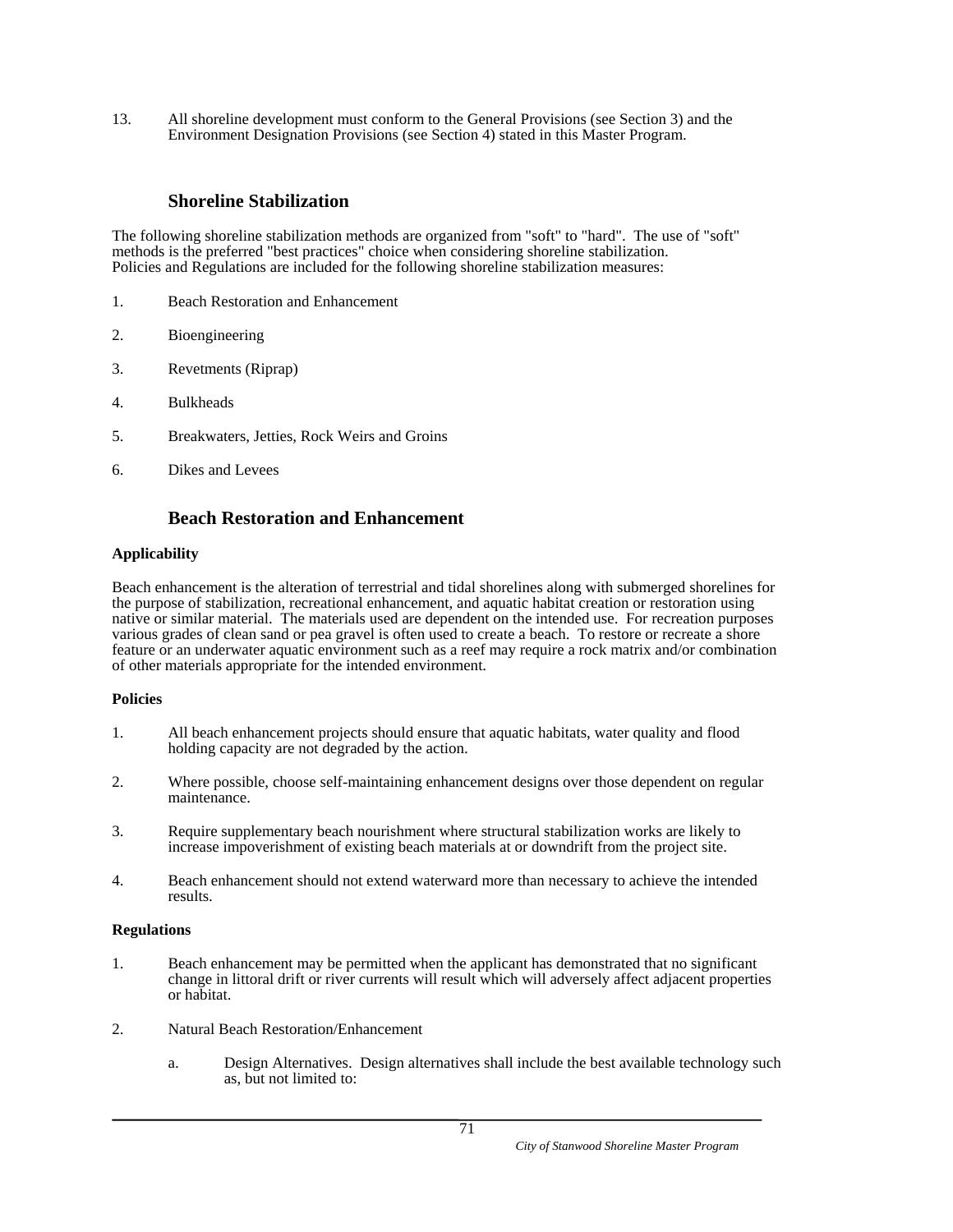- i. Gravel berms, drift sills, beach nourishment and beach enhancement when appropriate;
- ii. Planting with short-term mechanical assistance, when appropriate. All plantings provided shall be maintained.
- b. Design Criteria. Natural beach restoration/enhancement shall not:
	- i. Detrimentally interrupt littoral drift, or redirect waves, current or sediments to other shorelines;
	- ii. Result in any exposed groin-like structures; Provided: small "drift sill" groins may be used as a means of stabilizing restored sediment where part of a well planned beach restoration program;
	- iii. Extend waterward more than the minimum amount necessary to achieve the desired stabilization;
	- iv. Create "additional dry land"; and
	- v. Disturb significant amounts of valuable shallow water fish/wildlife habitat without appropriate mitigation of the impacts.
- c. Natural Beach Restoration Construction Standards.
	- i. The size and/or mix of new materials to be added to a beach shall be as similar as possible to that of the natural beach sediment, but large enough to resist normal current, wake or wave action at the site.
	- ii. The restored beach shall approximate, and may slightly exceed, the natural beach width, height, bulk or profile (but not as much as to obviously create additional dry land);
- 3. Beach enhancement is prohibited within spawning, nesting or breeding habitat that would be adversely effected by it and also where littoral drift of the enhancement materials adversely effects adjacent spawning grounds or other areas of biological significance.
- 4. Beach enhancement is prohibited if it significantly interferes with the normal public use of the navigable waters of the state without proper mitigation of the identified impacts.
- 5. All shoreline modification activities shall be in support of a shoreline use that is in conformance with the provisions of this master program unless it can be demonstrated that such activities are necessary and in the public interest for the maintenance of shoreline environmental resources.

# **Bioengineering**

#### **Applicability**

Bioengineering is the term given to the practice of using natural vegetative materials to stabilize shorelines and prevent erosion. This may include use of bundles of stems, root systems, or other living plant material; soft gabions, fabric or other soil stabilization techniques; and limited rock toe protection where appropriate. Bioengineering projects often include fisheries habitat enhancement measures such as anchored logs or root wads in project design. Such techniques may be applied to creeks, rivers, lakes, reservoirs, and marine waters. Bioengineering may also be applied in upland areas away from the immediate shoreline.

The use of bioengineering as a shoreline stabilization technique is seen as an alternative to riprap, concrete and other structural solutions. It provides habitat while maintaining and preserving the natural character of the shoreline. Bioengineering is the preferred "best practices" choice when considering shoreline stabilization. Combining bioengineering techniques with armored revetments is also encouraged over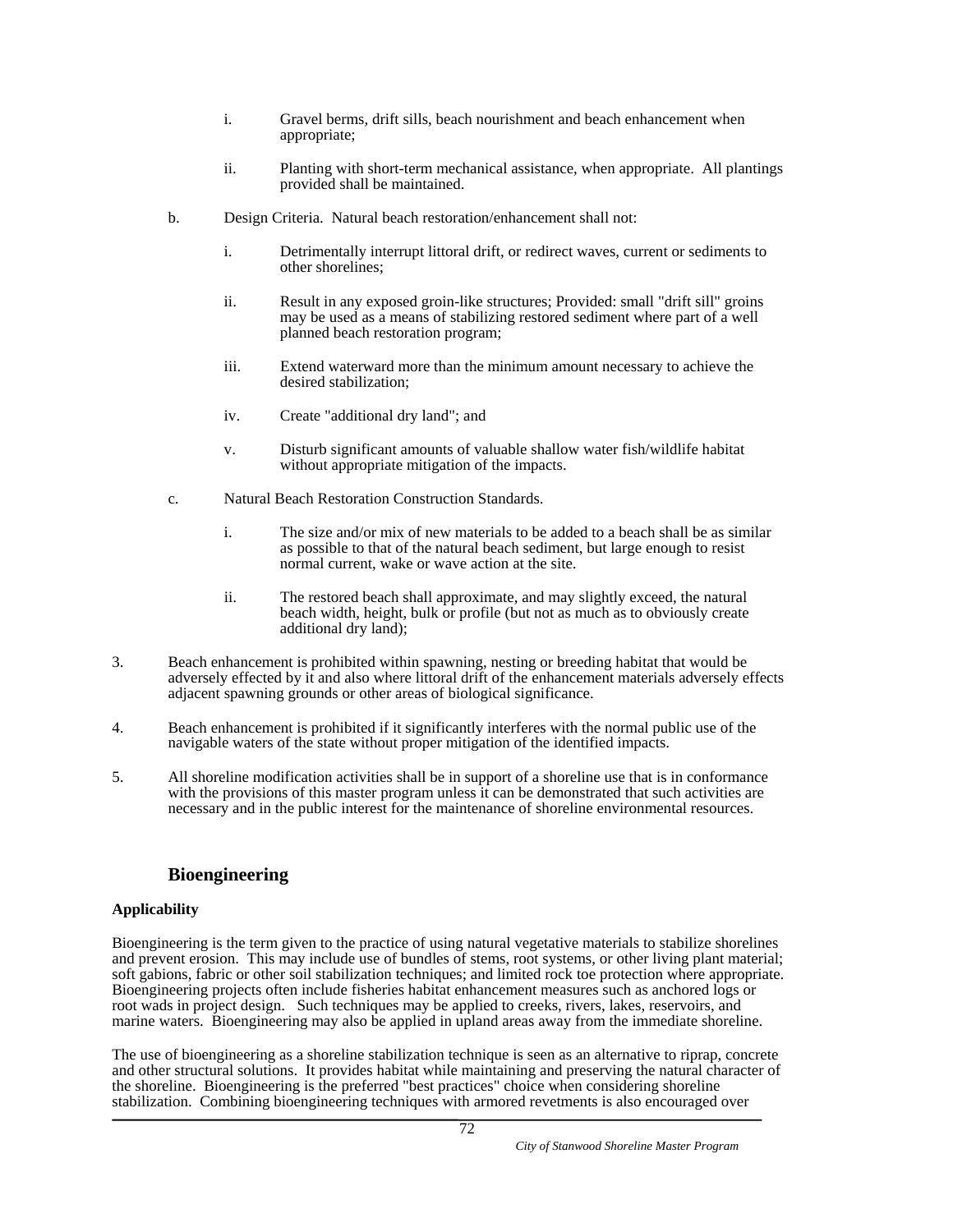singularly employing riprap or other types of armored revetment enhancement of existing riprap shorelines should be considered to restore lost riparian/shoreline habitat and public values.

#### **Policies**

- 1. All bioengineering projects should ensure that water quality, fish and wildlife habitats and flood holding capacity are not degraded. Bioengineering projects should be designed and scheduled to minimize impacts to natural resources and to optimize survival of new plantings.
- 2. Whenever possible, the design of bioengineering projects should incorporate self-maintaining vegetation and materials over those requiring routine maintenance.
- 3. Bioengineering projects should extend no further waterward than is necessary to achieve intended results.
- 4. Shoreline stabilization through bioengineering should use native vegetation wherever possible.
- 5. Bioengineering projects should include buffers, fencing and/or other measures to avoid disturbance of the project site by livestock and vehicles.
- 6. Structural soil stabilization components including riprap, should be kept to a minimum in such projects and designed to last only until vegetation is well established. Bioengineering projects do not typically rely on long-term structural (bank hardening) measures.
- 7. Bioengineering projects should follow recommended best management practices for establishing/restoring vegetation in shoreline and riparian areas. Guidance from the Soil Conservation Service, the State Departments of Fish and Wildlife, and Ecology should be considered in project designs.

- 1. The City shall require and utilize the following information, in addition to the standard permit information requirements contained in WAC 173-27, in its review of all bioengineering projects.
	- a. proposed timing of all construction phases of the project,
	- b. flow analysis, addressing hydrology and hydraulics and identifying expected flood flows compared with proposed timing of construction activities,
	- c. existing soil types, bank materials and analysis of slope stability,
	- d. proposed materials that will be used on-site including rock size, shape and quantity, plant materials, soil preparations that provide optimal planting mediums for the vegetation proposed, areas to be seeded, and fencing,
	- e. existing and proposed slope profiles, including location of ordinary high water mark,
	- f. design of transition areas between bioengineering site and adjacent properties (both up and downstream of project),
	- g. documentation (including photos) of existing pre-construction shoreline characteristics.
- 2. All bioengineering projects shall use a diverse variety of native plant materials including trees, shrubs and grasses, unless demonstrated as not feasible for the particular site.
- 3. All cleared areas shall be replanted following construction and irrigated (if necessary) to ensure that within three years time all vegetation is fully reestablished. Areas that fail to adequately reestablish vegetation shall be replanted with approved plant materials until such time as the plantings are viable.
- 4. Bank protection in the form of a buffer zone shall be provided for a minimum of three years. The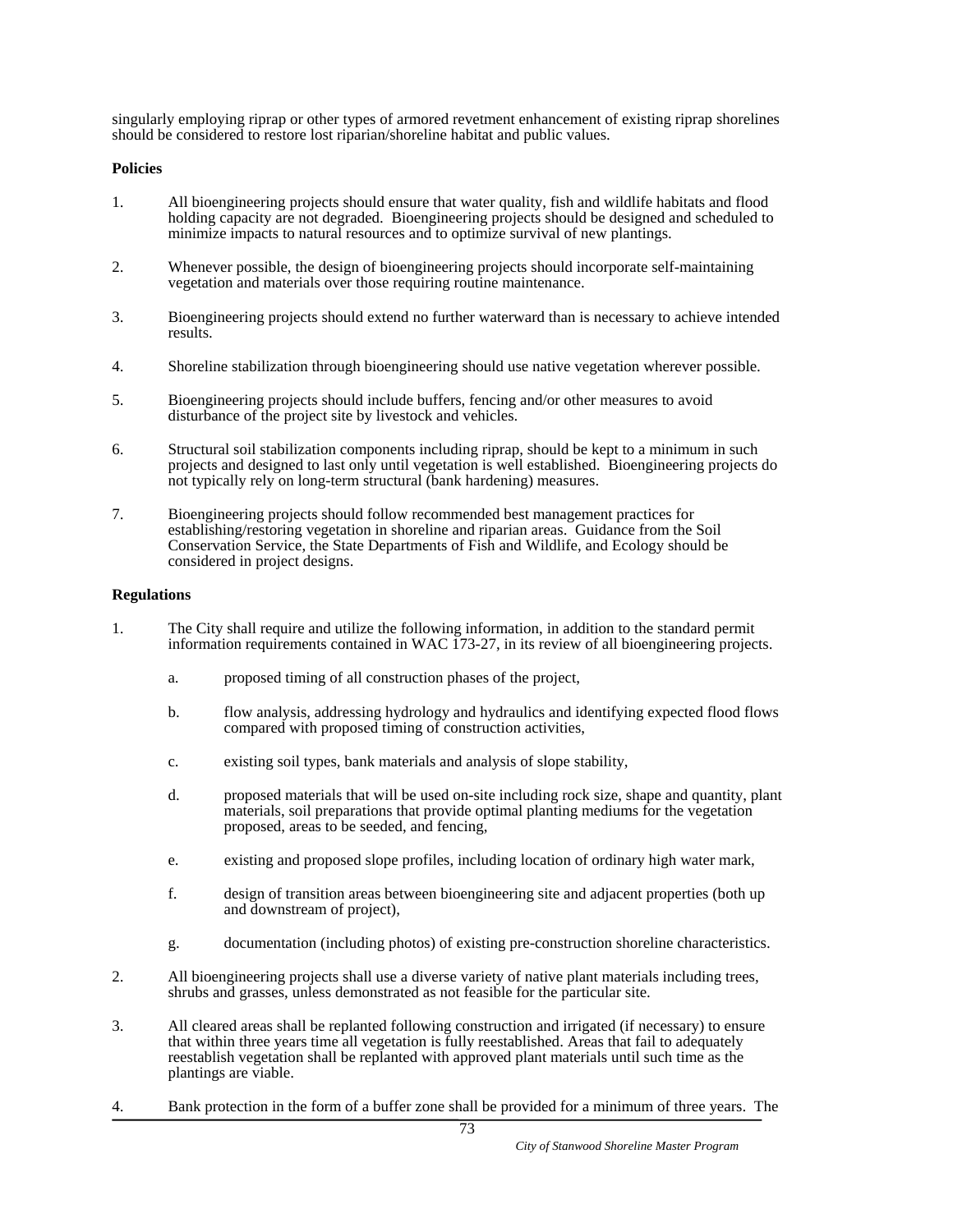buffer zone shall exclude livestock, vehicles, and/or other activities that could disturb the site. The most effective buffer zone protection measure is fencing.

- 5. All bioengineering projects shall be monitored and maintained as necessary. Areas damaged by pests and/or the elements shall be promptly repaired.
- 6. All construction and planting activities shall be scheduled to minimize impacts to water quality and fish and wildlife aquatic and upland habitat and to optimize survival of new vegetation.

# **Revetments (RIPRAP)**

# **Applicability**

A revetment is a sloped shoreline structure built to protect an existing eroding shoreline or newly placed fill against waves, wakes, currents, or weather. Revetments are most commonly built of randomly placed boulders (riprap), but may also be built of sand-cement bags, paving or building blocks, gabions (rock filled wire baskets), or other systems and materials. The principal features of a revetment, regardless of type, are:

- 1. Heavy armor layer;
- 2. Filter layer; and
- 3. Toe protection.

This Section deals specifically with the modification activity of revetments. For additional policies and regulations see Shoreline Stabilization, "General Shoreline Modification Provisions" in this Chapter.

## **Policies**

- 1. The use of armored structural revetments should be limited to situations where it is demonstrated that nonstructural solutions such as bioengineering, setbacks and buffers or any combination thereof will not provide sufficient shoreline stabilization.
- 2. The construction and maintenance of revetments should not result in the loss or reduction of shoreline environmental resource values. If a loss or reduction cannot be avoided, mitigation should be provided.
- 3. Revetments should be designed, improved and maintained to provide public access whenever possible.

#### **Regulations - General**

- 1. All forms of revetments shall be constructed and maintained in a manner that does not reduce water quality and/or fisheries habitat.
- 2. Design of the proposed revetment shall incorporate proper consideration of:
	- a. Data on local geophysical conditions;
	- b. Data on stream flow, velocity, and/or flood capacity; and
	- c. Effects on adjacent properties.
- 3. Bank revetments, where permitted, shall be placed at the Ordinary High Water Mark of the shoreline.
- 4. Design of revetments shall include and provide improved access to public shorelines whenever possible and appropriate.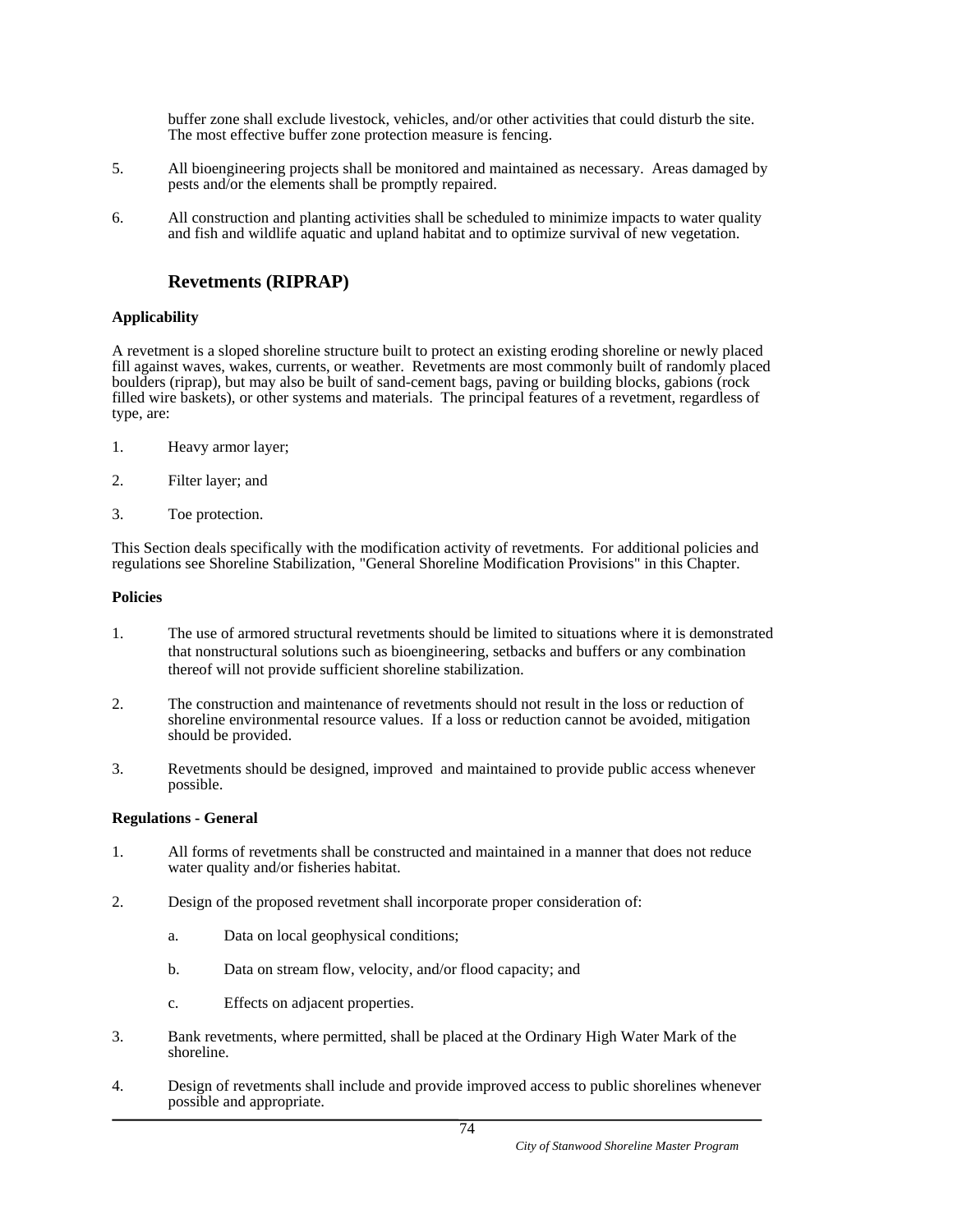- 5. Revetments must be in support of an allowable shoreline use that is in conformance with the provisions of this Master Program, unless it can be demonstrated that such activities are necessary and in the public interest for the maintenance of shoreline environmental resources.
- 6. All shoreline development must conform to the General Provisions (see Section 3) and the Environment Designation Provisions (see Section 4) stated in this master program.

#### **Regulations - Riprap**

- 1. Riprap shall be constructed using techniques and materials that will enhance natural shoreline values and functions, including fish and wildlife habitat, water quality, vegetation and aesthetics. The following techniques and materials shall be used:
	- a. Riprap material shall consist of clean quarried rock, free of loose dirt and any pollutants, and shall be of sufficient size and weight to prevent movement by wave or current action. Tires, automobile bodies, scrap metal, paper products and other inappropriate solid waste materials, shall not be used for riprap.
	- b. Use of downed logs, snags or rock-work to enhance habitat and to provide a more natural appearance to the shoreline shall be incorporated into the design where appropriate.
	- c. Where on-site environmental conditions allow, vegetation shall be integrated into the riprap design to reduce erosion, provide cover, shade and habitat and improve the natural appearance of the shoreline, consistent with the applicable vegetation management provisions of this Master Program.

#### **Regulations - Design**

- 1. When permitted, the location and design of revetments shall be performed using appropriate engineering principles, including guidelines of the U.S. Soil Conservation Service and the U.S. Army Corps of Engineers.
- 2. If an armored revetment is employed the following design criteria shall be met:
	- a. The size and quantity of the material shall be limited to only that necessary to withstand the estimated energy intensity of the hydraulic system;
	- b. Filter cloth must be used to aid drainage and help prevent settling; and
	- c. The toe reinforcement or protection must be adequate to prevent a collapse of the system from river scouring or wave action for the anticipated life of the project.
- 3. The area shall be restored as nearly as possible to preproject condition including replanting with native species and maintenance care until the newly planted vegetation is established.

# **Bulkheads**

#### **Applicability**

Bulkheads or seawalls are structures erected parallel to and near the high-water mark for the purpose of protecting adjacent uplands from the action of waves or currents. Bulkheads are constructed of steel, timber or concrete piling, and may be either of solid or open piling construction.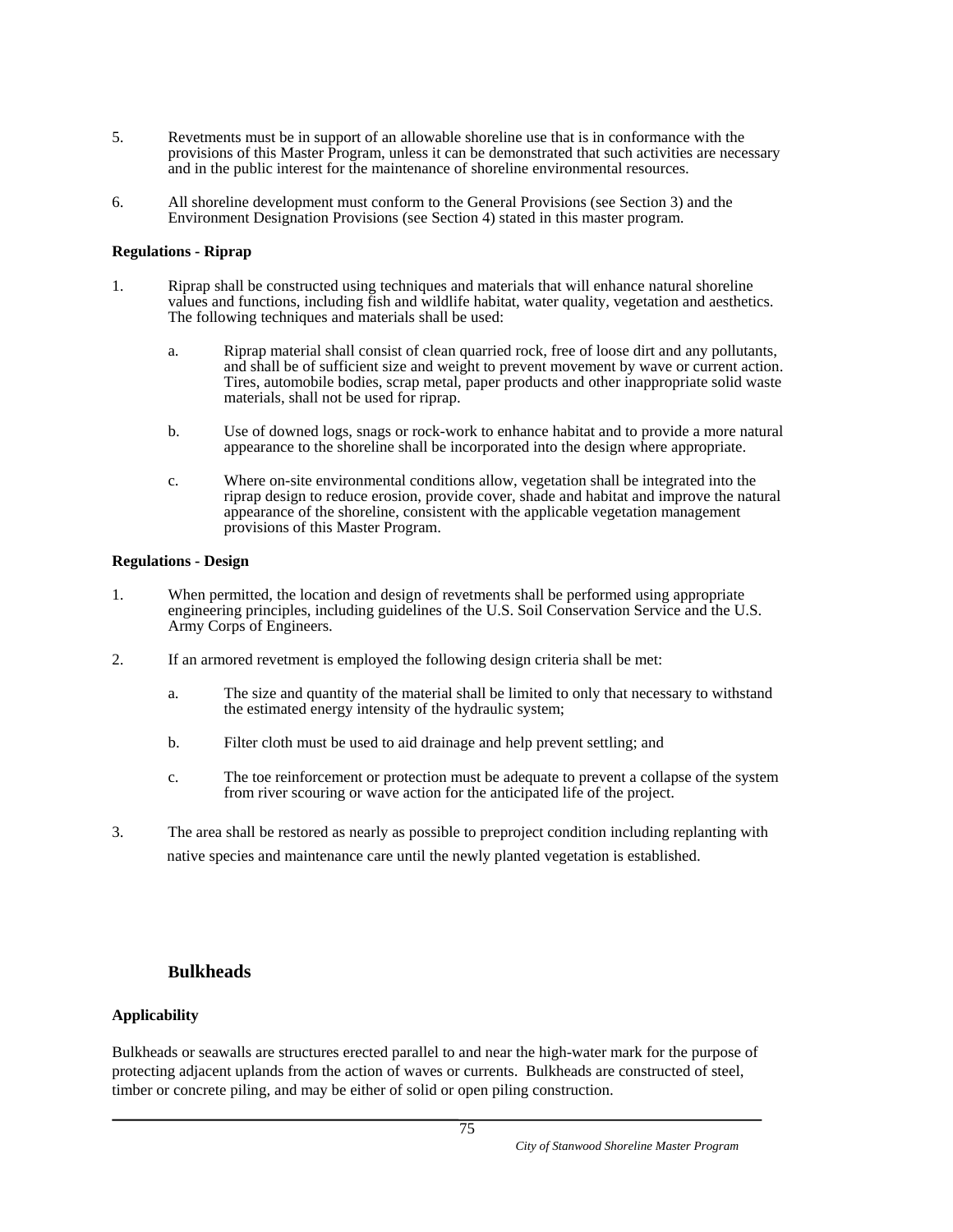While bulkheads and seawalls may protect the uplands, they do not protect the adjacent beaches, and in many cases are actually detrimental because they accelerate the erosion of sand in front of the structures.

# **Policies**

- 1. Locate and construct bulkheads and seawalls in a manner which will not result in adverse effects on nearby beaches, and will minimize alterations of the natural shoreline.
- 2. Locate, design and construct bulkheads and seawalls in such a way as to minimize damage to fish and shellfish habitats.
- 3. Carefully consider the effect of a proposed bulkhead on public access to publicly owned shorelines.
- 4. When possible, design bulkheads and seawalls to blend in with the surroundings and not to detract from the aesthetic qualities of the shoreline.

# **Regulations**

- 1. Bulkheads shall be allowed only when evidence is presented that one of the following conditions exists:
	- a. Serious erosion is threatening an established use on subject property;
	- b. A bulkhead is necessary to stabilize an existing beach;
	- c. A bulkhead is the preferred method of stabilizing a landfill allowed by this program;
	- d. There is a demonstrated need in connection with water dependent or water related commerce, industry or recreation.
- 2. Bulkheads will not be permitted in conjunction with new projects when other design alternatives, not requiring the use of bulkheads, are practicable.
- 3. Applications for bulkheads shall include the following (at a minimum):
	- a. Type of construction;
	- b. Elevation of the toe and crest of the bulkhead with respect to water levels;
	- c. Purpose of bulkhead;
	- d. Normal, low and high water elevations (when appropriate).

# **Dikes and Levees**

Dikes are earth, concrete, metal or wood structures that are strategically placed to contain or withhold water. Such structures are located on each bank of the Stillaguamish Estuary to help protect the adjacent lands from frequent flooding. (See Landfills)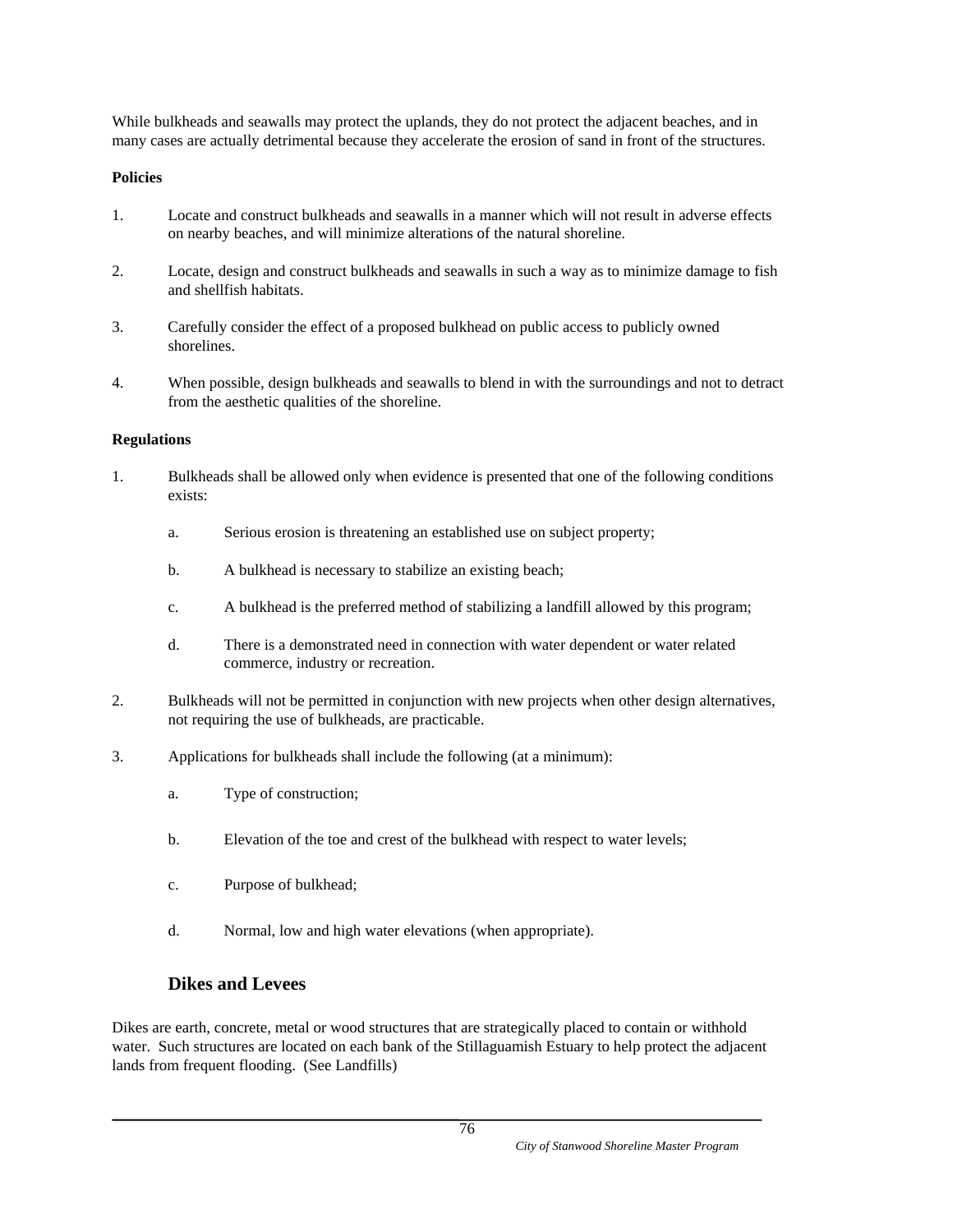# **Dredging and Dredge Material Disposal**

# **Applicability**

Dredging is the removal of earth from the bottom of a stream, river, lake, bay or other water body for the purposes of deepening a navigational channel or to obtain use of the bottom materials for landfill.

# **Policies**

- 1. Dredging should be regulated and controlled to minimize damage to existing ecological systems and natural resources of both the area to be dredged and the area for deposit of dredged materials.
- 2. Identify, with the assistance of the State Departments of Natural Resources, Game and Fisheries, and Army Corps of Engineers, soil deposit sites in water areas.
- 3. Regulate dredging of bottom materials for the purposes of obtaining fill material and improving navigation.
- 4. Encourage utilization of spoil transfer sites that can be used on a continuing basis.
- 5. Prohibit dredging in or the disposal of spoils on archeological sites that are listed on the Washington State Register of Historic Places until such time as they are released.

- 1. Dredging shall only be permitted for the following purposes and only when other alternatives are impractical:
	- a. To improve water quality or aquatic habitat;
	- b. To maintain and improve navigability and water flow;
	- c. To mitigate conditions which could endanger public safety;
	- d. To create or improve public recreational opportunities.
- 2. Applications for dredging permits shall include the following information (at a minimum):
	- a. Physical analysis of material to be dredged: material composition and amount, grain size, organic materials present, source of material, etc.;
	- b. Chemical analysis of material to be dredged: volatile solids, chemical oxygen demand, (COD), grease and oil content, mercury, lead and zinc content, etc.;
	- c. Biological analysis of material to be dredged;
	- d. Information on stability of bedlands adjacent to proposed dredging and spoils disposal;
	- e. Dredging procedure: time of dredging, volume to be dredged, method of dredging and spoils disposal;
	- f. Spoil disposal area for current project and subsequent maintenance dredging (when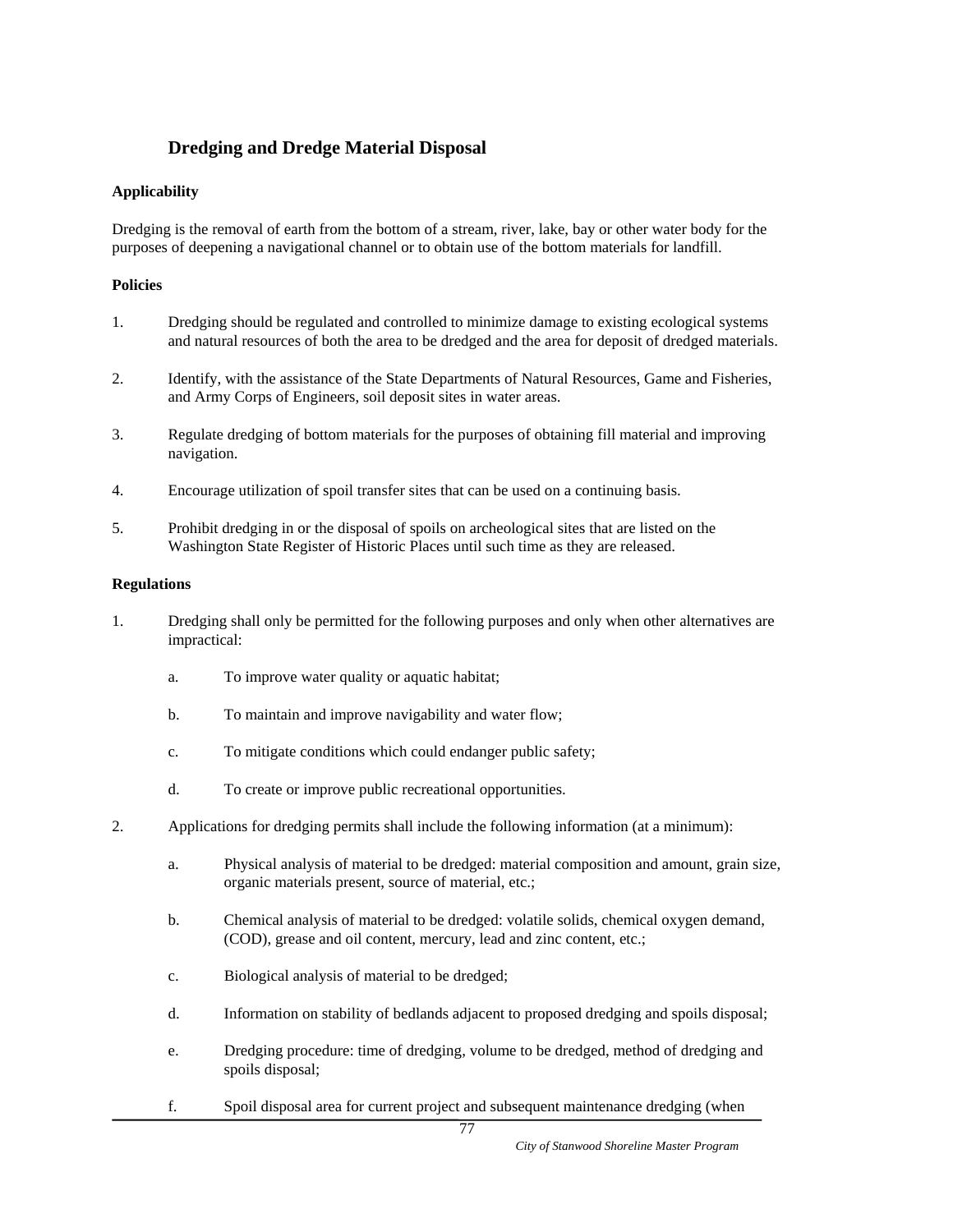appropriate) including: location, size, capacity and physical characteristics.

- 3. Dredge spoils shall be deposited at sites which are consistent with the landfill section of this program.
	- a. Prior to commencement of disposal operations, the disposal site's dikes shall be improved such that no spoils bearing discharge water may escape. The site's dikes shall be kept in this condition throughout any disposal operations;
	- b. The settling area within the dikes shall be maintained sufficiently large so that return water carries a minimum of suspended sediment. The outlet pipe shall be moved from time to time as may be necessary to comply with this requirement;
	- c. After approval of the shoreline permit, notice shall be given to the City of Stanwood, in writing, at least two weeks prior to the commencement of any disposal operations.

# **Landfill**

# **Applicability**

Landfill is the creation of dry upland area by the filling or depositing of sand, soil or gravel into a wetland or floodplain area. Landfills also replace shoreland areas removed by wave action or the normal erosive processes of nature. However, landfills tend to destroy the natural character of land, create unnatural heavy erosion and silting problems and diminish the existing water surface. However, in a floodplain area landfill is an important aspect of the flood management program in places where urbanization is desired.

# **Policies**

- 1. Shoreline fills or cuts should be designed and located so that significant damage to existing ecological values or natural resources, or alteration of local currents will not occur, creating a hazard to adjacent life, property and natural resources systems.
- 2. All perimeters of fills should be provided with vegetation, retaining walls, or other mechanisms for erosion prevention.
- 3. Fill materials should be of such quality that they will not cause problems of water quality.

- 1. Structures or fills shall not be permitted if they restrict the passage of flood flows or increase flood heights or velocities to an extent which would cause significant flood damage to existing development. Structures and fills that do not create the above conditions may be permitted in the flood plain Provided they are flood-proofed to ensure the safety of the structure and inhabitants during a flood.
- 2. Applications which include landfilling shall include the following information:
	- a. Physical, chemical and biological character of landfill material;
	- b. Source of landfill material;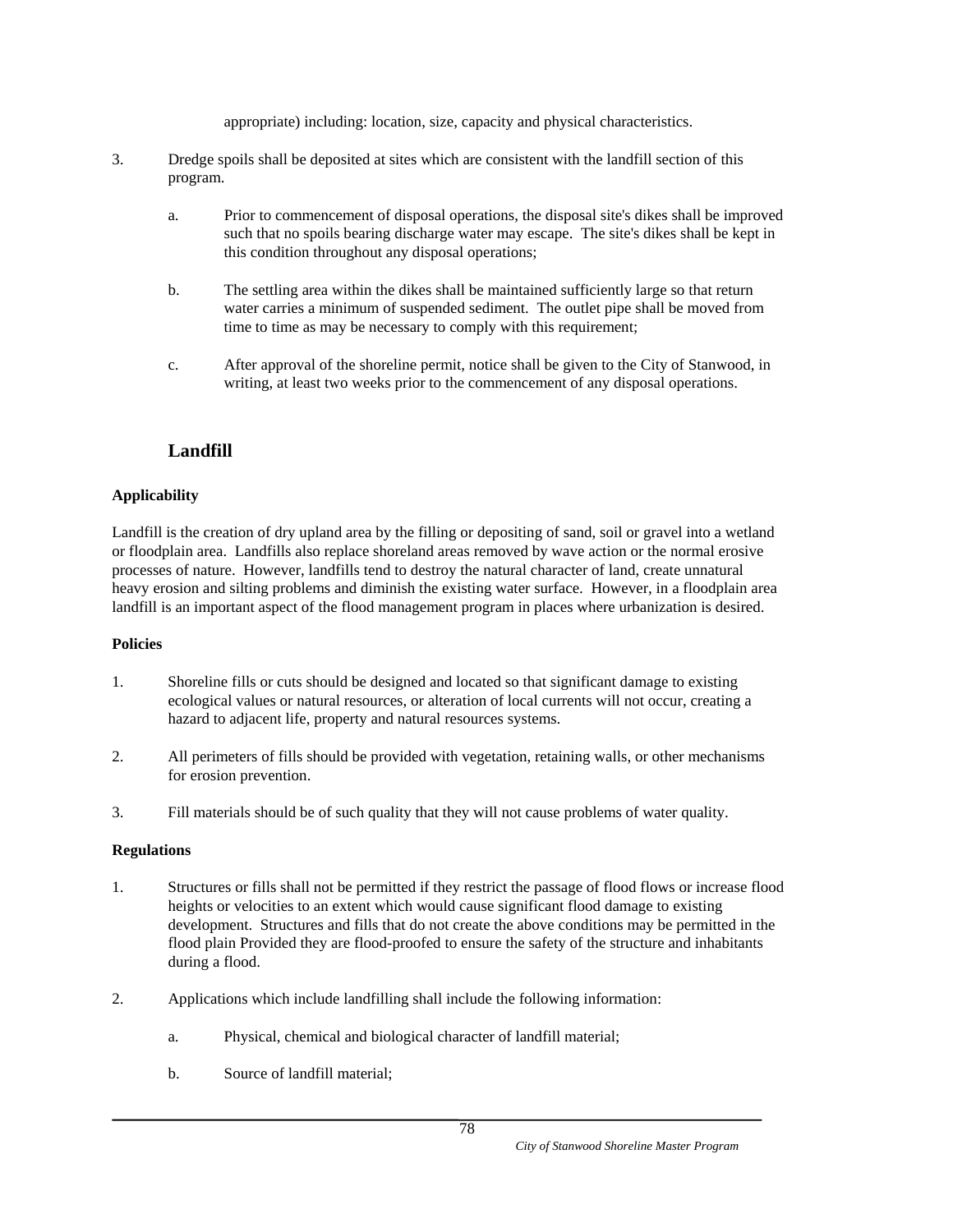- c. Method of placement and compaction;
- d. Type of proposed surfacing;
- e. Method of perimeter erosion control;
- f. Proposed use of filled area.
- 3. The perimeter of all landfills shall be provided with some means to control erosion, such as vegetation, retaining walls, or other mechanisms.
- 4. A U.S. Army Corps of Engineers permit is required for all structures and work performed in navigable waters of the United States.
- 5. U.S. Army Corps of Engineers permits are required prior to the discharge of dredged or fill material on wetlands adjacent and contiguous to navigable water of the United States.

# **Piers, Docks, Floats and Buoys**

## **Applicability**

A pier or dock is a structure built over or floating upon the water used as a landing place for marine transport or for recreational purposes. While floating docks generally create less of a visual impact than those on piling, they constitute an impediment to boat traffic and shoreline trolling. Floating docks can also alter beach sand patterns in areas where tides and littoral drift are significant.

#### **Policies**

- 1. The use of floating docks should be encouraged in those areas where scenic values are high and where conflicts with recreational boaters and fishermen will not be created.
- 2. The use of open pile piers should be encouraged where there is significant littoral drift and where scenic values will not be impaired.
- 3. The use of community piers and docks should be encouraged in all new major waterfront subdivisions. In general, encouragement should be given to the cooperative use of piers and docks.
- 4. The problem of the proliferation of single purpose private piers should be recognized and addressed and criteria established in the use regulations for joint use of facilities.
- 5. The capacity of shoreline sites to absorb the impact of waste discharges from boats including gas and oil spillage should be carefully considered when identifying suitable sites for boat docking facilities.

# **Regulations - General Design and Construction Standards**

- 1. Pilings must be structurally sound prior to placement in the water.
- 2. Piles, floats or other members in direct contact with water shall not be treated or coated with biocides such as paint, or pentachlorophenol. Use of arsentate compounds or creosote treated members is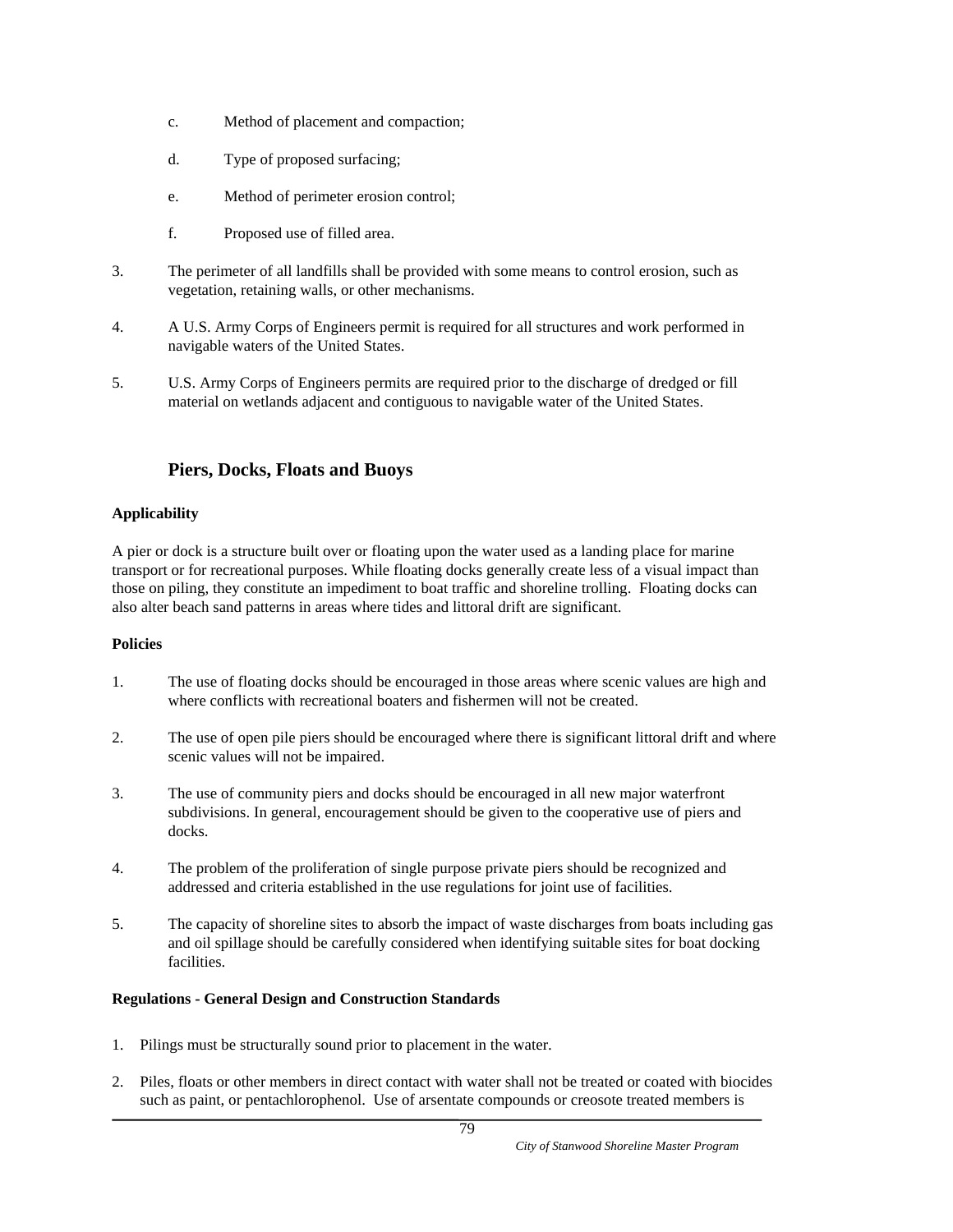discouraged and shall only used in accordance with the following provisions:

- a. In freshwater, untreated wood, precast concrete or other nontoxic alternatives shall be used unless the applicant can demonstrate that no feasible alternative to toxic treatments is available which will provide the structural characteristics necessary for the project.
- b. In saltwater areas characterized by significant shellfish populations or in shallow embayments with poor flushing characteristics, untreated wood, precast concrete or other nontoxic alternatives shall be used unless the applicant can demonstrate that no feasible alternative to toxic treated wood is available which will provide the structural characteristics necessary for the project. In all cases where toxic treated products are allowed, products, methods of treatment and installations shall be limited to those that are demonstrated as likely to result in the least possible damage to the environment based on current information.
- 3. No over-water field applications of paint, preservative treatment or other chemical compounds shall be permitted except in accordance with best management practices set forth in the marina section of this master program.
- 4. Piers shall utilize the minimum number of pilings necessary, favoring large spans on fewer pilings over smaller spans on more pilings.
- 5. Pilings employed in piers or any other structure shall have a minimum vertical clearance of 1 foot above extreme high water.
- 6. All docks shall include stops which serve to keep the floats off the bottom of tidelands at low tide or water level.
- 7. If a bulkhead-like base is proposed for a fixed pier or dock where there is net positive littoral drift, the base shall be built landward of the ordinary high water mark or protective berms.
- 8. When plastics or other nonbiodegradable materials are used in float, pier or dock construction, precautions shall be taken to ensure their containment.
- 9. Overhead wiring or plumbing is not permitted on piers or docks.
- 10. Lighting should be the minimum necessary to locate the dock at night and should focus downward to minimize glare.

#### **Regulations - Joint-Use Community Recreational Piers, Docks and Floats**

- 1. All hotels, motels and multi-family residences proposing to provide moorage facilities shall be required to construct a single, joint-use moorage facility provided that the City may authorize more than one joint use moorage facility if a single facility would be inappropriate or undesirable given the specific conditions of the site. No more than one slip for every two units shall be allowed.
- 2. Joint-use facilities are encouraged in-lieu of individual moorage facilities.
- 3. Proposals for joint-use community piers and docks shall demonstrate and document by contract or covenant that adequate maintenance of the structure and the associated upland area will be provided by identified responsible parties.
- 4. Recreational floats shall be located as close to the shore as possible. They shall not be located farther waterward than existing floats and established swimming areas.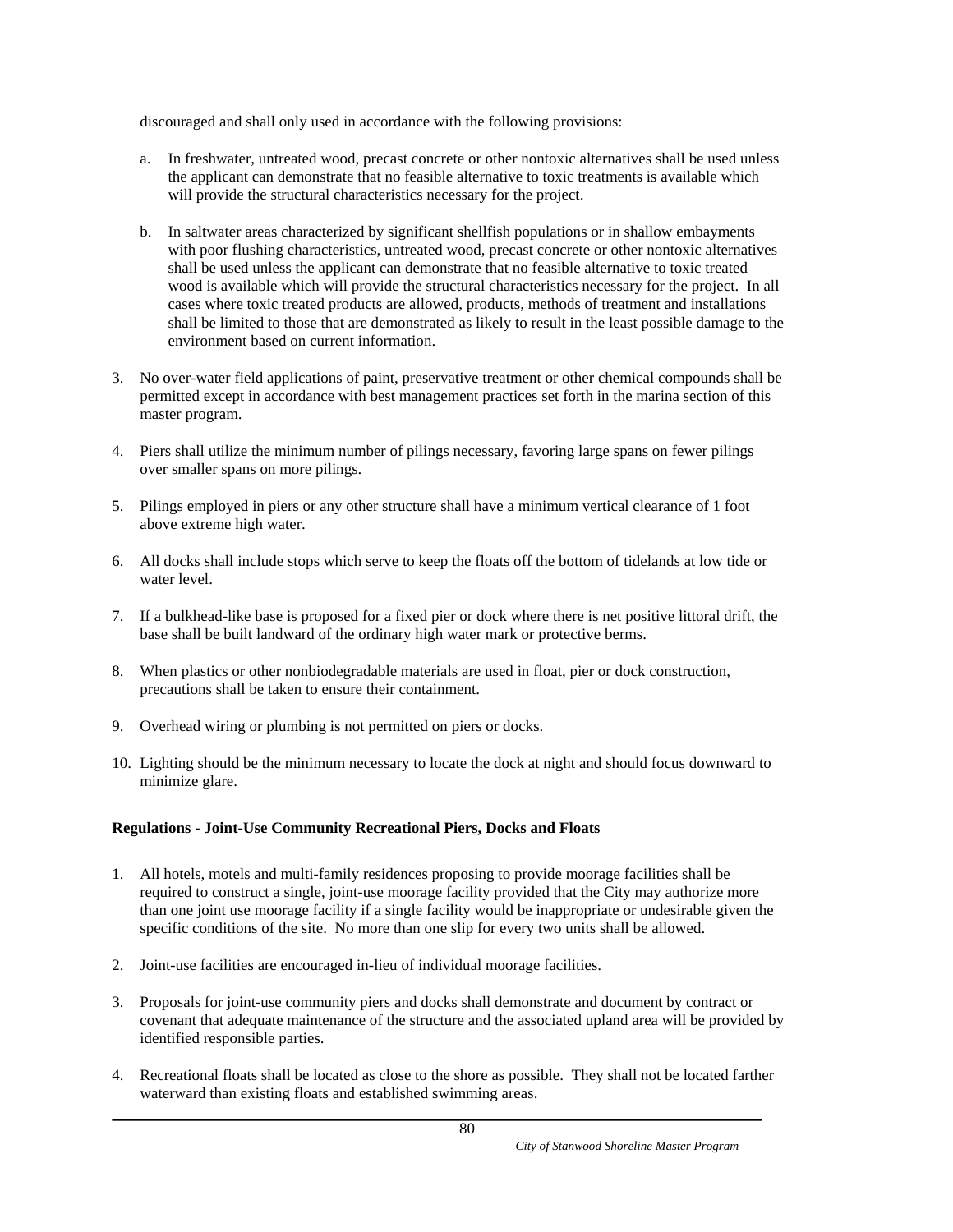- 5. Floats must be built so that the deck surface is 1 foot above the water's surface and they must have reflectors for nighttime visibility.
- 6. Single property owner recreational floats shall not exceed 64 square feet.
- 7. Multiple property owners floats shall not exceed 96 square feet.

#### **Regulations - Commercial/Industrial Facilities**

These standards apply to piers and docks intended for any commercial or industrial use other than commercial moorage of boats in marinas.

- 1. Piers and docks will be permitted to the outer harbor line or combined U.S. Pier head/Bulkhead Line for water-dependent and for multiple use facilities if the majority use is water-dependent and public access can safely be provided. The length should be no more than that required for the draft of the largest vessel expected to moor at the facility. Maximum size of the pier or dock shall be no greater than necessary to serve the intended use, and will be determined by the City on a case-by-case basis.
- 2. Substantial development permits for docks or piers serving single commercial or industrial enterprises shall not be granted until adjacent commercial and/or industrial enterprises have been contacted regarding their water access needs and could realistically make use of a single moorage facility. Where joint use is feasible, permits for individual facilities shall not be granted.
- 3. Facilities and procedures for receiving, storing, dispensing and disposing of oil and other toxic products shall be designed to insure that such oil and other toxic products are not introduced into the water body.
- 4. Bulk storage for gasoline, oil and other petroleum products for any use or purpose is **prohibited** on piers and docks. Bulk storage means non portable storage in fixed tanks.
- 5. Storage for boat fueling facilities shall be located landward of the OHWM and meet the applicable policies and regulations for utilities (accessory and primary), commercial and industrial development.
- 6. Spill clean up facilities shall be available for prompt response and application at all piers and docks involved in oil and hazardous products transfer.

#### **Regulations - Residential**

- 1. Number
	- a. For lots existing at the time this program is adopted, no more than one private, non commercial dock for residential or recreational purposes is permitted for each shoreline lot or parcel or contiguous group of lots or parcels in one ownership.
- 2. Use of Piers vs. Docks
	- a. On river shorelines, only docks shall be permitted. Such facilities shall be securely anchored to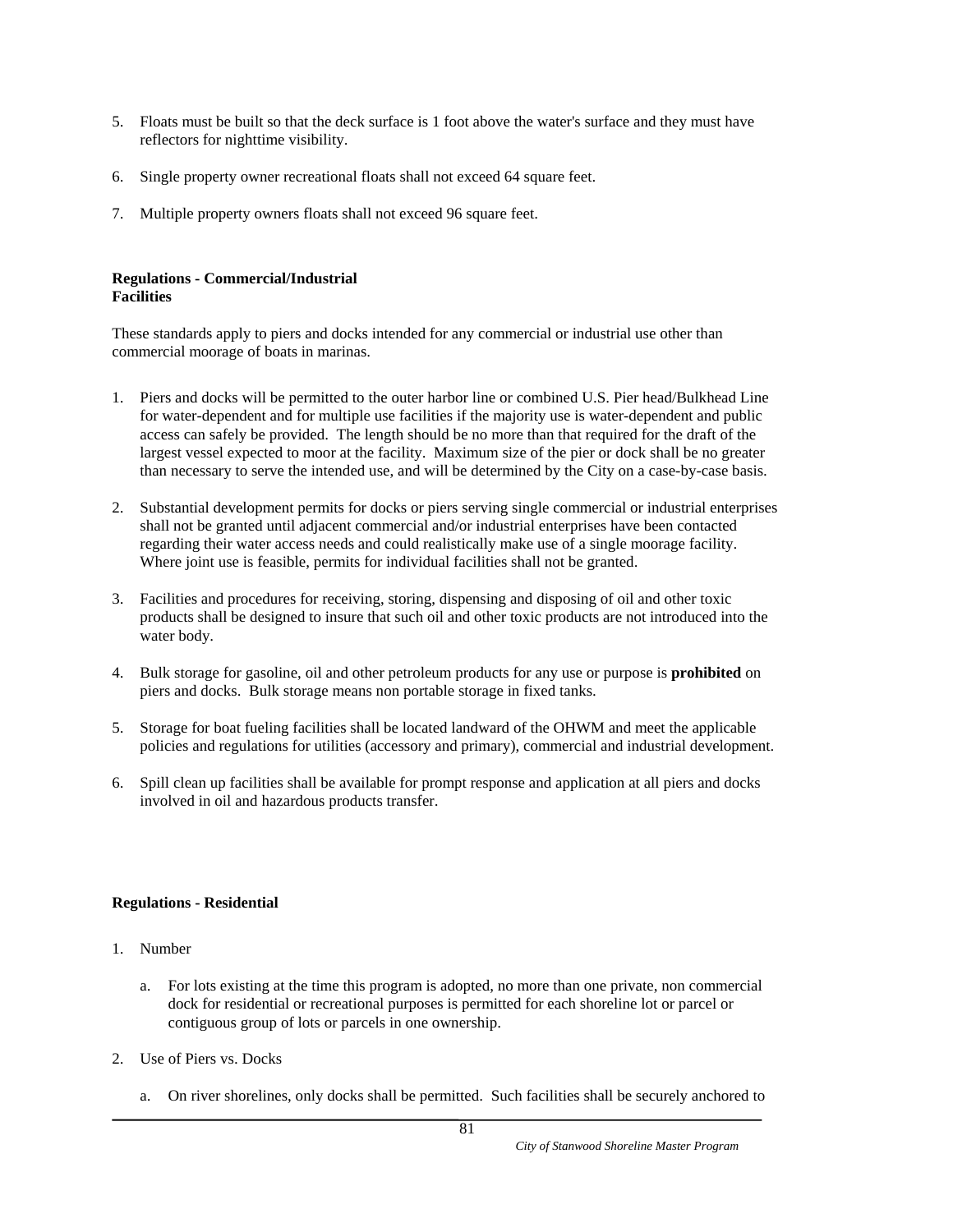pilings to allow for changes in river level and shall be able to withstand 100-year frequency flooding, or be seasonably removable.

b. The use of docks shall be required in preference to piers in areas where scenic values are high.

#### 3. Size

- a. **Length:** Maximum length of a pier or dock shall be the minimum necessary to accomplish moorage for the intended boating use and shall be only so long as to obtain a depth of 4 feet of water as measured at mean low water in marine waters or as measured at ordinary low water in fresh water shorelines at the landward limit of the moorage slip.
- b. **Width:** For private, single use docks, maximum length parallel to shore of the "T" end shall not exceed 10 feet. Maximum width of the walkway shall not exceed 4 feet and eight 8 feet at the immediate landing area deck.
- c. For community piers and docks, maximum width and length will be as determined by the City on a case-by-case basis.
- d. **Height:** Dock shall not exceed 3 feet in height above OHWM on the landward side and shall extend above the water surface one 1 foot at all other locations.
- 4. **Side yard Setbacks:** Docks shall be setback a minimum of 10 feet from side property lines, EXCEPT that community piers and docks may be located adjacent to or upon a side property line when mutually agreed to by contract/covenant with the owners of the adjacent property, a copy of which must be recorded with the County Auditor and filed with the application for permit.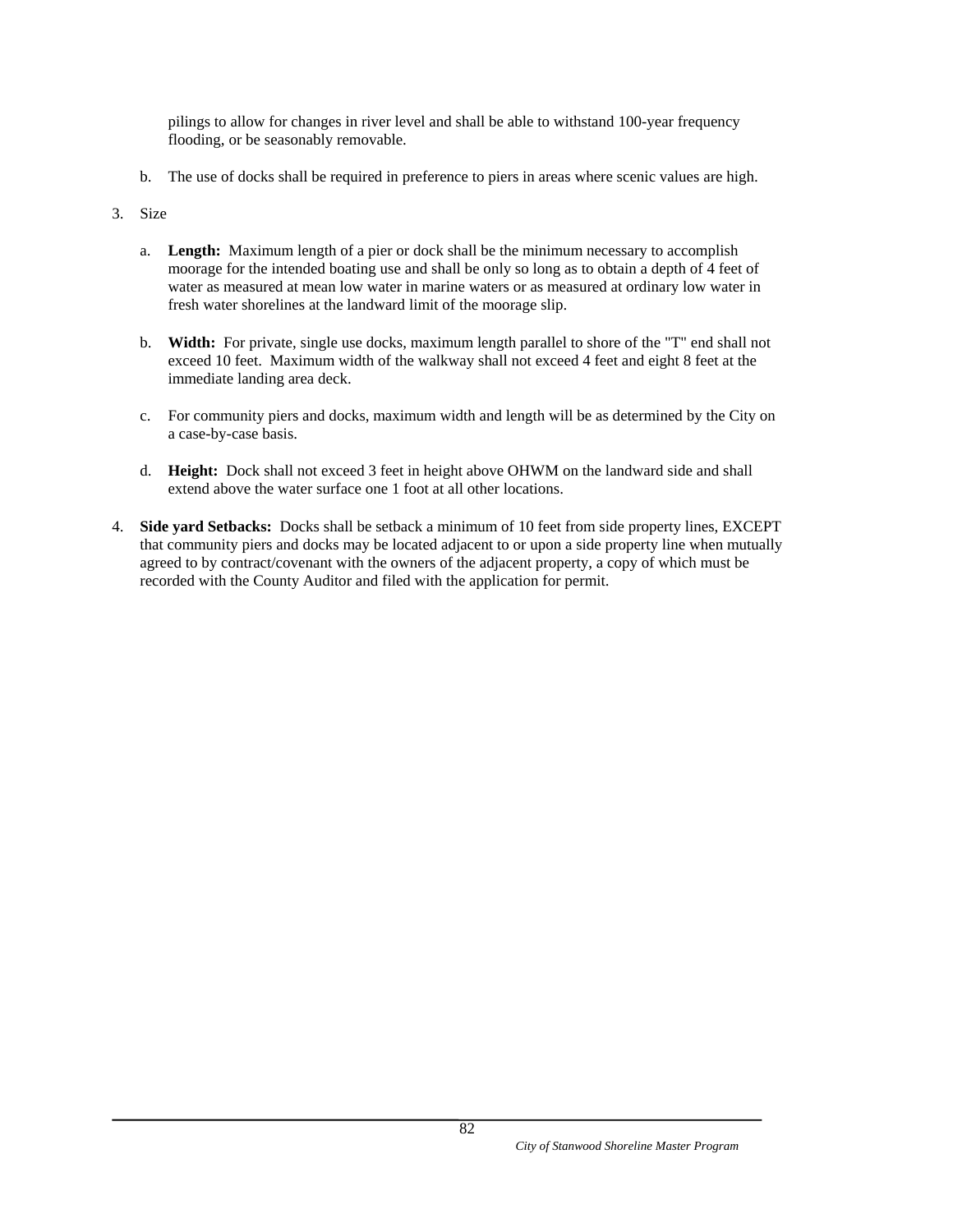# **CHAPTER 7 - DEFINITIONS**

As used herein, the following words and phrases shall have the following meanings:

(1) "Act" means the Shoreline Management Act of 1971, chapter 90.58 RCW.

(2) "Accessory use' means any structure or use incidental and subordinate to a primary use or development.

(3) "Aquaculture" means the cultivation of fish, shellfish, and/or other aquatic animals or plants, including the incidental preparation of these products for human use.

(4) "Beach" means the zone of unconsolidated material that is moved by waves, wind and tidal currents, extending landward to the coastline.

(5) "Beach enhancement/restoration" means the process of restoring a beach to a state more closely resembling a natural beach, using beach feeding, vegetation, drift sills and other nonintrusive means as applicable.

(6) "Beach nourishment" means the controlled placement on the beach of sand or gravel to augment inadequate sediment input by natural erosion processes, or to mitigate for the adverse impacts of shoreline erosion control measures.

(7) "Best available technology (BAT)" means the most effective method, technique, or product available which is generally accepted in the field, and which is demonstrated to be reliable, effective and preferably low maintenance.

(8) "Biotechnical slope stabilization or erosion control" means a vegetative erosion control measure augmented or strengthened by structural measures.

(9) "Bottom land" means submerged land.

(10) "Buffer area" means a parcel or strip of land that is designed and designated to permanently remain vegetated in an undisturbed and natural condition to protect an adjacent aquatic or wetland site from upland impacts, to provide habitat for wildlife and to afford limited public access.

(11) "Bulkhead" means a vertical wall constructed of rock, concrete, timber, sheet steel, gabions, or patent system materials. Rock bulkheads are often termed "vertical rock walls." Seawalls are similar to bulkheads but more robustly constructed.

(12) "Clearing" means the destruction or removal of vegetation ground cover, shrubs and trees including but not limited to, root material removal and/or topsoil removal.

(13) "Community structure" means a building, dock, or other structure that is intended for the common use of the residents of a particular subdivision or community. It is not intended to serve as a public facility.

(14) "Comprehensive land use plan" means a generalized, coordinated land use policy statement adopted by the governing body of a county or city.

(15) "Conditional Use" means a use, development, or substantial development which is classified as a conditional use or is not classified within the applicable master program;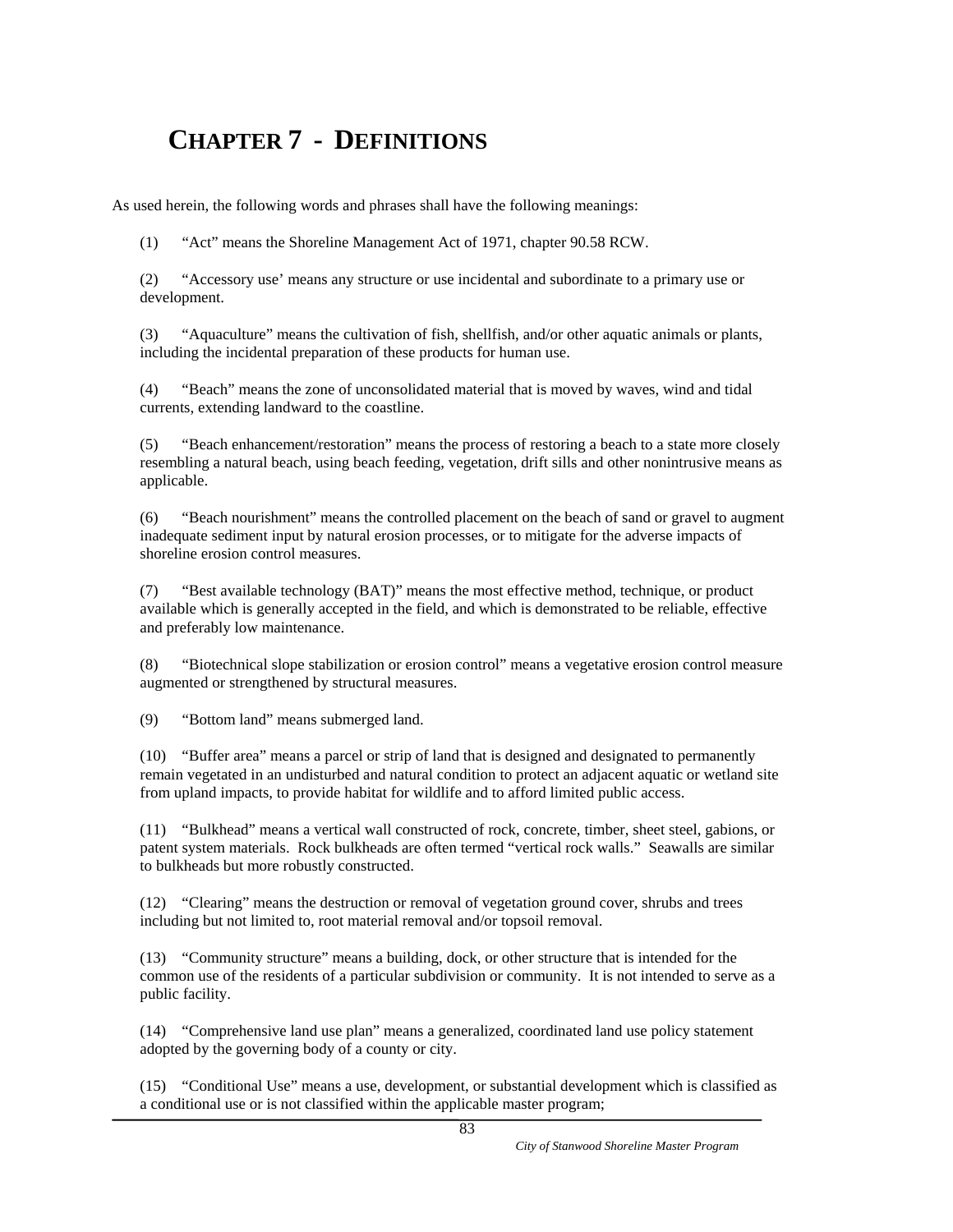(16) "Consistency, internal" means that the parts of the plan must fit together so that no one feature precludes the achievement of any other.

(17) "Covered moorage" means boat moorage, with or without walls, that has a roof to protect the vessel.

(18) "Critical saltwater habitats" means kelp beds (members of the brown algal family Laminariales including: Alaria marginata, Alaria nana, Alaria tenuifolia, Egregia menziesii, Eisenia arborea, Pterygophora californica, Agarum cribosum, Agrarum fimbriatum, Costaria costata, Cymathere triplicata, Hedophyllum sessile, Laminaria spp., Pleurophycus gardneri, Dictyoneuropsis reticulata, Dictyoneurum californicum, Lessioniopsis littoralis, Macrocystis integrifolia, Nereocystis leutkeana, and Postelsia plamaeformis), eelgrass beds (Zostera spp.), surf smelt (Hypomesus pretiosus) spawning beds, rockfish (Sebastes spp.) settlement and nursery areas, and lingcod (Ophiodon elongatus) settlement and nursery areas.

(19) "Department" means the department of ecology.

(20) "Development" means the construction or exterior alteration of structures. Development shall also mean dredging, drilling, dumping, filling; the removal of any sand, gravel, or minerals; bulkheading, driving of piling or placing of obstructions. Also included under development is any project of a permanent or temporary nature which interferes with the normal public use of the surface of the waters overlying lands subject to the Act at any state of water level.

(21) "Development regulations" means the controls placed on development or land use activities by a county or city, including, but not limited to the following: zoning ordinances, critical areas ordinances, all portions of a shoreline master program other than goals and policies approved or adopted under Chapter 90.58 RCW, official controls, planned unit development ordinances, subdivision ordinances, and binding site plan ordinances, together with any amendments thereto.

(22) "Development standards" means specific requirements placed on development, such as building height limits, shoreline setbacks, sewer requirements, etc., that are generally included as part of development regulations.

(23) "Director" means the director of the department of ecology.

(24) "Dredging" means excavation or displacement of the bottom or shoreline of a water body. Dredging can be accomplished with mechanical or hydraulic machines. Most dredging is done to maintain channel depths or berths for navigational purposes; other dredging is for shellfish harvesting, cleanup of polluted sediments, flood hazard reduction, or water intake maintenance.

(25) "Dune" means a hill or ridge of sand piled up by the wind and/or wave action.

(26) "Ecology" means the Washington State Department of Ecology.

(27) "EIS" means Environmental Impact Statement.

(28) "Emergency" means an unanticipated and imminent threat to public health, safety, or the environment, which requires immediate action within a time too short to allow full compliance with the master program. Emergency construction is construed narrowly as that which is necessary to protect property from the elements (RCW 90.58.030(3eiii).

(29) "Enhancement" Alteration of an existing resource to improve or increase its characteristics and processes without degrading other existing functions. Enhancements are to be distinguished from resource creation or restoration projects.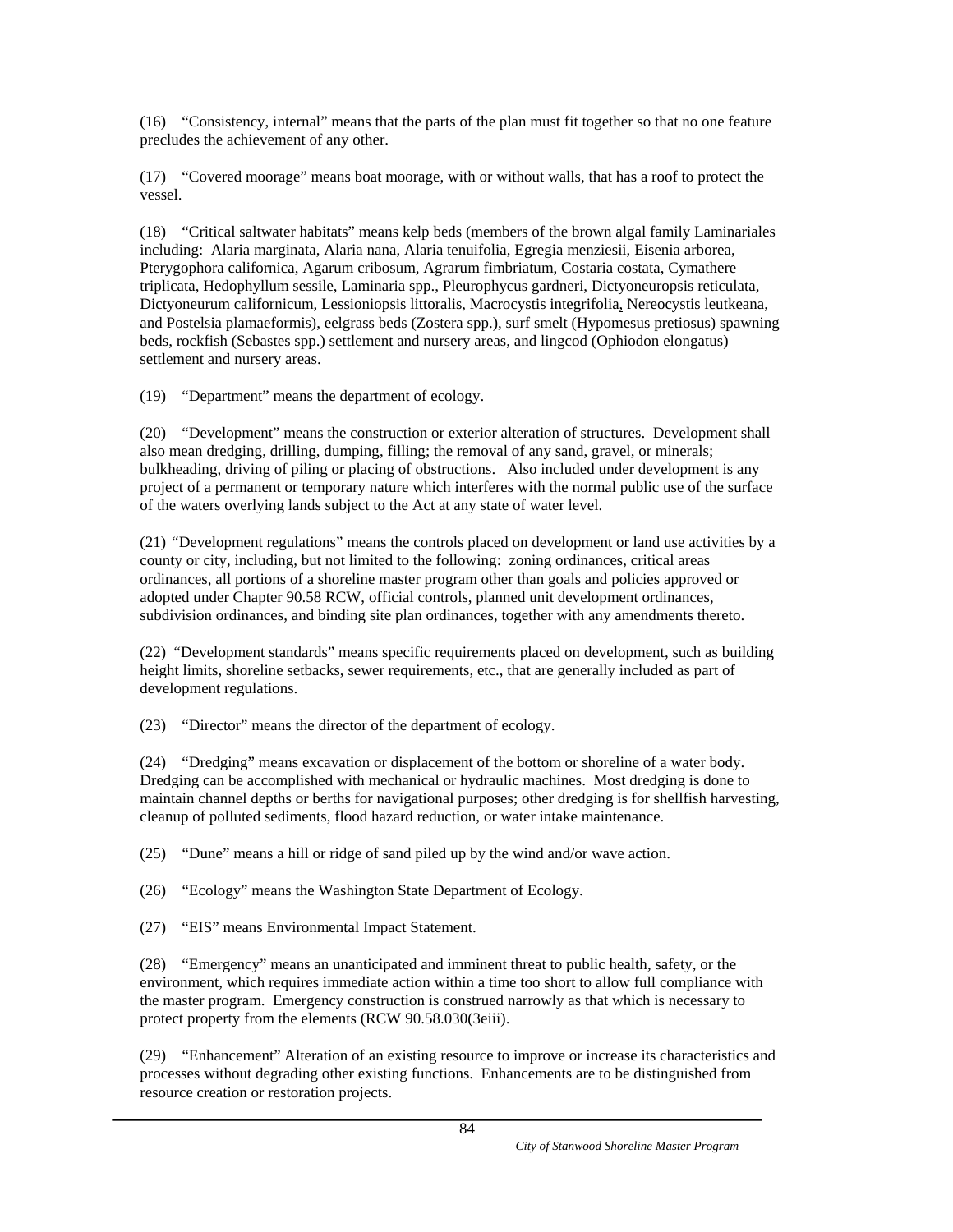(30) "Erosion" The wearing away of land by the action of natural forces.

(31) "Extreme low tide" means the lowest line on the land reached by a receding tide.

(32) "Floating home" means a structure designed and operated substantially as a permanently based over water residence. Floating homes are not vessels and lack adequate self-propulsion and steering equipment to operate as a vessel. Floating homes are typically served by permanent utilities and semipermanent anchorage or mooring facilities. See also houseboat.

(33) "Floodplain" (synonymous with 100-year floodplain) means the land area susceptible to being inundated by stream derived waters with a 1 percent chance of being equaled or exceeded in any given year. The limits of this area are based on flood regulation ordinance maps or a reasonable method that meets the objectives of the SMA.

(34) "Floodway" means those portions of the area of a river valley lying streamward from the outer limits of a watercourse upon which flood waters are carried during periods of flooding that occur with reasonable regularity, although not necessarily annually. Floodways are identified, under normal conditions, by changes in surface soil conditions or changes in the type or quality of vegetative ground cover conditions. The floodway shall not include those lands that can reasonably be expected to be protected from floodwaters by flood control devices maintained by or maintained under license from the federal government, the state, or a political subdivision of the state. The limits of the floodway are based on flood regulation ordinance maps or by a reasonable method, which meets the objectives of the Act (RCW 90.58.030(2g).

(35) "Forest practices" means any activity conducted on or directly related to forest land and relating to growing, harvesting, or processing timber. These activities include, but are not limited to: road and trail construction, final and intermediate harvesting, precommercial thinning, reforestation, fertilization, prevention and suppression of disease and insects, salvage of trees and brush control. See WAC 222-16-010(21).

(36) "Grading" means structures composed of masses of rocks, rubble, or masonry held tightly together usually by wire mesh so as to form blocks or walls. Sometimes used on heavy erosion areas to retard wave action or as foundations for breakwaters or jetties.

(37) "Groin" (also referred to as a spur dike or rock weir) means a barrier-type structure extending from the backshore or stream bank into a water body for the purpose of the protection of a shoreline and adjacent upland by influencing the movement of water and/or deposition of materials.

(38) "Growth Management Act" or "GMA" means chapter 36.70A RCW and any amendments thereto.

(39) "Habitat" means the place or type of site where a plant or animal naturally or normally lives and grows.

(40) "Height" is measured from average grade level to the highest point of a structure: *Provided*, That television antennas, chimneys, and similar appurtenances shall not be used in calculating height, except where such appurtenances obstruct the view of the shoreline of a substantial number of residences on areas adjoining such shorelines, or the applicable master program specifically requires that such appurtenances be included: *Provided further*, That temporary construction equipment is

excluded in this calculation. (WAC 173-27-030(9)).

(41) "Houseboat" means a vessel, principally used as an over water residence. Houseboats are licensed and designated for use as a mobile structure with detachable utilities or facilities, anchoring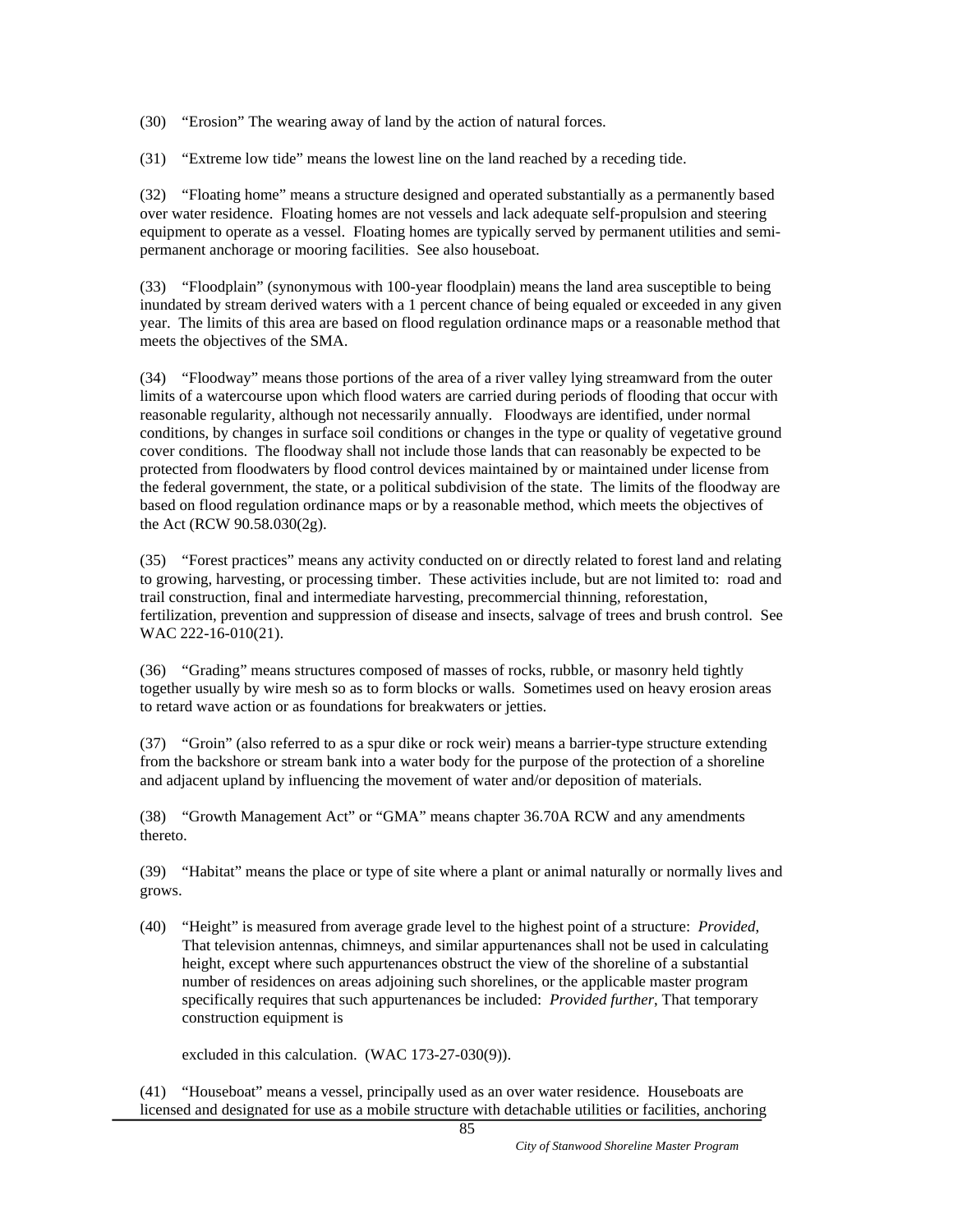and the presence of adequate self-propulsion and steering equipment to operate as a vessel. Principal use as an over-water residence means occupancy in a single location, for a period exceeding two months in any one calendar year. This definition includes live-aboard vessels.

(42) "In-kind replacement" means to replace wetlands, streams, marine habitats, or biota with substitute habitat, flora, or fauna whose characteristics closely match those destroyed, displaced, or degraded by an activity, and providing the same species of flora and fauna replacement.

(43) "Intertidal" means the substratum from the extreme low water of spring tides to the upper limit of spray or influence of ocean-driven salts. It includes all land that is sometimes submerged, but sometimes exposed to air.

(44) "Jetty" means a structure(s) usually projecting out into the sea at the mouth of a river for the purpose of protecting a navigation channel, a harbor or to influence water currents.

(45) "Landfill" means the placement of soil, sand, rock, gravel existing sediment or other material (excluding solid waste) to create new land, tideland, or bottom land along the shoreline waterward of the ordinary high water mark or on wetland or upland areas in order to raise the elevation.

(46) "Levee" means a large dike or embankment, often having an access road along the top, which is designed as part of a system to protect land from floods.

(47) "Live-aboard vessel" See houseboat.

(48) "Local government" means any county, incorporated city or town which contains within its boundaries shorelines of the state subject to chapter 90.58 RCW;

(49) "Mitigation" means the following listed in order of preference, (a) being the most preferred:

- (a) Avoiding the impact altogether by not taking a certain action or parts of an action;
- (b) Minimizing impacts by limiting the degree or magnitude of the action and its implementation, by using appropriate technology, or by taking affirmative steps to avoid or reduce impacts;
- (c) Rectifying the impact by repairing, rehabilitating, or restoring the affected environment;
- (d) Reducing or eliminating the impact over time by preservation and maintenance operations during the life of the action;
- (e) Compensating for the impact by replacing, enhancing, or providing substitute resource or environments; and
- (f) Monitoring the impact and the compensation project and taking appropriate corrective measures.

See WAC 197-11-768.

(50) "Natural riparian habitat corridor" means the streamside environment designed and

maintained primarily for fish and wildlife habitat, water quality improvement, groundwater recharge, and secondarily for flood flow attenuation and storage, while allowing controlled public access that avoids damage to natural resources.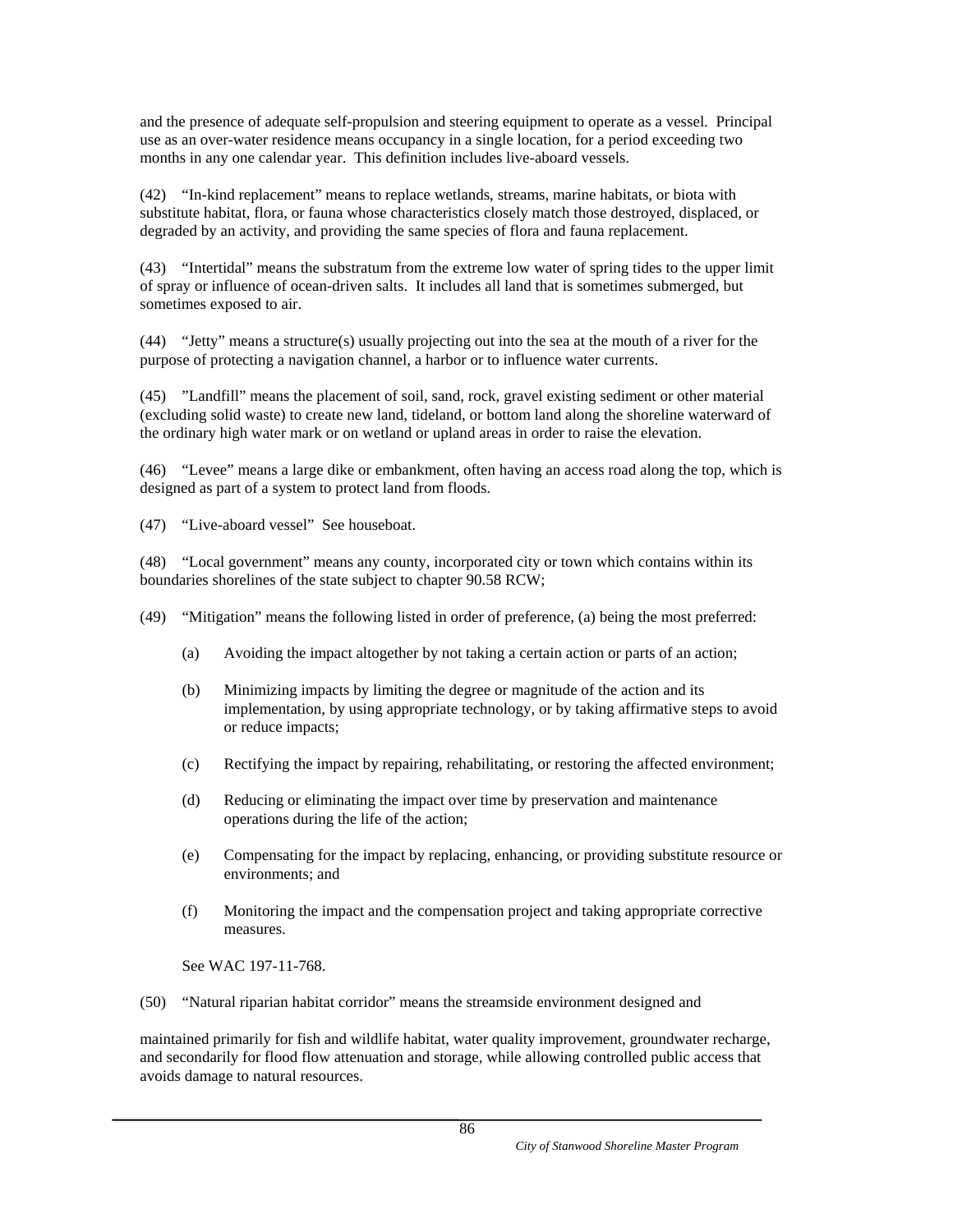(51) "Nonstructural (or soft) erosion control" means measures which include a variety of measures including beach nourishment, vegetative erosion control, biotechnical slope stabilization or erosion control, and land use approaches such as setbacks for new construction and relocation for existing construction.

(52) "Non-water-oriented uses" means those uses which have little or no relationship to the shoreline and are not considered priority uses under the SMA. Examples include professional offices, automobile sales or repair shops, mini-storage facilities, multi-family residential development, department stores, and gas stations.

(53) "Off-site replacement" means to replace wetlands or other shoreline environmental resources away from the site on which a resource has been impacted by a regulated activity.

(54) "On-site replacement" means to replace wetlands or other shoreline environmental resources at or adjacent to the site on which a resource has been impacted by a regulated activity.

(55) "Ordinary highwater mark" is that point on all lakes, streams, and tidal water that will be found by examining the bed and banks and ascertaining where the presence and action of waters are so common and usual and so long continued in all ordinary years as to mark upon the soil a character distinct from that of the abutting upland in respect to vegetation, as that condition existed on June 1, 1971 as it may naturally change thereafter, or as it may change thereafter in accordance with permits issued by a local government or department; P*rovided*, That in any area where the ordinary highwater mark cannot be found, the ordinary highwater mark adjoining saltwater shall be the line of mean higher high tide and the ordinary highwater mark adjoining freshwater shall be the line of mean high water.

(56) "Out-of-kind replacement" means to replace wetlands or other shoreline environmental resources with substitute wetlands or other shoreline resources whose characteristics do not closely approximate those destroyed or degraded by a regulated activity.

(57) "Public interest" means the interest shared by the citizens of the state or community at large in the affairs of government, or some interest by which their rights or liabilities are affected such as an effect on public property and resources or on health, safety, or general welfare resulting from a use or development.

(58) "Public trust doctrine" means that body of case law addressing the public's rights, duties and interests in water areas including navigation, commerce, environmental quality, fish and wildlife and recreation.

(59) "RCW" means the Revised Code of Washington.

(60) "Residential development" means development which is primarily devoted to or designed for use as a dwelling(s).

(61) "Revetments" mean erosion protection measures constructed on a slope, normally in the range of 1.5:1 to 2:1 (horizontal: vertical). Construction materials may be rock riprap, gabions, interlocking concrete parent units, or similar materials.

(62) "Salmon and steelhead habitats" means gravel bottomed streams, creeks, and rivers used for spawning; streams, creeks, rivers, side channels, ponds, lakes, and wetlands used for rearing, feeding, adult residency, cover, and refuge from predators and high water; streams, creeks, lakes, rivers, estuaries, and shallow areas of saltwater bodies used as migration corridors; and salt water bodies used for rearing, feeding, adult residency, and refuge from predators and currents.

(63) "SEPA (State Environmental Policy Act)" requires state agencies, local governments and other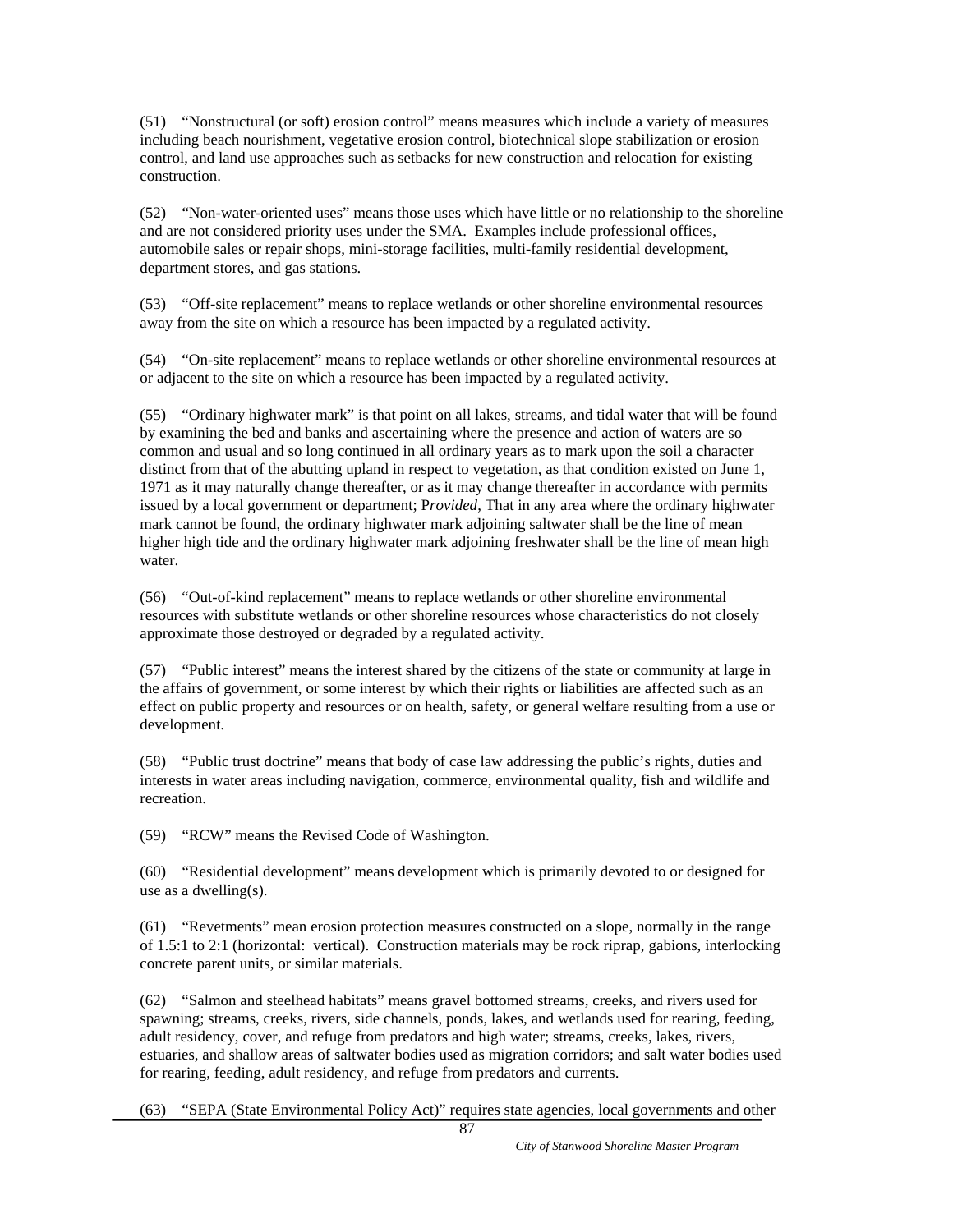lead agencies to consider environmental factors when making most types of permit decisions, especially for development proposals of a significant scale. As part of the SEPA process, EISs may be required to be prepared and public comments solicited.

(64) "Setback" means a required open space, specified in shoreline master programs, measured horizontally upland from and perpendicular to the ordinary high water mark.

(65) "Shall" means a mandate; the particular action must be done.

(66) "Shorelands" or "shoreland areas" means those lands extending landward for two hundred feet in all directions as measured on a horizontal plane from the ordinary high water mark; floodways and contiguous floodplain areas landward two hundred feet from such floodways; and all wetlands and river deltas associated with the streams, lakes, and tidal waters which are subject to the provisions of this chapter; the same to be designated as to location by the department of ecology. Any county or city may determine that portion of a one-hundred-year-flood plain to be included in its master program as long as such portion includes, as a minimum, the floodway and the adjacent land extending landward two hundred feet therefrom;

(67) "Shoreline environment designations" means the categories of shorelines established by local shoreline master programs in order to provide a uniform basis for applying policies an use regulations within distinctively different shoreline areas. The basic recommended system classifies shorelines into six distinct environments (high intensity, shoreline residential, low intensity-resource management, conservancy natural and aquatic.)

(68) "Shoreline jurisdiction" means the term describing all of the geographic areas covered by the SMA, related rules and the applicable master program. Also, such areas within a specified local government's authority under the SMA. See definitions of "shorelines", "shorelines of the state", and "shorelines of state-wide significance."

(69) "Shoreline Management Act" or "SMA" means the Shoreline Management Act of 1971, chapter 90.58 RCW.

(70) "Shoreline master program or master program" means the comprehensive use plan for a described area and the use regulations, together with maps, diagrams, charts, or other descriptive material and text, a statement of desired goals, and standards developed in accordance with the policies enunciated in RCW 90.58.020.

As provided in RCW 36.70A.480, the goals and policies of a shoreline master program for a county or city approved under chapter 90.58 RCW shall be considered an element of the county or city's comprehensive plan. All other portions of the shoreline master program for a county or city adopted under chapter 90.58 RCW, including use regulations, shall be considered a part of the county or city's development regulations.

(71) "Shoreline modification" means physical construction on or alteration to a shoreline area. Examples of shoreline modifications include piers, docks, jetties, bulkheads, rip-rap, beach enhancement, and modifications to riparian and wetland areas.

(72) "Shorelines" means all of the water areas of the state, including reservoirs, and their associated

shorelands, together with the lands underlying them; except:

- (a) Shorelines of state-wide significance;
- (b) Shorelines on segments of streams upstream of a point where the mean annual flow is 20 cubic feet per second or less, and the wetlands associated with such upstream segments;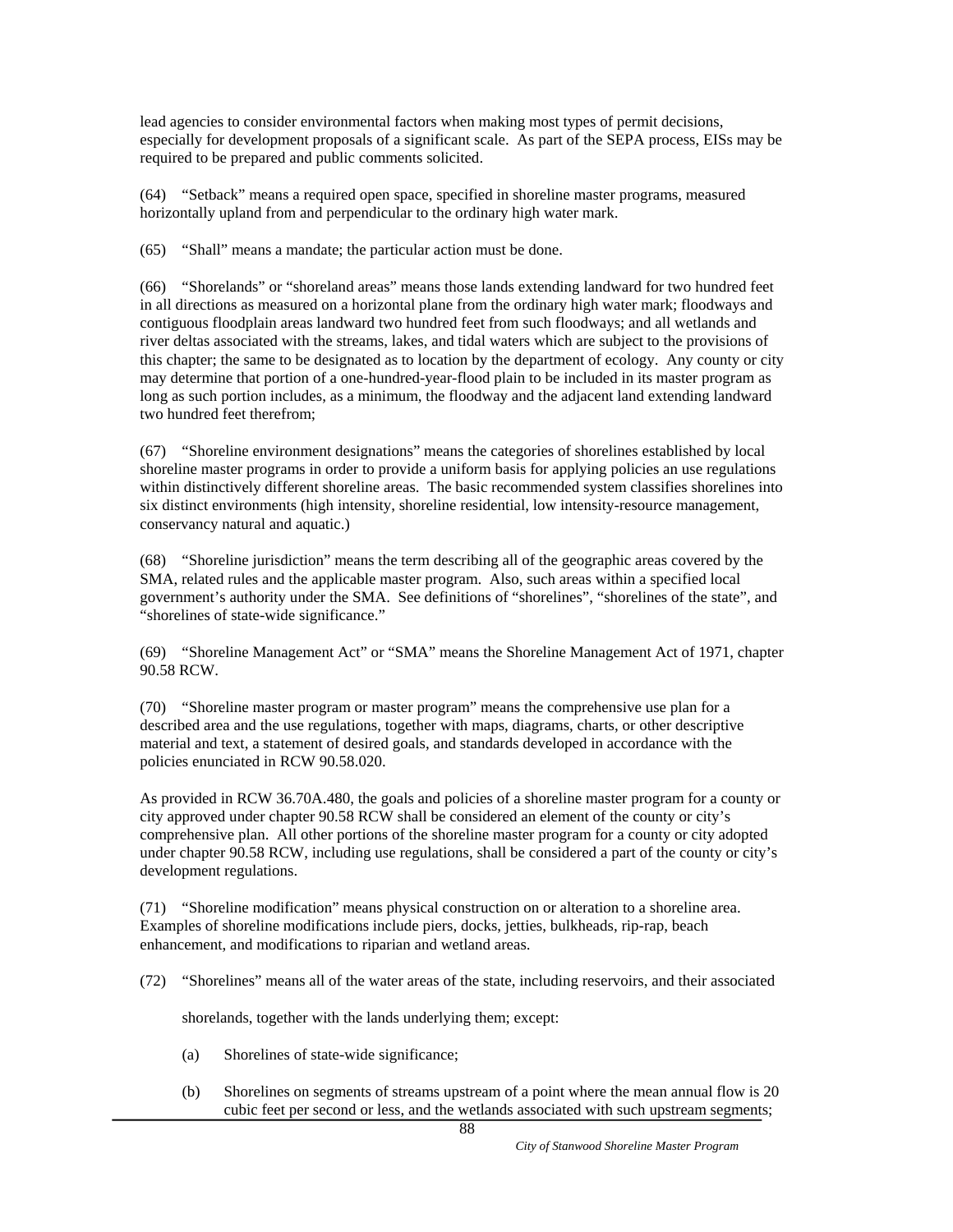and

(c) Shorelines on lakes less than 20 acres in size and wetlands associated with such small lakes.

(73) "Shorelines hearings board (SHB)" means a six member quasi-judicial body, created by the SMA, which hears appeals by any aggrieved party on the issuance of a shoreline permit, enforcement penalty and appeals by local government on Ecology approval of master programs, rules, regulations, guidelines or designations under the SMA. See RCW 90.58.170 and RCW 90.58.180.

- (74) "Shorelines of state-wide significance" means the following shorelines of the state:
	- (a) The area between the ordinary highwater mark and the western boundary of the state from Cape Disappointment on the south to Cape Flattery on the north, including harbors, bays, estuaries, and inlets;
	- (b) Those areas of Puget Sound and adjacent saltwaters and the Strait of Juan de Fuca between the ordinary highwater mark and the line of extreme low tide as follows:
		- i) Nisqually Delta—from DeWolf Bight to Tatsolo Point;
		- ii) Birch Bay—from Point Whitehorn to Birch Point;
		- iii) Hood Canal—from Tala Point to Foulweather Bluff;
		- iv) Skagit Bay and adjacent area—from Brown Point to Yokeko Point; and
		- v) Padilla Bay—from March Point to William Point;
	- (c) Those areas of Puget Sound and the Strait of Juan de Fuca and adjacent saltwaters north to the Canadian line and lying seaward from the line of extreme low tide;
	- (d) Those lakes, whether natural, artificial, or a combination thereof, with a surface acreage of 1,000 acres, or more, measured at the ordinary highwater mark;
	- (e) Those natural rivers or segments thereof, as follows:
		- i) Any west of the crest of the Cascade range downstream of a point where the mean annual flow is measured at 1,000 cubic feet per second, or more;
		- ii) Any east of the crest of the Cascade range downstream of a point where the annual flow is measured at 200 cubic feet per second, or more, or those portions of rivers east of the crest of the Cascade range downstream from the first 300 square miles of drainage area, whichever is longer;
	- (f) Those shorelands associated with (a), (b), (d), and (e) of this subsection.

(75) "Shorelines of the state" means the total of all "shorelines" and "shorelines of state-wide significance" within the state.

(76) "Should" means the particular action is required, unless there is a compelling reason against it.

(77) "State master program" means the cumulative total of all shoreline master programs and amendments thereto approved or adopted by rule by the department.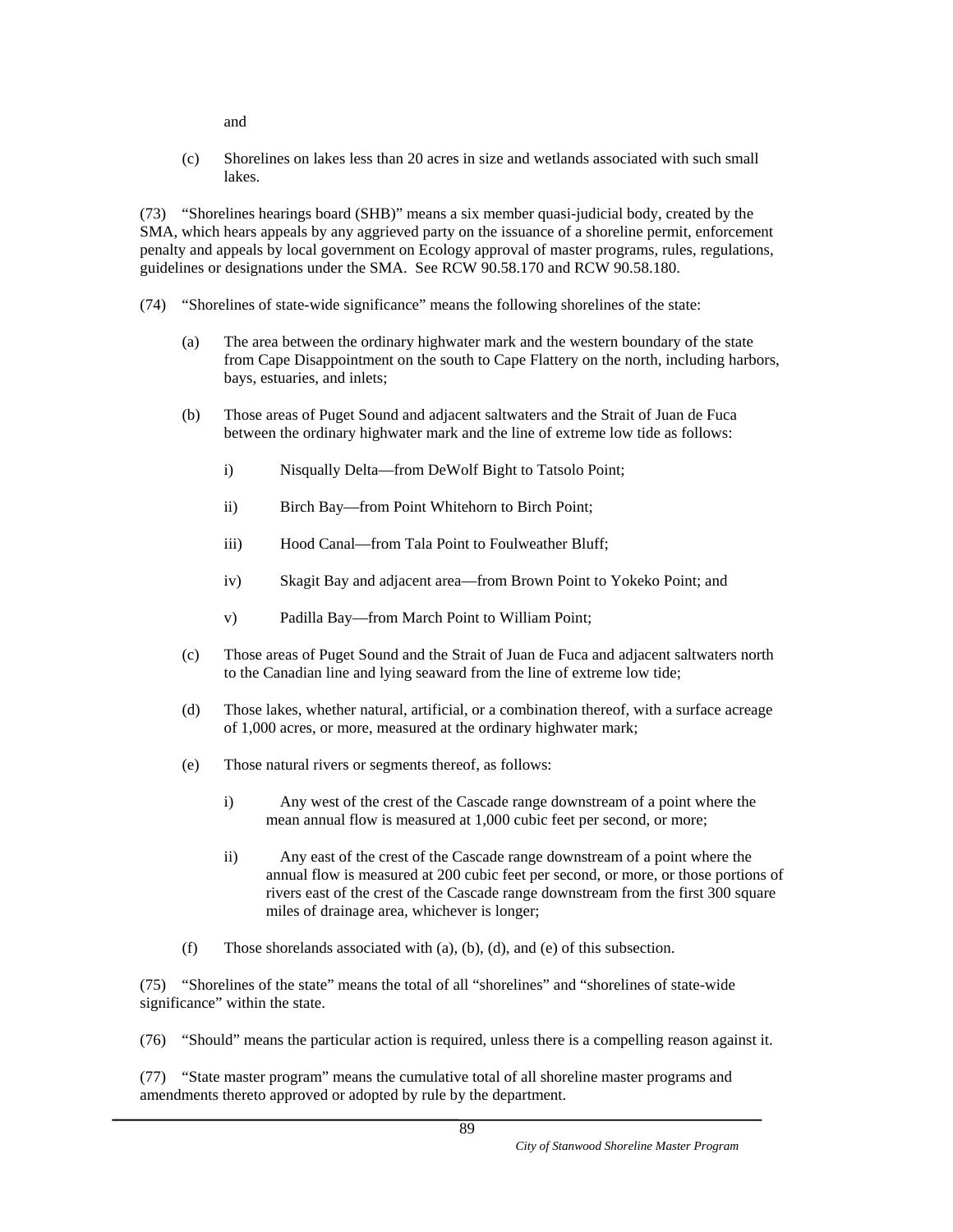(78) "Structural (or hard) erosion control" means measures which include revetments, bulkheads and seawalls, vertical rock walls, and similar facilities, constructed parallel to and near the ordinary high water mark for the purpose of protecting adjacent uplands from the erosive action of waves or currents.

(79) "Submerged land" means land lying under waters of the state, land lying waterward of the ordinary high water mark.

(80) "Tidelands" means land on the shore of marine water bodies between the line of ordinary high tide and the line of extreme low tide.

(81) "Vegetative erosion control" means shoreline stabilization solely through the use of erosion resistant plantings, preferably of plant species native to the local area.

(82) "WAC" means Washington Administrative Code.

(83) "Water-dependent" means a use or portion of a use which can not exist in any other location and is dependent on the water by reason of the intrinsic nature of its operations. Examples of waterdependent uses may include ship cargo terminal loading areas, ferry and passenger terminals, barge loading facilities, ship building and dry docking, marinas, aquaculture, float plane facilities and sewer outfalls.

(84) "Water-enjoyment" means a recreational use, or other use facilitating public access to the shoreline as a primary characteristic of the use; or a use that provides for recreational use or aesthetic enjoyment of the shoreline for a substantial number of people as a general characteristic of the use and which through the location, design, and operation assures the public's ability to enjoy the physical and aesthetic qualities of the shoreline. In order to qualify as a water-enjoyment use, the use must be open to the general public and the shoreline oriented space within the project must be devoted to the specific aspects of the use that fosters shoreline enjoyment. Primary water-enjoyment uses may include, but are not limited to, parks, piers and other improvements facilitating public access to shorelines of the state; and general water-enjoyment uses may include, but are not limited to, restaurants, museums, aquariums, scientific/ecological reserves, resorts and mixed-use commercial; *Provided*, that such uses conform to the above water-enjoyment specifications and the provisions of the master program.

(85) "Wetlands" means areas that are inundated or saturated by surface water or ground water at a frequency and duration sufficient to support, and that under normal circumstances do support, a prevalence of vegetation typically adapted for life in saturated soil conditions. Wetlands generally include swamps, marshes, bogs, and similar areas. Wetlands do not include those artificial wetlands intentionally created form nonwetland sites, including, but not limited to, irrigation and drainage ditches, grasslined swales, canals, detention facilities, wastewater treatment facilities, farm ponds, and landscape amenities, or those wetlands created after July 1, 1990, that were unintentionally created as a result of the construction of a road, street, or highway. Wetlands may include those artificial wetlands intentionally created from nonwetland areas to mitigate the conversion of wetlands.

(86) "Water-oriented" means any combination of water-dependent, water-related, and/or waterenjoyment uses and serves as an all-encompassing definition for priority uses under the SMA.

(87) "Water-related" means a use or portion of a use which is not intrinsically dependent on a waterfront location but whose economic viability is dependent upon a water-front location because:

- (a) Of a functional requirement for a waterfront location such as the arrival or shipment of materials by water or the need for large quantities of water or,
- (b) The use provides a necessary service supportive of the water-dependent commercial activities and the proximity of the use to its customers makes its services less expensive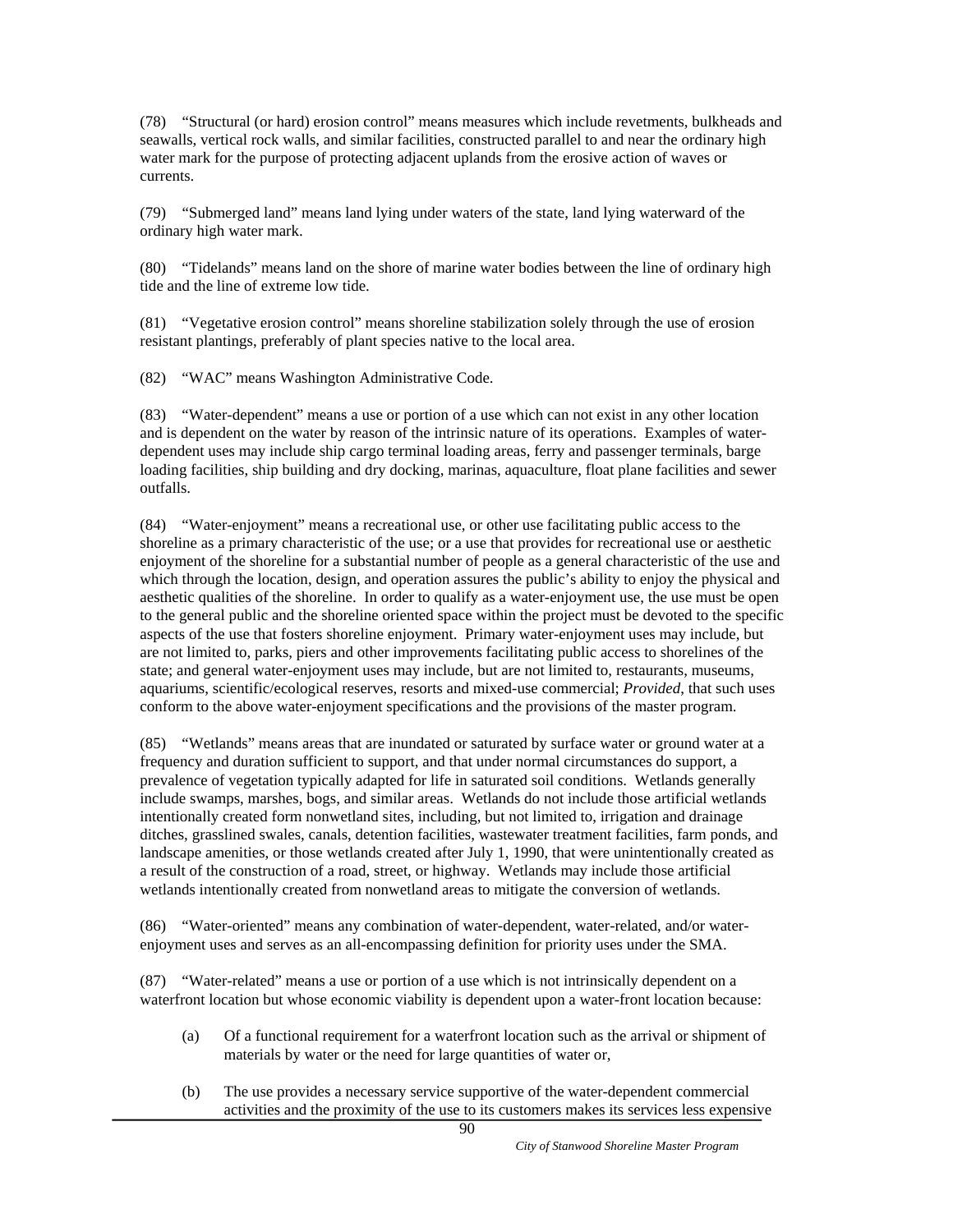and/or more convenient. Examples include manufacturers of ship parts large enough that transportation becomes a significant factor in the product's cost, professional services serving primarily water-dependent activities and storage of water-transported foods. Examples of water-related uses may include warehousing of goods transported by water, seafood processing plants, hydroelectric generating plants, gravel storage when transported by barge, oil refineries where transport is by tanker and log storage.

In addition, the definitions and concepts set forth in RCW 90.58.030, as amended, shall also apply as used herein.